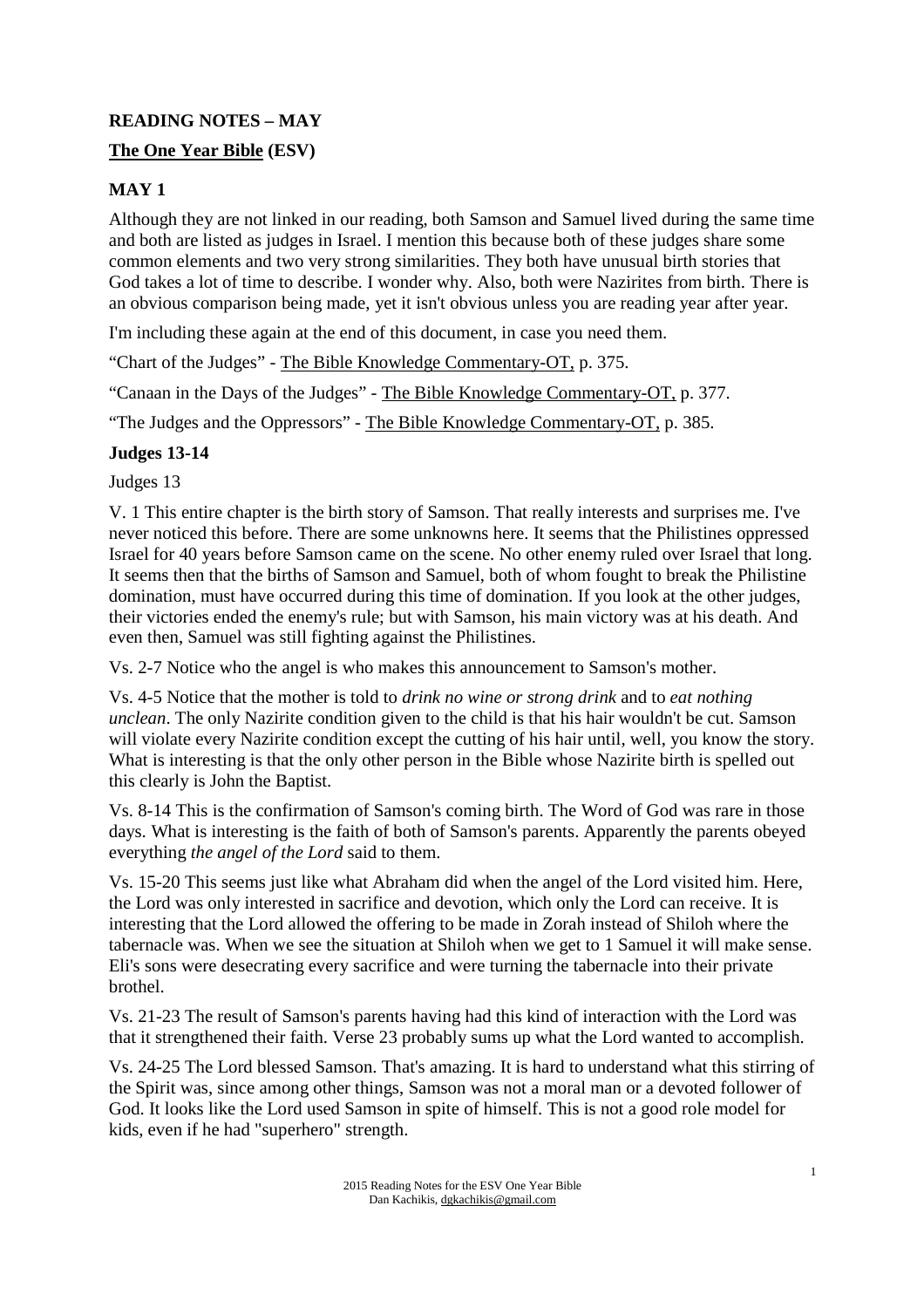I think the lesson I would see here, for me or us, is that God's blessing and privilege do not determine obedience or gratefulness. These parents were blessed and they obeyed, but Samson will not obey. He is listed in Hebrews 11 for his faith, and God used him, but his faith was mingled with deep rebellion, selfishness and debauchery. Oddly enough, these are the same things Paul warns Christians against in his letters. I think the lesson for us following Christ in the harvest, during this very dangerous time on earth, is to be very careful about our devotion to the Lord and to be alert to what physical and emotional things are tugging at us. We need to understand the tug and take care of it the right, God-honoring way. Like Paul says in Ephesians 5:15, *Look carefully then how you walk, not as unwise but as wise, making the best use of the time, because the days are evil. Therefore do not be foolish, but understand what the will of the Lord is.* 

It is instructive to see how both great faith and great disobedience can exist in the same heart. It is scary to see how this caused Samson's own downfall and limited the impact he had in serving God and the nation. David's life will be an even bigger and more profound lesson in this area. And we have popular people and preachers in the church who have fallen. Again, quoting Paul, in 1 Corinthians 10:12, *Therefore let anyone who thinks that he stands take heed lest he fall.*

#### Judges 14

Vs. 1-4 Samson's parents seem godly and were right in what they said to their son. Samson was disobedient to them and unconcerned for what would honor God. God didn't sanction this behavior; but in a case like this, God accomplished His own purposes, using a rebellious, immoral, disobedient servant.

Vs. 5-9 Samson's parents exercised their parental duty in overseeing the legal arrangements for the marriage. Maybe they saw Samson go off into the vineyard, thinking he was going there to pray and come to his right mind. That didn't happen, but a strange intersection of divine providence took place. Both in killing the lion and in getting the honey, Samson defiled himself by touching something dead. There is more here than meets the eye. It isn't just that Samson had super strength, God must have given him tough skin and amazing quickness and reflexes not to have been cut or stung.

Vs. 10-18 I'm always amazed by the creativity of Samson. In a way, he was an artist. He was emotional, creative and fun-loving. Also, I'm struck by his raw confidence. He experienced all sorts of very aggressive, hostile situations and remained without apparent fear. It appears he enjoyed the psychological warfare.

Just for some perspective here, The Bible Knowledge Commentary-OT, p. 405, mentions that the word for feast is "drinking party." Samson was violating the Nazirite vow here too.

V. 17 This is our "hero's" fatal flaw. This is the same thing that will finally break him with Delilah. It isn't just that he gave in to whining women, but that he didn't choose faithful women who loved the Lord.

V. 18 This is really hard to wrap one's head around. This situation represented a defeat and humiliation for Samson. It appears that God designed this entire event to get Samson riled up and to move him to action. It seems to me that if Samson had had a heart for his people and a desire to honor God, he could have found some Philistine injustice to have motivated him to righteous wrath. It seems to me that Samson was indifferent to the plight of Israel or the promise to Abraham. And he definitely liked Philistine women. That God had to do this to get Samson motivated does not speak highly for our superhero.

I think it's interesting that even as Samson expresses his hurt and anger, he makes a very picturesque rhyme.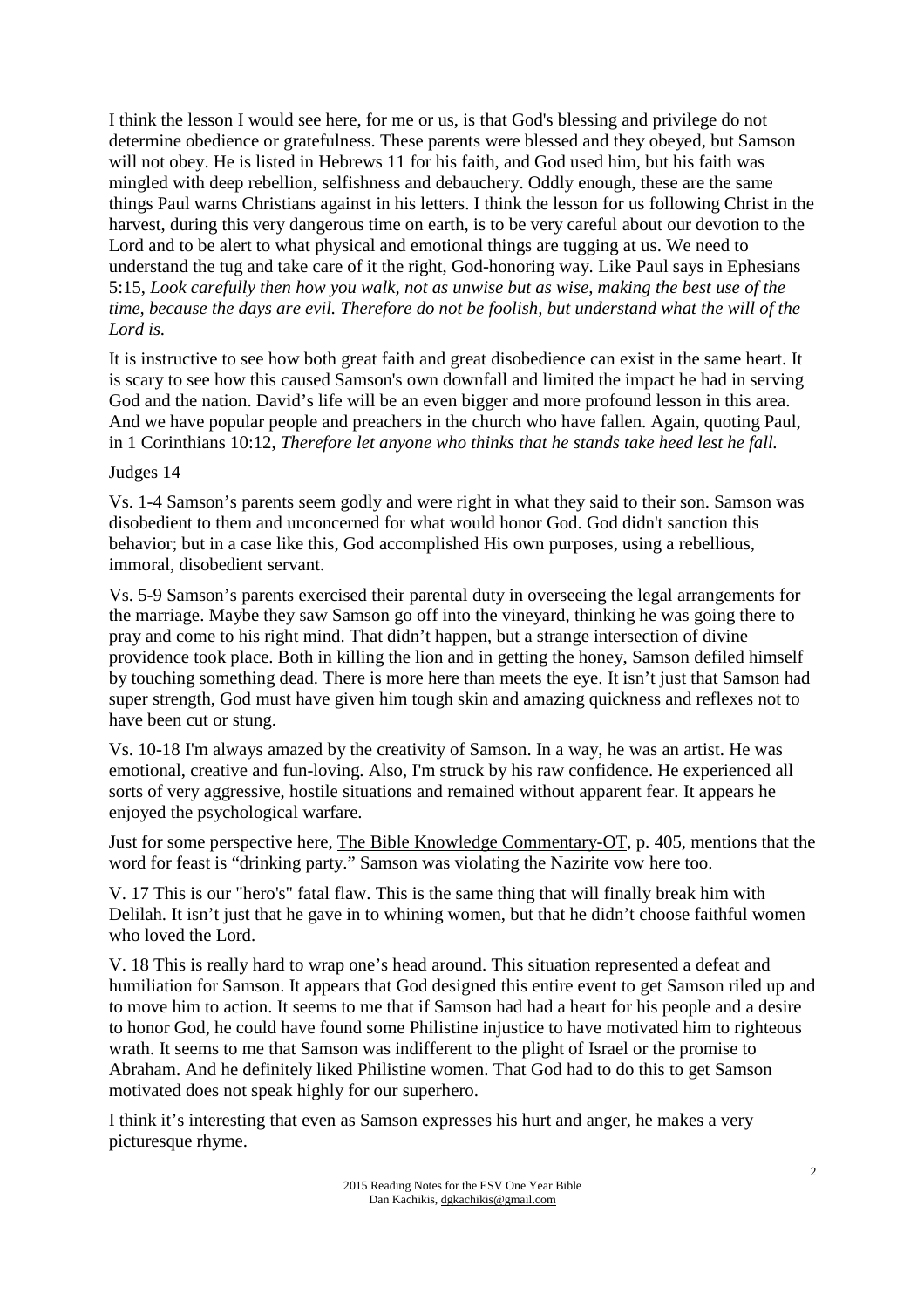Vs. 19-20 It is interesting to see that when the Spirit rushes upon Samson, there is a spirit of judgment and anger. Samson isn't the only one this happened to. We've also seen this with Othniel and Gideon and will see it again with King Saul.

This uncontrolled and undefeatable strength is what will keep the Philistines so terrorized, that they will not extend their rule over Israel for the 20 years that Samson is a judge. Samson becomes the unstoppable "terminator" to the Philistines.

None of the judges in the book of Judges took an interest in directing the people to the Lord and encouraging the nation to be unified around their worship. Samuel will begin to do that, yet Samuel's judgeship will be one of conflict with the Philistines too. Here, a guy like Samson with all this potential is used, though very sadly, in spite of his selfishness and arrogance. Here and elsewhere, God will use his appetites and pride to put him in places to strike fear into the enemy. As followers of Christ, this story teaches us that God can use us in spite of our disobedience. As disciples in the harvest, that is the last thing we want. We want to be trained in every way to follow Christ, carrying our crosses as obedient servants in the harvest, making disciples, who make disciples, who make disciples into the next generations. I wouldn't mind the strength and creativity, but I'll settle for obedience and humility, seeing fruit that gives glory to the Father and pleasure to our Lord.

# **John 1:29-51**

Vs. 29-34 This testimony is the fulfillment of John the Baptist's ministry. Notice that this was the day after his interrogation by the guys sent from Jerusalem. They probably had left for Jerusalem to report.

John the Baptist has two things to say. Verses 29-31 declare that Jesus is *the Lamb of God*. Verses 32-34 declare that Jesus is the one who baptizes with the Spirit and life. Jesus was baptized with the Spirit and baptizes with the Spirit.

Vs. 35-42 This is how it all began. What is amazing to me is that many of John's disciples did not follow Jesus. Even here listening to John, it took faith and obedience to leave John and follow Jesus. These two disciples of John the Baptist understood that John was sending them to Jesus. These two guys never stopped following Jesus.

Since John, the writer of this Gospel, never refers to himself directly, I suspect that John was the other disciple.

V. 38 According to the Bible Knowledge Commentary-OT, p. 275, the word for "stay" is used a lot by the writer and is translated elsewhere in John as "abide." So there is a double meaning here.

We don't hear much from Andrew, yet it was his faith in following that brought Peter to Jesus. The Bible Knowledge Commentary-OT, p. 275, makes the observation that in the three times we see Andrew in the Gospel of John, he is always bringing someone to Jesus. As you read, look for these.

V. 42 I wonder, at this point, if Jesus had some supernatural insight into Peter's future when He said, *So you are Simon, the son of John*. I've heard people wax eloquent regarding Jesus "taking authority" over Simon by "naming" him. That may be, but I worked with a guy in Germany, Dieter Michel, who always gave nicknames to younger workers he was training and they loved him and followed. It was fun and built a team. We'll see that Jesus had nicknames for some of the other guys too.

We see in v. 28 that this happened *in Bethany across the Jordan* (near Jericho). So this means that Andrew, Peter and John, who lived near Capernaum on the top of the Sea of Galilee, had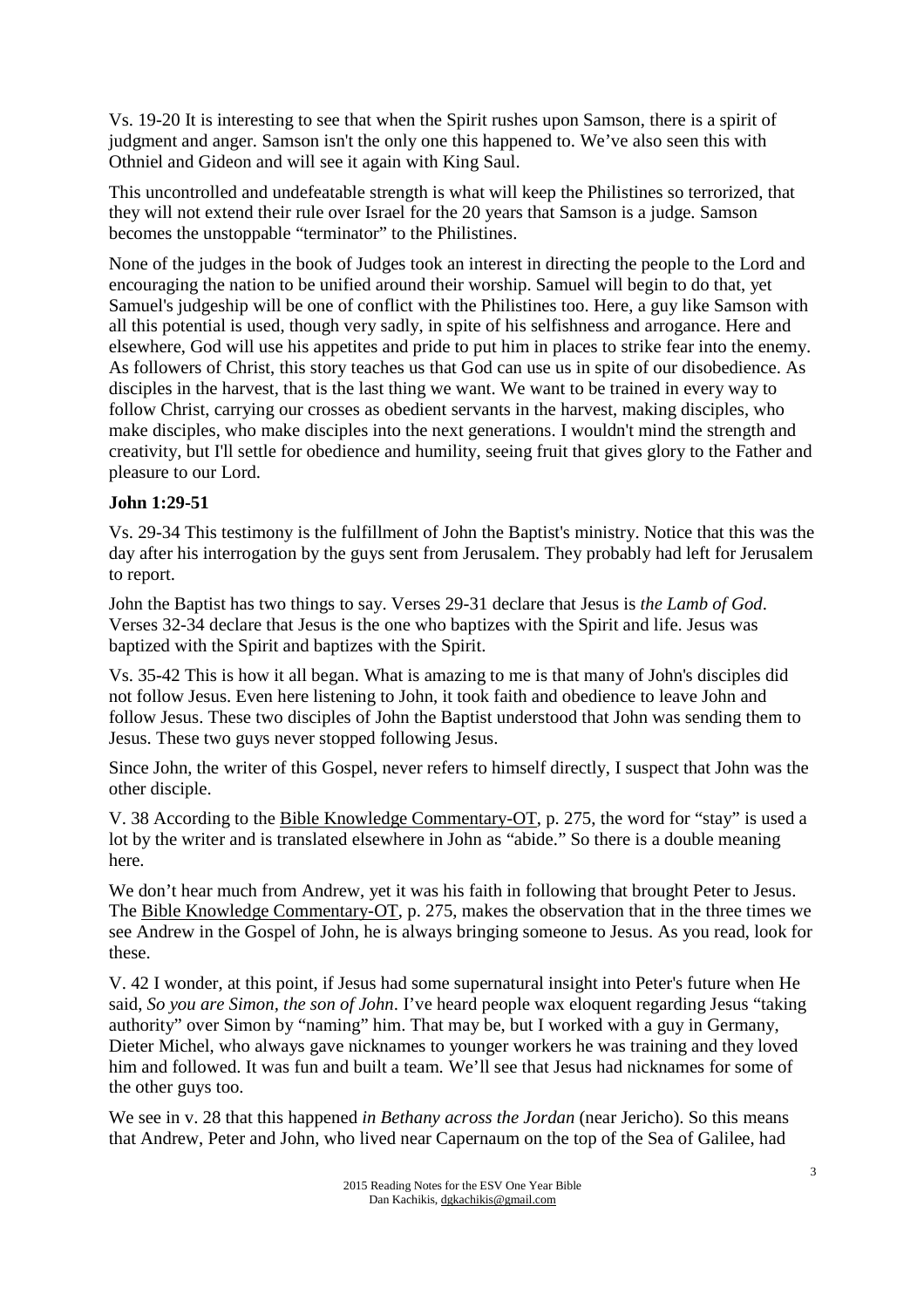traveled a long way (aprox. 90-100 miles) and had left their business to hear and follow John the Baptist. In that sense, they had a very deep spiritual interest to begin with. Jesus was looking for people with this kind of faith to build upon. That is good for us to remember as we are asking the Lord to show us who is ready to be brought into a disciple-making group. Jesus didn't select just anybody.

Vs. 43-51 Within two days of John's testimony, Jesus had three disciples. Now Jesus left this area and went straight up the Jordan River to the north side of the Sea of Galilee and gained two more disciples. We can assume that these guys were ready because of the ministry of John the Baptist. They were all extremely spiritually minded. These guys were more than warm bodies.

Notice that Jesus must have known Phillip and that Phillip probably knew Simon and Andrew. These were not huge cities. Phillip was another man of faith, waiting for the Messiah and he sought out a similar man, a friend named Nathanael. Nathanael is referred to as Bartholomew in other Gospels.

Vs. 47-48 There has to be more to this statement by Jesus than meets the eye. It might have involved a nickname or even something deep in Nathanael's heart that only Nathanael knew he was seeking. Nate's reply, *How do you know me,* would seem sort of insincere unless, in fact, Jesus hit on something that was important to Nathanael.

V. 49 This is interesting. You wonder what the average Jew (assuming Nathaniel was average) thought about the Messiah. Here it is. The Messiah was both the divine *Son of God* and the human *King of Israel*. Understanding that this was how Israel viewed the Christ, you wonder at the unbelief of the religious leaders. Jesus told them He was the Son of God and the Son of Man and they simply refused to believe. For the Messiah to claim these titles would not have been blasphemy. Everyone expected the Messiah to say He was the Son of God.

Vs. 50-51 might allude to what Nathanael was reading or thinking about *under the fig tree.* The image is Jacob resting at Bethel and seeing angels *ascending and descending* from heaven. It might illustrate Nathanael's own seeking to be close to God and His desire to interact with God. If that's the case, Jesus is telling Nathanael that he's about to get his desire and then some.

Not that we fully make use of our privilege, but having the Spirit living in us gives us exactly what Jacob saw and Nathanael desired, full and open communication with God.

It is interesting here that the apostle John is giving us a view of how Jesus first began to build His group of disciples. I think I've already learned a couple things.

# **Psalm 102**

With this psalm, I find I'm back to psalms I can deeply identify with, calling out to God for His answer and help. It is a long psalm with different parts which you'll notice if you use a pencil to mark where the thought changes.

Vs. 1-2 This is the initial, urgent cry for help.

Vs. 3-7 This seems to be the emotional state of the writer. He is suffering both physically and emotionally.

Vs. 8-11 This is the reason he feels like this. His enemies have been able to taunt and harm him and God has let it happen. This is like what happened to David when he had to run from Absalom as God was punishing David for his acts against Bathsheba and Uriah.

Vs. 12-17 It seems that the writer is appealing to God's love for Jerusalem, His promises to Israel and His plan to use this city to draw the nations of the world to Himself.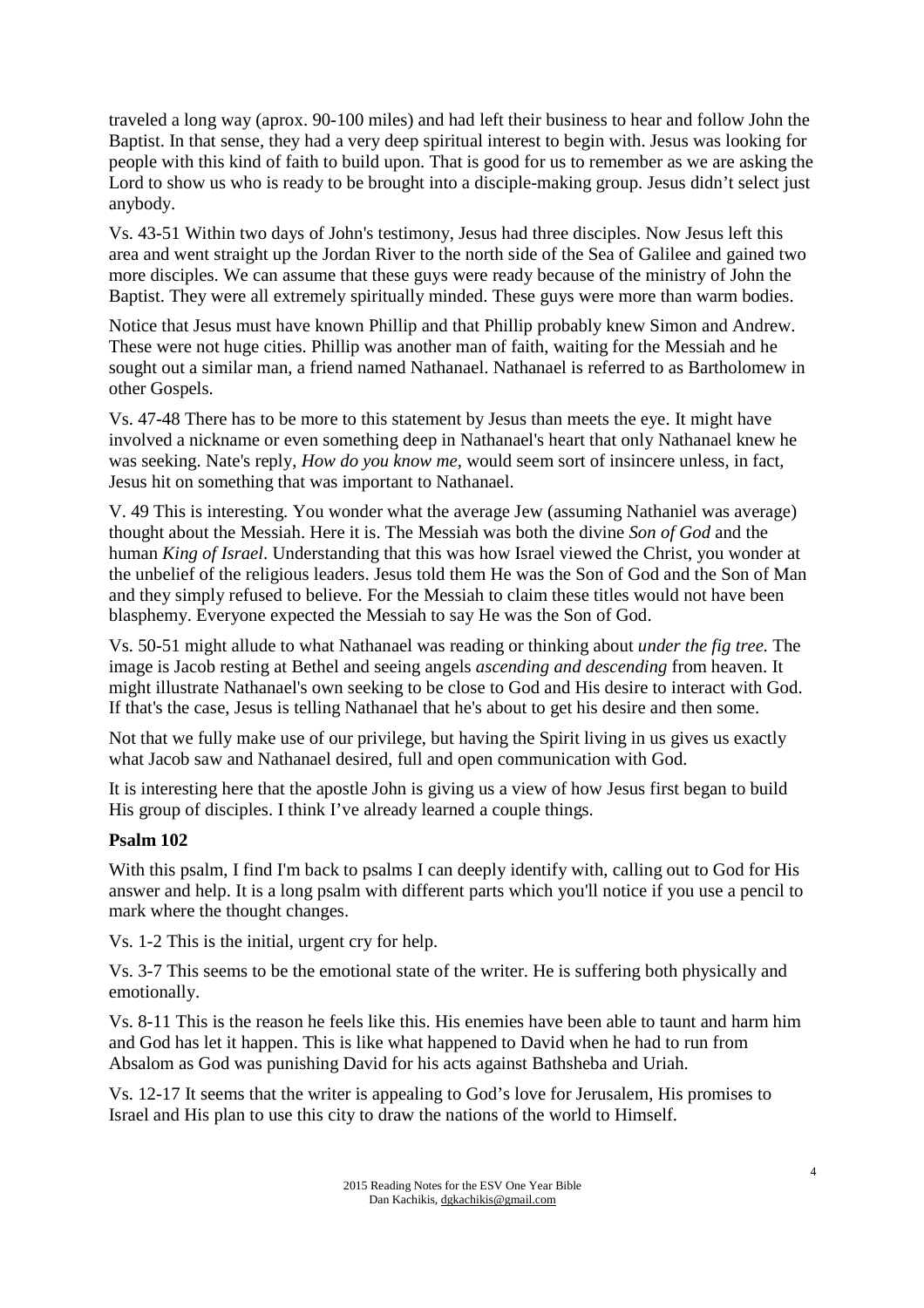Vs. 18-22 Zion will be the place from which the Lord shows mercy to the needy, and it will be the place where the needy (including the writer) will praise God as the nations gather there to worship.

Vs. 23-24 This is another appeal of the writer for God to restore him.

Vs. 25-28 God made the earth and He made promises of faithfulness to His servants. The earth will end, but God's promises will be fulfilled. Therefore, our hope is secure because we set our hope on God who remains, and remains faithful.

### **Proverbs 14:15-16**

We talk about simple faith and the faith of the simple. Apparently simple faith is prudent and careful, full of growing discernment regarding God's will. The faith of the fool (simple) seems based on feeling and is reckless and careless. This doesn't answer all the questions, but it does provide some guidelines for the wise.

# **MAY 2**

# **Judges 15-16**

When you read all this about Samson today, you have to wonder what he would have been like if he had been fully devoted to God.

Judges 15

Vs. 1-8 According to the Bible Knowledge Commentary-OT, p. 406, Samson was actually married to her. What had ensued while he was away was a divorce and remarriage to the best man. Notice in v. 6 she is called his wife. He actually thought he was still married to her.

V. 1 Although Samson, like all men, was driven by the need for oneness, like most men, he only saw this one way, *in the chamber.*

V. 3 This is another of those provoking moments God used to motivate Samson. Samson was driven by his passions and this was revenge for giving away his wife. Too bad he wasn't motivated by justice and love for God.

Vs. 4-5 Think about this. Not only is the destructive creativity pretty high-end, but what kind of skill, speed and strength was required to do this in such a short period of time? This is amazing. Foxes are not known for being slow, stupid or being found in crowds. And they bite (I hear). And then, how do you collect them and tie their tails together with a torch in between? This guy was like Superman.

Vs. 6-7 This wasn't to punish Samson, but they thought to punish this man and his daughter. Now Samson lost his mind, and a mind is a terrible thing to lose.

V. 8 If Samson's intent above was "X" rated (actually, he still thought she was his wife), the violence here was "R" rated. The expression *hip and thigh* meant vicious, deadly violence. Samson was a one-man horror, like the Terminator. Given all of the evidence, I think he also had a sort of invulnerability. If bees couldn't sting him and foxes couldn't bite him, I'll bet spears, swords and arrows didn't do much either, adding to the terror of fighting him. Samson fought by hand. I'm sure someone got close enough to land a blow with a sword. Imagine how discouraging it would have been to slash him, to no other effect than to get him *really* mad.

Just a note here: Some of David's mighty men must have had similar fighting abilities, but Samson was in a class of his own.

Vs. 9-13 In a way you can understand the distress of the men of Judah. Samson wasn't a good guy. He was an egotistical loose cannon and not an encourager or leader of men. Samson could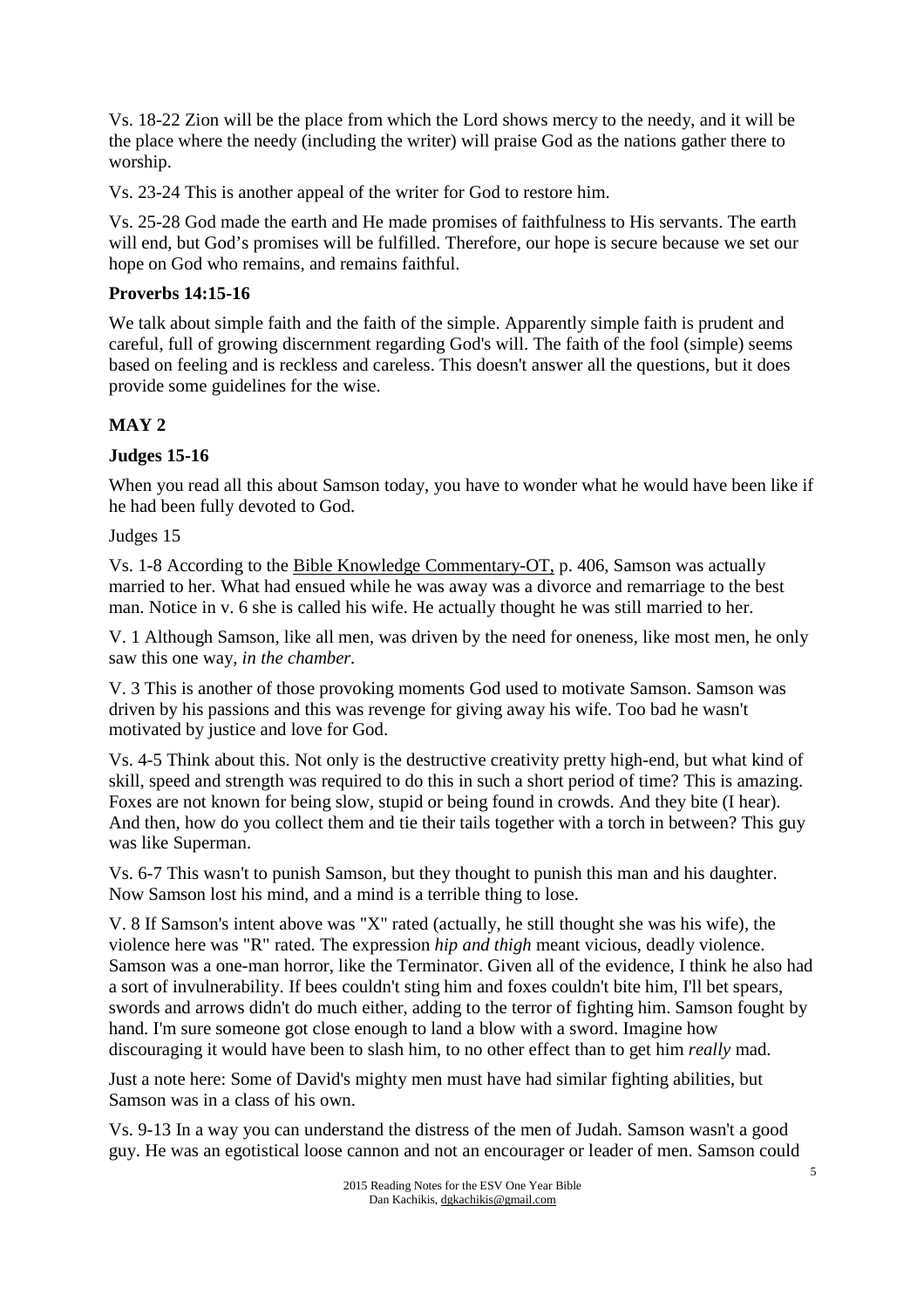have led these men against the Philistines. He could have led them in prayer. Instead, he had an idea. He just made them promise not to try to kill him themselves.

Vs. 14-17 The excitement of seeing the Philistines rush toward him and the Spirit rushing upon him sparked Samson into action. Apparently the men of Judah retreated.

V. 15 Obviously a fresh jawbone was preferred over an old, dry, brittle one. What is sort of interesting is that, in the course of human affairs, God had it right there at the right time.

According to the Bible Knowledge Commentary (BKC) there is a word play here, the word for *heap* being similar to the word for *donkey.* In essence, Samson the poet is saying he used the jawbone of a donkey to make donkey heaps. I wonder if he put that to some popular melody and hummed it as he killed these thousand guys.

V. 17 Where he threw the jawbone was thereafter called the "hill of the jawbone." I say this because in some translations it looks like the water comes out of the hollow place in the jawbone. Not so. The water came from the hill of the jawbone.

Vs. 18-20 Notice the faith and familiarity with God that Samson had. He knew that God was there with him. This guy is a complete contrast between faith and following the flesh. While this seems like a mystery, it really explains Christianity today. The Lord has called us to be devoted to Him, following Him in the harvest making disciples. To be doing anything else moves us closer to Samson's kind of faith than we think. Faith and devotion can exist right next to feeding our flesh, enjoying the good life and being virtually ineffective as disciples during our time on earth. This should frighten us.

#### Judges 16

Vs. 1-3 This is definitely not a story for your kids. What stands out to me is Samson's willingness to live in sin and conflict, and his confidence in the presence of the enemy. He walks into one of the Philistines' major cities, in plain view and then bides his time. Since these gates would have been huge, not to mention heavy, for Samson they must have been feather light. This is obviously supernatural and beyond what we can imagine.

Vs. 4-22 Samson was not seduced. He was just arrogantly stupid. He knew what she was after. There was no real trickery. He was the fool of Proverbs and magnificently over confident. He didn't imagine the Lord would leave him. Also, he didn't realize that the root of his need would betray him. What I mean is that Samson really wanted a "one-flesh" companion. We'd say, "a wife." But all of this would have to have been according to God's plan, and Samson wasn't really interested in God's plan. Unfortunately we don't follow God's plans very well either. Samson really wanted someone to trust, but breaking down and getting all vulnerable and honest with the object of his hormonal affections didn't make her the person he was seeking. God left Samson, and the Philistines put out his lights.

Vs. 23-31 This event gives you the sense of how great a relief it was for the Philistines to defeat Samson. It was like Christmas for them. In a final stroke of victory, God lured all of the leaders of the Philistines to Gaza to see what Dagon had done. Again, God used Samson in spite of himself, motivating Samson to ask to avenge the loss of his eyes rather than seeking God's glory.

In contrast to the movie, Samson doesn't tell the kid who shows him where the pillars are to run. You would have thought, with the way Samson asked for help identifying the pillars, that the *young man* would have been smarter.

It is sad to think what might have been if he had been a godly man. I think for any of us who feel that we've messed up "what could have been" by our own disobedience, the answer is in God's grace. Paul, a murderer, began to follow, and look what God did. Even King Manasseh began to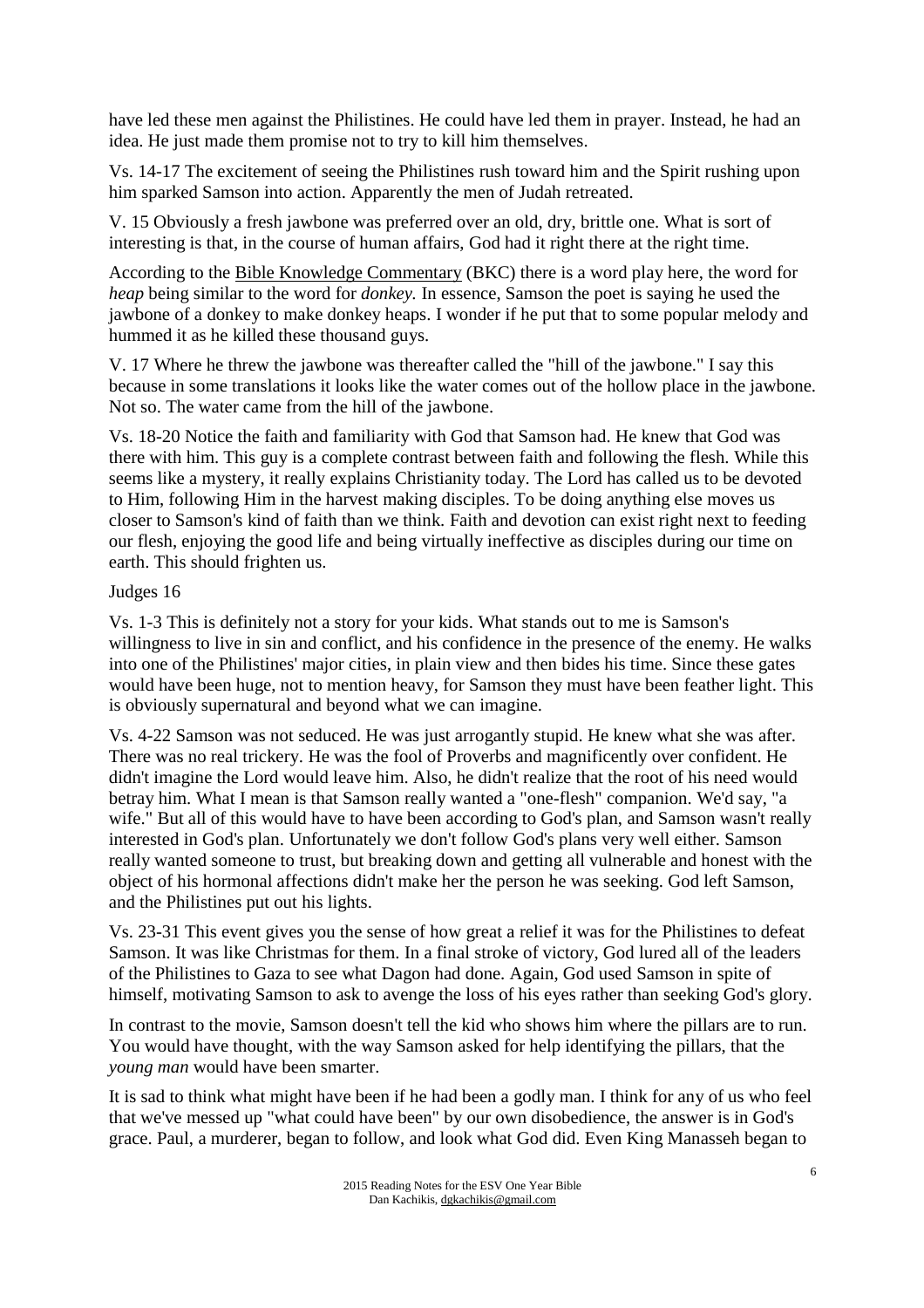follow. Regardless of lost time and opportunities missed, we can still begin today to follow. Life can become full of regret and tangled like the Gordian knot, but the solution is disarmingly simple. The next decision we make, we decide to honor God, and the one after that and the one after that. Following Christ in the harvest, despite our past failures, gives us a future and brings glory to the Father as we labor to bear fruit for Christ. Satan focuses us on past failure. God focuses us on our Savior, who paid it all for us - past, present and future.

*Not that I have already obtained this or am already perfect, but I press on to make it my own, because Christ Jesus has made me his own. Brothers, I do not consider that I have made it my own. But one thing I do: forgetting what lies behind and straining forward to what lies ahead, I press on toward the goal for the prize of the upward call of God in Christ Jesus.* (Philippians 3:12-14)

# **John 2**

Vs. 1-12 This is sort of a funny event in Jesus' life, but also His first miracle in front of His disciples. Since John was there for this, he mentions its impact on the disciples in v. 11.

The *third day* is not only a good name for a Christian band, but it is probably the time measured from the last event: The calling of Philip and Nathanael.

There is no way for us to know the family dynamics going on here. I think there was some sense in Mary's understanding that Jesus was sent by God. No one really understood, but you see Mary pressing the issue here for Him to reveal Himself and Jesus' brothers taunt Him later to declare Himself publicly. Whatever was happening, with Jesus talking to Mary like this, I think it is playfully meant and is building off of some of what was known about Jesus in the family. Besides, here Jesus was, this unmarried son without a job. He quit his job, stopped supporting the family (He had four brothers and at least two sisters to carry the load), He was bumming around teaching, and now He had these merry men. Maybe Mary just wanted Him to get the ball rolling.

V. 5 This is funny. In spite of what she just heard, she tells the servants to do what He says. She knew He could and would do something.

V. 7 We are so conditioned by what we know of Jesus, that it would be easy for us to miss what this would have looked like to the servants and to these brand new disciples, as Jesus did this. It would have looked like the world's worst practical joke gone bad. This wasn't a place for a joke. Even using those purification jars was not kosher. There was no way that this could be wine. And then why take water to the steward of the feast? Was this some sort of political statement against wine or weddings or something? No one would have understood what Jesus was doing until the servants drew the liquid out of the jars and saw and smelled that it was different.

V. 10 indicates that this was good, potent wine, not the diluted kind. It was the kind that one usually brought out first, dulling the senses of the guests so they would not notice the poor wine later.

V. 11 Jesus didn't just do a trick or a sign; He manifested His glory. He created. Remember the words in the first chapter of John. All things were made through Him.

V. 12 This seems like a side comment, but Jesus and his family would eventually take up residence at Peter's house in Capernaum.

Vs. 13-25 Jesus will appear at four Passovers during His three years of ministry. This is the first of those Passovers, kind of inaugurating the beginning of His ministry.

The selling of animals and changing of money could have been done in the city, away from the temple. There was a practical need since many Jews came from all over the Roman Empire. They needed animals and they needed to change their currency. This was all understandable.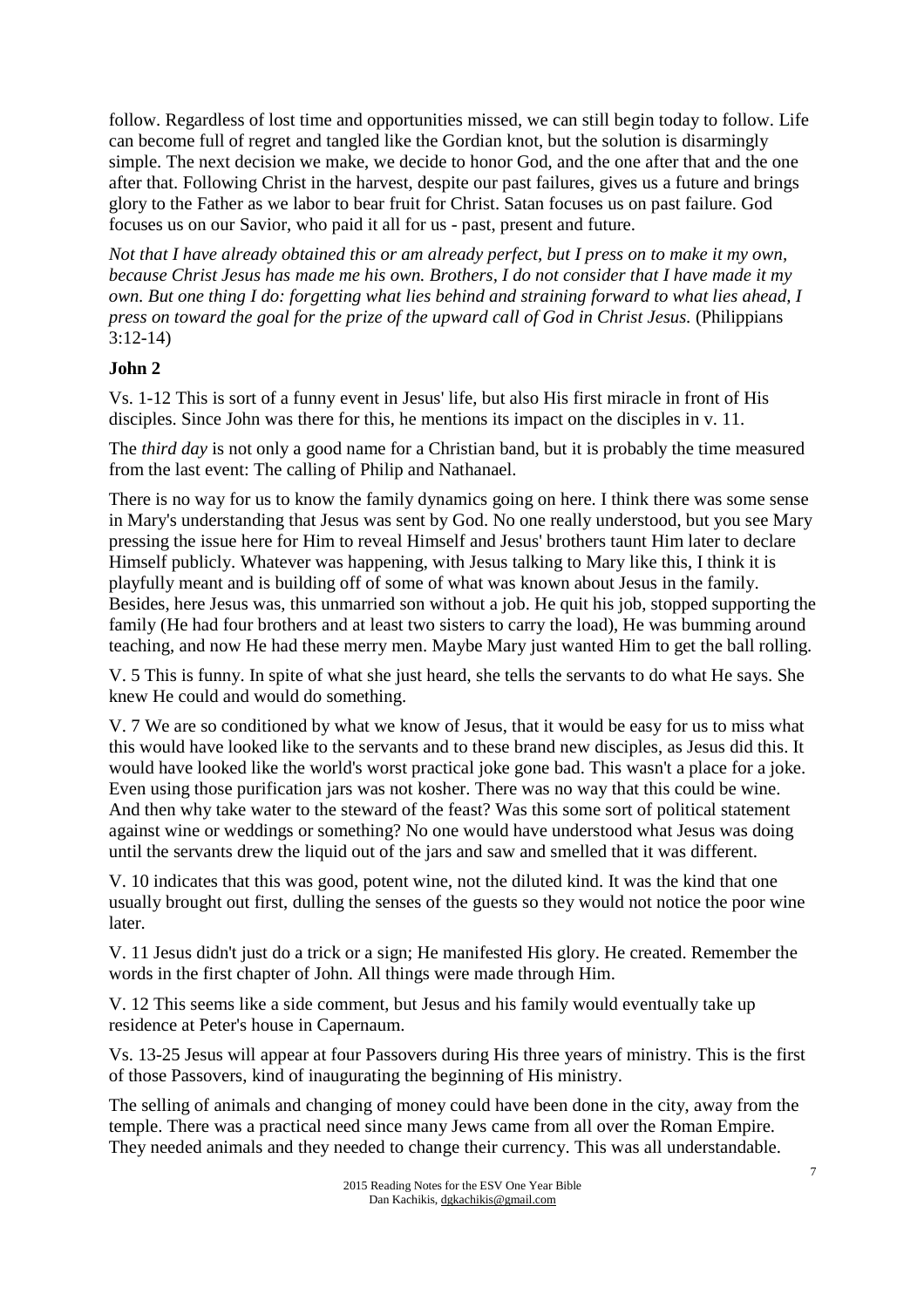However, the fact that they did it in the temple in the court of the nations (Mark 11:17), was not only racism (the hating of Gentiles which would invade the church in Acts), but it was in denial of God's plan of redemption for man, the promise to Abraham, and God's design for Israel. This wasn't just some little noise Jesus was making in protest to the corruption of the priesthood. He, as the Savior of all men, was coming to the place all nations were to gather to receive forgiveness from Him. Someday, all men of all nations will come to the temple in Jerusalem and meet Jesus. Jesus had a right to do what He did.

Notice that the order of oxen and sheep is inverted from v. 14 to v. 15. It would have been easier to get the oxen out of the temple by scaring the sheep. Then the oxen would have moved too. That makes you think about the importance of little details in reading. Speaking of which, notice that Jesus didn't throw over the tables of those selling pigeons. He told the sellers to take them away. No animals were hurt in the performing of this cleansing.

V. 17 The disciples thought of this verse. The Holy Spirit was helping out.

V. 18 This is Jesus' first confrontation. In this sense, Jesus was like Samson. He invited hostility and His reply was not only cryptic, but was an "in your face" reply. We don't understand the severity, in God's eyes, of stiff-arming the Gentiles and using their court as a farmers' market. Jesus cleansed the temple on His first visit and on His last visit to Jerusalem during the Passover. What He said to the Pharisees here was cryptic, but the disciples remembered it later and believed. Also, the priests and Pharisees eventually got the point too. That's why they demanded to have the garden tomb guarded. They believed something, but believed it in the way that sin and hate believe and still irrationally try to defeat the truth.

Vs. 23-25 Jesus understood the deep deadly sickness of sin in the people and understood not to entrust Himself to them. It is hard to know what the people actually had faith in. Whatever it was, Jesus didn't trust it. This mixture of faith and folly was in Samson, and it's in us, too. It is good for us as disciples to remember that we also have a deep irrationality because of sin. If not for the Spirit, I don't think we'd stand a chance of warding it off. Imagine what it is like for people who don't know Christ. We need to be wise, humble and understanding.

In John, Jesus will eventually define being a disciple as abiding in Him. It isn't just remaining in Him, but it is a kind of faith that redefines us. Paul probably described it best when he said in Galatians 2:20, *I have been crucified with Christ. It is no longer I who live, but Christ who lives in me. And the life I now live in the flesh I live by faith in the Son of God, who loved me and gave himself for me.* 

This is the kind of faith that makes a disciple in the harvest a fisher of men and a maker of disciples.

#### **Psalm 103**

This seems like the psalm that launched a thousand songs. I found allusions to at least six songs in it. There is not only strength of hope for His people, but the confirmation of salvation for those who seek Him. You'll find plenty to underline, like the phrase *steadfast love.* David must have written this in his early days as King of Israel, having brought the ark to Jerusalem. It seems that all of his suffering and waiting on God had borne fruit in his confidence and praise to God.

Vs. 1-5 This is the call to worship, summarizing God's salvation and renewal of those who trust Him.

Vs. 6-13 This seems to praise God's justice, discipline, love and forgiveness. For David, this was like summing up all of the years of running from Saul into one declaration of God's wise and sovereign working.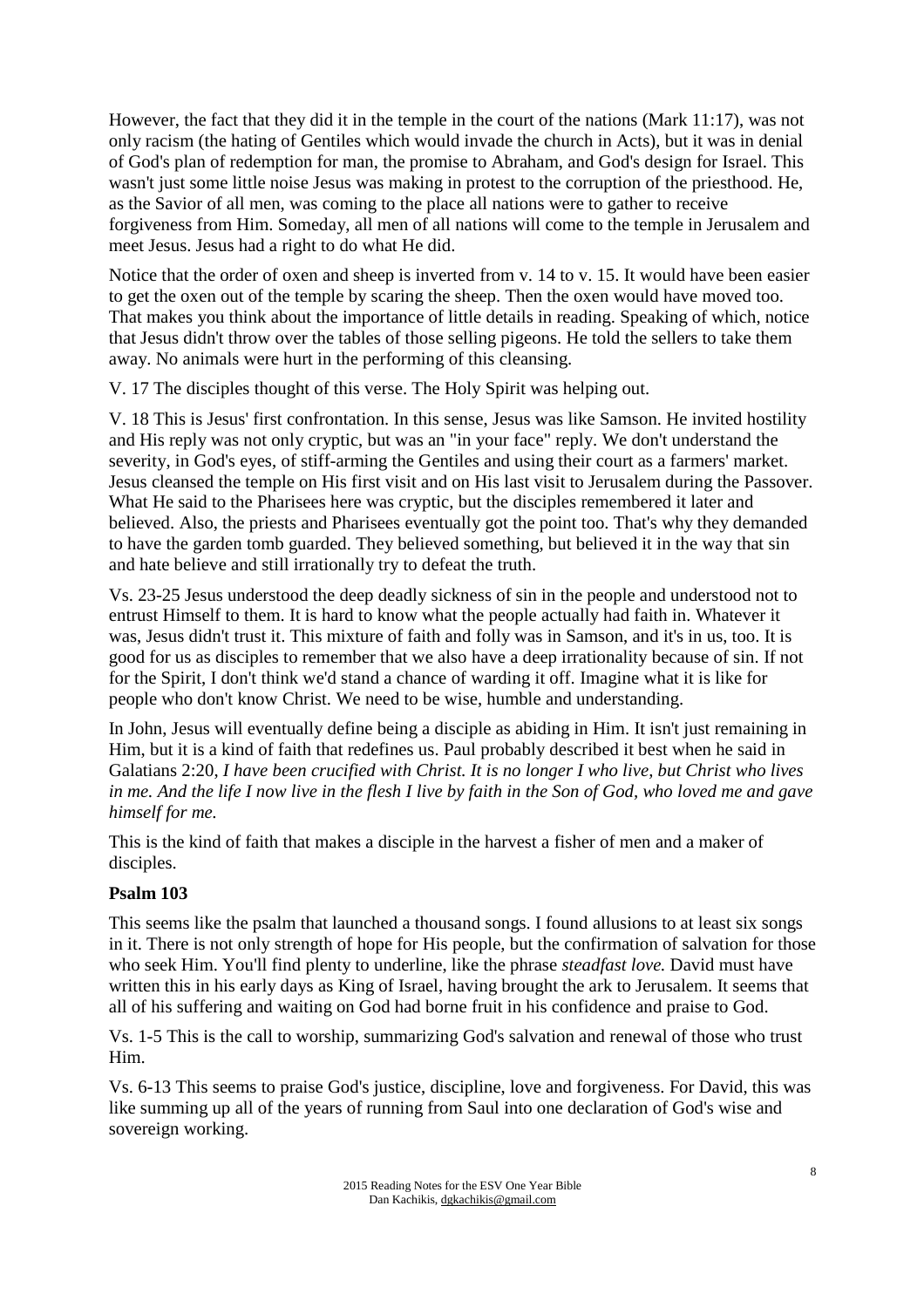Vs. 14-19 Not only is there love, personally, but it is faithful love over generations and connected to the promise to Abraham. Through David's kingship, God would finally bring the peace to Israel. All of the confusion of the book of Judges was gone and godly order would arrive. David saw that God was using him for the nation and to bring some fulfillment to the covenant with Abraham.

Vs. 20-22 All of creation was being called to bless the Lord.

# **Proverbs 14:17-19**

The thought of God's steadfast love makes a person prudent and slow to anger. Since He is in control, even to the place of making sure the fresh jawbone of a donkey is where it can be obtained when needed, we who are loved by Him can wait patiently as the storm rages around us and look for what the Lord is doing.

A *quick temper* is a denial of God's presence in the present. Being simple is ignorance of God's Word. God's Word is to make us prudent and alert and good, having the confidence to be godly in an evil world.

# **MAY 3**

# **Judges 17-18**

This is the first of two snapshots given to show the depth of the religious confusion that followed when Israel refused to love and obey the Lord. The first story deals with the religious apostasy and the second deals with the moral apostasy. You could title the stories "worse" and "worser." Looking at Romans 1:18-32, you see that religious confusion always precedes moral catastrophe.

We will get two more views into this time period in the book of Ruth and in the early history of 1 Samuel. Ruth will show some confusion, but overall, this book will show us people who followed God. 1 Samuel will show one family that seems fairly balanced, but it will also show a corrupt priesthood and the defiled worship at the tabernacle.

#### Judges 17

What stands out in this story is the sincerity of the mixing of the true and the false. These people were highly sincere, yet couldn't have been more lost.

The time when this takes place might be very important. Look at Judges 18:30. It identifies the Levite as *Jonathan the son of Gershom, son of Moses.* A couple of considerations here. In most copies of the OT, Moses' name is found. It is thought that a well meaning scribe added an "n" to turn "Moses" into "Manasseh" and get Moses off the hook. They have so many copies of the OT that they can see that this is an error. Also, it is possible that Jonathan was not the son of Gershom, but a grandson or great grandson, etc. There are instances of a grandson being called the son of someone and the generations in between are skipped. I think he was the grandson. And to think that this guy was related to Moses.

However this works out, there are two terrible dynamics at work here. First, this shows that after Joshua's generation died (Joshua told the people in his farewell speech to put away their foreign gods), the nation sank into almost immediate spiritual confusion. Gershom, Moses' son, would have been that generation of elders who lived with Joshua. Jonathan would have been the next generation. Second, it means that even those closest to the truth, the family of Moses, became too busy with life to really know the law (Bible) well. The system God set up, and the nation He created, could only function if everyone obeyed. If the people didn't worship, they wouldn't support the Levites. If the Levites had to fend for their own living, they couldn't learn and teach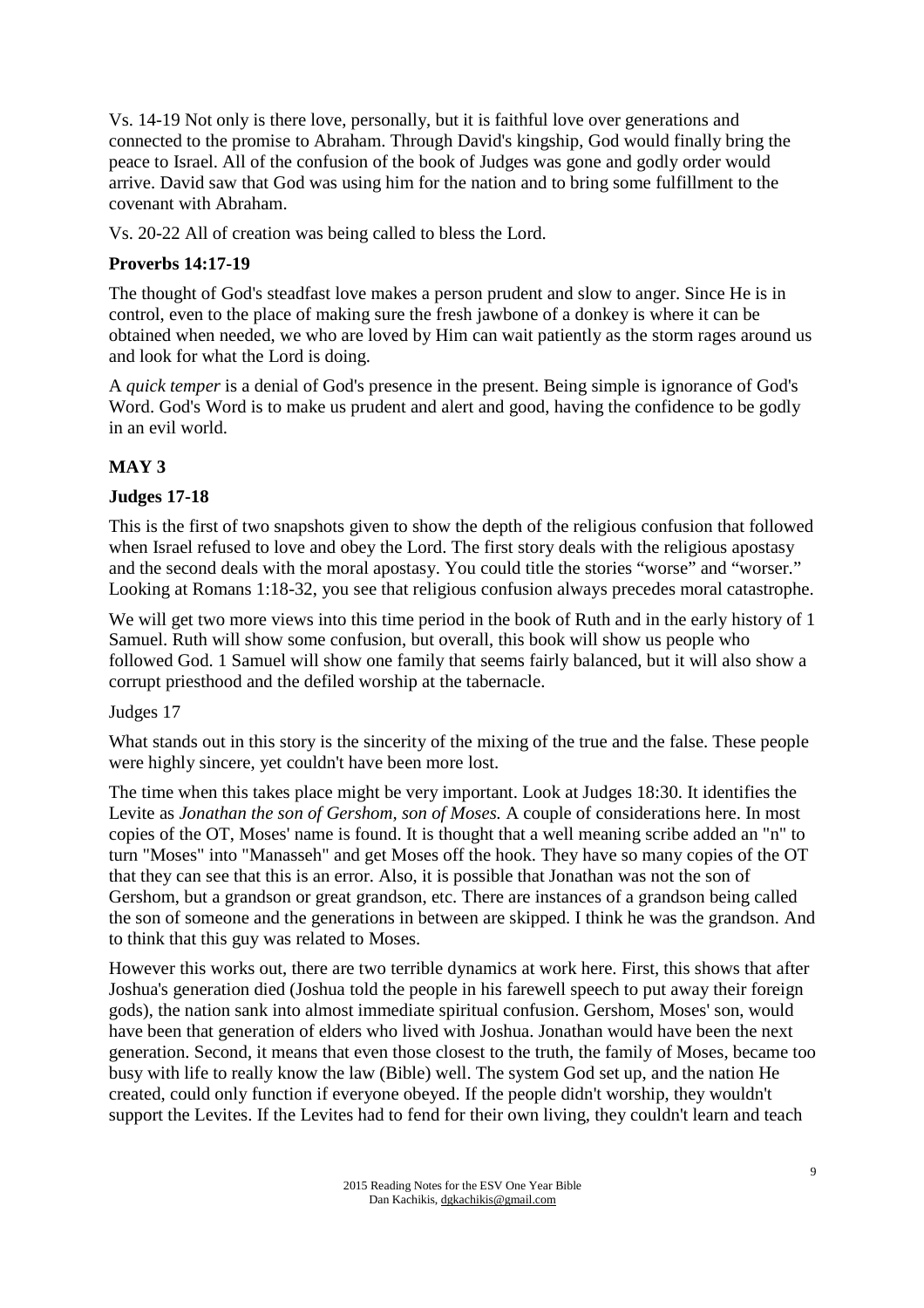the law as they were supposed to. It was all very interconnected. Apparently very few obeyed and the nation fell apart immediately.

So what was the cause, besides sin? This reminds me of something Jesus repeatedly told His disciples, as in Matthew 6:25, "*Therefore I tell you, do not be anxious about your life, what you will eat or what you will drink, nor about your body, what you will put on. Is not life more than food, and the body more than clothing?"* What Jesus is warning against is not just anxiety, but allowing these things to take our attention away from serving Him on this earth. It was because of this preoccupation that Israel never celebrated a Sabbatical year or the Feast of Booths. Like Israel we forget that we are not here to live; we are here to serve. God says He'll take care of the rest. That means as disciples we are free to devote our hearts to following our Lord in the harvest. Or as Jesus put it in Luke 12:33-36, *Sell your possessions, and give to the needy. Provide yourselves with moneybags that do not grow old, with a treasure in the heavens that does not fail, where no thief approaches and no moth destroys. For where your treasure is, there will your heart be also. Stay dressed for action and keep your lamps burning, and be like men who are waiting for their master to come home from the wedding feast, so that they may open the door to him at once when he comes and knocks.* 

I know this seems hard to grasp and other worldly, but if we cannot grasp the spirit of what Jesus is saying, as disciples, we could end up like Samson, or the story we are about to read.

Vs. 1-6 Notice the editor's note in v. 6. That means this is written during the time when there was a king and order was taking root, looking back on this time of lawlessness.

V. 2 The mother praised God and then dedicated the money to God, to make an idol. They were sincere in their belief and service, and totally displeasing to God. How awful.

Some of what she did here was to remove the curse she put upon whoever stole the money.

V. 4 Either she made two images or it was simply one process, the wooden image, covered with silver.

V. 5 Micah's shrine is a little, eclectic temple, filled with something from all the gods of the land. Notice that he has an ephod. I think the ephod was a tool for discerning the will of the gods. In Israel, the ephod held the Urim and Thummim. In chapter 18, I think, it gets used.

God had put the ephod with the high priest at the tabernacle. One aspect of our need and our worship is to find answers to our questions. The key is really the relationship with God, on His terms, not ours. Still, God set up a way for answers to be found. All you had to do was go to the tabernacle. Well, if the tabernacle was far away, and if the priests and Levites couldn't be trusted, why not have your own ephod and your own Urim and Thummim? This got Gideon in trouble and we see here, in this story, it began years before Gideon, in fact, right after Joshua died.

Vs. 7-13 This brings the confusion to a stellar level. A Levite of the best upbringing is totally lost.

V. 13 is an incredibly ignorant and sincere statement.

#### Judges 18

Vs. 1-6 Notice again that v. 1 is a commentary given at a later date to explain the sin and confusion of this particular time in Israel's history. You don't flaunt your ignorance in your national literature, unless this isn't national literature, but the record of God's redemptive working with humans, sick with sin.

The tribe of Dan never controlled the land of their inheritance and must have begun looking for a place to live very early.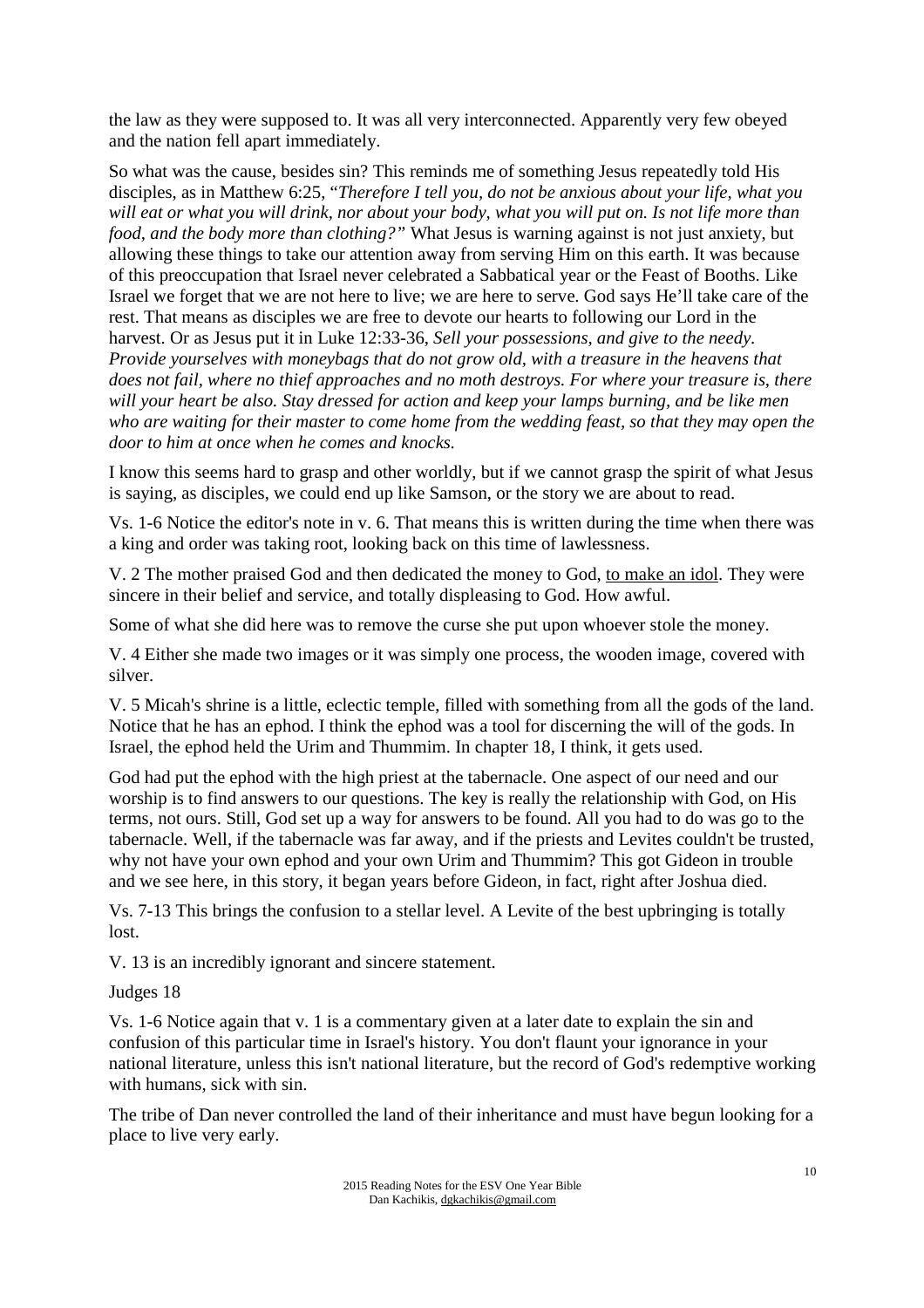Vs. 5-6 I think this is where the Levites used the Urim and Thummim to give them advice. Apparently you could get a pair of these at any convenience store.

Vs. 7-26 This story is very straightforward and spiritually dysfunctional. For the tribe of Dan to steal the idol and the ephod and take the Levite made perfect sense, since they were a tribe and these things were better in the service of a tribe of Israel, than for a single individual. The irrationality here is of epic proportions. What kind of god do you have if you can steal him?

Vs. 27-31 The significance of this story is not only the description of the spiritual ignorance and confusion, but it shows how Dan was the first tribe to go entirely apostate.

Vs. 30-31 Dan as a tribe set up official worship away from the tabernacle; after all, it would have been a long way to walk. Some of the tribe of Dan stayed in the south on the original homestead and were spared this apostasy: Samson's parents for example. Verse 30 is like a surprise unveiling in a movie. The Levite turns out to be the grandson of Moses. This shows that the Levitical system and the worship at the tabernacle must have gone to seed pretty soon after the death of Joshua. Again, remember that in Joshua's last address, he was warning people to put away their idols.

In Revelation 7:2-8, when the 144,000 are selected to give testimony during the Tribulation, there is no mention of the tribe of Dan. The presumed reason is that Dan was the first tribe to fall into total idolatry and apostasy. In other words, the punishment for what they did here is that they were removed as a tribe of Israel. Those who were true to the Lord would have been absorbed into the other tribes through intermarriage. After the exile, too, many people lost track of their genealogy and family tree.

It is obvious that our "need" for spiritual connection can be sincere and still be controlled by the power of sin in us. We cannot deny the need, but we can deny God and make "spirituality" what we define it to be. This is tragic and true. What is alarming in this story is that it only took one generation to fall into total confusion. That is very sobering, especially with our desire today not to be bored and to have our needs met. Our churches have been built, in previous generations, by men and women committed to the truth. They sat through boring sermons in very plain services being built on very strong teaching. I'm not confident that same emphasis exists today. As a result, and all the studies show it, our biblical literacy is plummeting. We have more resources than any generation that has ever lived, yet we insist that reading the Bible is just not "the way" we learn. And we don't sit through sermons that are full of teaching and content. Paul's command to Timothy was to preach the Word urgently, because people would turn from listening to the truth and seek teaching that tickled their ears. I think we need that same charge today, and leaders need not be ashamed to expect and exhort people to read their Bibles every day.

#### **John 3:1-21**

Vs. 1-16 It seems that Nick sought Jesus out of his own interest, otherwise there would have been two or more witnesses with him from the Pharisees. Nicodemus will be mentioned a couple more times in a good way.

V. 3 Jesus' words were trying to force Nick away from his focus on the signs, to what was going on behind the signs. Even though Nick was a "spiritual leader," he was fixated on the physical.

*Born again* is the right interpretation as seen in Nick's question of crawling back in his mother's womb. He understood what Jesus meant, but the spiritual dimension was too deep for him.

V. 6 Jesus was trying to get Nick to see that before there is entrance into heaven, there has to be a spiritual birth. Like most religious people, Nick focused on behavior and rules. Sin is the most powerful force on the earth. Without a new spiritual life (the breaking of sin's power in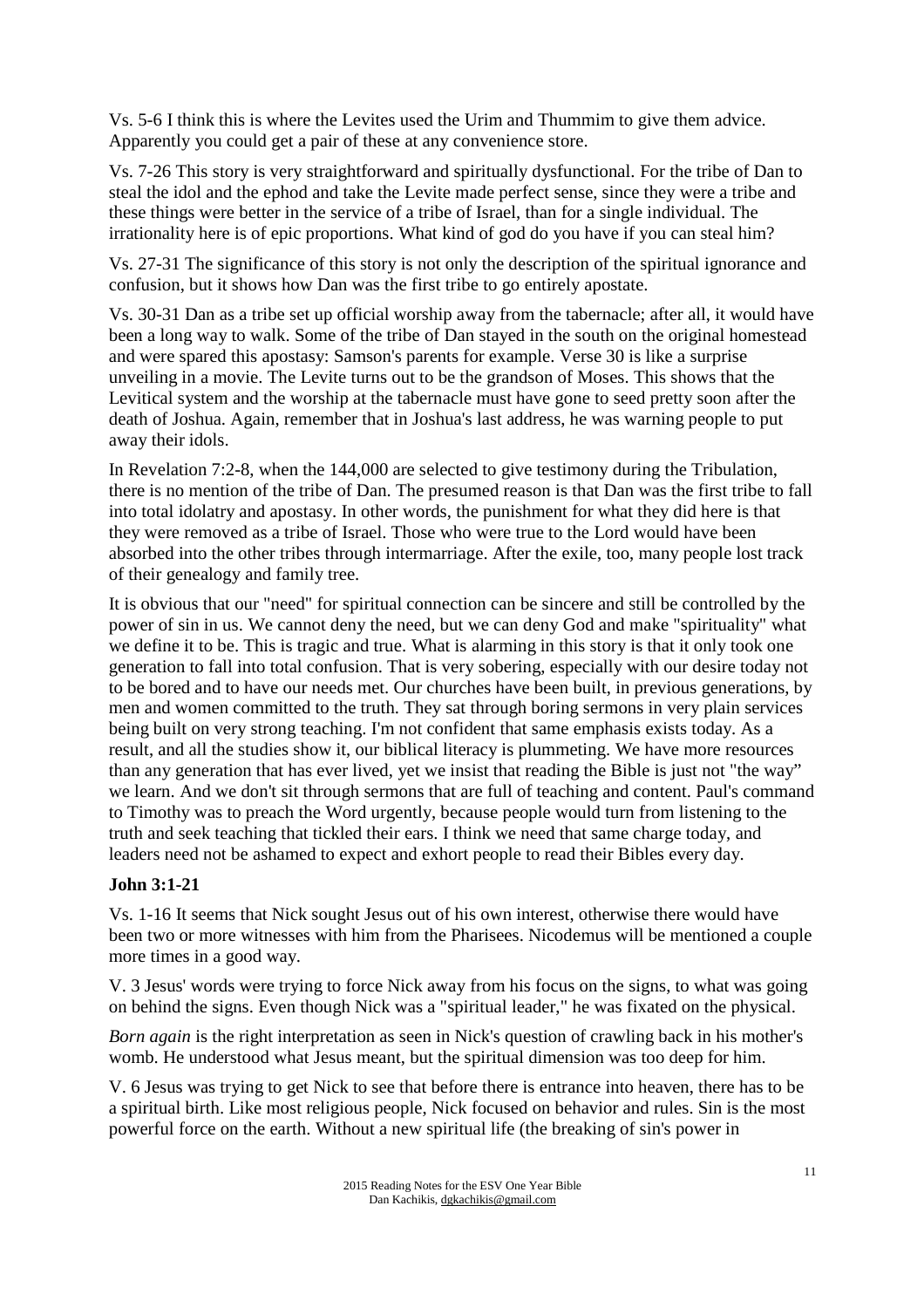repentance, forgiveness and regeneration) and the help of the Holy Spirit (every minute, every day, leading us in the Word to obediently follow our Savior), we'd be toast.

V. 7 The wind illustration simply says there are things you can't see, but they are real. The spiritual is real and the spiritual life is real. The same word for wind also means spirit.

V. 14 So what is the point here? I think it is that the cure for those people was unseen and spiritual. It didn't come through medicine or cutting the wounds and sucking out the poison. It came transmitted invisibly and spiritually through faith. But, you had to believe and you had to look at the brass serpent. In the same way, salvation and rebirth come through faith and turning to the object of that faith, Jesus.

V. 16 This is one of the most well-known verses in the Bible for good reason. It is the gospel in a sentence, beginning with God's love and ending with our salvation in Christ.

Vs. 17-21 I memorized these verses the first year I gave my life to Christ. In fact, I think they were part of the Awana leader's memory verses, and not knowing any better, I thought I was supposed to memorize them because I was an Awana leader. I was overwhelmed by the timelessness and simplicity of this truth. This is exactly why people don't come to Christ.

### **Psalm 104:1-23**

What a beautiful psalm.

Vs. 1-4 This seems to express the grandeur of God being surrounded by what He created, framing Him and giving glory to Him.

Notice that v. 4 is quoted in Hebrews 1:7, where "winds" mean spirits. (See the note on John 3:7 above.)

Vs. 5-9 Here it shows God's control and power over the might and chaos of His creation.

Vs. 10-13 Through God's power, He uses the forces of nature to feed and water the creatures He made.

Vs. 14-15 Not only does God care for animals, but He cares for mankind, each day. I had to laugh because I looked in a commentary and it mentioned the oil and food, but skipped the "W" word. God made it, too, for a purpose, but like all the good things God made, there needs to be control.

Vs. 16-18 These animals are probably mentioned by David, because David saw these as he lived in the mountains. These animals are hidden from and forgotten by man, but never by God.

Vs. 19-23 Notice that the creation of the moon and sun is mentioned for the same purposes expressed in the creation account in Genesis. This means, especially given that the sun, moon, planets and stars were created on the fourth day, that their sole purpose was for us and the rest of His creation on earth to mark times and seasons, day and night. There was already light for three days before God made the sun.

Notice the mentions of power, provision, protection and control in this psalm.

So, what does this psalm say to you? How did God intend this psalm to strengthen our hearts?

#### **Proverbs 14:20-21**

I think v. 21 is telling the rich guy in v. 20 to make friends with the poor, who is his neighbor in both verses. That sure sounds like, "Love your neighbor as yourself," to me. It's amazing where you find that command.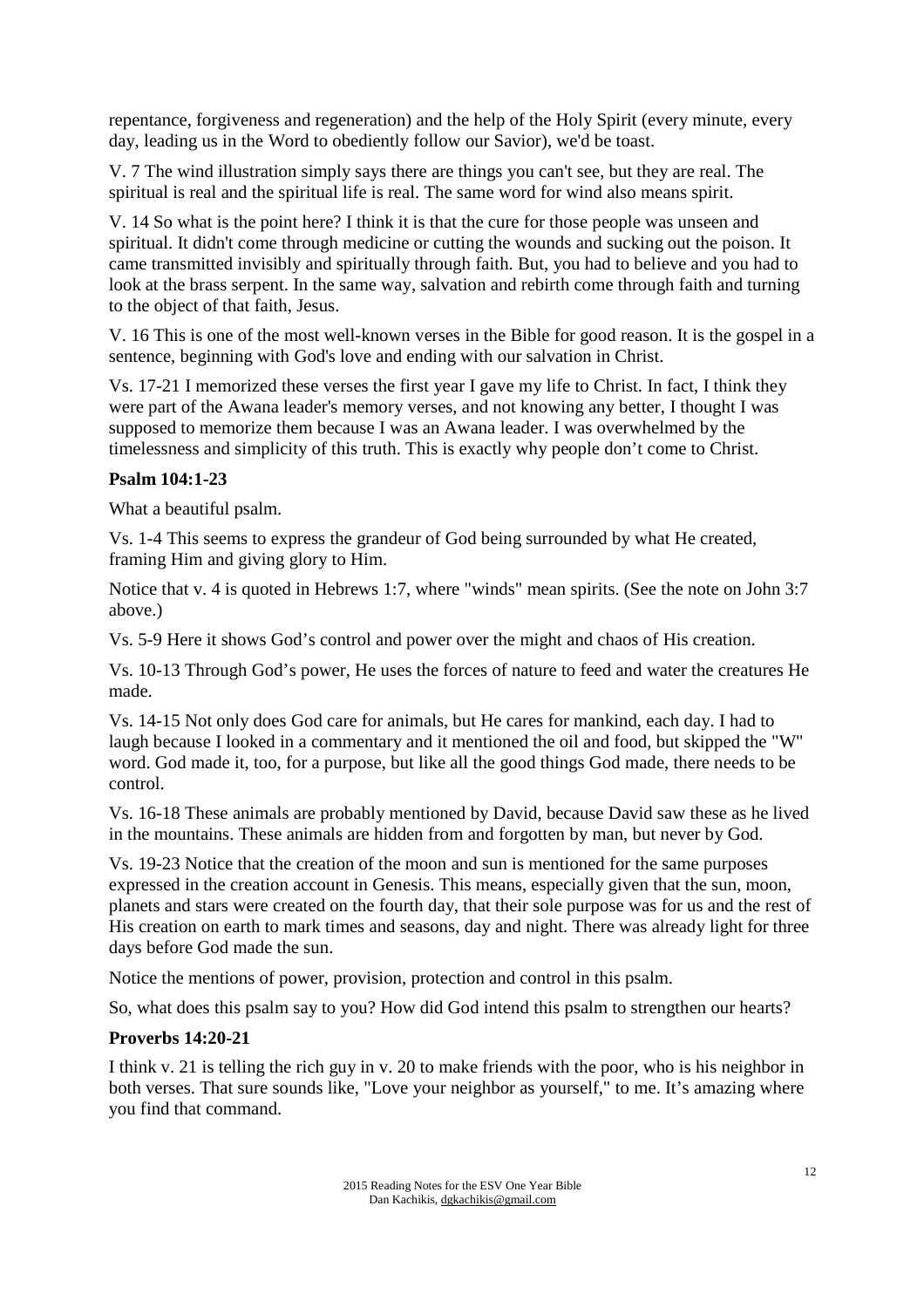# **MAY 4**

Like most people, I love things in chronological order. In fact, I assume things are in chronological order. When I read the Chronicles of Narnia to my kids, I read book six to them first. Before I read the Lord of the Rings, I made myself read The Hobbit first, just to get the right order of things. People who don't write things in chronological order are "artsy," and will be tolerated if they do a good job and get stuff straightened out in the end and don't lose us in between.

In Judges, God is "artsy," in that the final two stories, chronologically, would have been placed toward the beginning. Apparently He felt this was a better idea. Interestingly, the two stories are in chronological order to each other. So, again, before we read Judges for today, it is good to know that this event happened within the decades immediately after Joshua's death. Look at Judges 20:28, Phinehas is the high priest. It is hard to give an exact time, but it is within the life time of Phinehas, who probably was in his 30's or 40's when Joshua died. This will make a few things we read today a little more understandable. It will make other things we read very alarming.

### **Judges 19-20**

### Judges 19

Vs. 1-20 There are some similarities to the previous story in that this man was a Levite. This "wife" had been unfaithful to him, but he wanted her back, so all was well. Bethlehem is mentioned in both stories and Ephraim is mentioned in both stories. Both stories tragically involve an entire tribe departing from God.

I always wonder when I read this why 10 verses are devoted to the guy trying to get away from his father-in-law. I guess it might have to do with the sense of hospitality or the lack of purposefulness in life. Apparently the guys enjoyed each other's company.

V. 12 This verse is utterly ironic.

Vs. 14-15 In any event, once they arrive in the town square of Gibeah, you start getting that "Sodom and Gomorrah" feeling. No one offered them hospitality, making it necessary for them to remain exposed in the town square.

Vs. 16-21 This is exactly what happened when Lot found the two angels sitting in the square of Sodom.

Vs. 22-26 So here is a city of Israel, of Benjamin, that has gone "Sodom." How did that happen? Apparently it wasn't known far and wide, or this man would have stayed among the Gentiles in Jerusalem (Jebus).

No angels were there to save them so the man gave the mob his unfaithful wife rather than the virgin daughter of his host. Whatever happened to protecting the womenfolk? Apparently they didn't watch westerns back then. I find this repulsive all the way around.

Vs. 27-30 This Levite seems scared and heartless to me. Sending around "pieces" was a custom to call all the tribes together. It meant that if they didn't answer the call and show up, they would wind up like the animal. Later, King Saul will call Israel together using the pieces of an ox. That these were the pieces of his maid-wife, a human, made this shocking and alarming. It got everyone's attention.

Notice the mention of Egypt. This is another clue that this generation was still near to the Exodus and the generation of Joshua.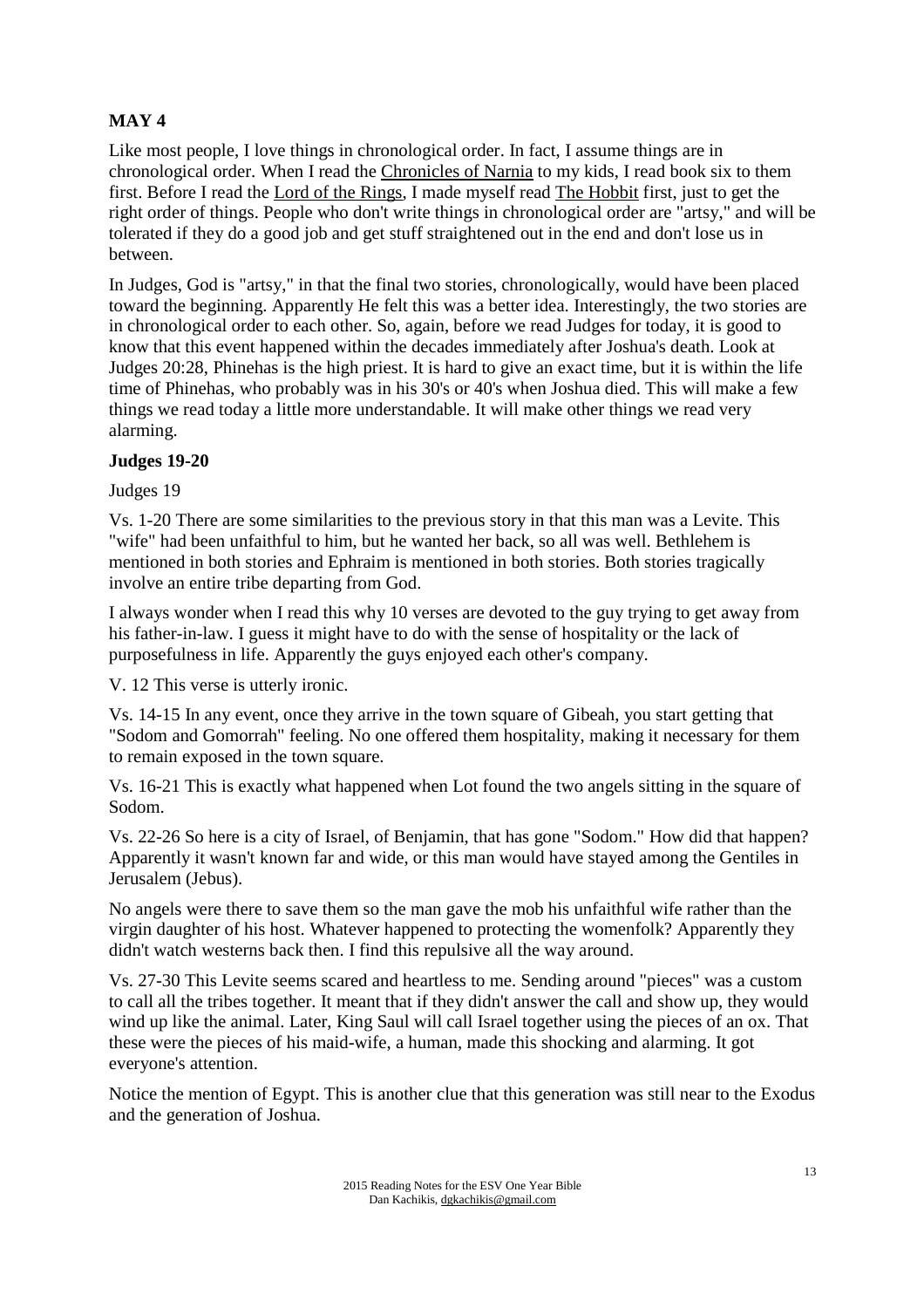#### Judges 20

Vs. 1-7 There are some interesting things here. First, notice the mention of *from Dan to Beersheba.* This means from north to south. Apparently the tribe of Dan (and yesterday's event) had already taken place and the tribe of Dan had migrated from the middle of Israel to the northernmost point. Just like in Romans 1:18ff, the defection from God took place before the moral defection.

If you look at the map you'll see that the people gathered before the Lord at Mizpah, south of Shiloh and just four miles north of Gibeah. This doesn't mean the tabernacle was there. It means that they gathered together to inquire of the Lord. Apparently the tabernacle was still eight miles north at Shiloh. Next to Mizpah was Bethel, and it seems that the ark of the covenant was in Bethel for some reason. You might think that Phinehas brought the ark to Bethel because it was closer to the battle, but v. 27 gives you the idea that the ark was there on a permanent basis. This was not normal.

Vs. 8-17 The repetition that caught my eye in this chapter was *as one man.* This is another one of those things that shows it was early in the history of Israel. Later, during the time of Samson and Samuel, it is hard for the nation to do anything unified. Samuel, in leading Israel, will bring unity to the nation in worship.

Just the mention of Israel having 400,000 men and Benjamin having only 26,000 gives you a funny feeling. It is almost a shock to see that Benjamin wouldn't hand over the men of Gibeah. I guess they had confidence in their 700 special forces guys.

Vs. 18-25 The people did the right things in assembling and questioning God (Phinehas and the Urim and Thummim) and seeking only to punish the guilty in Gibeah. So, a huge question is, "Why did God tell Israel to fight Benjamin twice, but allow them to lose twice?" In those two battles, Israel lost 40,000 men. Why did God allow them to lose twice?

Vs. 26-28 I think that God wanted to bring the people to a real place of desperate dependence and humility. Actually, it is probable that all of the tribes were sinning at this point. The offerings would have been to confess and cleanse their own sin. I think God allows us to meet disaster for the same reasons. It is often after a defeat, that we become desperate and honest in seeking God's will and mind, and we begin confessing our sins. The sacrifices should have come first. Having hearts cleansed should have been the first priority.

I get the feeling that the people were so desperate, they finally decided to try to do everything according to the book. Just for trivia, God didn't spare David either when David decided to transport the ark on a wagon. After he lost one man in that adventure, David went to the Bible and figured out how God wanted it done, with the Levites carrying it with poles and with sacrifices and offerings for sin and for thanks.

Notice that this is the first mention of Phinehas and notice that the people moved from Mizpah to Bethel where the ark was located. Something is not right here. When we get to Judges 21:4, the people will build an altar at Bethel to sacrifice. If the tabernacle was there, they would have had an altar. But apparently the altar they were using at Bethel was just stones, and after the sacrifices were finished, it needed to be rebuilt. This is all hard to grasp because Israel was forbidden to sacrifice anywhere but at the tabernacle and then only on one altar. And, only the priest could do the sacrificing. The feel of this whole thing is wrong.

Vs. 29-48 When everything was finished, Israel had lost 65,000 soldiers, plus Israel destroyed at least 20,000 people in the towns of Benjamin. Only 600 people of Benjamin were living. Just think, an entire tribe was reduced to 600 men. In Numbers 26:41, before the people crossed the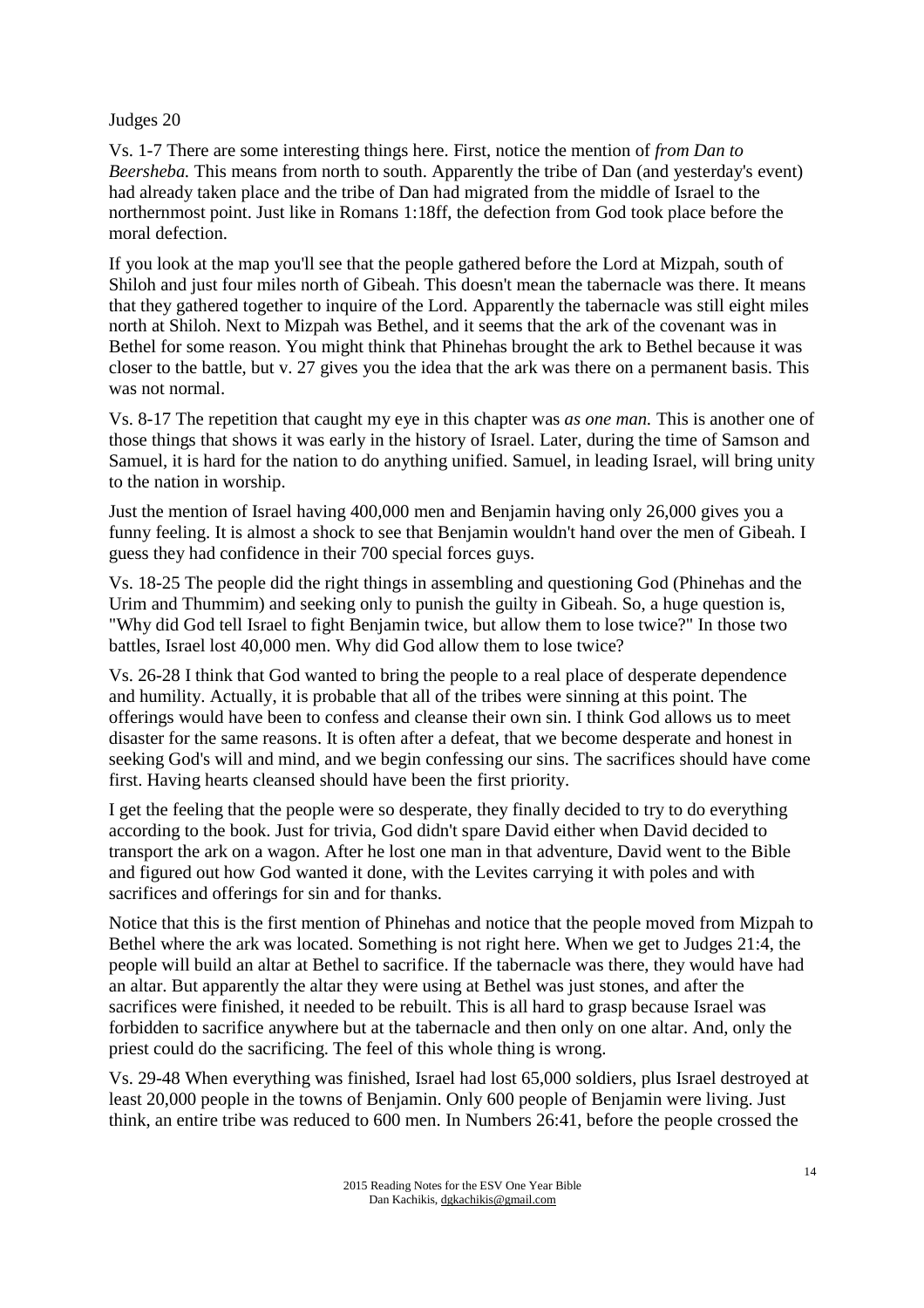Jordan, Benjamin numbered 45,600 people. This means that Israel killed at least 45,000 men of Benjamin.

# **John 3:22-4:3**

This is another one of those rich sections of Scripture with the gospel in it.

Vs. 22-24 No one knows where this was, but it is supposed that it was directly east of Shechem (see the map for Judges) on the Jordan River. Many of John's disciples stayed with him and became "johnites," instead of followers of Jesus.

Vs. 25-30 This conflict led John the Baptist to set the record straight.

V. 27 This is a very interesting statement for church planters and for those who puzzle over church growth, especially for churches who are "right," but reaching no one, criticizing bigger churches who are "wrong," but ministering to people. Obviously, there are some standards for evaluation of truth and error, but within the believing church, this is a good statement to keep in mind before we blast our brother.

Jesus will use this "bride" imagery later, after Matthew's dinner for Jesus, to ease the tension with these disciples as the Pharisees try to pit John's followers against Jesus. Somehow this talk got back to Jesus and He used it.

V. 30 This is the famous statement that older church leaders need to be preparing to make. Making disciples means equipping and installing the next generation of leaders, now. For older leaders their joy should be complete, not in holding power until it is pried from their lifeless fingers, but from seeing those who they have trained go beyond them. In this case, John hadn't mentored Jesus; he had gone before Him and borne witness to Him.

Vs. 31-36 These verses seem to be a commentary by the writer, the apostle John. What a meaningful statement in such few words. Notice how true belief is defined in the context of these verses. To *believe* in, but not *obey* Jesus, is not to *believe*. Jesus will really expand on this on His next Passover visit in John 5.

Notice that not to *obey/believe* Jesus is equal to having never seen life. How ironic to have lived on earth for years, but never to have seen life.

# John 4:1-3

This is setting us up for tomorrow. This is why Jesus left Judea and went to Galilee. Tomorrow we will see that Jesus took the short-cut.

As disciples following our Lord in the harvest, our privilege is in seeing someone come to Christ and finally to know life. Nothing beats that. Then to see them become a disciple who makes disciples, who makes disciples in the harvest is what makes our joy full.

# **Psalm 104:24-35**

Continuing to expound on God's glory from yesterday.

Vs. 24-26 This is sort of like what God says in Job. His wisdom in all aspects of creation is beyond our understanding.

Vs. 27-30 Every creature on the earth is utterly dependent on God, regardless of their number or their obscurity. The same holds true for mankind.

Vs. 31-32 This shows that the joy of the Lord and the fear of the Lord can stand side by side.

Vs. 33-35 Verses 33, 34 and the end of 35 show the proper response of people to God. The sinners and the wicked are those who ignore God. You can understand why the psalmist thinks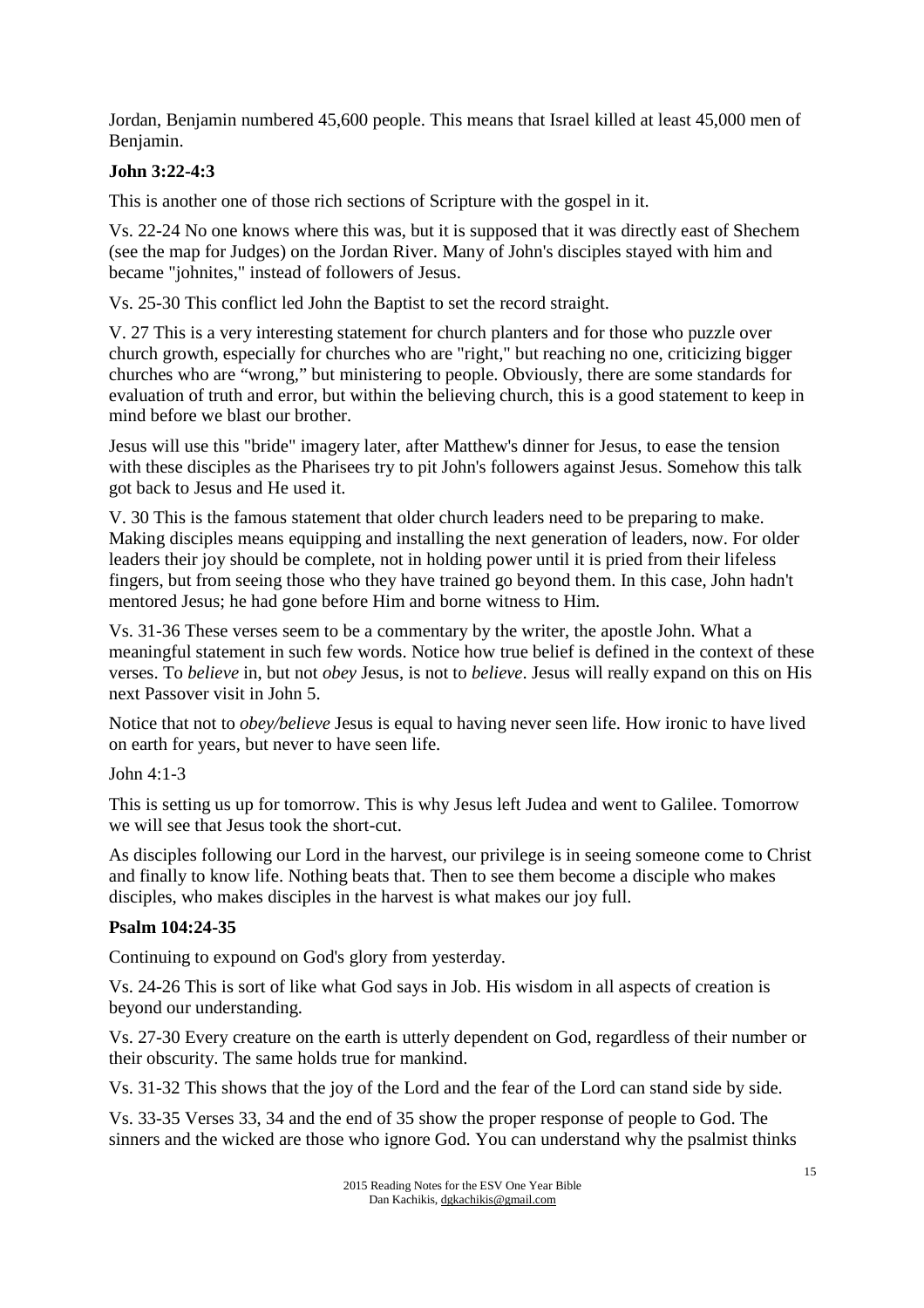they should be removed. When they are removed, then all of mankind will be totally free to give God the glory He is due.

Matthew 13:41-43 *The Son of Man will send his angels, and they will gather out of his kingdom all causes of sin and all law-breakers, and throw them into the fiery furnace. In that place there will be weeping and gnashing of teeth. Then the righteous will shine like the sun in the kingdom of their Father. He who has ears, let him hear.*

# **Proverbs 14:22-24**

In v. 24 I understand that wisdom is the wealth and crown of the wise. There are a lot of people who are wise in Christ and "rich," who are not rich in money; and many of them live in the third world making disciples, who make disciples, who make disciples, hungering now for the sake of His kingdom.

# **MAY 5**

# **Judges 21**

Vs. 1-7 This event just keeps getting worse. What I find interesting in all of this is that Israel asks God about fighting, but they don't appear to ask God regarding a solution to the problem with Benjamin and where to get wives for them. They sought God for something difficult like fighting and then, when their lives weren't at stake, they said, "We can figure this out on our own." I've always wondered why there was no direct question to the Lord and why there was no answer.

It seems to me that things had fallen apart with the worship at the tabernacle. The ark of the covenant was easier to move, and possibly they moved the inner sanctuary (Holy of Holies) with it. In 1 Samuel we have the ark being moved and brought into battle, and afterward, the ark is separated from the tabernacle for years. It seems then, that Phinehas brought the ark to Bethel, but the tabernacle and altar and lampstand, etc., remained in Shiloh. So when they sacrificed at Bethel, they needed to build an altar.

Even in their worship and inquiry, there is something here that is not right. The Lord doesn't say anything. The verdict, *Everyone did what was right in his own eyes*, was spreading like a cancer in almost everything that happened in Israel. Keep in mind that this event and the event in chapters 17 and 18 happened within the first 60 years Israel was in the land.

V. 5 The oath they took doesn't seem to have been from the Lord, but rather, it was what the leaders thought was a good idea. This is reminiscent of Jephthah and the misguided vow he made. It made some sense that anyone who didn't send a representative to the battle was in some way saying they agreed with the men of Gibeah or didn't think cleansing the land was important.

Vs. 8-12 Somehow this doesn't strike me as just or smart or honorable. It just seemed good to them and they got 400 brides out of the deal. And the death toll that Benjamin is responsible for kept rising.

Vs. 19-24 The next big idea was to allow 200 men from Benjamin to kidnap the young women from Shiloh. Brilliant!?!?! I wonder how God would have weighed in on that idea if they had asked Him.

V. 25 This verse seems to give the commentary on all of this activity. They did not inquire of the Lord. They followed their own mind and "god" thoughts and feelings.

As disciples, we don't want to be wooden and rigid in seeking God's will, but we don't want to just live by good and godly feelings. I think it is good for us to consider God in every decision we make, just to stay in the habit. If we can just buy thing after thing, and watch show after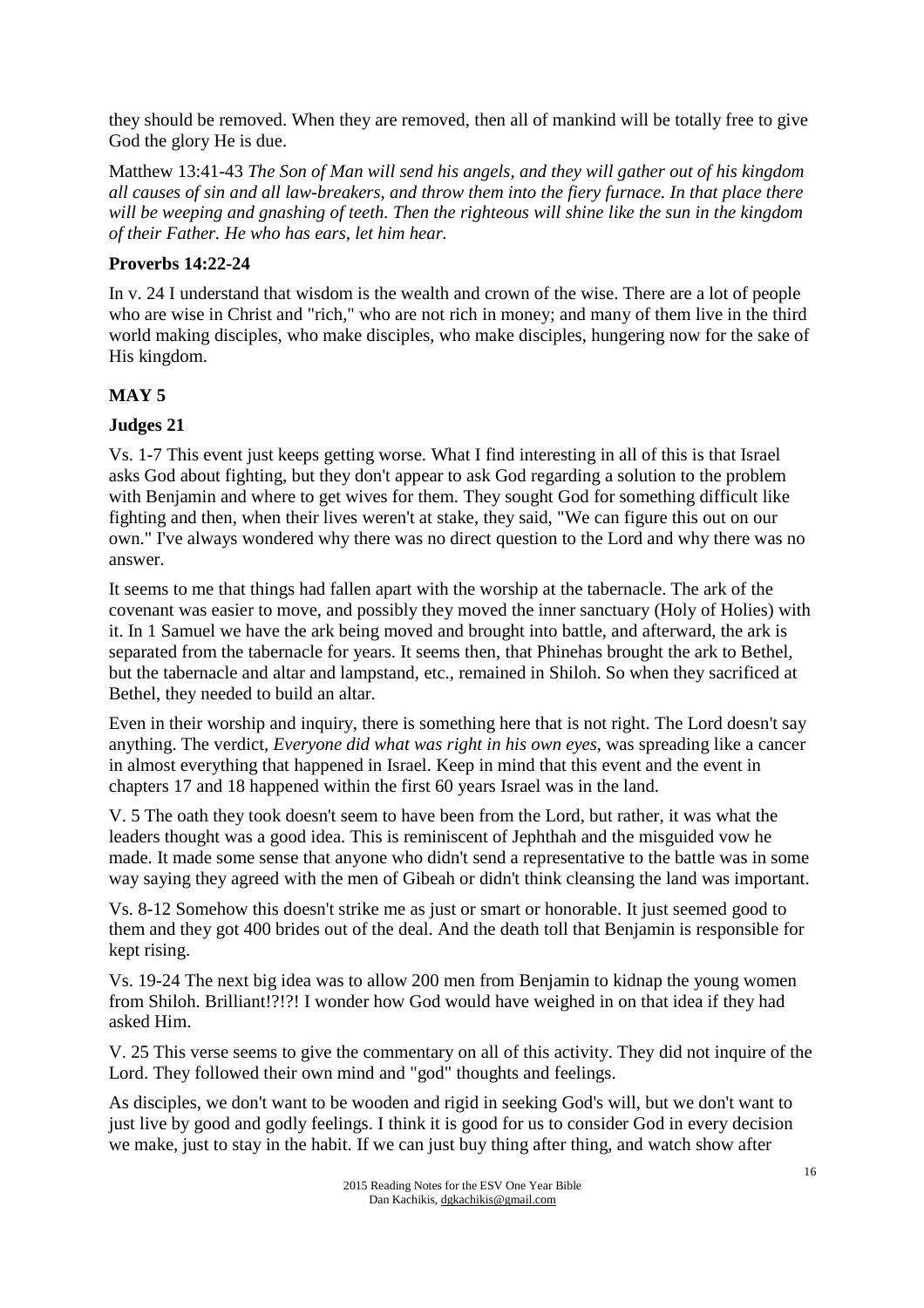show, go where we want and do what we want, without really laying it before God, I think we might be kidding ourselves. Maybe we're not really following God and His Word at all, just our "god" thoughts.

Ephesians 5:15-17 *Look carefully then how you walk, not as unwise but as wise, making the best use of the time, because the days are evil. Therefore do not be foolish, but understand what the will of the Lord is.* 

# **Ruth 1**

As Samuel is writing the history contained in Judges and in Ruth, God is also using him to help the nation accept the upcoming kingship of David. Although David would not become the king of Israel until after Samuel's death, Samuel had already anointed David as king years before he died.

We've noticed that Bethlehem appears in these last stories in Judges. Bethlehem is also the main stage of the story of Ruth. This last story about Benjamin will also be important as we enter 1 Samuel, since the first king of Israel, Saul, will be from Benjamin. In the 380 years after the near destruction of the tribe of Benjamin, the tribe grew. King Saul will be from this infamous area and in his first battle, the battle that brings him into prominence as a king, it will be to protect the people living in Jabesh-gilead. That city would have been near and dear to the tribe of Benjamin since that's where many of them have ancestry to that city through their great-great-great grandmothers. Unfortunately King Saul will become the mortal enemy of David, so God is showing the nation of Israel the importance of Bethlehem so they will welcome a couple of very important men who will be born there.

V. 1 This took place during the days of the judges. The Bible Knowledge Commentary-OT, p. 415, suggests that this might have taken place during the judgeship of Gideon. Who knows? Since we know that Ruth's son will be Obed, the father of Jesse, the father of King David, these time references put this event a couple of generations before Samuel and Samson.

V. 2 Notice with this story, and in the last two stories in Judges, there is another mention of Bethlehem. This area of Israel was taking on dominance, and this story in particular points to God's selection of David as king. So then, even in all of this history, God's plan of redemption is working. A tribe, Judah, has been given a privileged standing and now the region around Bethlehem and Jerusalem is becoming, not just the geographical center of Israel, but the redemptive center as well.

Vs. 1-14 I don't know that Elimelech did anything bad in leaving. I don't read that it was somehow God's punishment that all these guys died. We have the advantage of seeing God's plan in this. They didn't. As disciples, we learn not to judge God because of chaos in our lives. God is working for good.

It looked like one of the boys married OPRAH, but alas, it is really ORPAH.

Vs. 15-18 Somewhere in this, there is not only loyalty, but also great faith on Ruth's part. She was literally turning her back on her previous way of life. Whatever this family was doing, even in dying and doubting their way, they were a testimony to these two women. Ruth couldn't find a home anymore apart from Naomi and her ways, and part of "her ways" was the worship of Yahweh. Apparently Ruth fully believed in Yahweh.

Vs. 19-22 One irony we see here that Naomi didn't see was that she came back bitter and empty in her own eyes, but we see Ruth with her. Bringing Ruth back was probably the point of the entire ten-year adventure. God had been in control and He was still in control.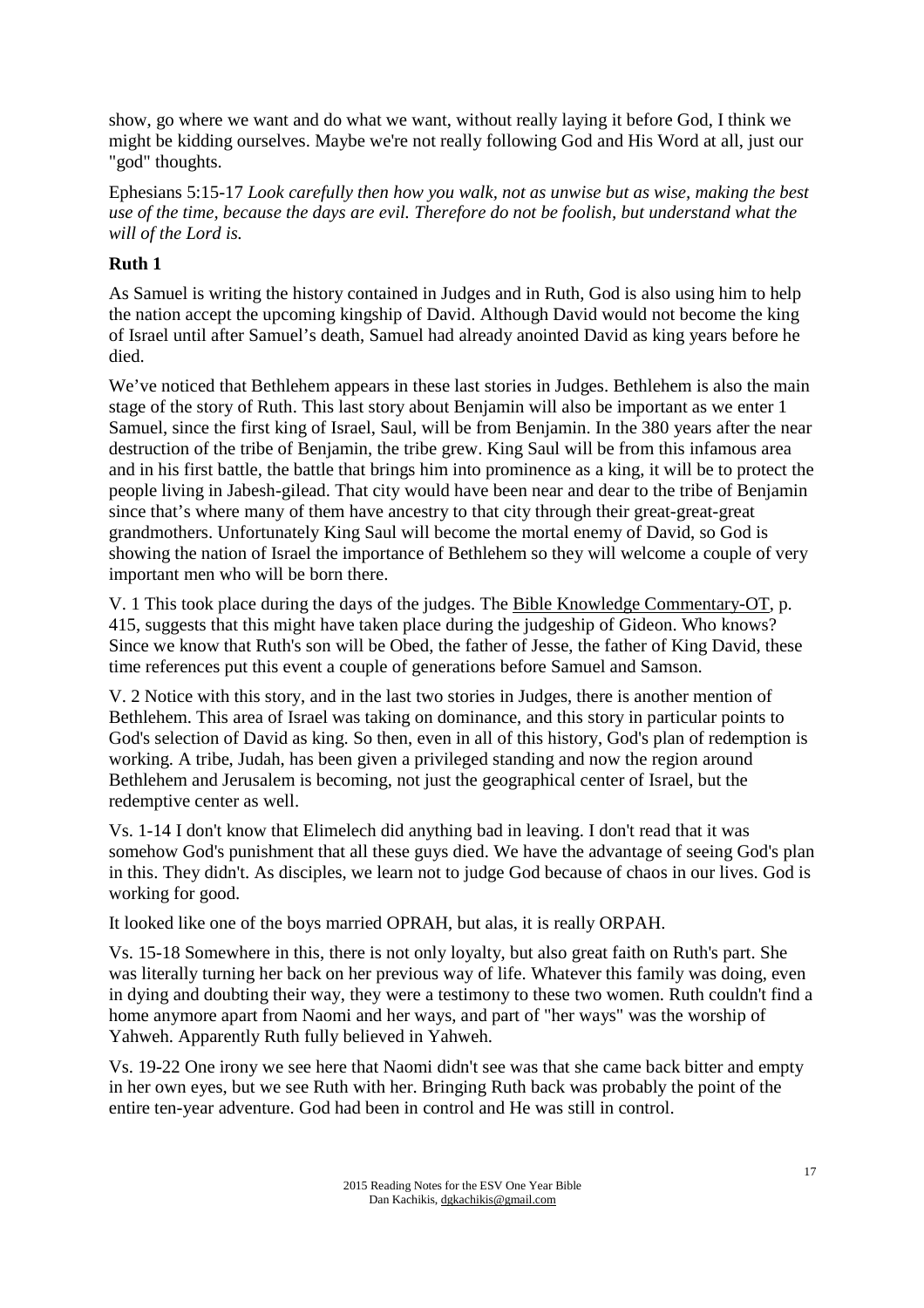V. 22 They returned around the time of the Passover. There is a lot of redemption going on here. The BKC also mentions the frequency of the forms of the word, *return*. This morning I was reading that the pairs of apostles Jesus sent out, preached the gospel "that men should repent"…that is, the gospel says to turn from sin and turn toward God. I think that the image of turning or returning is part of the early story in Ruth.

# **John 4:4-42**

You know this story, and you'll make lots of great observations.

Vs. 4-6 Just for trivia, this place is probably Shechem from the OT (Joshua 24:32). A lot of history took place there, in particular, the blessings and curses and the renewal of the covenant in Joshua 8:33-34.

Vs. 7-15 I think the most instructive thing for me was that Jesus understood this situation as being laid before Him by His Father. I think this is one of those situations that shows us how Jesus abided in the Father and how we as disciples abide in Christ.

Vs. 16-18 This was the Spirit giving Jesus some insider information at a critical time.

Vs. 19-26 I've read this story several times and have never understood, as many preachers say, that she was trying to get Jesus off onto a side issue. It seems to me that when she realized that Jesus was a prophet, she asked a question that was important for her, and Jesus gave her a very direct and sensitive answer. Her response shows she had an open heart.

Vs. 27-30 Apparently you didn't talk to strange women. This was culturally stretching for the disciples. I always chuckle at the people going out to meet Jesus, especially since she told them that Jesus knew everything she had ever done. You might have had a lot of scared husbands and suspicious wives running out to speak to Jesus first.

Vs. 31-38 And then Jesus used this to teach His disciples what we are supposed to be doing on earth.

V. 34 Somehow I think this needs to be truer of me and all of us with each passing day.

V. 35 I believe this. Lord, help my unbelief.

Vs. 39-42 What an amazing story. The Father created the situation; the Spirit supplied the information and nudged the Son; and the Son saved the lost and trained His disciples. Somehow I think this has something to do with abiding in Christ.

# **Psalm 105:1-15**

This is the first of three days we'll be reading this psalm. It is probably written by David to unify the nation in worshiping in Jerusalem. David is confirming that the present events are God's blessing as promised in the promise to Abraham to save and bless Israel and draw all nations to Him through Israel.

Vs. 1-6 The peoples are the nations or Gentiles. Notice that Israel is always identified in Abraham. Notice the commands of celebration: call, make known, sing, tell, glory, rejoice, seek and remember. This would preach.

Vs. 7-11 Now notice the words, *He* and *His*. This is the God who makes covenants, and promises His love and faithfulness.

Vs. 12-15 And not only does He promise, He proves it with His power.

David is using God's faithfulness to the covenant with Abraham, to motivate the nation to follow God in the covenant with Moses. The covenant with Moses said that if they obeyed, God would bless them as a nation. The covenant with Abraham says that God will redeem Israel and use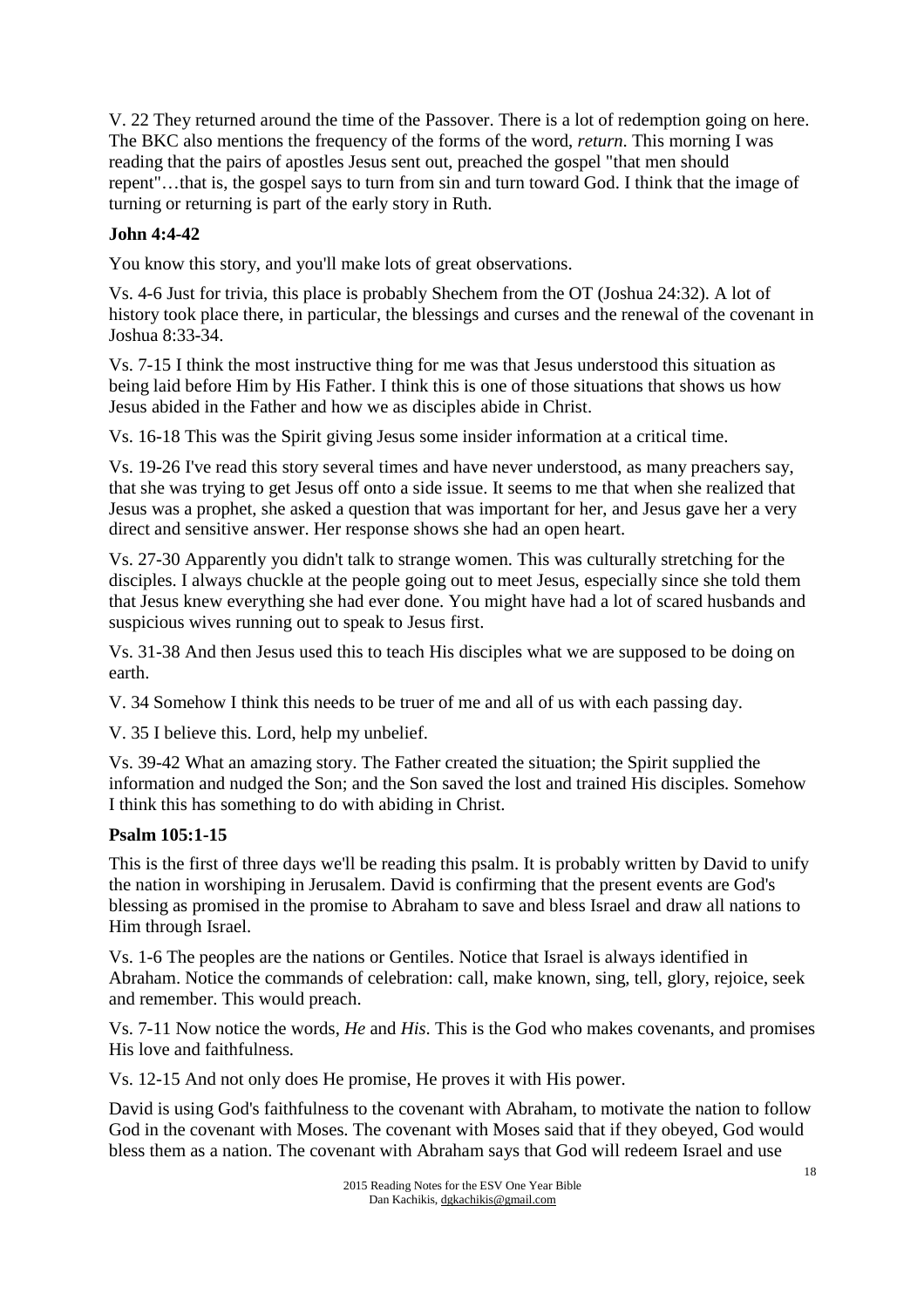them to offer redemption to all nations. Both covenants stood side by side, but faith in the promise to Abraham enabled the people to pursue God in obeying the covenant under Moses.

## **Proverbs 14:25**

The truth saves. Period. No amount of "foggy speak," even Christian "foggy speak," saves lives. Disciples should lovingly tell people what their master says and let Him take the heat.

# **MAY 6**

# **Ruth 2-4**

As you read these chapters, notice how different the spiritual tone is here, compared to what we've read in Judges. One man like Boaz influenced a very small community. Notice that Boaz tells Ruth to stay in his fields and not to go to the fields of others. Naomi even warns Ruth against this. The danger of her being sexually molested was real. Boaz didn't have a huge influence that changed all the neighbors, but these fields and these servants were affected by this guy who loved God. One of the surprises is that Boaz is very kind to Ruth. Or is it that surprising? I think Boaz's family history shaped him in this story. There are some notable men and women in his background including Tamar and Rahab, two Gentile women.

### Ruth 2

Vs. 1-3 It is interesting that suddenly everything began going the right way. There was this great guy named Boaz, and Ruth just happens to end up in his field. Regardless of how things go, God is always involved and we follow, but it is nice to see how He can smooth the way. Boaz and his kinship to Elimelech is mentioned a lot.

Vs. 4-7 Boaz seems like a good guy and he was very observant.

Vs. 8-13 In Boaz you see the wise man of Proverbs and lover of God in one glance. It was possible to follow God during the times of the judges. Remember too, that this story is describing the family background and spiritual heritage of David. And for that matter, this is the family background of Jesus.

Notice that Boaz mentions that Ruth has taken shelter under God's wings.

Vs. 14-16 In response to Ruth's humble answer, Boaz really gets kind. I wonder if he was having stirrings.  $\odot$ 

Vs. 17-23 According to John Reed in the Bible Knowledge Commentary-OT, p. 423, this was quite a haul for one day's work, about 30 pounds of flour. During these weeks it could be that both Boaz and Ruth began getting the idea that God was bringing them together. I say this because Boaz had already looked into the legalities of who was the nearest kinsman. As we'll see in chapter 3, Naomi was also revived in spirit and was playing matchmaker.

#### Ruth 3

Vs. 1-5 Apparently the threshing floor was a public place used by everyone. It would have been reserved for this day by Boaz; then when they finished, they would have celebrated and Boaz would have slept there to guard the barley until it could be hauled away in the morning. This was a fairly private meeting place. Ruth was told to uncover Boaz's feet and lie down. I have heard some bizarre explanations of what this was. I think it is simply what it says. It was cold. She uncovered his feet and lay at his feet and when he woke up to cover them up again, holy moly, there was a woman! And that's all this was.

Vs. 6-13 Although Boaz was surprised, he understood what was happening and was honored. In what she was doing, Ruth was being obedient to Naomi and she was honoring God.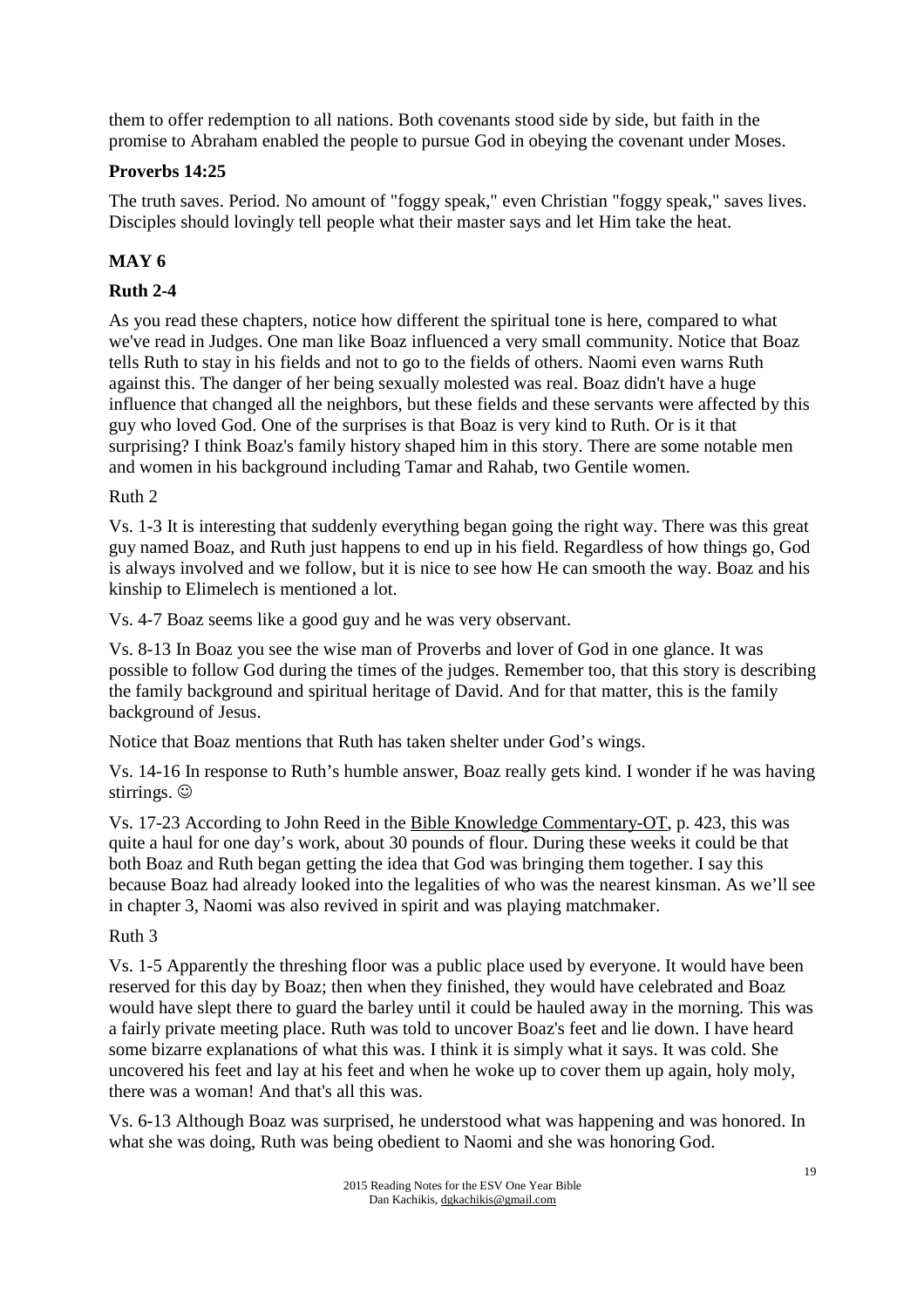V. 12 Apparently Boaz had already given thought to taking responsibility for Elimelech's family. This was the real issue. It didn't have to do with a field; it had to do with preserving the name and inheritance of a dead brother or relative. It was no small matter and involved some risk. In essence, Boaz could have lost his name and all of this land would have gone into the dead man's name.

Vs. 14-18 They both kept the matter very quiet, but Boaz showed Ruth that he meant business by sending her away with more barley.

## Ruth 4

Vs. 1-6 So, the other redeemer just happened to pass by. What a break. Notice v. 6. The risk was that the child would be called the son of Mahlon, who was the heir of Elimelech and husband of Ruth. This guy was afraid of having his name lost and his property belonging, not just to his son through Ruth in the name of Mahlon, but to those of another family. Boaz had no fear of this because he knew he was following the Lord.

Vs. 7-10 Here is the public ceremony of the one guy giving up his right as a redeemer. This is very significant and very symbolic that Boaz is now recognized as the redeemer.

Vs. 11-12 Notice that the people knew the family heritage of Boaz. Boaz's background was special in that two Gentile women were part of it, and Boaz was in the lineage of the Messiah.

Vs. 13-17 Don't you like a happy ending, finally? If Samuel was writing this, it was probably after he had anointed that teenage boy, David, to be the future king of Israel.

Vs. 18-22 Notice here that although Boaz had a son who should have been named for Ruth's first husband, Mahlon, God honored Boaz. Boaz is the named father of Obed in the line of David.

One slight tension in this text is that we can pinpoint the time when Boaz and Ruth lived, because of the lineage of David, from Boaz to David. But between Boaz and Salmon there are about 250-300 years. Now, people back then did live a little longer than today, but obviously some of the people in between are not mentioned. But this isn't a huge problem. It was common to call someone the "son" of a famous forefather. For example, Jesus is called "the son of David" meaning the descendant of David, not the immediate birth son of David.

# **John 4:43-54**

Vs. 43-45 Although Jesus went to Galilee, He didn't go back to Nazareth. It is only in Nazareth, twice, that the words of v. 44 are quoted. Nazareth (in the territory of Zebulun) was His own country. Instead, Jesus went to live in Capernaum (in the territory of Naphtali).

Vs. 46-50 Jesus' sharp response to the official was to see how sincere he was. The man was humble and was not there to see a sign, but to save his son. The fact that he came to Jesus meant that he believed. That Jesus simply told him to go, and that his son would be well without Jesus going with him, is a great proof of the faith of this man.

Vs. 51-54 The impact of this man meeting his servants must have been known among the disciples. The apostle John knew, so the others must have known also.

The thing in this passage that speaks to me as a disciple is in vs. 50 and 53. The correspondence between hearing what Jesus said, believing His Word and doing it is what makes a disciple. Jesus never would have found this kind of faith in Nazareth. I think Jesus wants this kind of faith among His laborers in the harvest who make disciples, who also have this same kind of faith.

We forget in all of this proof of Jesus' identity, that as we work in the harvest we are introducing people to the only person who can make sense of this tragedy on earth. We obey, but we are compelled because of His amazing love and gentleness. He suffered so that we can be saved. We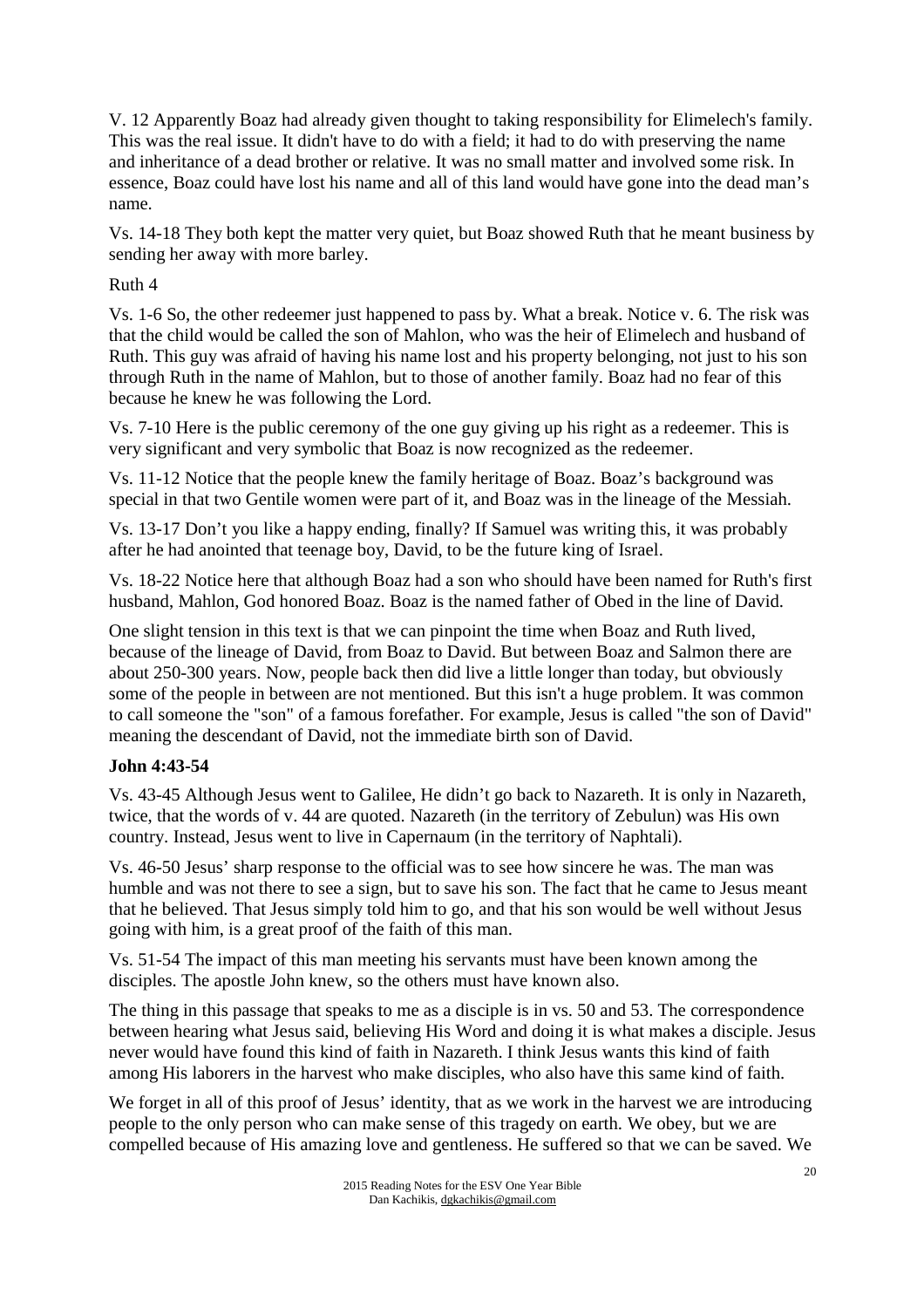follow out of love and give our lives so that others can know Him and be saved and follow Him. We spend our lives so that disciples can be made who will make disciples for Him into the generations to come, until He comes. And He is loving and compassionate. He is our source of hope and He hears when we cry out to Him.

## **Psalm 105:16-36**

We are in the middle of a psalm, probably written by David, celebrating the faithfulness of God to Abraham in saving Israel and giving them order through David. Underline or circle every occurrence of *He,* and see if that helps you get to the point of this psalm and what it means to us.

Vs. 16-24 Notice that God afflicted Joseph in order to save Israel. Joseph was then blessed so that the people could be blessed. This was what God did in faithfulness to His promise to Abraham.

Vs. 25-36 Notice that God is the cause of v. 25. Again, He brought affliction to make the people ready. Then He sent Moses and He showed His deliverance, as we will see, because of the promise to Abraham.

I think this psalm is going to end in a call to grateful obedience and praise to God. The argument of the psalm is that praise should be natural, and confidence in God's faithfulness should be overpowering. He loves His people and remembers His covenant with Abraham.

Do you remember how often in Deuteronomy God and Moses told the people to always be telling the story of Israel's deliverance to their children? I don't think they did that, but here David is putting the story into song. When the man healed of the legion wanted to follow Jesus, Jesus told him to go home and tell the story of his rescue; and he did. It was the wonder and fascination of Christ and being rescued by Him that gave the man his story and message. In the same way it is our love for our Lord because He saved us that gives us our message in the harvest.

# **Proverbs 14:26-27**

Amen, and I think this is exactly what Psalm 105 is getting to.

# **MAY 7**

#### **1 Samuel 1:1-2:21**

#### 1 Samuel 1

So, just thinking out loud regarding this time in Israel's history, it is said that Samuel and Samson were alive at the same time. In this area of Israel, they were under Philistine dominance. Samson kept the Philistines at bay for 20 years and then destroyed the Philistine leadership at his death. No wars with the Philistines are mentioned during Samson's lifetime. No wars are mentioned during the early years of Samuel either. Later in Samuel's life, God used the wars with the Philistines to clear out the evil in the priesthood and to test the reign of King Saul. I would guess that Samson was older than Samuel and that Samuel became known in Israel during the later years of Samson's life, during which time Samuel became established as a leader in Israel, though under Eli. After Samson died, in the vacuum of power following the deaths of the Philistine leadership, Israel probably began breaking way from Philistine control and the Philistines fought Israel to regain that control. These wars would have been the occasion of Hophni and Phinehas dying in battle (in chapter 4) and losing the ark of the covenant to the Philistines. By this time Samuel was already well established as both a prophet and priest; and when the death of Eli (chapter 4) came immediately after the battle, Samuel was the only leader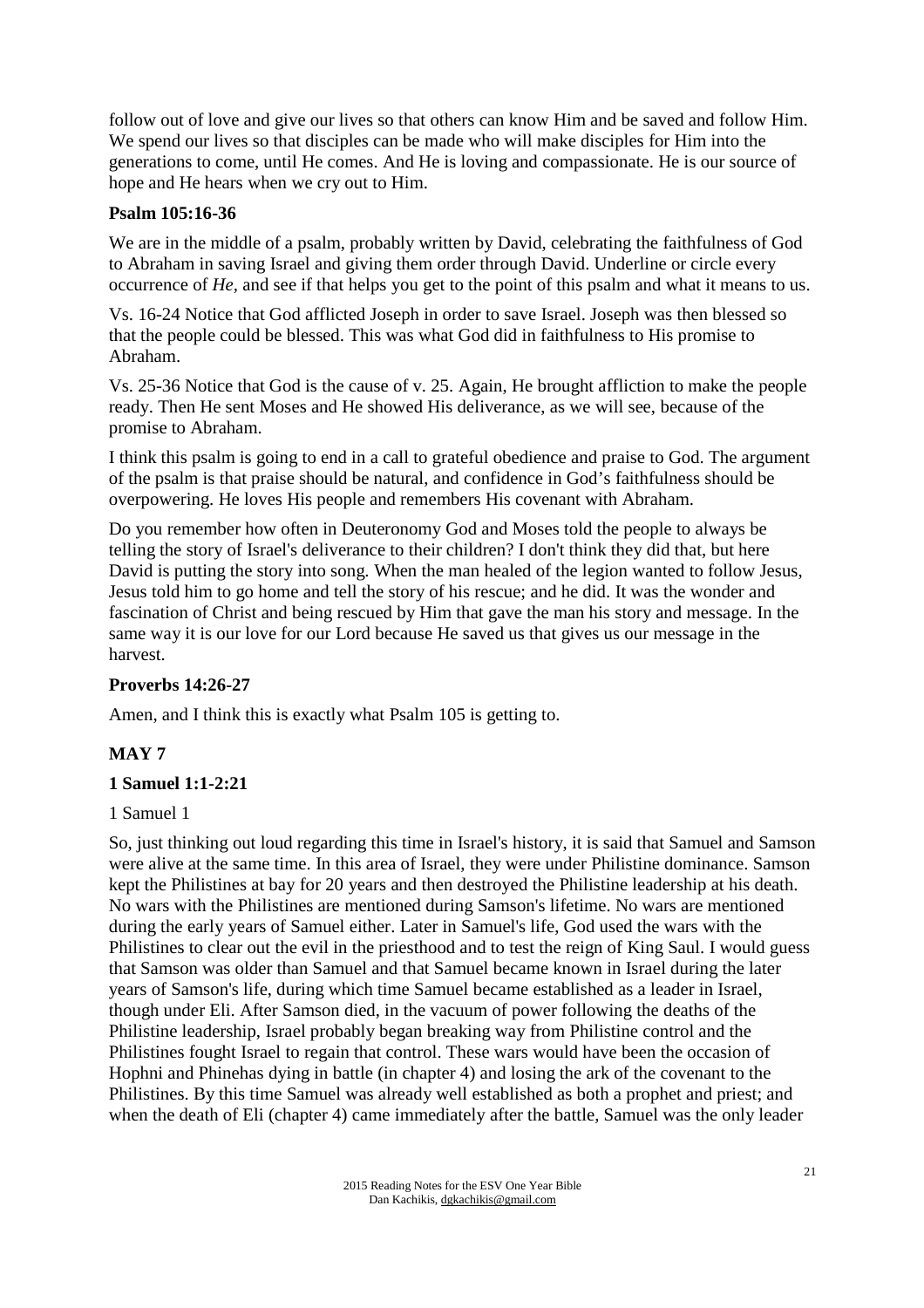in Israel and was probably in his 20's or 30's. Samuel then led Israel against the Philistines as a judge.

So, I would guess that at the time of Samuel's birth, Samson was in his teenage years and beginning to notice girls.

It is interesting that the final two stories in Judges, then Ruth, and now this story all take place in the area around Jerusalem. Also, three of the stories involve Levites. In 1 Chronicles 6:35 Elkanah is said to be a Levite, even though he is not identified here as a Levite. This would make it possible for Samuel to be a priest. Elkanah was an Ephrathite by virtue of where he lived.

Ramah, where Elkanah lived, was just north of Jerusalem and south of Shiloh.

Vs. 1-2 Elkanah apparently had two wives because of Hannah being barren. He thought he needed an heir. Otherwise, it looks like Hannah would have been his one and only.

V. 3 Eli and his two sons will figure into the dysfunctional part of this story.

Vs. 4-11 There are a lot of things here, but notice that this awful situation is from the Lord.

V. 11 Again, the similarity to Samson can't be missed in that this, too, is an unusual birth situation. Notice also that she is vowing that the son will be dedicated to the Lord as a Nazirite, just like Samson. The only stipulation she mentions, like with Samson, was the razor. How cool would it be as a boy to know that you never ever had to have a haircut?

All of what God led Hannah through was to produce this kind of intensity in her life. As disciples, this is why we need to keep our eyes on the Lord and bear up under trials. He is trying to produce something in us that cannot be produced any other way. If we become bitter over the "right and wrong" in a situation, or if we are defeated by our own sorrow, we miss the point. He is working, and very likely, to produce a kind of resolve or passion or dedication in us. There is no other way to burn certain things on our hearts apart from the blazing heat of failure, rejection and trial.

Vs. 12-18 Eli is included as a judge of Israel and he will be judged because of his failure to correct his sons. Still, his blessing here holds for Hannah. Notice, like Samson's mother, Hannah doesn't drink wine or strong drink.

Vs. 19-28 Ramah was about 15 miles south of Shiloh. This was not a distance that meant Hannah could only see him once a year, but they didn't have cars back then and 15 miles of hilly country was a trip you didn't make every day.

V. 22 This sounds like what David says in his psalms, dwelling in the presence of the Lord forever.

V. 28 This was an incredible thing for Hannah to do.

In this time of the judges, Elkanah, like Boaz, comes away as a godly man. Hannah was obviously a godly woman, pushed closer to God by her God-given trial. I know the story is about Hannah, but still, it was Elkanah who took his family up to worship at Shiloh every year.

1 Samuel 2

Like so many of The Psalms, and like the Third Day song, you must go through the valley (trials) to stand upon the mountain of God (praising). What do you understand from this praise from Hannah? From things I have experienced and in the situation I find myself now, I sense the strong confidence in God's sovereignty. God's control is something that we as disciples can never lose sight of, even in uncertainty and suffering.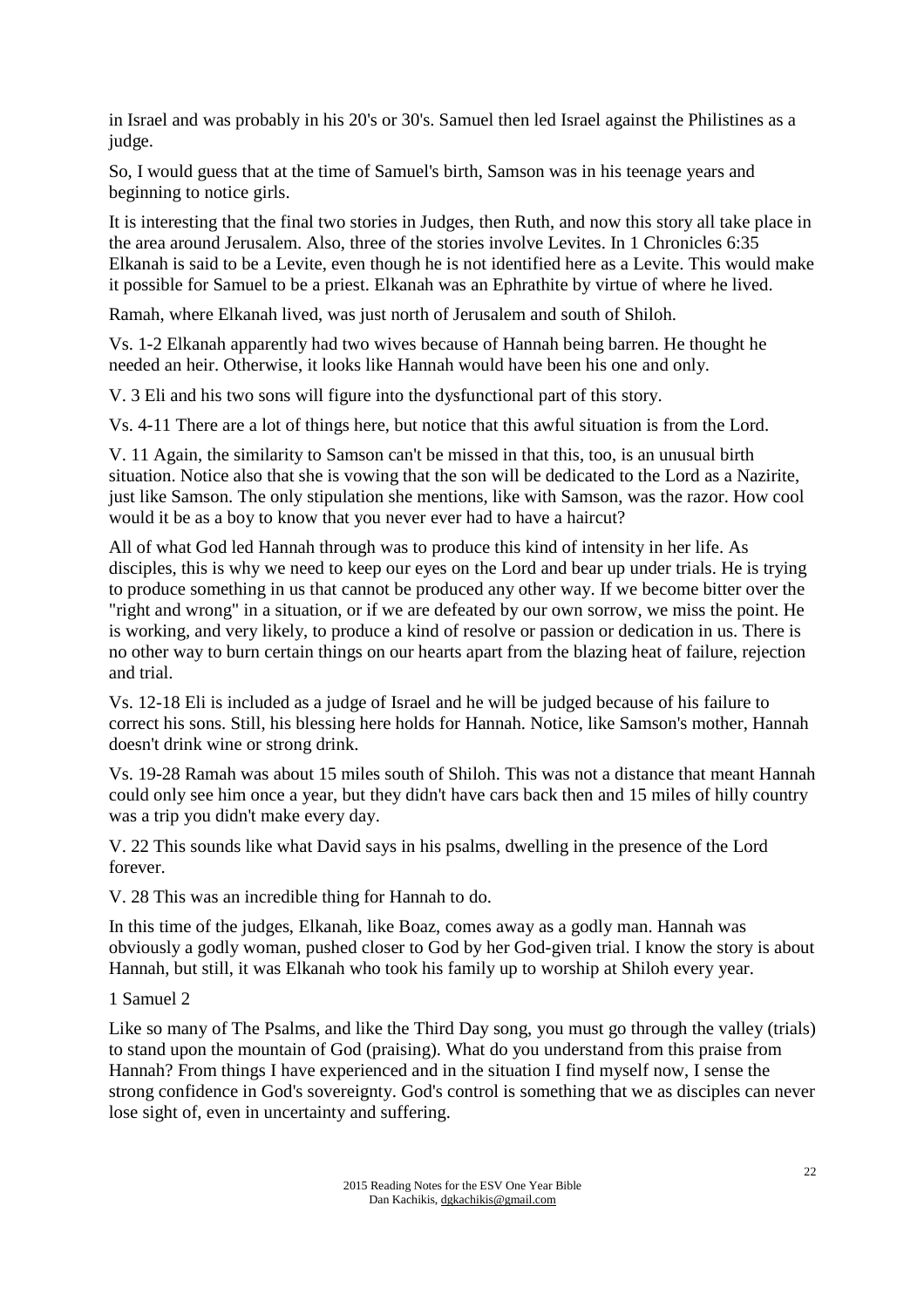If you have time, compare this song with Mary's song when she visited Elizabeth in Luke, chapter 1. There are some great similarities.

Vs. 1-2 This sounds just like Mary's song.

Vs. 3-8 This is how God will honor those who set their hope in Him.

Vs. 9-10 God is the judge who judges the proud but helps His people.

Vs. 11-17 This gets us back to the description of the time of the judges we are used to. It is amazing that anyone came to Shiloh to worship. When you read this, you can understand how this would have created bitterness and disappointment among the devout, and it would have given reasons to the rebellious to avoid Shiloh and to make God in their own image. Eli's sons were doing this to everyone and every sacrifice.

Note that what is mentioned here is how Eli's sons got food for themselves. That seems minor, but I think it is a big issue in this story, as we'll see later. Paul talks about guys like these and other false disciples and servants of the church, when he warns Timothy in 1 Timothy 6:5, *people who are depraved in mind and deprived of the truth, imagining that godliness is a means of gain.* 

When our lives as disciples are about anything more than following Christ in the harvest to save the lost and make disciples, not only are we prone to error, but we can pervert the good that God has given to assist us in our service in the harvest.

Vs. 18-21 Samuel was becoming true to God, in contrast to Eli and his sons. That Hannah brought Samuel a robe each year means that's when she brought him the robe, not the only time when she saw him. Remember, they only lived 15 miles apart. I don't know about you, but if my kid only lived 15 miles away, I'd see them more than once a year. And besides, according to the law, all males had to appear before the Lord at the tabernacle three times a year.

God blessed Elkanah and Hannah. Hannah had five more kids and Elkanah had a happy wife, and both were in love with each other and with God. Oh yeah, and the hand of God was on Samuel.

# **John 5:1-23**

Commentators usually see this feast as Jesus' second Passover. That would mean John is giving us a very abbreviated history here, just touching major points. It would mean that between the end of chapter 3 and here, a complete year has passed by in John. During this time, Jesus' popularity has skyrocketed. Jesus has recently healed the paralytic carried by four friends and He has preached through all of Galilee. At this point, Jesus still has not chosen the Twelve.

When you think about what it means to abide in Christ, the best example of seeing what this means is to look at Jesus abiding in the Father. Jesus lived His life, conscious every moment that He was walking with the Father and therefore looking to see what the Father was doing. This chapter is like a lesson in abiding.

Vs. 1-9 Notice, that if Jesus had been to Jerusalem three times a year, He had seen this man often. This pool was very near to the temple. Verse 4 is an editorial note put into the Bible years later. According to the Bible Knowledge Commentary-NT, p. 298, this verse doesn't appear in any manuscripts until after 400 A.D.

Now, in v. 6, Jesus is led by the Spirit to notice this particular man. This is an example of Jesus abiding in the Father. Jesus was aware that the Father was pointing to this man to be healed, although Jesus had seen this man many times before.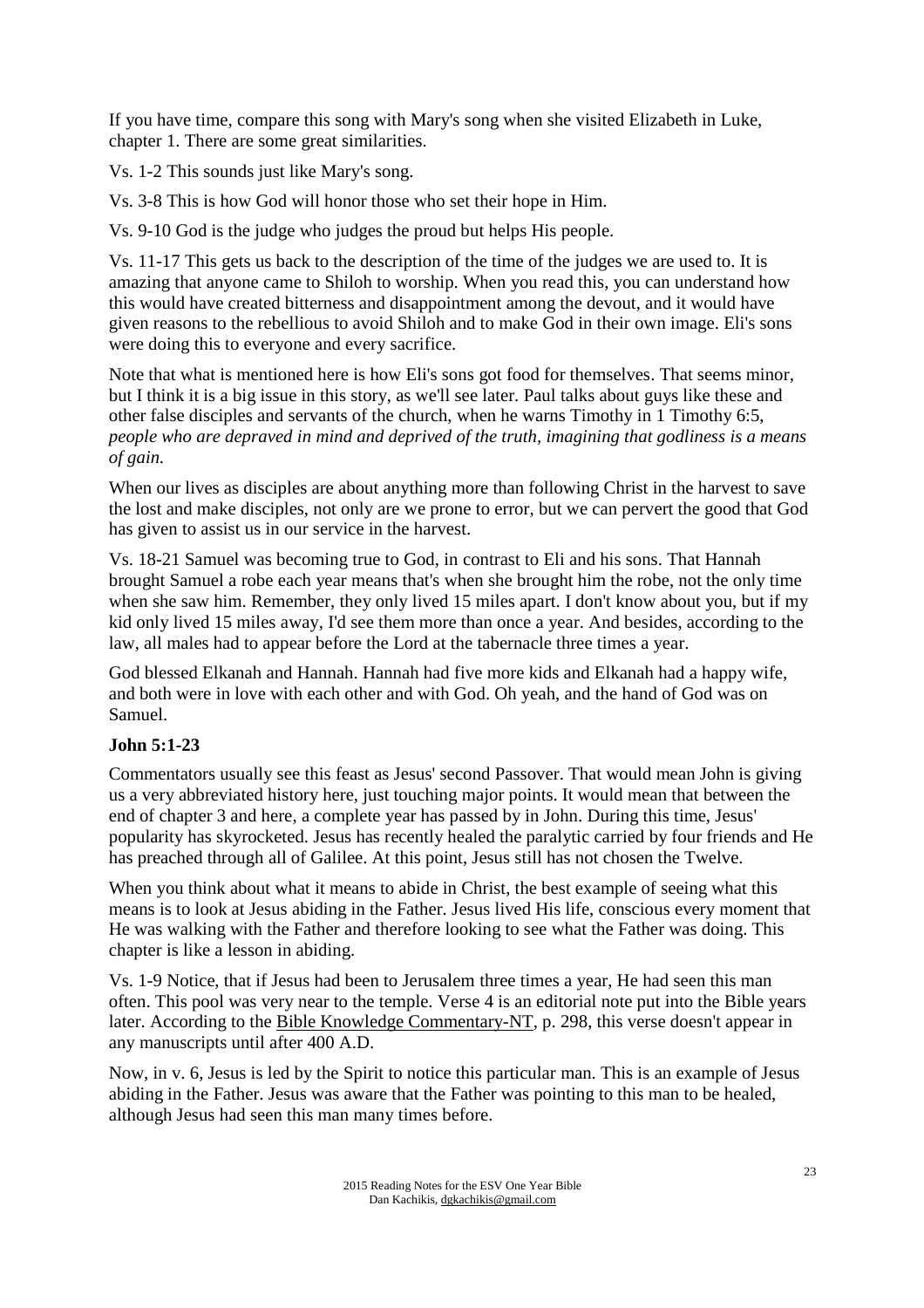V. 8 Jesus did this quickly and quietly so as not to draw attention to Himself (v. 13). What will overshadow this miracle is that it took place on the Sabbath.

Vs. 10-13 Now the remark of the Pharisees in v. 12 should shock you. Their problem was they couldn't conceive of God breaking His own law. But really, there were laws the Pharisees had made in addition to God's laws. But the situation is even deeper. Shortly before this, some of these Pharisees had been in Capernaum and heard Jesus say He was the Son of Man (the Messiah) and say He had the authority to forgive sins. He proved this by saying to the paralytic, *Get up, take up your bed, and walk* (v. 8). These guys were officially members of the "I don't like Jesus, regardless of who He is" fan club.

Vs. 14-18 This is the reason why John is including this event, to show why the Pharisees hated Jesus and why they wanted to kill Him. They understood that Jesus was calling Himself God's Son, and thus, God.

V. 17 You notice what Jesus said about abiding in the Father. The Father was always working. Jesus was always looking for the Father to show Him what to do. He noticed this man and noticed that the Father wanted this man to be healed on the Sabbath. The Son had to be obedient. If the Pharisees wanted to get mad at someone, it should have been at the Father.

Vs. 19-20 This entire chapter is a very tight, logical argument. It is worth looking at it, finding the transitions in what Jesus says and then trying to figure out why He went from one theme to the next. This is probably Jesus' most ambitious try to win over the Pharisees and save them. In the course of this chapter, Jesus will declare Himself to be both the Son of God and the Son of Man.

Vs. 21-23 The relationship is established between the Father and Son, and therefore, the signs are given to the Son to perform when the Father says to perform them, regardless of the day and time. The Father is working and Jesus sees that. Jesus moves on to describe why the Father has done this. The raising of the dead is seen here as authority to judge. The Son has been given that authority so that everyone may honor the Son as they do the Father. Jesus is saying here, that He is a pretty important person. You can't say you honor God, if you don't honor Jesus as the Son of God.

In the harvest, regardless of how good people seem, if they don't honor the Son (who, by the way, created all things), that becomes the ultimate sin. The good news isn't just about forgiveness or connecting with God. It is about Jesus, who loved us and gave Himself for us.

# **Psalm 105:37-45**

Keep underlining *he.* Notice that v. 45 appears to be the point of the psalm and of God's actions.

Vs. 37-38 This is the redemption of Israel out of the house of slavery.

Vs. 39-42 The miracles of God's provision in the wilderness came because of God's faithfulness to the promise to Abraham.

Vs. 43-45 Israel was blessed by God to obey Him and thereby be a witness and blessing to the world in accordance with the promise to Abraham.

#### **Proverbs 14:28-29**

It looks like the success of v. 28 is determined by the character of v. 29. Someone with a hot head doesn't become a godly leader of people. Kind of cool, huh?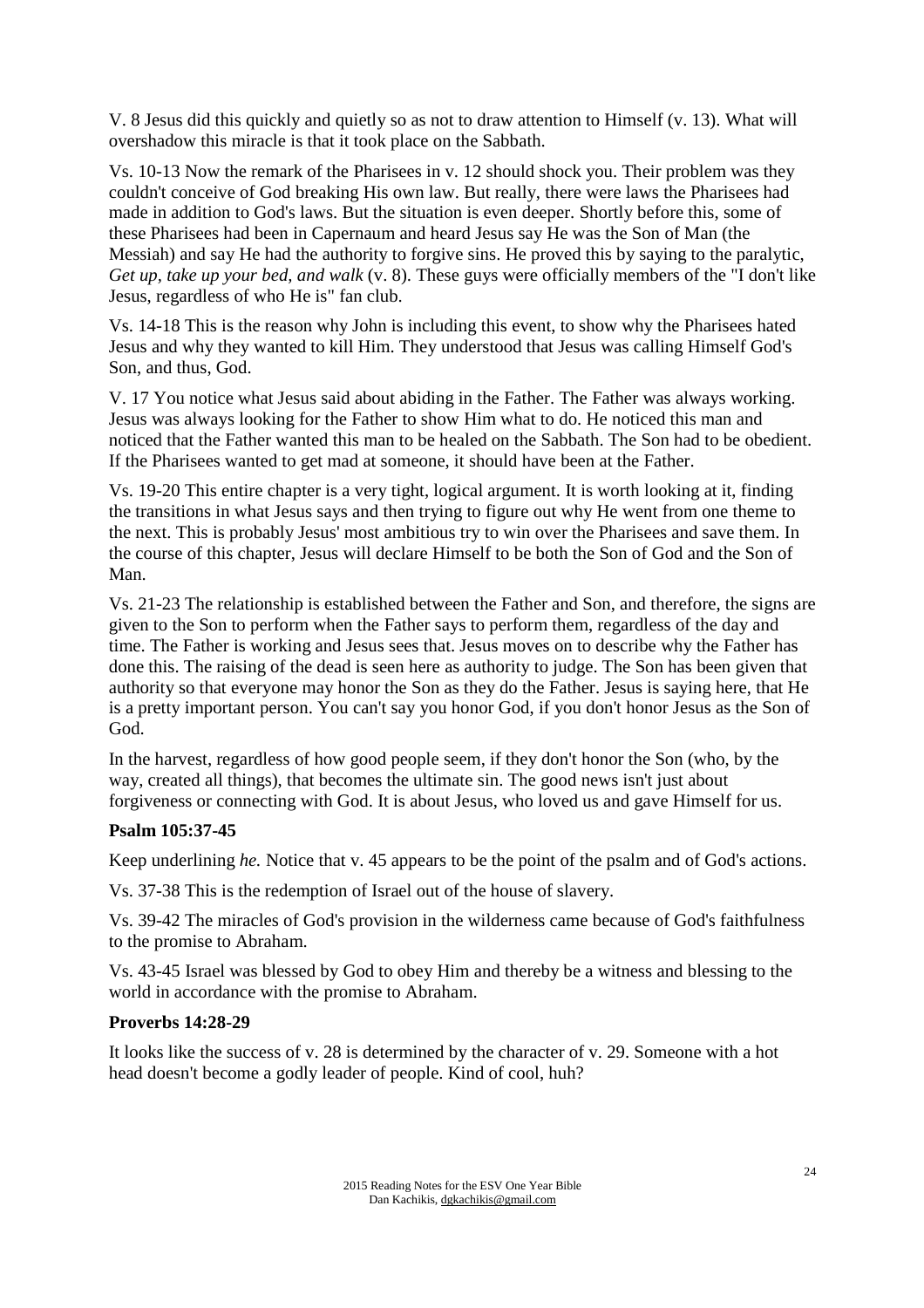# **MAY 8**

# **1 Samuel 2:22-4:22**

1 Samuel 2:22-36

Vs. 22-25 The obvious question is why Eli didn't stop his sons. I have a theory, but here it is enough to say that if Eli knew they were wrong and he loved the Lord, he would have stopped them. Jesus said, *whoever loves son or daughter more than me is not worthy of me* (Matt.10:37). I think that statement held true back then also. This would be strike one for him.

V. 25 This is a strange editorial note that the Lord wanted to put them to death. Sad as it seems, Eli should have been the one to bring them to trial. If Eli had acted now, things would have been different, but alas.

V. 26 This is another strange editorial note, but we know where it's leading. God is getting Samuel ready. This sentence indicates the passage of time. This also sounds like the comment regarding Jesus in Luke 2:52, *And Jesus increased in wisdom and in stature, and in favor with God and man.* 

Vs. 27-36 It was bad enough that Eli personally allowed this, but God's own people suffered as a result. Eli did what was right in his own eyes too. Think of the contrast between this priest and Phinehas in the book of Numbers, who saw the plague on the camp, heard the cries of the people dying and then saw this guy take a Midianite woman into his tent. Phinehas raced into action to save the people. Eli allowed the people to die and sink into ignorance and spiritual adultery.

The punishment promised on Eli's family's lineage will begin soon. It will become almost fully fulfilled as David runs from Saul, and then, just before David's death, it will be complete. From that point on, no other Levites of this lineage will ever serve as priest. Just for some balance here: the sins of the fathers do not determine the fate of any who choose to follow the Lord. One famous son who comes from the family lineage of Eli will never serve as a priest, but did pretty well as a prophet: Jeremiah.

Notice the references here to food in vs. 29 and 36.

So, after receiving this condemnation from God, Eli does nothing. Time passes by and life goes on. Maybe God forgot.

1 Samuel 3

V. 1 This is another "passage of time" verse. Actually, there is a kind of interchange going on between Eli and his sons, and Samuel.

Vs. 2-3 The idea here is that because of his eyes, Eli was using Samuel more and more. The lamp was the lampstand in the Holy Place. Samuel had to sleep in the Holy Place to trim the lamp before it went out. I don't get this, but apparently they were trying to conserve oil or something and so they only filled it just before the oil was gone. On the other side of the veil was the Holy of Holies, the ark of the covenant and the presence of God. That is where the voice came from.

Vs. 4-9 Funny. Eli finally got it.

Vs. 10-18 This was not only Samuel becoming a prophet, but it was a confirmation to Eli. It is funny how the Lord used this. Only Eli and the "man of God" would have known what God said to him. Now, those words and that condemnation came out of Samuel's mouth, and Eli knew without a doubt that it was the Lord who spoke to Samuel.

So why didn't Eli run out and remove his sons and send them both somewhere bad, into exile, like Hollywood, or Las Vegas or Australia? This is strike two. Don't say God doesn't give people chances to hear the Word and do it. Eli still could have honored God and found mercy.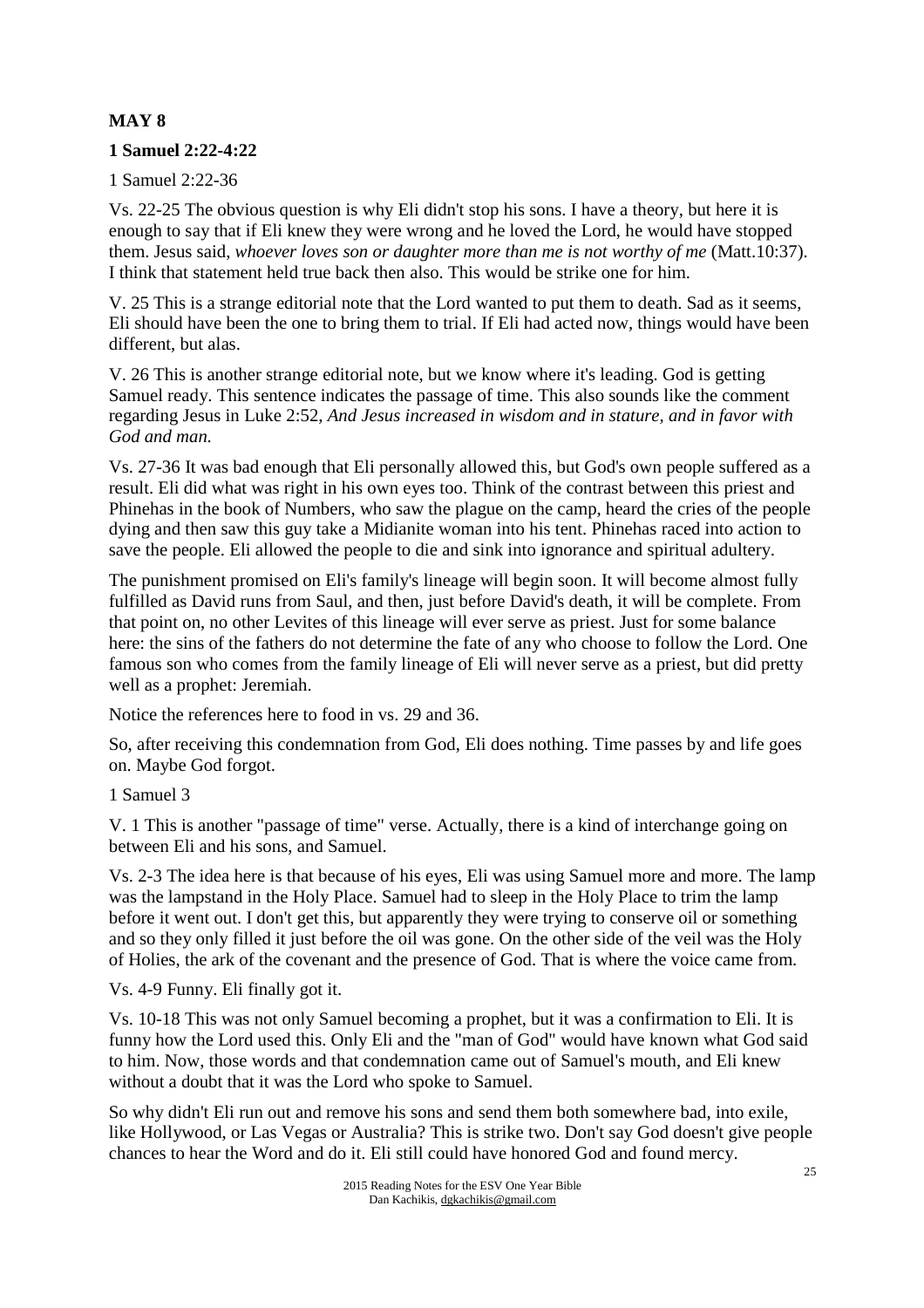Vs. 19-21 Who knows how old Samuel was and how much time had passed; but, no thanks to Eli, God was preparing Samuel for leadership and acceptance by the people. Obviously, 1 Samuel 4:1 belongs to this block of verses. It is interesting to see how the Lord gave Samuel his stature. His renown was that the Lord spoke to him, and the words that Samuel communicated were sure. 1 Samuel 4:1 belongs here, too.

It is probably during this time that Samson was roaming the earth, got dumb, got caught and died, taking the Philistine leadership with him. Israel would have seen this as an opportunity to rebel and break the Philistine dominance.

### 1 Samuel 4

Vs. 2-4 Notice that no one asked the Lord if this battle was a good idea. After the defeat, it just seemed like a good idea to bring the ark. Now they would be invincible, right? I think this was the thinking behind "Raiders of the Lost Ark." The problem with this premise is that the ark was taken into battle due to disobedience and ignorance, and Israel lost the battle. Actually, it didn't work out any better for the bad guys in Raiders.

Thinking our thoughts are God's thoughts is crazy. If we have the Word, we know better. The Word warns us against presuming on God. Just before this, it mentioned that Samuel had established a supernatural track record of being right and speaking the Word of God. Why didn't they go to Samuel?

Vs. 5-11 The Philistines were bad guys and pagans but they did have some knowledge of Israel and their God. I'm impressed with the Philistines and their courage here, but really they express the reason they fought. This same God had allowed Israel to be their slaves. There wasn't anything wrong with God, but there was something awfully wrong with Israel.

Vs. 12-18 The only thing I want to draw your attention to is the death of Eli. Verse 18 says that Eli was a fat guy. The Lord doesn't go out of His way to mention size often. I think Eli was fat because he ate way too much. Where did Eli get his food? From his sons. This is just me, but I think Eli's god was his belly. The reason he didn't stop his sons was because that would have stopped the food, and the forbidden cuts of meat he received from them. And besides, God didn't seem to care. God's silence and those nice cuts of meat were the reason Eli never took direct action. Now God did something like Judo. He used Eli's own weight against him, to bring his death.

Vs. 19-22 Phinehas' wife died giving birth to a son at this awful time in Israel's history. She gave the boy an awful name, *the glory has departed*. Talk about being marked for life. I'm sure that was a hit in junior high school.

Humanly speaking, this seems like Israel's darkest hour. The high priest and his sons were dead, the ark was captured and the armies of Israel were defeated. Everything was bad, except for one young man who had been prepared for this moment.

After this reading today, I see two things that are important for us as disciples. First, we should never assume God has to bless us because we use His stuff. Israel used the ark, assuming God would bless because they dragged it into harm's way. Because we attend church or do something, "in the name of God," doesn't cause God to have to bless us. Nothing replaces understanding His Word and obedience to it.

Second, when the Lord grooms a person to follow and to lead, it has to do with knowing God and His Word, not just having "god thoughts" and "god feelings" based on our feeling of what God would do if we were Him. Our lives are separated from everything and made "holy" by the Word. John 17:17 *Sanctify them in the truth; Your word is truth.*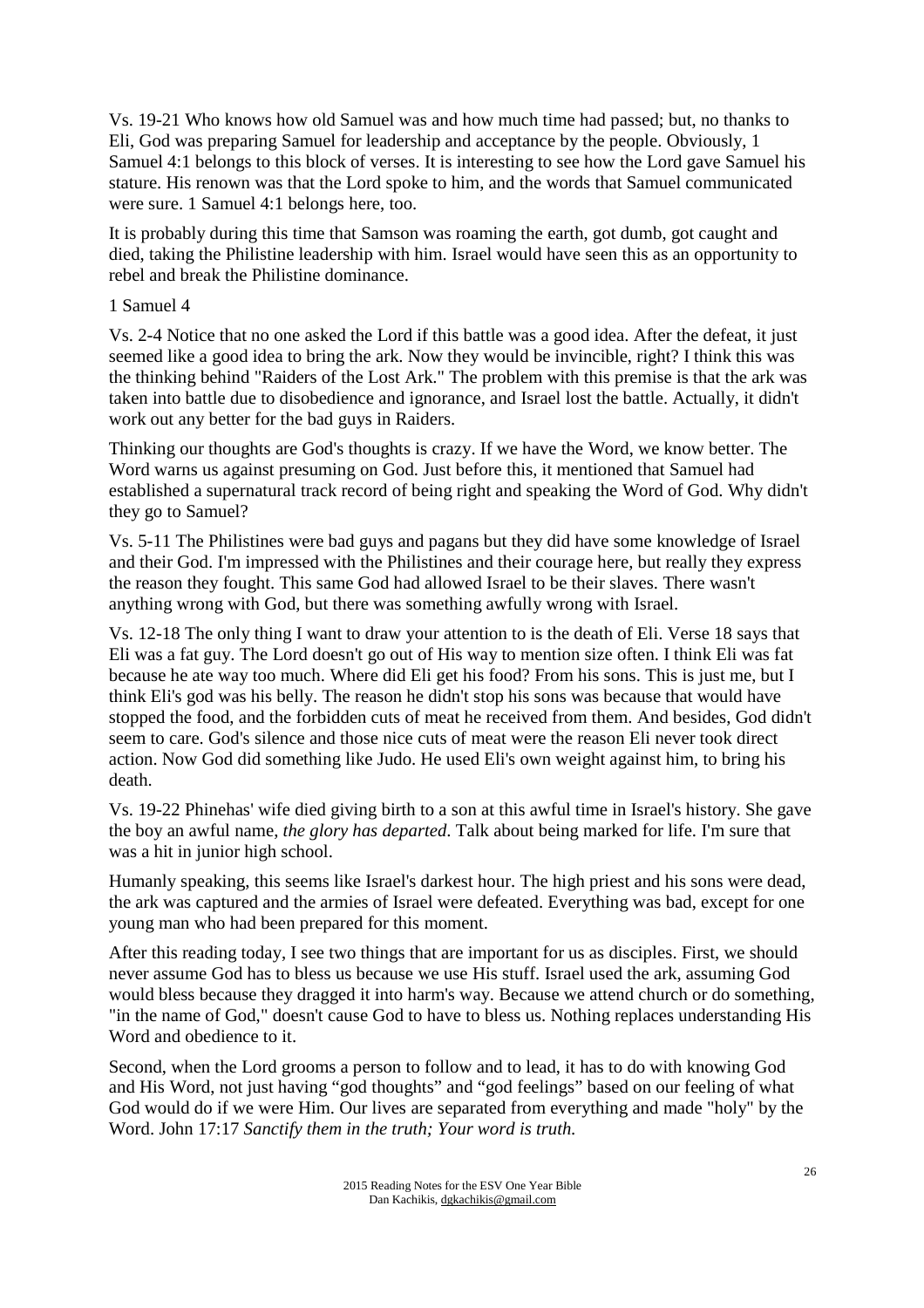## **John 5:24-47**

Reading John is like reading a book subtitled, "The Story of the Word Made Flesh, Who Dwelt Among Us." There is a lot of "Word" going on here. It might be worth your while to read John 5:1-23 from yesterday to get the context here. If you read this whole chapter and are confused, that's good. Unless you are gifted or brilliant or something, it takes you more than one time through to really get the gist of what Jesus is saying. I've had to pray for help understanding this and I've had to read it through…so far, maybe 30-50 times. It really is a matter of how honestly you want to seek God to understand something.

As you read this, underline the personal pronouns, *me, I, my*.

V. 24 This is the grand conclusion to v. 23. Jesus, the Son, sent from the Father, gives eternal life by His Word.

Vs. 25-30 Jesus has said that the Father gave all judgment to the Son in v. 22. Jesus now explains this in a way the Pharisees would understand since they believed in the resurrection.

Notice that vs. 25 and 28 both refer to hearing the Son's voice. Jesus is saying that He is the responsible party.

V. 25 This verse talks about hearing *the voice of the Son of God*. Then it gets strange because it talks of the Father granting the Son the right to have life in Himself and giving Him authority. If the Son is the Son of God, God the Son, He already has that life. But, Jesus is the Word made flesh, and as a man, that authority has to be conferred upon Him as a human representative of God, the Son of Man. Jesus is the only human being to whom this ability and authority has ever been conferred.

V. 27 As the human representative of God, Jesus is the Son of Man, the coming eternal king from Daniel 7.

V. 28 The voice that the dead will hear is from the divine Son of God and the human Son of Man. The Pharisees would have understood the meaning of these titles and they would have understood Jesus claiming to be God. I'll bet as Jesus was talking, the chief priest and scribes and Pharisees could feel their hearts hardening.

Vs. 31-40 After such a mammoth claim, there had to be some confirming testimony. How would you know this was true? Jesus gives four sources of testimony.

Vs. 32-35 John bore testimony to Jesus. Jesus says that He didn't need John's testimony, but it was something that was easily familiar to these men, something they understood. Notice too why He used John as testimony to Himself in v. 34, that they would accept this and be saved. Jesus was hoping for some faith.

V. 36 The signs from the Father bore witness. This is what led Nicodemus to Jesus in John 3.

Vs. 37-38 The Father Himself bore testimony. Whether they believed it or not, the Father sent the Son. They could deny the testimony, but they couldn't deny that Jesus was with them. They just refused to see the connection. The testimony was still true. Verse 38 is a rebuke to their unbelief.

Vs. 38-40 The Scriptures bore testimony to Jesus. This would have been an insane claim if Jesus were not God the Son, the Son of God, the Son of Man, the Savior of mankind. But He was and is.

Vs. 41-44 This is part of the summary of the chapter, a chapter which deals with Jesus being glorified by the Father by the signs He performed as He followed the Father. It is interesting that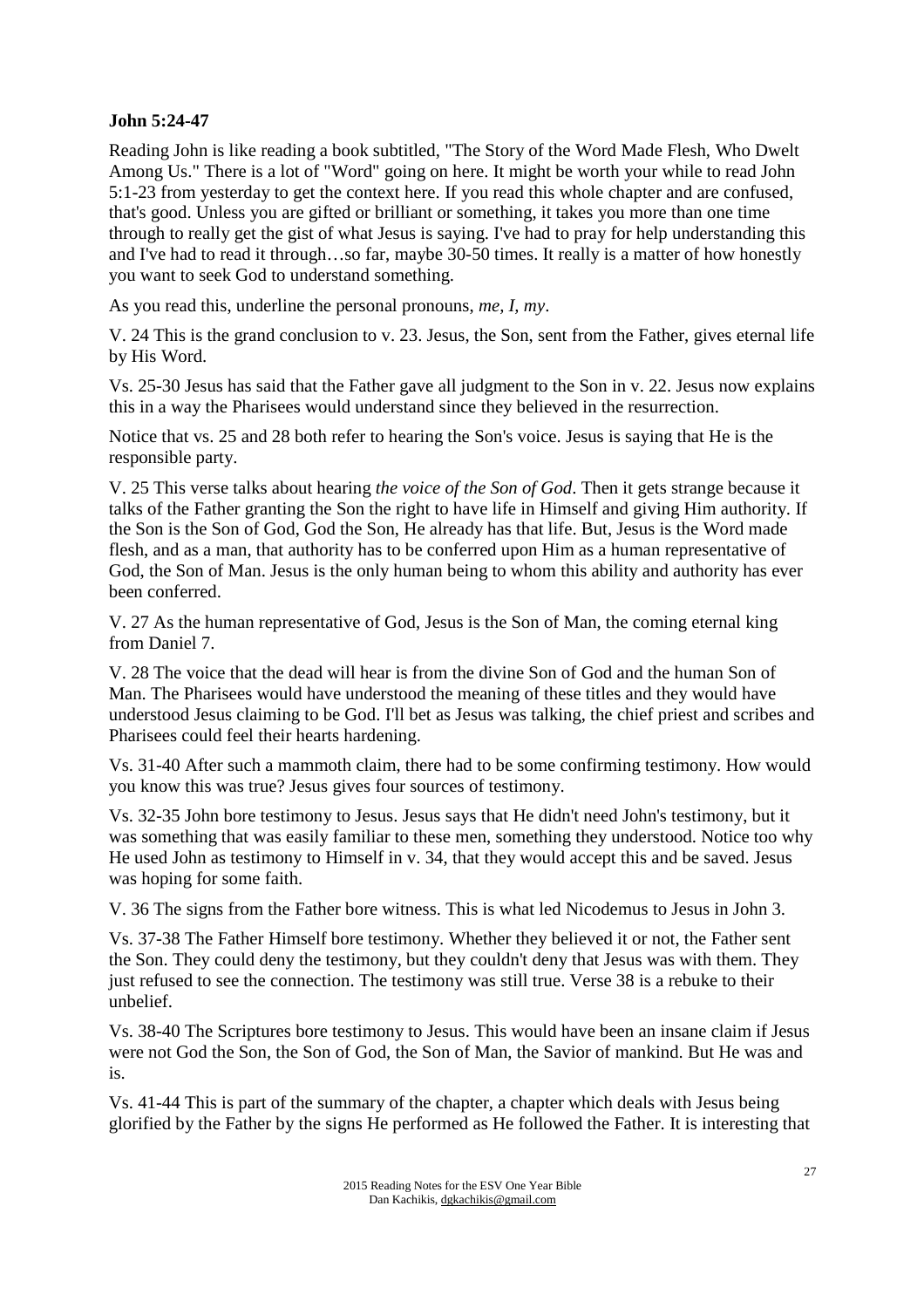Jesus says they did not seek for the glory that came from God. Their entire focus was to be held in esteem by one another.

Vs. 45-47 Jesus shocked them saying that their condemnation would come from Moses. This is interesting because this sounds just like what Abraham told the rich man who had died. *But he said to him, "If they do not listen to Moses and the Prophets, they will not be persuaded even if someone rises from the dead."* (Luke 16:31)

What breaks the power of sin is welcoming God's Word of deliverance, turning from our sin and welcoming Christ into our lives as Savior and Lord. That is all conveyed through the Word. In some terribly small but important way, like a person lying in the throes of death, we raise our eyes in faith and acknowledgement of that Word…and life begins.

### **Psalm 106:1-12**

For the next few days we'll be in Psalm 106. It is interesting to me, that when Israel needed to remember the *steadfast love* of the Lord, they thought back to the Exodus and wandering through the wilderness.

For us, too, there are times when the Lord allows us to have to cling strongly, over weeks and months and years, to His steadfast love. So, what do you remember? What do you go back to? Many of us have one or more significant experiences, but one that I notice many people do not mention first is their own salvation.

Israel's confirmation of God's love was to have sprung out of their love and gratefulness for their rescue, their salvation, and their inclusion in God's plan of redemption. That is the same for us. And there are seasons when He allows us to go through hard times so we can redefine ourselves, our values and our lives to the one thing that is really the most important thing about us, Jesus.

It looks to me that this psalm could have been written during the time that David was building unity in Israel at the beginning of his reign. The psalm more or less ends with a reference to the confusion in Judges. God's faithfulness through Exodus to Judges is highlighted. Many lands had captured people from Israel, and David would have been asking for God's grace to rebuild the nation and to lead the people back to Israel.

On the other hand, this could have been written after the exile as a reminder to God to show that same grace in bringing the exiles back to Israel. I would vote for the time of David, but after the exile works too.

Vs. 1-3 The emphasis of the *steadfast love* of the Lord in this call to worship sounds like David. Also the call to praise is very familiar.

Vs. 4-5 This seems to come from the king of Israel, asking for help to rebuild the nation and to lead them into the promised blessing. After the exile there was no king.

Vs. 6-12 Built into the law was the command to pray to God, confessing one's own sins and then confessing the sins of their fathers.

#### **Proverbs 14:30-31**

So, when the earth shakes around us and the nations rage and the thoughts of our hearts disquiet us, where do we learn to find tranquility? Our money? Our job? Our comfort in life? Our nationality? Those things anchor us to the earth and make our hearts thirst for more earth.

If He is our tranquility, we become pilgrims here on earth who are ready to share bread from the One who shared bread with us. I was just reading Jesus saying, *Whoever loves his life loses it, and whoever hates his life in this world will keep it for eternal life.* (John 12:25)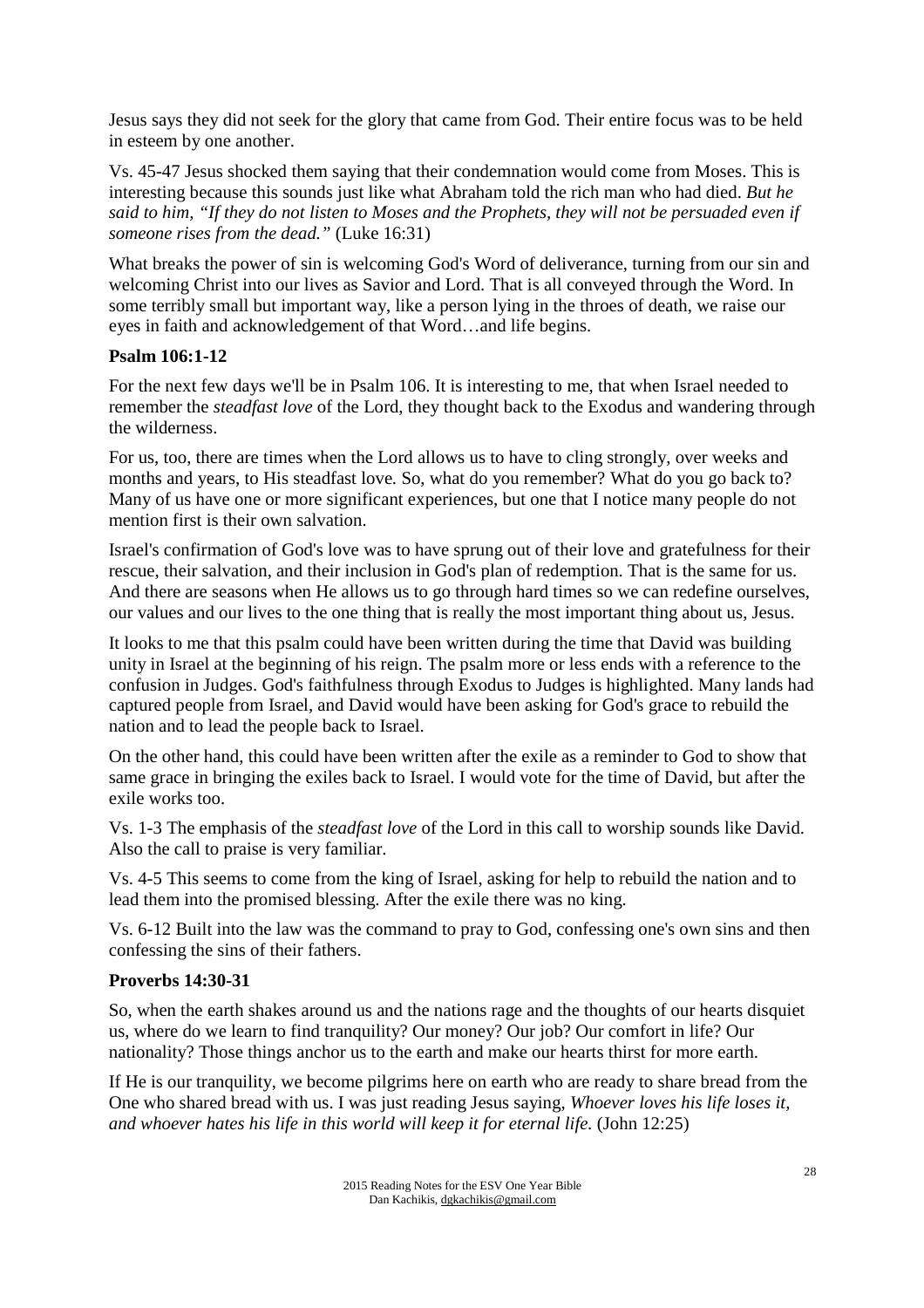# **MAY 9**

# **1 Samuel 5-7**

It is interesting to note here that the Philistines could have and should have followed up this victory, but didn't. In this last battle with Israel, they slaughtered 30,000 men. We can't even grasp that kind of loss of life in a battle. Yet God had now accomplished His task and had no desire for the Philistines to go further, and He had no need of an army to stop them. As disciples, we need to develop a mature perspective of God's work in the world among nations: He allows and disallows. The real issues in play on this planet are above politics and human rights.

# 1 Samuel 5

Vs. 1-5 I don't think Dagon fell down before the ark as in worship. I think if it was next to the ark, the image just fell down away from the ark. If the hands and head were over the threshold of the entrance of the temple, the statue couldn't have been facing the ark. Some preachers would have the statue bowing before the ark.

This little tradition of jumping over the threshold is interesting; because surprisingly, when you read through Malachi, years ahead in Israel's history and months ahead in your reading, you'll find it there too. Not many people link that reference back to this, only because they don't read their Bibles through like you are doing.

Vs. 6-12 Just as God had used Samson to terrify the Philistines into inactivity, God was now doing the same thing through the ark. Everywhere the ark was sent, men were dying and all the people were afflicted by tumors and by a massive mouse outbreak. This last thing was anything but "Disney." It would have been horrific, from devastating their food supply to keeping them awake at night, to keeping them on edge every minute of every day. What an ingenious thing for God to do.

On a funny note, for us, not for the Philistines, according to the Bible Knowledge Commentary-OT (BKC-OT), p. 437, the Hebrew indicates that the tumors were predominately in the rectal area. That would take the fight out of anyone.

# 1 Samuel 6

Vs. 1-12 Notice in 6:6 how the Philistines believe in, and take to heart, what God did in Egypt 350 years earlier. They actually had some of the information correct too, knowing that Pharaoh had hardened his heart. Too bad Israel didn't have this kind of faith. But actually, this wasn't real faith. True faith would have led the Philistines and Israel to reject all impostors and worship and follow the only true God. This culture was very eclectic religiously.

Vs. 7-12 Using the two "milk" cows was a test to make sure that the Lord was behind this whole thing. The likelihood of them wandering away from their calves was not good. So in all of this, it was a mini-miracle because God was in it, and therefore, proof to the Philistines that they had done the right thing.

Vs. 13-21 Notice that there were Levites present, living among the people. Apparently the ark still had the carrying poles. I wonder about the sacrifice they sacrificed there. Why didn't they take the ark back to Shiloh and sacrifice there? It should have been forbidden to offer sacrifices any place other than the tabernacle.

Vs. 19-21 Joy turned to sadness. Finally, people could sneak a peek into the ark, forgetting of course that God was present and watching. That is the sadness in all of this. The personal love for God and understanding of His presence was gone. They didn't really respect or fear Him. Now they really feared God, but at the price of 70 men.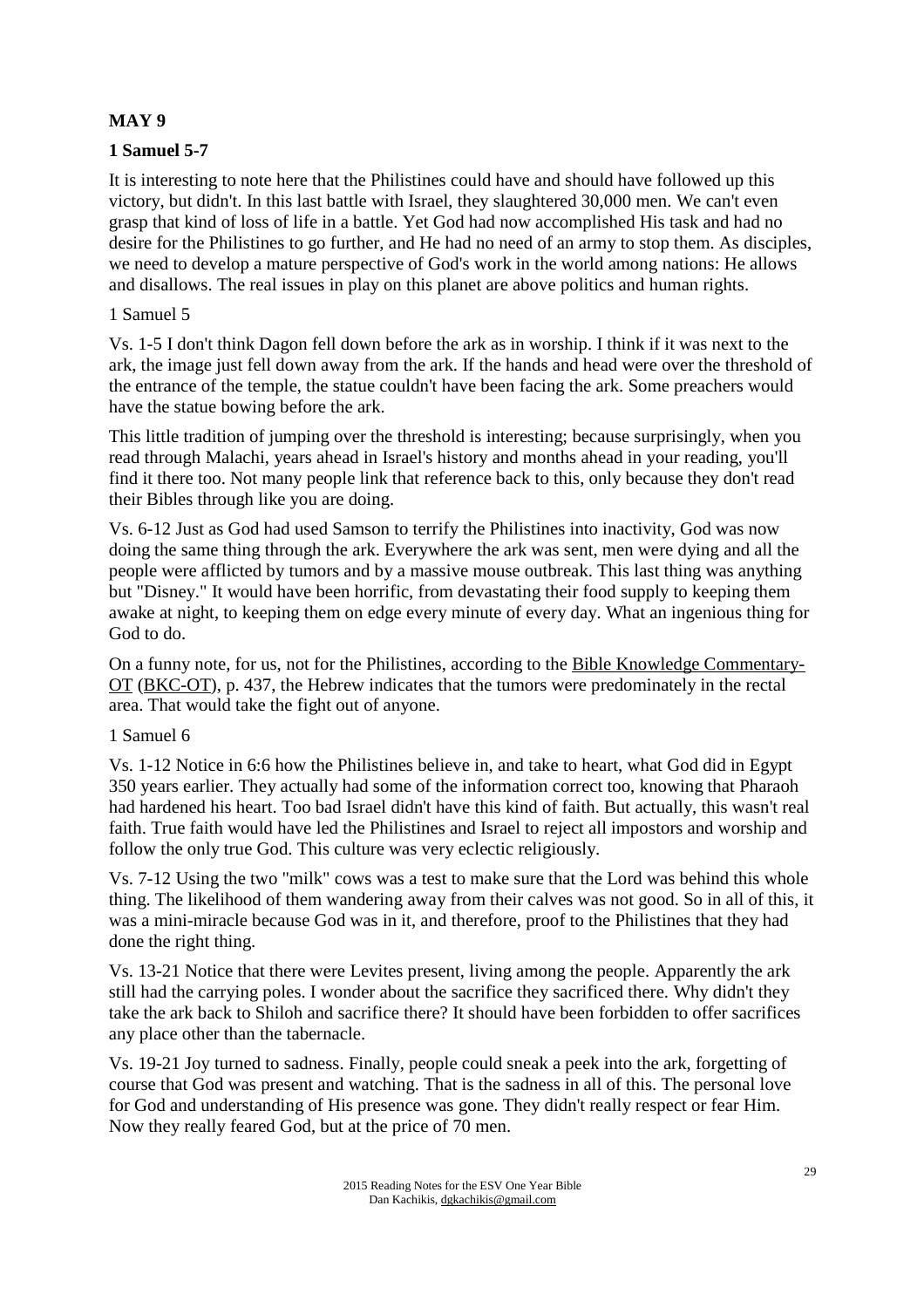# 1 Samuel 7

V. 1 This will probably blow your mind. The ark will never return to Shiloh. According to the BKC-OT, p. 438, Shiloh was overrun sometime after the battle and the tabernacle was destroyed. The tabernacle "concept" must have fallen into disuse. The ark stayed at Kiriath-jearim (KJ) for 20 years, but this time is just a designation for how long it took the people to come to the place of wanting to worship and serve the Lord alone. It took 20 years of the ark being separated from the tabernacle, and 20 years of Samuel teaching, to make the people understand they needed to reunite under the Lord. According to the **BKC-OT**, p. 438, the ark was at KJ about 100 years, until David brought it to Jerusalem.

Vs. 2-4 Here is another shock. *Twenty years* pass between v. 1 and v. 2. We haven't yet heard of the ministry of Samuel, going from town to town in a circuit, teaching the people and leading them in worship. Apparently that was what Samuel had been doing in Israel, and it was probably one of the factors that finally brought the people to the place of returning to God.

Vs. 5-17 During this period of time the Philistines ruled, but they were afraid of the Lord and kept their distance. Finally, when it seemed to them that there was an "unlawful assembly" that could unite Israel, the Philistines decided to crush it and keep Israel docile.

Vs. 8-11 This shows that Samuel was no military strategist. This assembly was true in heart and the people confessed their sin, repented and pleaded with Samuel to intercede for them. During this assembly the Philistines must have suddenly appeared as an army and the people only had one place to turn, to God. So what does Samuel do? He sacrifices to the Lord. That isn't something they teach at West Point. And then God turned up the surround sound and blasted the Philistines away.

Vs. 12-14 Samuel set up a monument to commemorate this victory, and from this point on, Israel was never ruled by the Philistines again. During the judgeship of Samuel, they stayed out of Israel, and it says that God afflicted them.

Vs. 15-17 Samuel visited and offered sacrifices in these towns as main centers where he taught the people. Samuel took a sacrifice to Bethlehem when he anointed David. Ramah had been Samuel's family's hometown and now it became the center of worship for Israel, and he built this altar in Ramah. The tabernacle and everything in it had been destroyed. According to the way God set everything up, Israel could not be Israel without the tabernacle. It was the center point for the nation and their unity in Yahweh. Yet, through this kind of traveling ministry, the people in each region could be brought together in worship and God allowed it.

Looking at this last battle, it is interesting that when Israel was worshiping God, God did amazing things to confirm their faith and protect them. More of this would have happened if they would have worshiped God in spirit and in truth. For us in the harvest, we have some promises that we never take advantage of because we are busy. I was reading today where Jesus said, "If anyone serves me, the Father will honor him." That is a real time promise, but it only holds for those who are actively following the Lord in the harvest. In the harvest we are with our Lord and He builds our faith by letting us see blessings that are only found in the harvest.

# **John 6:1-21**

Time-wise, if the event at the beginning of John 5 is a Passover, then a year has gone by. Verse 4 says that the Passover (another Passover) was at hand. This then would be the third Passover during Jesus' ministry, and so, about a year before he died and was raised.

During this year Jesus has healed the man with the withered right hand, chosen His disciples, given the Sermon on the Mount, healed the centurion's slave and raised the widow's son, been questioned by John the Baptist, been anointed by a sinful woman, freed Mary of Magdalene of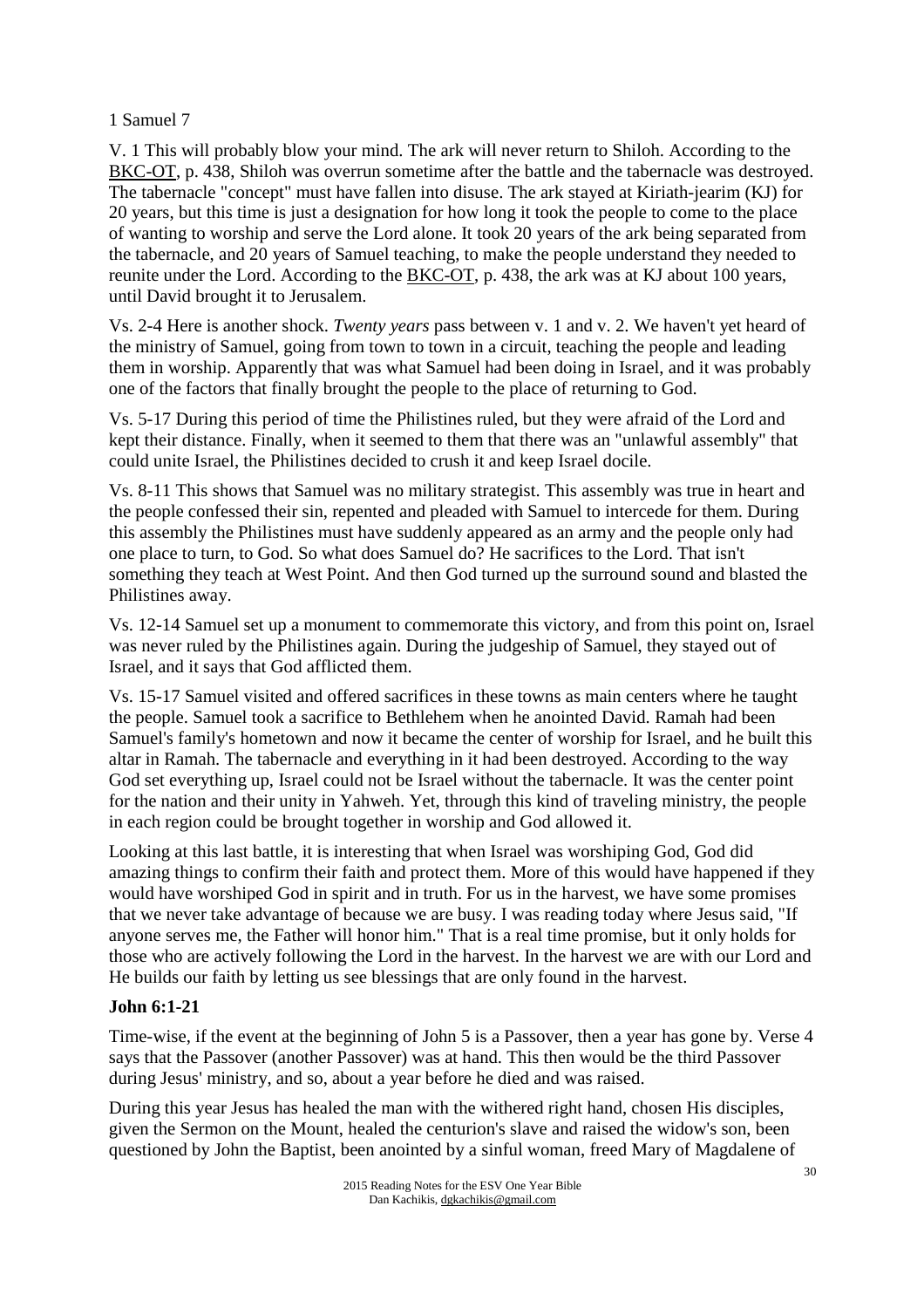seven spirits, been accused of being possessed of Satan, taught many parables, stilled the sea, freed the man with the Legion, healed the woman with the hemorrhage, raised Jairus' daughter, healed two blind men, cast out a dumb demon, been rejected a second time in Nazareth, and sent out his Twelve to preach and heal. While the disciples were gone, John the Baptist was killed by Herod. Now the disciples have returned to Jesus, and have tried to go to a lonely place; but the crowds have pursued them. The disciples are emotionally exhausted and need rest, but they won't get it today.

Jesus will not be in Jerusalem for this Passover, that we know of. The multitudes are mobilized to go to Jerusalem, but this is the pinnacle of Jesus' popularity. Knowing what Jesus could do for the sick and needy, the crowd will make a detour on their way to Jerusalem.

Vs. 1-4 This is leading up to the only event that is in all four Gospels, the feeding of the 5000.

Vs. 5-9 Notice that it is Andrew who came with the boy and his lunch.

Vs. 10-14 This was actually training for the disciples for the future. Based on what Jesus was doing here, they would know what to do in Acts 2 when 3000 people would give their lives to Christ. This crowd, with women and children, numbered near 15,000. Along with what Jesus did here is the lesson to the disciples that they gathered up 12 baskets of fragments. They ended with more than they began. God's ability is unmatched and so our trust in Him should be very generous, even when He doesn't meet our expectations.

V. 15 Jesus is in "stealth" mode, avoiding the people. He sends the disciples out on the sea and goes back up on the mountain, so the people see they are separated.

Vs. 16-21 The people wait for Jesus; but at night, He walks down to the sea, slipping in and out of shadows and begins walking across the sea to meet up with the disciples. If you put all of the Gospels together you get a little more detail, including Peter walking on the water. This will be a very important event. None of the other writers tells us what happened immediately after this. The people were fooled, but not for long. When they catch up to Jesus, instead of making Him their king, they will begin to leave Him.

As disciples, we learn to serve God but not to trust ourselves, or to understand our service according to the praise of people. Sin is powerful, and even the people we serve and help can become indifferent or turn away. Our strength is in following our Lord and knowing His love. He is the One who gives us our direction and focus. Because of Him we can serve and love without needing the praise and acceptance of people.

# **Psalm 106:13-31**

Reading this makes me think of the faulty reasoning of "seeing is believing." It didn't work for Israel. There has to be the need for deliverance, repentance and believing and doing the Word.

Vs. 13-23 In spite of the great signs God did to show the people they could depend on Him and to show them He was to be awed, they still rebelled. Sin is powerful. Verse 21 seems to be the point in this section. The result was that Moses had to plead with God not to destroy them. How would you like to sing this in a worship service?

Vs. 24-27 Verse 24 of the song tells how they despised God's plan and the land He had promised Abraham.

Vs. 28-29 And as if that weren't enough, although they saw the daily death total because of the rebellion at Kadesh-barnea, they still decided to rebel at Baal-peor.

Vs. 30-31 This is the only bright spot in this part of the song. Phinehas intervened and his faith *was counted to him as righteousness*.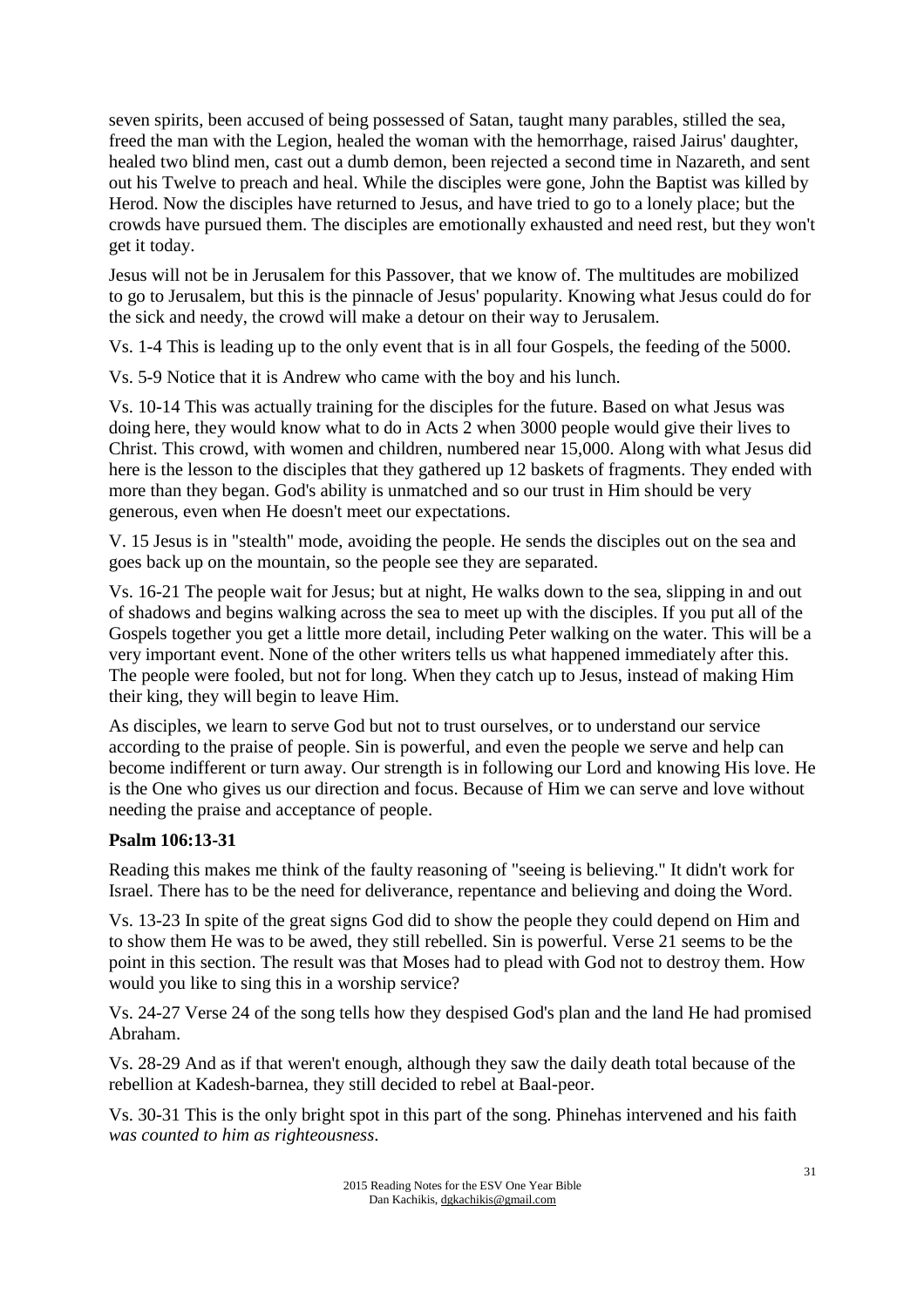I think the point of singing this psalm was to make the people humble and repentant. We are all capable of the same things.

## **Proverbs 14:32-33**

I think the refuge that is found in the death of the wicked is "justice," knowing that God is just and that righteousness will win.

I like the idea of wisdom resting in the heart of a person. Wisdom is so much a part of a person that it naturally comes out in all situations.

## **MAY 10**

### **1 Samuel 8-9**

1 Samuel 8

Vs. 1-3 There are some bad and good things happening here. It is bad that the sons of Samuel are dishonest. I've heard Howard Hendricks preach this portion and mention that Samuel was a success in his profession but a failure as a father. Samuel, unfortunately, learned his fathering through Eli, another failed father.

Vs. 4-9 It is good that the people didn't want to slip back into the godless ways of the disunified Israel that existed before Samuel.

It is to be noted that God mentioned through Jacob in Genesis 49, and then through Moses, that Israel would someday have a king. I think the "demand" and the expression of the motives were wrong. The desire to be like the other nations was wrong. They should have taken time to search for God's will and heart as a nation.

Reading the Bible Knowledge Commentary-OT, p. 439, this morning, it hit me that if they would have asked God for a king and His will, eventually they would have gotten David. But at this time, God couldn't give them David because David might not have been born yet. When Rebekah and Jacob stole the blessing, it was a family disaster for them. If they had waited on and trusted in a sovereign Lord, He would have made an honest way, in His time, to make sure Jacob had that blessing. Here, if they had sought God and been willing to wait, they could have spared Israel years of disaster under Saul and seven years of civil war before David became king. Somehow, God would have naturally made David the ruler of Israel.

Vs. 10-18 Death by taxes. This is the "overhead" they were about to add to their lives.

Vs. 19-22 The people had spoken. Notice how often God tells Samuel to *obey their voice*. There was definitely a sense of rejection of God going on here. They were rejecting Samuel in the sense of rejecting what he taught them of complete trust and obedience toward God.

1 Samuel 9

Vs. 1-2 Apparently the Lord was giving the people the kind of king they had in mind: A king in their own image and after their own heart.

Vs. 3-10 The Donkeys of Kish would make a good name for a rock band or murder mystery. Notice that it seems that Saul's servant is more in charge than he is. Since we already know that Saul will be a weak, vicious, tragic person, as you read this, notice his character.

Vs. 11-21 God definitely led in Samuel and Saul getting together. When Saul mentioned that his house in Benjamin was small, we can understand that. Years earlier Benjamin was reduced to 600 men. Apparently Saul's family came from Gibeah, that infamous city.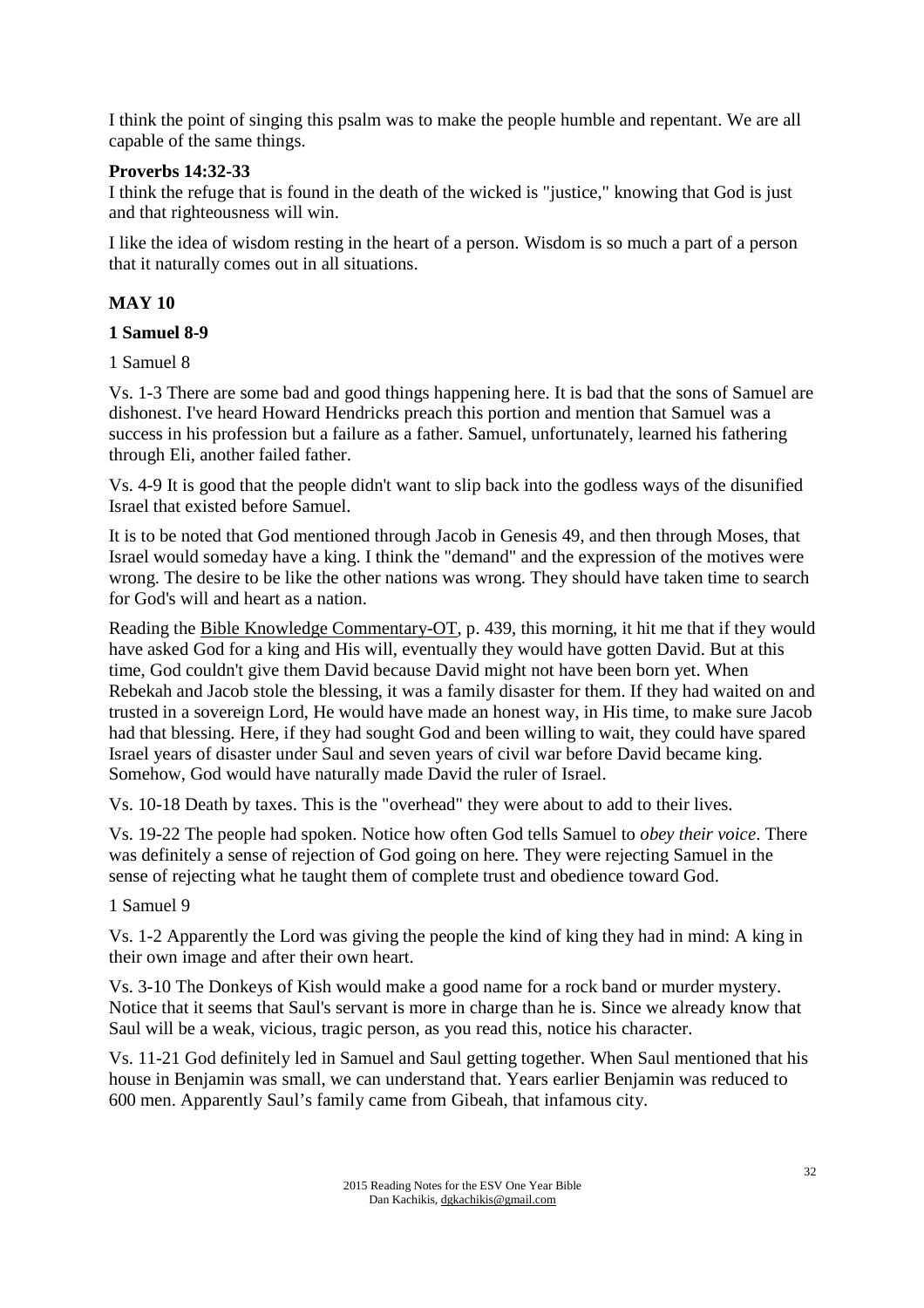Vs. 22-24 The reason for all of this detail is to show that those people and Saul knew that Saul had been chosen for something. He was honored and was given Samuel's personal attention. This should have given Saul confidence and some faith in God's promise.

Vs. 25-27 More confirmation was promised and we'll see what it was tomorrow.

My thoughts here for us as disciples have to do with following the Lord, seeking Him for decisions and being confident in the things we know He has shown us. There are lots of lessons to be learned from this section. Waiting as servants for His will and His timing is one of those lessons.

# **John 6:22-42**

Vs. 22-24 It should be noted here, that the road from Bethsaida to Capernaum was well traveled. It is true that if you took a boat and had the right winds, you could cut off the top curve of the sea and you could save your legs. People had seen Jesus leave to go from Capernaum and Bethsaida and ran there on foot to get there ahead of Him. In v. 24, only some of the crowd took boats. The rest traveled by foot.

One more note needs to be kept in mind. On the boat trip, both Jesus and Peter had walked on water, and it says that they worshiped Jesus, in Matthew 14:33. That experience for the Twelve will come in handy.

Vs. 25-34 It wasn't unusual for Jesus to challenge motives. Look at John 4:48. Some of these people were the ones who wanted to take Him and make Him king by force. Once Jesus began to say that He was the Son of God, they wanted a sign. How funny. They had just seen Him feed thousands with five loaves. Much of what Jesus says here sounds like it is a reference to Isaiah 55.

Vs. 35-40 Not only is Jesus *the Bread of Life*, He claims that He will personally raise up His followers. That is a bold claim. Thankfully, we who know Christ have an insight into what Jesus is saying that those people did not. It seems to make sense to us because we have believed in Him. Imagine how hard it was for these people to hear these words and be looking at, possibly, a 5'6" hook-nosed, slightly ugly, balding, dark-skinned man with a Galilean accent. Doesn't this whole thing remind you of Jesus at the well with the woman? You don't find a clearer declaration of Jesus saying He is God and the Messiah.

Vs. 41-42 Usually when it says *the Jews,* it means the Jewish leaders, the chief priests, the scribes and the Pharisees. It was a special challenge to look at the man Jesus, knowing His family and background and listen to these words. Yet, they had all the Scriptures that said a descendant of David would reign forever as the Son of Man. This meant He would be human born but divine. Most of these people, including the leaders, had seen Jesus perform the signs the Father had given Him to do. In truth, many of these people just didn't like God.

As disciples in the harvest, notice how the Lord talks about those who come to Him, who understand that He is the Savior. They were drawn by the Father. This should give us a lot of security in our walk and a lot of confidence in our work in the harvest. If our coming to Christ was assisted and allowed by the Father, then our success in the harvest doesn't rest on the eloquence of our words, but on the power of His working. We try to strike up a conversation and tell others about Jesus. The Father does the rest.

#### **Psalm 106:32-48**

The psalmist is appealing to the people to worship God, and to plead with God for mercy. This mercy is well seen in the long journey of rebellion Israel had walked with God.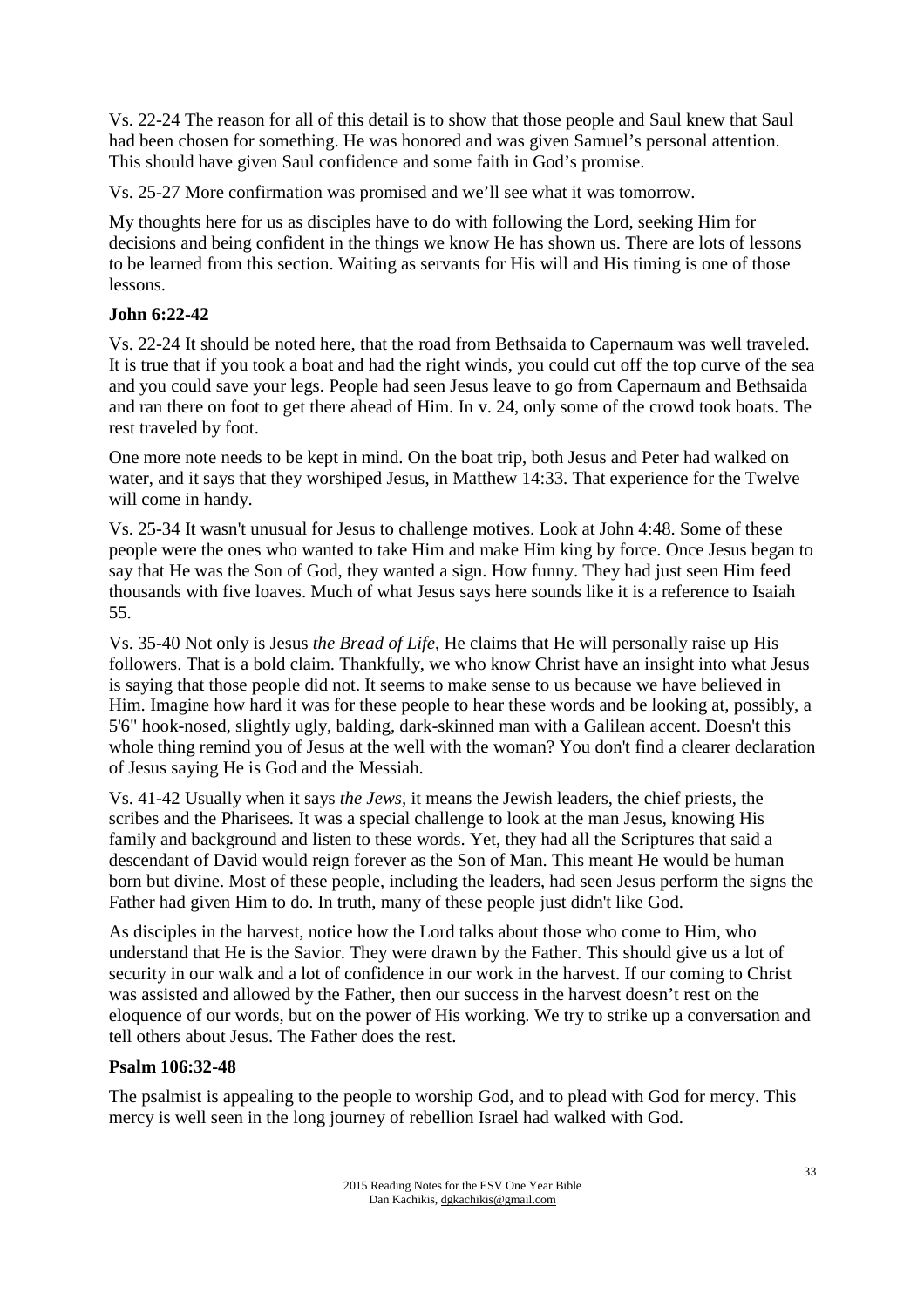Vs. 32-33 They made Moses so mad that He, too, rebelled against God. But, God still brought the nation into the land.

Vs. 34-46 Notice that this part of the psalm summarizes what we just read in Judges. Notice first that they mixed with the people. Then they sacrificed their children. The point of this psalm is that in spite of their disobedience, the Lord rescued them. Still, the people paid a tragic price for their disobedience. During the time of the judges, many in Israel were led away and made slaves of other nations.

Vs. 47-48 If the time here is after the exile, the people were pleading to the Lord to rescue them and re-gather them from the nations. I suspect this is written by David, showing the people that they need to beg God for mercy, because He is bringing them out of those days of the judges. They need to appeal to His mercy as shown in the past to give them blessing in the present and a hope for the future. They need to praise God and bless His name for His faithfulness.

### **Proverbs 14:34-35**

We've seen v. 34 on political posters. This righteousness is rightness before God. There will be plenty of well-meaning, morally righteous people in hell. What makes a servant deal wisely? Paul and the Spirit say it here. *Bondservants, obey your earthly masters with fear and trembling, with a sincere heart, as you would Christ, not by the way of eye-service, as people-pleasers, but as bondservants of Christ, doing the will of God from the heart, rendering service with a good will as to the Lord and not to man, knowing that whatever good anyone does, this he will receive back from the Lord, whether he is a bondservant or is free.* (Ephesians 6:5-8)

# **MAY 11**

### **1 Samuel 10-11**

1 Samuel 10

V. 1 is probably an emotional moment for Samuel since he had judged and cared for Israel so long. If Saul was a man of faith, this would be a great confirmation for him to follow God boldly.

Vs. 2-8 These signs were meant to increase Saul's faith and give him the motivation to take personal ownership of the charge that was given to him. We have seen some meekness in Gideon, so what we'll see will look like no surprise, but then we'll be surprised later.

V. 6 The fact that Saul is turned into another man might mean the change was for that moment, or he was given some special gift for organizing and ruling Israel, the same way Solomon was given wisdom. I know I'd be overwhelmed if God told me to direct and lead a country, so the Lord must have given Saul a sense of understanding that made organizing Israel seem like a piece of cake.

Vs. 7-8 Notice that in all of the signs of confirmation, going to Gilgal was part of the charge God gave to Saul. It is as if to say, "Just as the other signs will be confirmed, go down to Gilgal and wait." Waiting can be the hardest thing to do, but the signs that preceded the waiting were to help Saul wait confidently. Remember, when Israel came through the Jordan with Joshua, they came to Gilgal and renewed the covenant with God. Since that place had been very important in Israel's history, God is telling Saul that this will be an important meeting.

Vs. 9-13 And it all took place. Notice that the Spirit rushed upon him. This is what the Spirit did to Samson too. Unfortunately, the next time Saul prophesies, it will be to keep him from attacking David. This same saying will be quoted.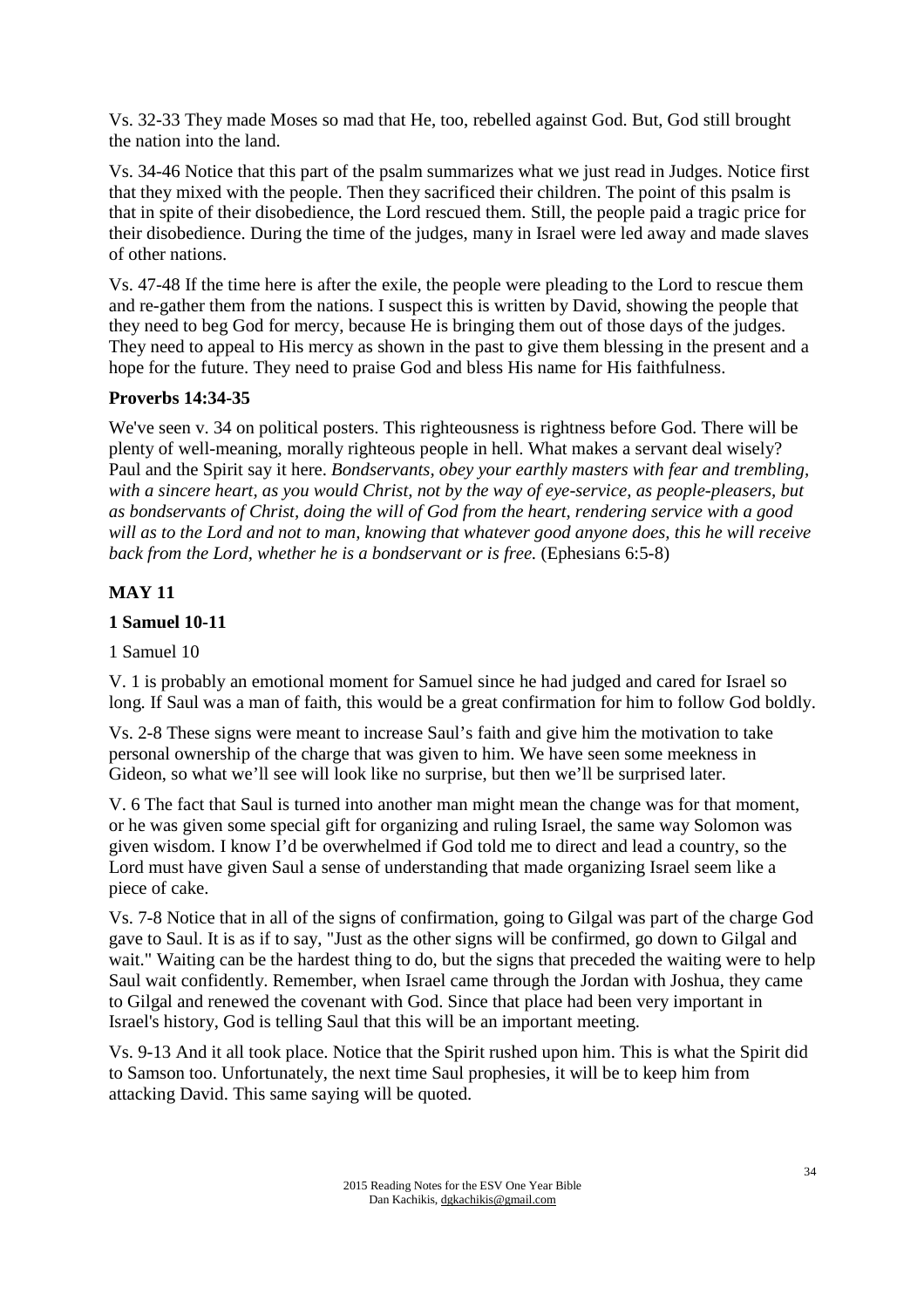Vs. 14-16 This seems like humility, but it will bear a nasty kind of fruit later. Saul didn't have "root" in himself and this deep insecurity will cause great problems later. God is going out of His way to make Saul feel confident.

Vs. 17-19 This is a solemn moment in Israel's history. The attempt for God to rule over the people on the basis of their faith has failed. Compare that to the church. The Lord somehow governs the church without a human king. He is the king. Now Israel will be given a king according to their craving.

Vs. 20-24 God wisely had Samuel use the Urim and Thummim to choose the king. This way no one could say that Kish paid Samuel under the table.

The only thing I would mention here is the attitude of Saul. In v. 16 his silence is noted. In v. 22 he is hiding where the baggage was stationed. How cute.

Vs. 25-27 Notice that Saul's home was in Gibeah, that infamous city. This is seen as negative in v. 27 as Saul allows the disrespect to go unanswered.

As people, we can identify with the awesome responsibility thrust upon Saul. We can imagine the weight and the desire to hide. But, Saul had God as a great resource. The kingship and leadership of Israel wasn't about him; it was about the nation and God. To allow these men to disrespect God was a serious problem. This shows Saul's focus. It wasn't on God or the nation, but on himself. This attitude about himself will eventually get him, Israel, and David into a lot of trouble.

As disciples, we face the same thoughts. But what we've been called to be and do is not about us; it is about Christ, the gospel and a lot of dying people. The easiest way for Satan to neutralize us is to get us thinking and worrying about ourselves. Jesus warned His disciples in Luke 8:14, *And as for what fell among the thorns, they are those who hear, but as they go on their way they are choked by the cares and riches and pleasures of life, and their fruit does not mature.* 

1 Samuel 11

Vs. 1-4 Notice that God brings about this "disaster," so that He can use it against the bad guys. Since Saul's selection ceremony seemed to lack full confidence in Saul, the Lord provided an occasion where Israel could be confident of the king God had chosen for them.

Did you notice the city that was threatened? It is also famous in the story of the near extermination of the tribe of Benjamin. Remember that there were only 600 men from Benjamin left. The people of Israel destroyed Jabesh-gilead, because they wouldn't fight against Benjamin. But they saved 400 young women to be married to 400 of the surviving men from Benjamin. It is thought that Saul may have had an emotional attachment to Jabesh-gilead, because most likely, his great-great-great-great grandmother was from there.

Vs. 6-11 I mentioned before with Samson, that when the Spirit "rushes" on someone, sometimes, it looks pretty angry. Suddenly, Saul was an inspired, organized and deadly guy. Notice there is a separation made regarding Israel and the men of Judah. I don't know if this means it was written after the kingdom was divided, but Judah, as a people and territory, must have had the character of Texas. They were part of the union, but there was something different about them. The king was supposed to have come from Judah according to Jacob in Genesis 49.

V. 11 I think this is that "other person" the Spirit made Saul. Saul knew how to form his army and fight.

Vs. 12-13 The people knew, and I think God did too, that the men who disrespected God and Saul needed to be punished. Saul still wasn't up to the task. Later in his reign, Saul will be direct, brutal and bloodthirsty, but against all the wrong people.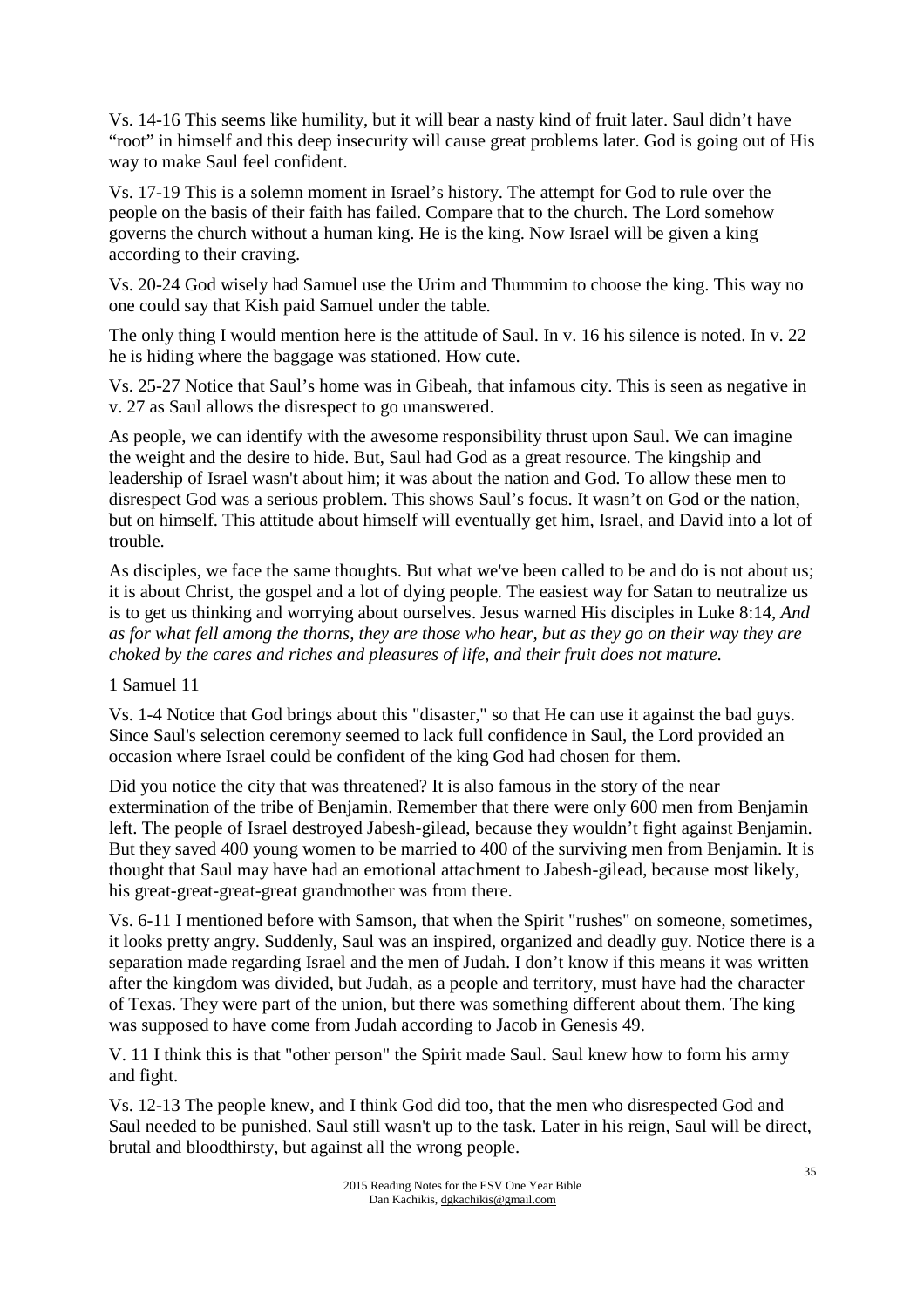Vs. 14-15 Samuel immediately led the people to Gilgal and officiated a victory celebration where they officially made Saul king. But notice, Saul wasn't required to wait for Samuel for seven days. This is not the event that Samuel told Saul of when he first anointed him. That future meeting in Gilgal would be like a covenant renewal and confirm Saul's reign. That meeting will happen in chapter 13, but it will not go as planned. It seems to me that at *this* meeting in Gilgal, Samuel/God humbled the people because of their desire for a king (Ch. 12) and then told them to come together again for a full consecration of themselves and Saul (Ch. 13). Again, that future meeting in Gilgal will not go well.

I'll warn you in advance, that some of this early history with Saul is hard to understand timewise.

For us as disciples in the harvest, we need to patiently follow, remembering every confirmation God has given us in His Word and in our labor. Our service is not about us. It is about the glory of the Father and the redemption found in our Lord. The minute this becomes about us, our work in the harvest is hindered.

# **John 6:43-71**

Looking at v. 59, we see that this talk took place in a synagogue. Notice that there is grumbling mentioned in two places. God is writing this in such a way as to remind us of the murmuring of Israel in the wilderness.

Vs. 43-51 There is a subtle rebuke here. The Father blocks the unbelieving from coming to His Son. Jesus is saying it is understandable that the Jews (Jewish leaders) couldn't grasp what He is saying. If they were taught by God (humble, open, submissive), they would understand. The rebuke is that the leaders thought they were the learned people of Israel who really knew God. Jesus is telling them they don't know God and haven't been taught by God. And, Jesus is declaring Himself to be the Savior in very graphic terms.

V. 51 We know that Jesus was talking about the sacrifice of His body. They were all struggling with this imagery.

Vs. 52-59 Notice that in v. 53 Jesus responds to their discussion by becoming even more graphic. I think He smiled and pressed them on purpose. Even so, notice that He says they had to eat the flesh of the Son of Man. He directed them to the concept of the Son of Man, to whom they knew they would owe absolute obedience. They were smart enough to understand that what He was saying had something to do with total dedication to the Messiah. This is like a parable, with Jesus' own body as the main object.

As disciples we get all balled up with our "expression" of the gospel, but notice that Jesus is being very cryptic and He's doing it to divide the serious followers from the superficial followers. He's doing it with full confidence that those who the Father is leading to Him cannot be scared away. We need to have confidence when we tell others about Christ. But the confidence isn't in us or our presentation. We simply need to share what the Lord has done. Some will hear and some won't, but we know that God will do His work. Their understanding and acceptance of the message doesn't rest on our shoulders.

Vs. 60-65 This passage is gold for our confidence as disciples. We are told to proclaim. He is the one who draws and redeems. It is interesting to me that this image of eating His flesh and blood and absolute ownership of the Son was too much for many of the disciples. The people couldn't stand it, but neither could His followers. This talk had done what the Father wanted to accomplish and the "chaff" was being blown away.

Notice v. 63. They still were not understanding on a spiritual level. This was like Nicodemus asking how a person could reenter their mother's womb and be born again. What Jesus said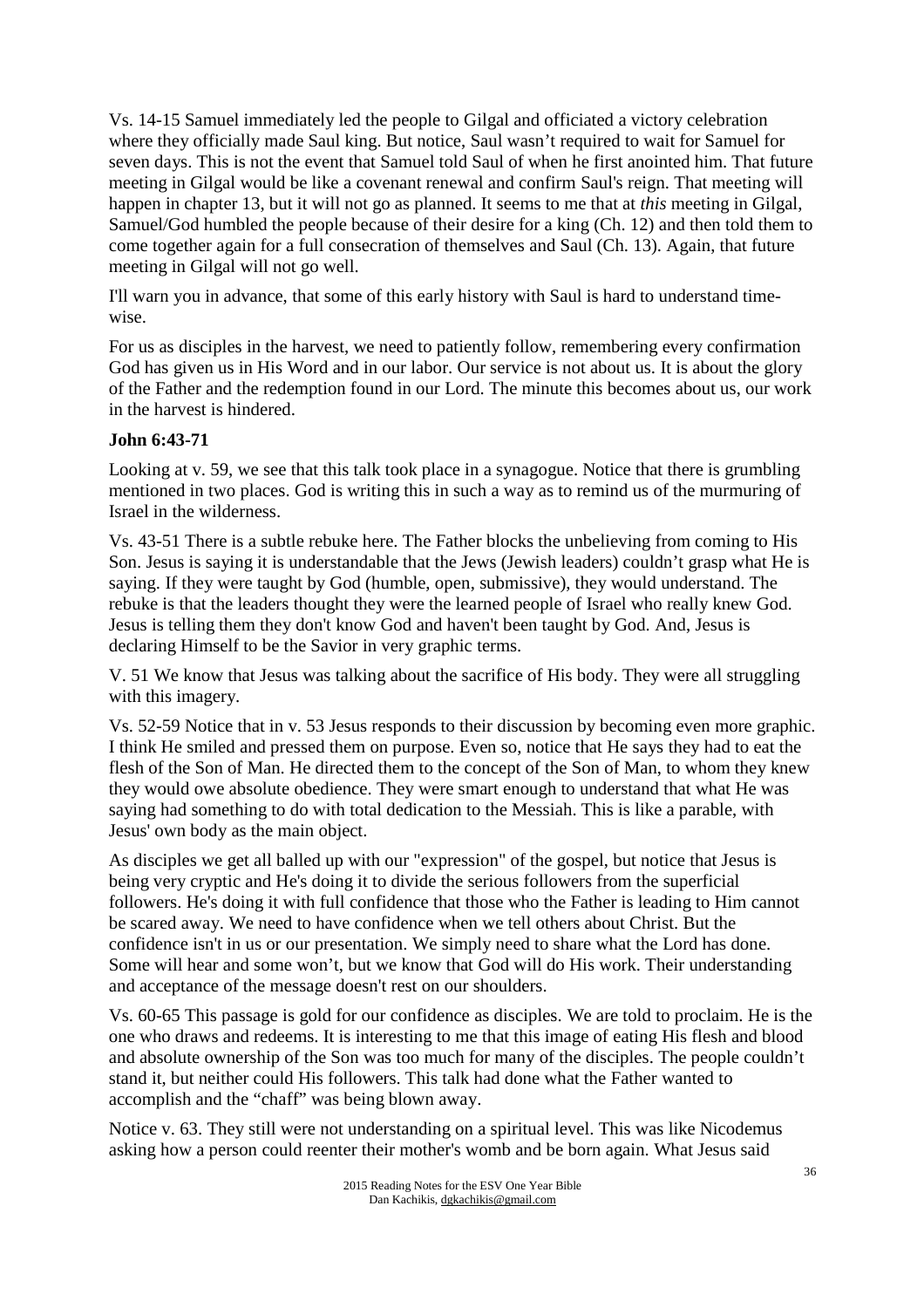wasn't grasped by the mind if the spirit would not surrender to the truth. His words were spirit and life and there had to be faith in His person, in order for the spirit and life to take effect.

Vs. 66-71 This was just as hard a test for the Twelve as for everyone else. For Peter & Co. there was no option. They knew who He was, even if His words were totally hidden and offensive to them. And remember, on the boat ride over, they had had another notable experience and had worshiped Jesus, acknowledging that He was the Son of God. That event had been fully planned by the Father for this very moment. Notice that, for some reason, Judas Iscariot hung on, and Jesus remarks about him.

From this point on, many of Jesus' disciples left and this marks the down turn in His popularity. That great sign, the feeding of the 5000, brought the people into conflict with Jesus. Jesus was more interested in saving their souls than feeding their bellies and meeting their needs.

#### **Psalm 107**

Some psalms are broken into three days, but this long psalm is given in one whack. Go figure. We should be able to get some good Bible study 101 lessons here.

I think that the message of this psalm is found in the first three and last three verses. Can you see that? Look for recurring patterns of words. Hint: *Some…..then*. Last year as I read this I was having a bad day and it lifted my heart.

Vs. 1-3 This is the call to praise God for *His steadfast love*. Notice that it is the *redeemed* who are to praise Him. This could be the people gathered after the reign of Saul or the people gathered after the exile. The important thing here is that they realize that they have been redeemed. It makes a difference.

Vs. 4-9 This is the first cycle. To me, this sounds like David, who has finally stopped his wandering and is now at home in Zion, recounting the wandering of Israel since Abraham.

Vs. 10-16 Joseph was a prisoner. The entire nation was enslaved to Egypt. The people in the land became slaves to the people around them. You see how the same themes are recurring although the distress is different.

Vs. 17-22 I wonder if this was the loathing of the manna in the wilderness.

Vs. 23-32 I'm not sure what this is referring to, but it must have been scary.

In all of these verses and in all of God's faithfulness and deliverance, their responsibility was to worship and praise God publicly.

Vs. 33-38 God is the one who gives life and prosperity to the land.

Vs. 39-42 Regardless of how the people were afflicted and crushed, God helped His people.

V. 43 The wise will learn from Israel's history. They will be moved by *the steadfast love of the Lord.*

As we are reading all of this history, God wants us to be overwhelmed too, with His steadfast love and faithfulness.

#### **Proverbs 15:1-3**

Wow! Talk about three big verses.

Going backwards:

V. 3 The person who fears God and knows that He's watching,

V. 2 keeps watch over his words and lives in the knowledge God has given him,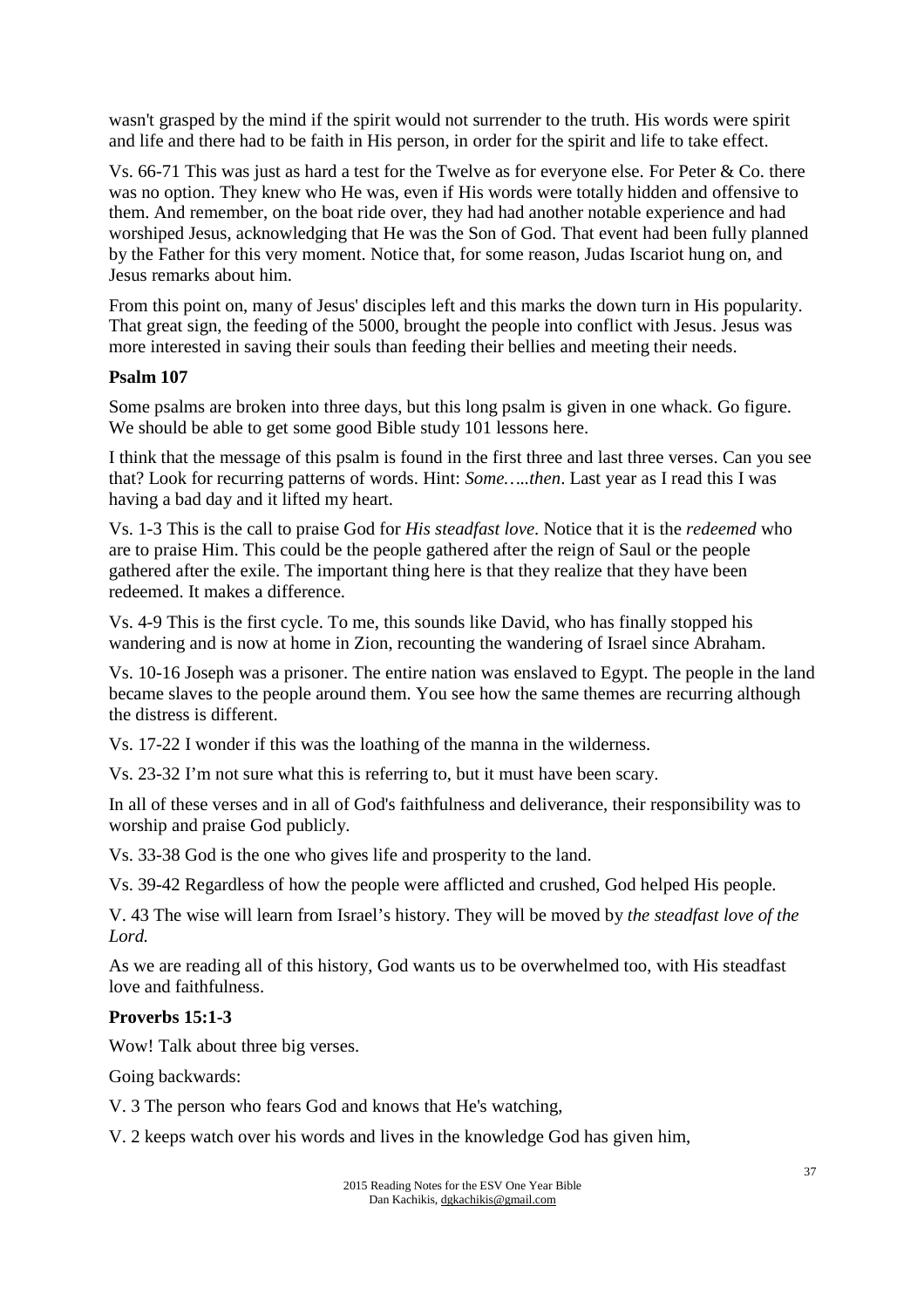V. 1 which gives him wise control over his own emotions and, even in a hard place, he will give a soft answer.

But a fool forgets or doesn't care that God is watching. He lets his mouth run and stirs up all sorts of evil.

# **MAY 12**

## **1 Samuel 12:1-13:22**

"Israel Under Saul," Bible Knowledge Commentary-OT, p. 444. (There is a copy of this map at the end of this document.)

### 1 Samuel 12

After this victory over the Ammonites, Israel gathered at Gilgal, near the Jordan, and celebrated. Samuel used this occasion to confront the people with the choice they had made and to help them understand that a king was not the answer to all of their problems. They, together with their king, would still need to follow and obey the Lord.

Vs. 1-5 This sounds like Samuel revisiting their demand to him to give them a king. He mentions that he obeyed their voice and that he is old. The thing he does here, asking anyone to name a way he used his office for his own advantage, sounds like what Moses did when he gave his final address to the nation. I guess pastors should do this too.

Vs. 6-18 This address tells the people that they didn't need to demand a king. God had always looked out for them, even when they had disobeyed. When they had cried out, God had answered them, sent a judge whom the people had followed and obeyed. Demanding a king now, without the due diligence of seeking the Lord and asking for His favor, was a major break in God's working with them. In a way, it was showing that sin was so powerful that a "theocracy," that is, God ruling over His people without a king, would not work. The people themselves were to have looked to the tabernacle, to the Levities and to their elders and men (who were all to have appeared at the tabernacle three times a year) to guide the people. Seeking the Lord as individuals and as a nation would have been all they needed, because God was present and caring for them. It hadn't worked, and it wasn't God's fault. Compare this to what the Lord is doing today through His church. So, 300 years after Joshua and Moses, what is happening here is a major change. Now the people's devotion and hope will be directed toward a king.

And to boot, having a king wouldn't relieve them of their personal responsibility to follow and love the Lord. The thunder was the Lord's "amen" to Samuel's words. This confirmed that their actions were very wrong.

Vs. 19-25 Samuel confirmed that God would always remain faithful to His people. We know that God would be faithful, because of the promise to Abraham, not because of their obedience to God through the law. Samuel continued ministering in Israel for the next (?) years, almost up to the time Saul died.

#### 1 Samuel 13

V. 1 This verse is a mess. A scribe might have spilled his coffee on the original manuscript here. In Acts 13:21, Paul says that Saul reigned for 40 years. That is a help, but not here. The real question is how old Saul was when he began. The best guess is that Saul was 40 when he became king. All of this is discussed in the Bible Knowledge Commentary-OT, pp. 443-445. This would explain Jonathan being old enough now to be a soldier (v. 3). If Saul had a son at 17, which was common in that culture, Jonathan would be 23.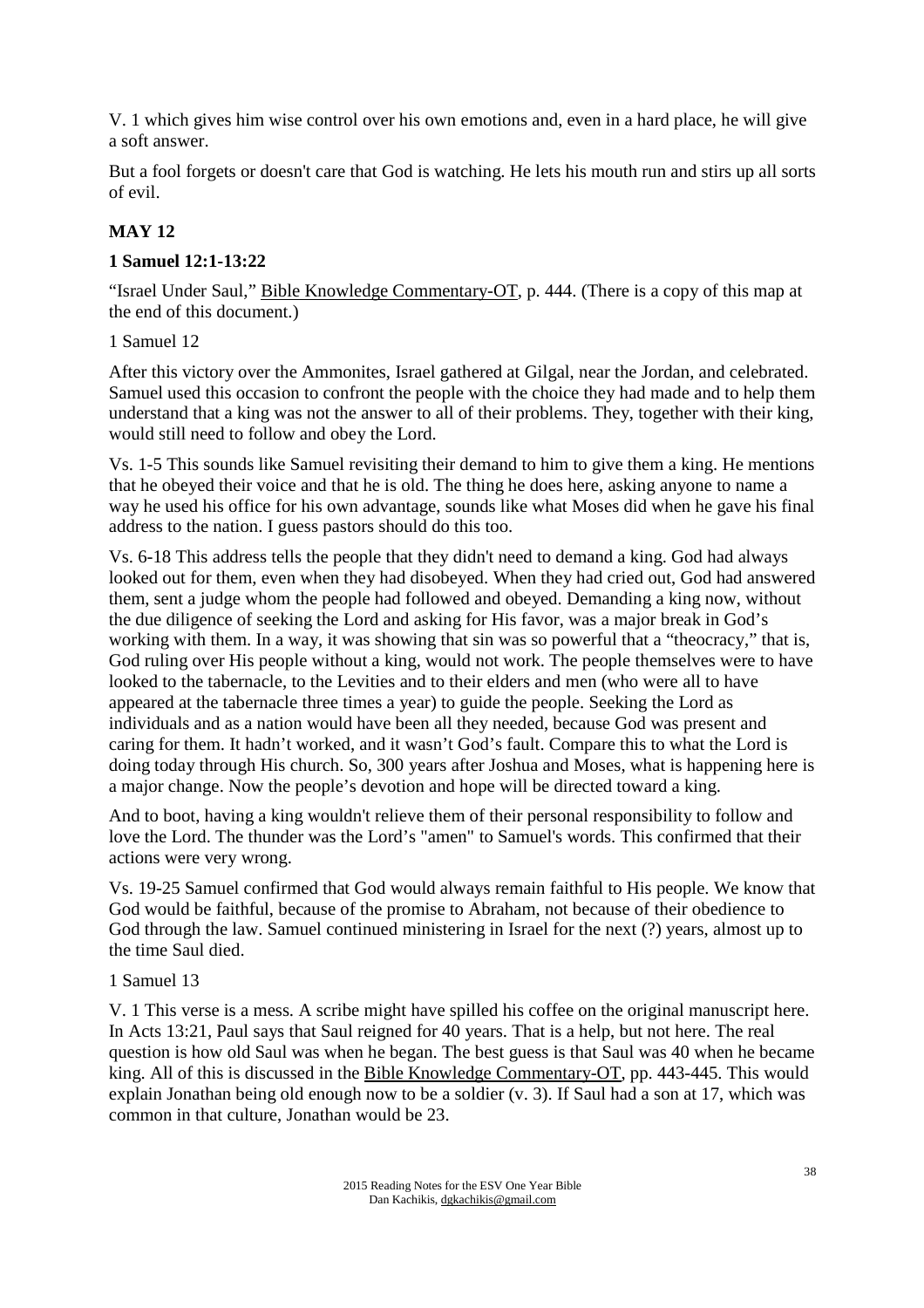The reference to *two years* could mean the time frame when this particular situation arose, in other words, "and after he reigned for two years, this happened."

Actually, the entire time frame takes some careful thought. Later when David is anointed, he appears to be a pre- teen; and he is still young (15-16?) when he kills Goliath. Saul will die when David is 30 years old. If Saul reigned for 40 years and was eighty when he died, it means that Saul reigned for 10 years before David was born.

Vs. 2-4 There was a lot of fighting with the Philistines with a substantial victory by Jonathan. Apparently Samuel told Saul to call the people together at Gilgal. This would be a sacrifice and consecration of the kingship of Saul. In the meantime, Israel had made some problems for the Philistines. Saul called the people there, but the Philistines are amassing an army.

Just for a comparison, remember in 1 Samuel 7:10 that on the eve of Samuel's first battle with the Philistines, they were ganging up on him as he was getting ready to sacrifice. Samuel was totally unprepared and leading the people in worship, but God honored him and completely routed the Philistines with noise.

Vs. 8-15 This was the event that Samuel had spoken of earlier, where Saul was to wait for Samuel for seven days. Waiting, when waiting is easy, is easy; but waiting when it stretches your faith to the breaking point is what makes real faith. The people were already afraid and Saul had no faith to bind them to the Lord. As the people were scattering and it was the seventh day, Saul offered the sacrifice. No non-Levite was allowed to sacrifice. Also, Saul was given a direct command. And wouldn't you know it, no sooner had he burned the bull, than Samuel showed up.

V. 14 This will burn in Saul's mind and blaze into an irrational hatred of David. This is the first mention of *a man after His own heart.* It is good to begin trying to understand what that means. David will be that man, but he will test our understanding of what it means to be a man after God's own heart.

My question for us as disciples is what did Saul teach or fail to teach the people by doing this? Saul did the thing anyone would have done. It seems excusable, reasonable, and human. This would be a good point to stop and ponder this story. It is easy to follow when everything is good, but waiting in faith separates the men from the boys. Also, it is easy to lead when everything is good; but in a situation like this, it shows what you really believe. If we are to be disciples, who make disciples, we ourselves need to be proven in the fire and found faithful.

Also, when you think of Saul, worried about the army coming against him and his people scattering, what stories of the recent past would you have used to remind him that he could still depend on God? Oh, by the way, do you remember that there was a command for what the king was supposed to do regarding the Word? I wonder if Saul ever did that.

Vs. 16-22 This is just setting us up for the adventures of Jonathan tomorrow. Although I have to say, if I had been a king, I would have been working to get my merry men armed.

## **John 7:1-29**

This section of John, from 7:1 to 10:21, is during the two-week festival around the Day of Atonement and the *Feast of Booths* (or Feast of Tabernacles). This took place six months before Jesus died and it is His presentation of Himself to the nation as their Messiah. John concludes chapter 10 with a situation that took place two months later during Hanukkah, in December, as Jesus' final teaching about Himself in Jerusalem, completing the presentation. These are very important chapters.

Vs. 1-2 The passage of time here is about six months. If the feeding of the 5000 was just before the Passover in April, this would be October. This was one of those three times of the year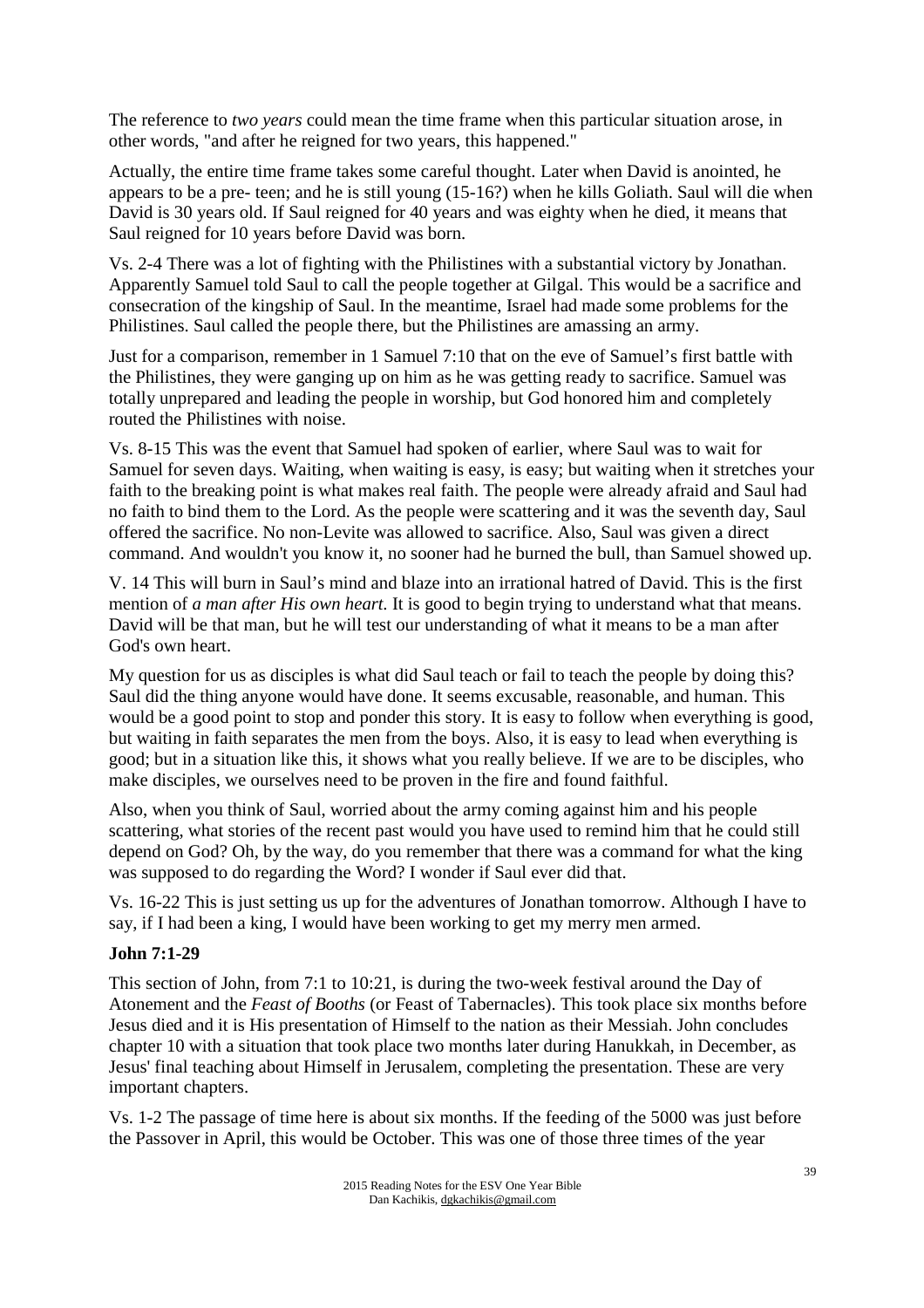(Passover, Pentecost, Day of Atonement/ Feast of Tabernacles) when all males had to appear before the Lord.

Vs. 3-9 Jesus was being taunted by His half-brothers.

V. 8 has the word "yet" in some manuscripts, but not in others. Jesus obviously didn't lie to them, so there are three theories as to what He meant here. First, there was a time element in the original language that was inherent to the words that we don't see in the English. Second, there was a "yet" in the original manuscript, or the time element was very plain in the original and some scribe added the "yet" to make it clearer. Or, third, at this moment, Jesus had been told not to go to the feast and after the brothers left, the Father told him to go to the feast. Jesus wasn't lying here regarding attending the feast, and it gives us a look at how He abided in and followed the Father.

Vs. 10-13 I can't imagine the intensity of being in Jerusalem during that time. In some respects, this visit to Jerusalem was the time of their visitation and they didn't realize it. In the next chapters we'll see how bold Jesus became. He made them an offer they couldn't refuse, but they did.

Vs. 14-19 Isn't it ironic that the leaders were amazed at Jesus' teaching but hated Him all the same. It is interesting that Jesus said that whoever wanted God's will would recognize the source of His teaching. Later, Jesus will tell the Pharisees that their will was to obey their father the devil.

Vs. 20-24 Apparently most of the visitors to Jerusalem were not familiar with the effort on the leaders' part to kill Jesus. Jesus is referring here to His healing of the man at the pool in John 5. Even a year and a half after that event, that confrontation was still stuck in the throats of the leaders.

Vs. 25-27 I like this. Suddenly some of the people from Jerusalem must have pushed forward and begun saying they knew about the plot of the leaders to kill Jesus. Their objection was that they thought the coming Messiah would be more mysterious and shrouded in mystery.

Vs. 28-29 Jesus will talk more and more about His being sent from the Father, and their problem of not knowing God at all. They knew Jesus was from Nazareth, but didn't grasp that He was the Son sent from the Father.

For us as disciples, it is instructional and motivating to see how much conflict Jesus was willing to endure to make sure that everyone had the opportunity to hear and respond to His message. We have been given that same Spirit for our work in the harvest.

## **Psalm 108**

I would guess that David is in his early years as king. The beginning of the psalm is in remembrance of what God had done. Based on that past faithfulness of God comes the dire request in vs. 10-12.

Vs. 1-4 This is David's personal devotion to God in gratefulness for all of His deliverance. We'll meet David in a few chapters in 1 Samuel and then we'll witness David's long, God-given education in crying to God for help and rescue. As a result, Israel was given a great king and the Spirit gave us some great psalms.

Notice the witness to the nations.

Vs. 5-6 David's prayer for God's exaltation means that He would be exalted in defeating Israel's enemies.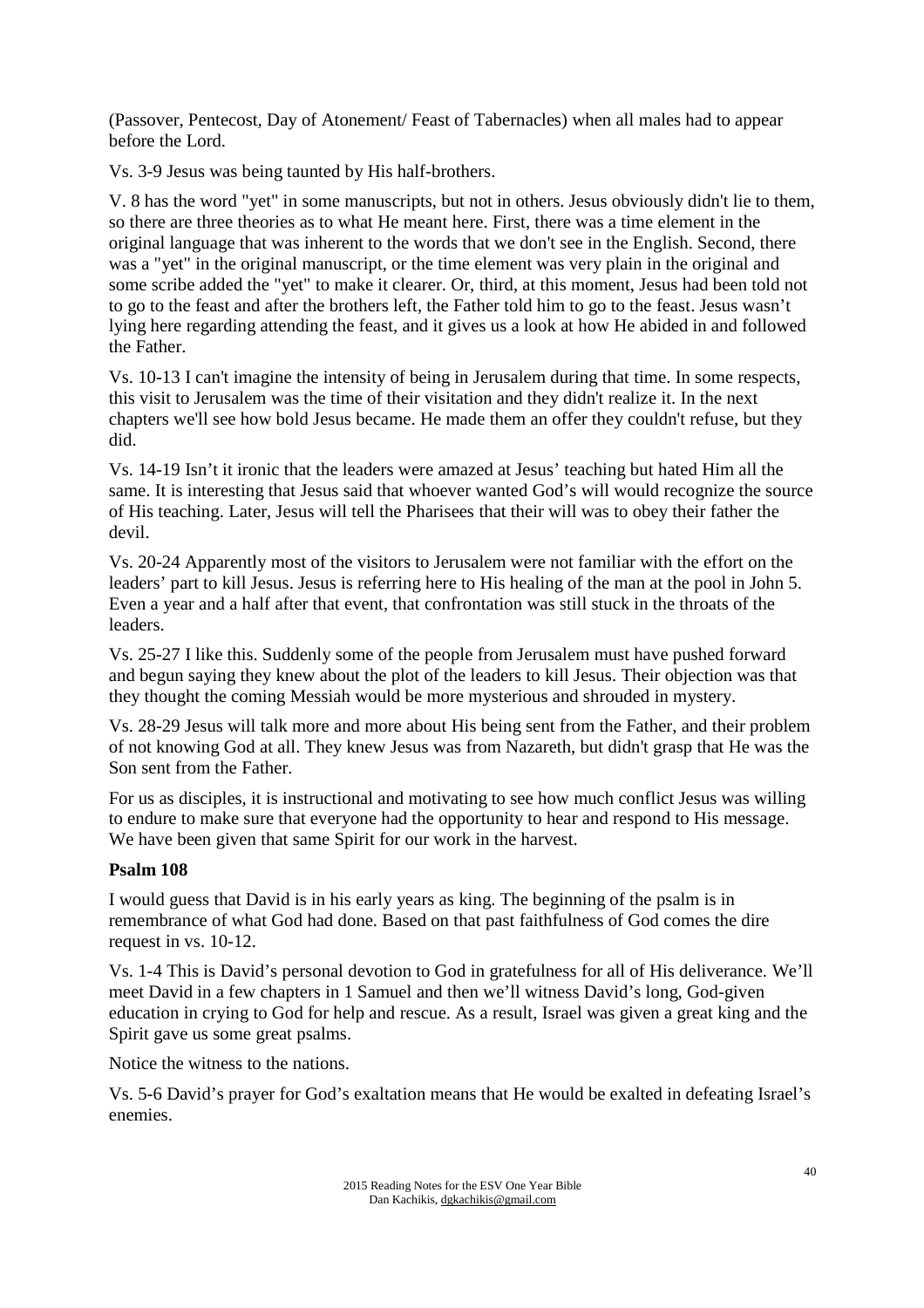Vs. 7-9 God had shown His strength in defeating these countries because He promised to protect His people.

Vs. 10-13 Apparently Israel had suffered some minor attack from Edom, and David was asking the Lord to show His faithfulness and fulfill His promise again by defeating Edom.

By this time David was an experienced warrior-king and knew that real victory only came from the Lord.

As we work in the harvest, whether the work is hard or easy at any particular time, we always need to remember that our successes only come through the Lord; and in our difficulties, He is present and teaching us. Our strength comes as we abide in Him.

# **Proverbs 15:4**

It is easy to be hard and biting, but Jesus said in Matthew 12:34, *out of the abundance of the heart the mouth speaks*. I think I'm more interested in my "abundance" being truthful, healing and encouraging, than truthful, correct and biting. I think this is something the Lord has worked on to change in me.

I remember a time I was preparing for a church interview, making notes, praying about what questions to ask. I know that all of us are under the weight of this life, the weight of sin, trying to go forward for Christ. I know that nothing is easy. Church isn't easy. I had a feeling about the situation, but wrote under all of my notes, "Be an encouragement." It was the world's shortest telephone interview; but for my part, even in the few words I was actually able to say, I did try to follow this verse.

# **MAY 13**

# **1 Samuel 13:23-14:52**

1 Samuel 14

Vs. 1-5 From the introduction you can see that the tabernacle had been rebuilt in some measure and was still at Shiloh. The priest was there, wearing the ephod with the Urim and Thummim (U&T). It doesn't appear that Saul was seeking direction from the Lord, but apparently he was ready for battle.

Notice that Ichabod is mentioned, not as being there, but as a relative of the priest. This gives us a sense for the passage of time and locating the time historically. Ichabod was named the day the ark was taken in battle and Eli and his sons died.

Vs. 6-15 Jonathan was apparently "ready" too, but because of his faith. Jonathan has already been introduced in 13:3. Now we see him for the great, unsung hero of faith and man of God that he was. He is sort of like a "Barnabas" to David. Here we see his faith and courage and how God provided a victory for Israel through him.

V. 15 God even provided some "music" to go with Jonathan's victory.

Vs. 16-23 There is a problem in the text as to whether or not this was the ark, or the priest's ephod which held the U&T. In the Greek translation of the OT and in the Luther translation, it says "ephod," instead of "ark." I'm not sure what Hebrew manuscript the Greek translators had, but they apparently were using a manuscript that said "ephod," and ephod is very different than ark. In the context, Saul asks for the "ark" to be brought to him so he can ask a question and receive an answer. Normally he would have asked for the ephod with the U&T. In v. 19 when Saul tells the priest to withdraw his hand, it sounds like Saul is saying not to use the U&T, in light of the fact that there is enough action going on and everyone knows what to do. It makes sense to me that it was the ephod, not the ark, which was always being brought with Saul. It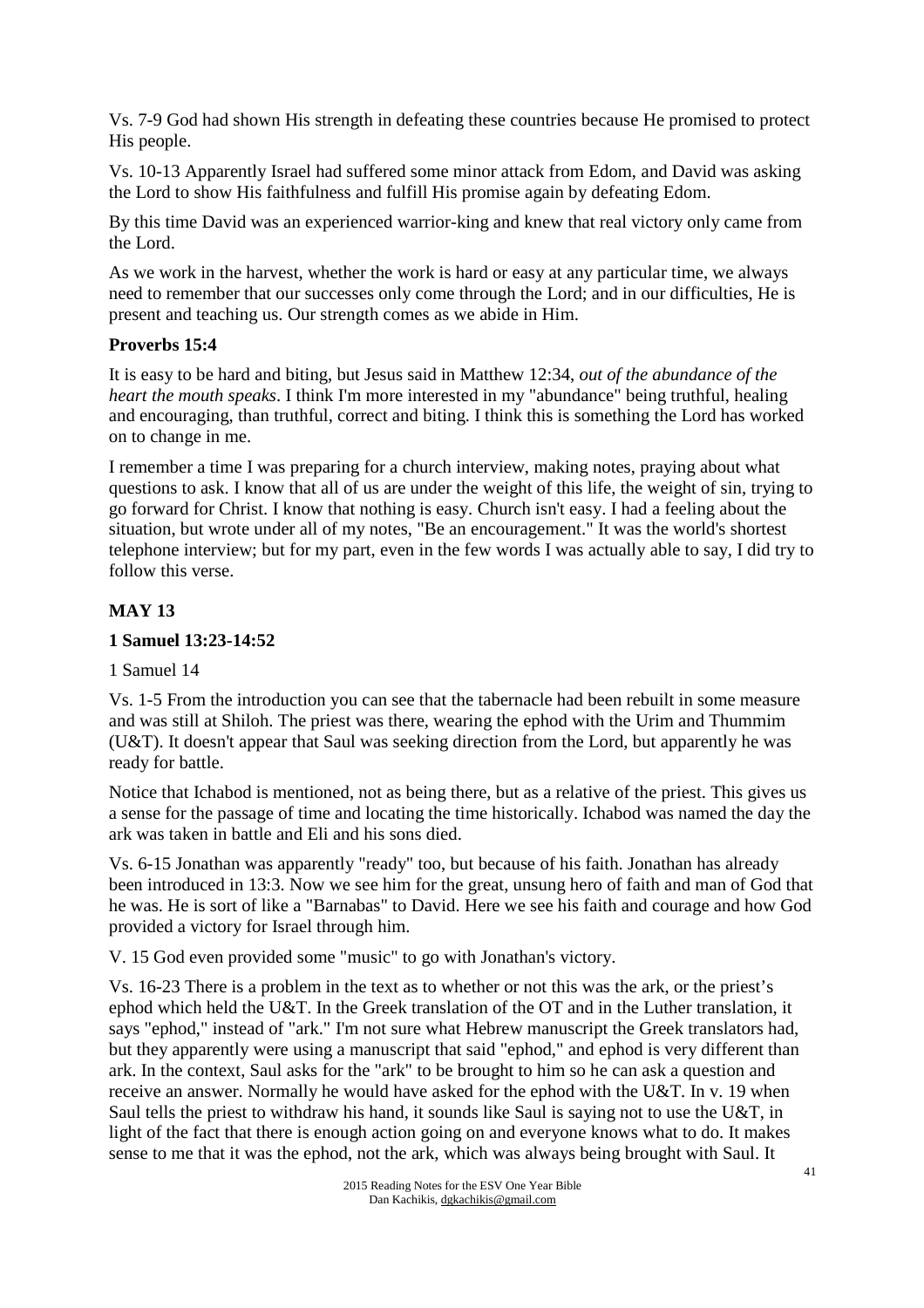would have made sense to always have a priest with the ephod on hand who could ask questions of the Lord. My feeling, however, is that they didn't want to lose the ark again. They regarded the ark as valuable and holy and dangerous. I think that the Septuagint has it right and this was the ephod, not the ark. If the ark was there, it had been brought from Kiriath-jearim and was returned there.

It is interesting that until this point, Saul didn't seek guidance from the Lord. The result of this victory is that everybody became highly motivated and courageous.

Vs. 24-30 Why do you think the writer included this story? What does it tell you about the difference between Saul and Jonathan? Jonathan motivated the people by trusting the Lord and leading the battle. Saul motivated them by invoking a curse and personalizing this battle as having to do with his enemies, not the Lord's. Saul didn't seek the Lord first or even have the courage to lead the first attack.

Vs. 31-35 A picture of Saul's leadership? Good intensions, emotion, ego and "god words" lead people to dishonor the Lord. Since the priests were there I understand that they did the sacrificing.

Vs. 36-46 They were using the U&T. What is interesting to me is that either we're missing some of the input by the priests, or Saul did have some perception into the Lord and the Lord's silence. He knew enough to know that if the Lord wasn't answering, it was because someone had violated the vow.

What I don't understand is how Jonathan violated the vow when he hadn't heard it being made.

The people saved Jonathan simply by overpowering Saul's resolve, which wasn't hard. The word used is that the people *ransomed* Jonathan. This means they delivered or rescued him, not that they paid something for him or someone took his place like Christ took our place and was Himself our ransom and ransom price.

In the Greek translation of the OT, it says they prayed for Jonathan that he might not die.

Vs. 47-52 This summary describes Saul as a successful king over many years. He wasn't a failure as a king, but his failure at Gilgal showed that his heart didn't belong to the Lord. The Lord would seek a man after his own heart. We'll meet him tomorrow.

## **John 7:30-52**

V. 30 Jerusalem was not a large city. There were a lot of people there for this feast, but it wasn't impossible to find Jesus. The only explanation to them not arresting Jesus was that His time *had not yet come*. In a way, as disciples, that should give us a perspective of God's presence and sovereignty in our lives too. We don't have to be silly and run with the bulls, but if God calls us to do something, including running with the bulls, we know nothing can happen to us that isn't in God's plan and timing.

Interestingly, when Jesus' hour does come on the Tuesday before His death, the Father brings it to His awareness by a visit from some Greeks. When Jesus realizes this official notice from the Father, He is emotionally taken aback. If you're interested, it's in John 12.

V. 31 It is hard to understand what this "belief" meant. I'm sure some of it was saving faith, but the crowds turned pretty quickly. We'll see some of this in chapter 8, in a couple of days. It is interesting to see how one group would say Jesus couldn't be the Messiah, using some "biblical" knowledge, while the other group used the logic the Father wanted them to see. Jesus was doing the works of the Father.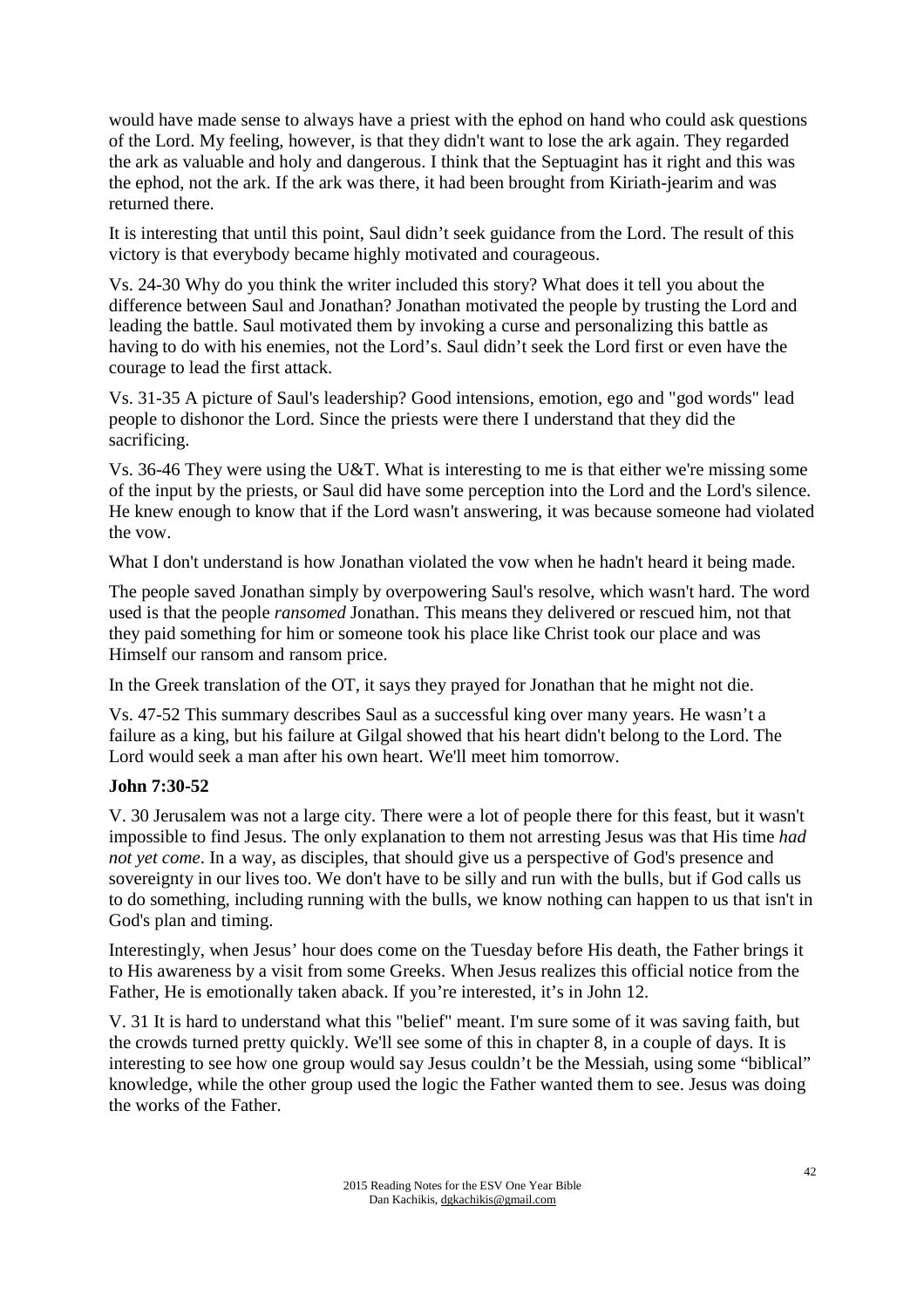Vs. 32-36 Jesus will use this warning on the leaders again; and then, the night before Jesus dies, He will say this same thing to the disciples and they won't understand it either. The difference was that the disciples believed in Him, and they eventually all did join Him, except for Judas, who wasn't there when Jesus said it later, but had left, selling Him out to these guys. (And you thought only the apostle Paul could write convoluted sentences.)

Vs. 37-39 It is interesting that what Jesus did here seems so small as you read it. This seems like it was just a little event. Jesus chose the most vital moment of the feast, and, SUDDENLY, did the equivalent of running on the football field with a loud speaker and stopping the entire game to get everyone to hear Him. Jesus completely disrupted this sacred day of the feast at the most crucial moment. Possibly more so than His entrance into Jerusalem on the donkey (which was a fulfillment of Scripture), this was His verbal presentation of Himself to Israel. Imagine being at a ballgame and suddenly having some guy stop everything and say something like this about Himself.

Vs. 40-44 Jesus risked a lot by doing this, but He was the Son of God and He really wanted these people to be saved if possible. Some people did respond positively, but notice again the "Bible study" group with the incomplete knowledge of the Scripture. The messianic prophecy of Isaiah 9:1-3 was that a "light" would appear to those who sat in darkness in Zebulun and Naphtali. This showed that the Messiah would be in Galilee and it should have spoken to them. Also, according to the messianic prophecy of Isaiah 11:1, the Messiah would be called "Branch," which is what "Nazareth" means.

Vs. 45-49 I like the officers. They were the mall cops of the temple. The Pharisees are just arrogant. The Pharisees referred to the common people as sinners since, in their minds, common people were born in sin and were too ignorant to really know the law. I think the Pharisees were now putting the officers into that category.

Vs. 50-52 Nick tries to go to bat for Jesus but they aim for his knee caps. This will continue tomorrow.

What speaks to me here is the effort on Jesus' part to keep giving people one more chance. I'll bet the disciples were shocked and humiliated when Jesus interrupted the ceremony and procession by His outburst. Later, after the Spirit was given, they would have the boldness of their Master. We can have that too, but we need to be walking close to Jesus in the harvest and abiding in Him.

#### **Psalm 109**

This psalm might have been written while David was running from Saul and realized that some close friend of his had betrayed him. The Lord used that betrayal to inspire David to write these thoughts. What is interesting is that this psalm is quoted regarding Judas' betrayal of Jesus. David is prophetically expressing some of the emotions that Jesus would feel, knowing that Judas would be one of the Twelve, yet would still betray Him.

Knowing what David did to Uriah, if it were not for the prophetic nature of this psalm, this would be hard to accept from him. Still, it is the Spirit using David to show us that God understands our experiences of betrayal.

Notice that what saved David was his confidence in God's *steadfast love*. I find that very true and important for myself these days. I think it's always important, but we don't always value it as we should.

Vs. 1-5 This is the initial cry for help, the charge against this person and David's resolve to give himself to prayer. Great advice.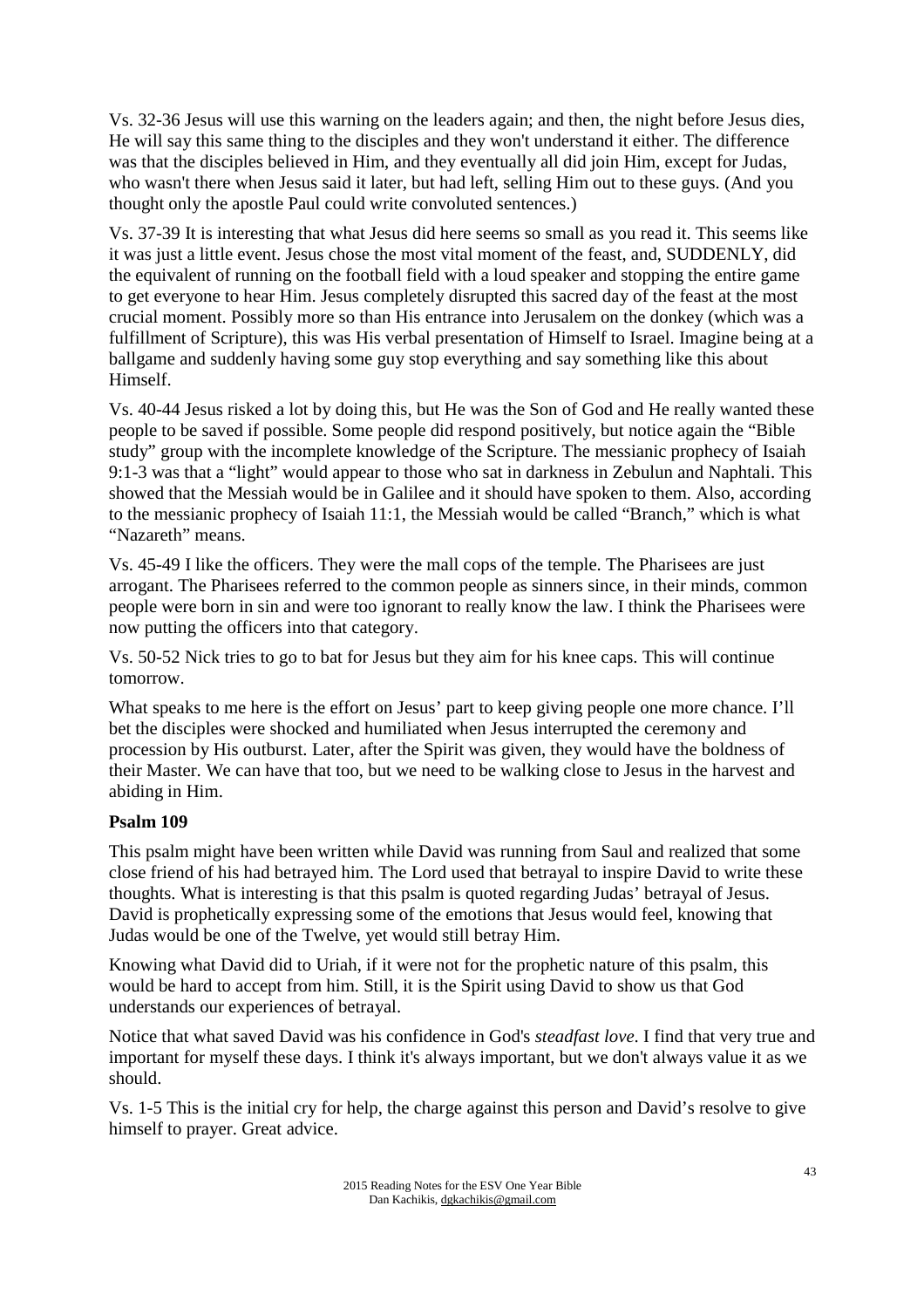Vs. 6-15 This all seems hard, but notice the reference to Judas in v. 8. Jesus told the disciples, referring to Judas, that it would have been better for him to have never been born. That pretty well sums up what David says here. The expression here is from God's Spirit giving us an idea of what God Himself thinks about betrayal.

Vs. 16-20 This shows that this person also mistreated others. The way he treated others should be how he is treated. That's the golden rule of judgment, I guess. Verse 20 sounds like what Jesus endured on the cross.

Vs. 21-25 David resolved to rest in God's *steadfast love* and leave vengeance to the Lord. Verse 25 sounds very much like Jesus being railed at by the chief priests, scribes and Pharisees.

Vs. 26-29 According to what we read in Samuel, David was honored. Jesus was also honored.

Vs. 30-31 God leads us through dark nights, so that we learn to rest only in Him and then give testimony to everyone of His amazing salvation.

It is interesting what the Lord uses to give us strength and hope in certain seasons of life. As disciples following Christ in the harvest, it is good to look at how the Lord has "wired" you and what He's given you that gives you strength and courage and inspires you to come back to His feet and dare again to do great things.

## **Proverbs 15:5-7**

So, I'm wondering if a wise man, who is spreading the knowledge of God, gets rich in the treasures of the knowledge of God as a result of heeding the instruction of his father, who loved the Lord?

### **MAY 14**

### **1 Samuel 15-16**

Just a note here on the passage of time. We don't have a lot of detail as to how old Saul was when certain things happened to him. We're not sure how old he was when he began to reign nor do we know when the following events happened. Here is a suggestion working backwards the beginning of David's rule as king of Judah in Hebron. David was 30 years old when he became king of Judah, also meaning that Saul had just died after 40 years of service. If Saul began to rule when he was 30 or 40, he died when he was 80. So at that point David was 30 and Saul was 80.

When David killed Goliath he was not in the army meaning he was younger than 20. He had two brothers in the army and five brothers who were not in the army (younger than 20) who were still older than David. If that oldest brother not in the army was 19 and if David's mother had had one child a year, David would have been about 14 (16 if she had some sons sooner) when he killed Goliath. David was probably anointed when he was 12 or 13 years old. At this point then, if Saul was 50 years older than David, Saul would have been about 62 years old and this would have been the 22nd year of his reign.

#### 1 Samuel 15

V. 1 These words should have been ringing in Saul's ears, *listen to the words of the Lord.* Vs. 3-9 Admittedly, this would have been hard for us too, not to get caught up with an easy victory, feeling good and listening to the wishes of the people.

V. 6 The Kenites have links to the family of Moses and Judah, and are good people. Just don't hide in their tents or you're likely to get a tent stake in the head like in the book of Judges.

Vs. 10-11 This was not a good night. It is interesting to me that Samuel cried out to the Lord. Remember Moses crying out like this in the wilderness. It was never good for the people when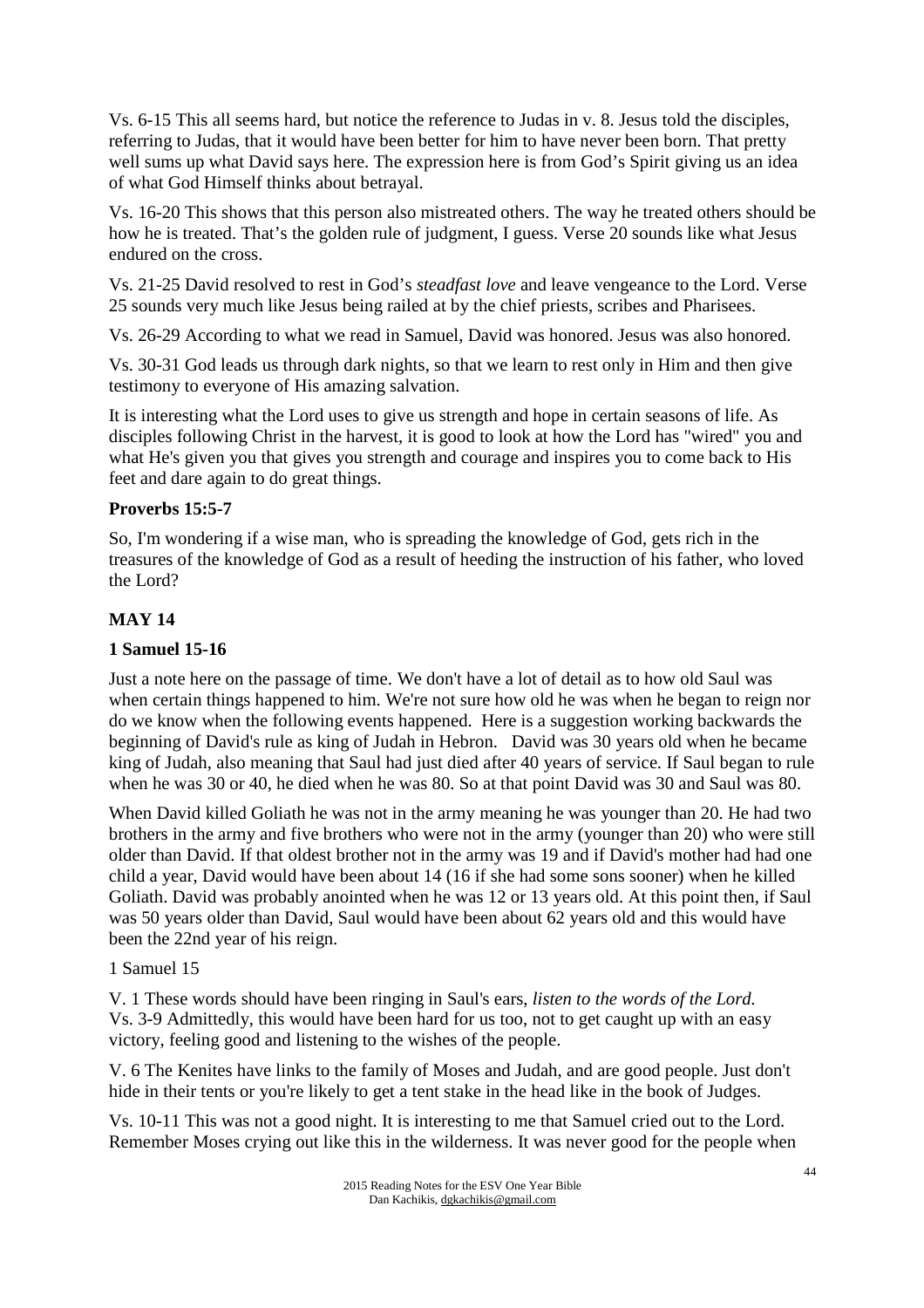God was moved to anger. Samuel, like Moses before him, knew that this would cause Israel to suffer.

It should be noted that God's regret is not like our regret. God saw this coming, therefore the test. At this point when Saul did what God knew he would do, God was saddened because of Saul's disobedience. This makes me think about the verse in Romans 9:22, *What if God, desiring to show his wrath and to make known his power, has endured with much patience vessels of wrath prepared for destruction.* Knowing that people will only scorn Him in their lives on earth is not easy for God.

In Saul making this monument to/for himself, it also shows why he kept Agag alive and saved the best stuff. It was for his self esteem and popularity. This stuff would have been a kind of victory parade. It should be noted that Saul was probably imitating Samuel from 1 Samuel 7:12 when Samuel made a monument and called it Ebenezer. It is clear from what follows that Saul was more concerned with his glory than with God's glory. This Carmel is not the one up by the Mediterranean Sea where Elijah had it out with the priests of Baal. This Carmel is in Judah.

Vs. 12-23 There is a lot in this section. Notice how Saul tries to schmooze Samuel in v. 15, *your God.*

Notice how Saul keeps putting blame on the people and trying to spin all this as obedience. In v. 20, Saul tried to twist reality into some kind of obedience.

Vs. 22-23 These are amazing verses and the force of them really slammed Saul. The issue is always our relationship first and then it is seen in a heartfelt obedience to His Word.

Vs. 24-35 Saul was finally honest, and yet in v. 25 he was only thinking about himself and how to save face with the people. He needed them to see Samuel return with him. What a powerful image of confused spirituality. I have seen this and it is something you can't fight. Its irrationality defies logic and argument. When a person's ego is placed before honesty with the Lord, everything becomes stained and confused.

Samuel relented and went with Saul, but this also seems like the beginning of Saul becoming dangerous and seriously defensive of his kingship.

1 Samuel 16

V. 1 I don't think that the Lord waited a long time before He spoke to Samuel. We know that God doesn't change His mind, but works according to His foreknowledge, election and purpose. Therefore, choosing a king, and particularly David as king, was not a new plan. If there had been no Saul, and if the people had patiently waited and sought God, David would have been king anyway.

It is another lesson in waiting. The people didn't wait, and God gave them what they wanted. Saul didn't wait at Gilgal, and the people stayed; but had he waited, God would have blessed him. As disciples, we don't want God to work in and around us in spite of ourselves. We want to follow Him, and that often means seeking Him continually over time and waiting for His clear leading.

V. 2 Notice that God took Samuel's concern seriously and gave Samuel a plan. Saul had become a dangerously insecure man.

V. 4 Who were they afraid of? Samuel or Saul? If it was Samuel, his judgeship must have been a very "Obey God and no fooling around" kind of ministry to the people. After all, he had just recently slashed Agag to pieces in 1 Samuel 15:33. On the other hand, you wonder if the people understood how deeply dangerous and insecure Saul was and that Saul was keeping his eye on Samuel.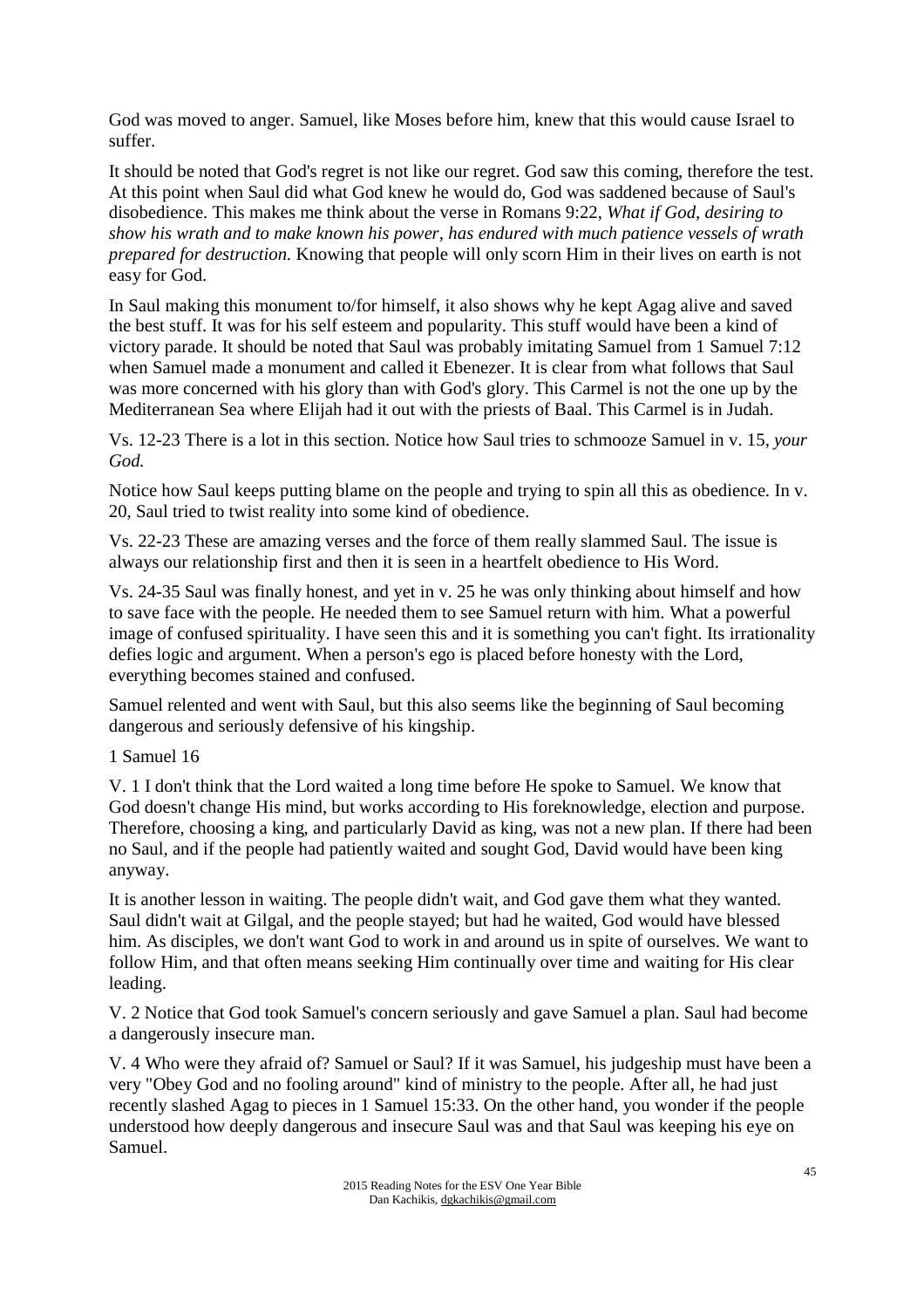Vs. 6-7 Even Samuel looked at the outward appearance when thinking about a king. Verse 7 is the great global equalizer. It may be that right now, the greatest disciple of Christ, following Him in the harvest, reaching the lost and making disciples, works in the shadows of oppression and will die in obscurity, poverty and injustice. The Lord looks upon the heart and Jesus told His Twelve in Matthew 10:26, *So have no fear of them, for nothing is covered that will not be revealed, or hidden that will not be known.* 

2 Chronicles 16:9 *For the eyes of the LORD run to and fro throughout the whole earth to give strong support to those whose heart is blameless toward him.*

V. 13 Notice again that the Spirit *rushed upon David*. It was probably after this that David had his run-in with the lion and bear. In a way, it is weird to think that if the Spirit in us wanted to show His stuff, we could do almost anything. I think we see more of the Spirit when we are abiding in Christ and following Him in the harvest. And to think, our work in the harvest hardly ever involves hand-to-hand combat with wild animals.

V. 14 This was in fact *an evil spirit* sent to afflict Saul. To be fair, Saul still had recourse to go to God and ask for healing. The problem was that Saul had departed from God. We can't see yet how deeply dark Saul's heart was, but when we see it, it will be shocking.

Apparently God does this to all of His servants named Saul. The outcome depends on the heart of that particular Saul. The following Saul was in love with the Lord and had the burning heart of a disciple.

2 Corinthians 12:7-10 *So to keep me from becoming conceited because of the surpassing greatness of the revelations, a thorn was given me in the flesh, a messenger of Satan to harass me, to keep me from becoming conceited. Three times I pleaded with the Lord about this, that it should leave me. But he said to me, "My grace is sufficient for you, for my power is made perfect in weakness." Therefore I will boast all the more gladly of my weaknesses, so that the power of Christ may rest upon me. For the sake of Christ, then, I am content with weaknesses, insults, hardships, persecutions, and calamities. For when I am weak, then I am strong.*

Vs. 18-23 I have to admit that this is confusing, unless Saul had some sort of dementia. When David comes to fight Goliath, Saul seems to have forgotten who David is. It could be that some of this is a summary editorial note, referring to David's entire service to Saul. Still, it makes sense to me that Saul was so brooding about his life and insecurity that he didn't take much notice of the young teen playing the music, upon whom the Spirit and the kingship rested. Interestingly, the Spirit working in David was soothing Saul.

A possible timeline here is that David is about 12-13 here. Saul will reign for about another 17 years. David served Saul off and on, returning to his home. Saul will get better and not need David as much. There will be some years of calm. The situation with Goliath will happen when David is 15-18. By the time David is 20 he will begin running from Saul. David will become king over Judah in Hebron when he is 30, and it is another 7.5 years before he becomes king of the entire nation. This means that David will have 10 years of running from Saul and living in Ziglag (16 months) to cry out to God, learn of God's constant faithfulness and steadfast love, and see God deliver him many, many times. And he'll write some great psalms.

For us as disciples we learn from Saul to obey the Word and love the Lord. Once the mission or a church or an outreach becomes about us, we begin to become like Saul. Loving the Lord keeps us safe and balanced.

As we see the story move on to David, we learn, as we have before, that God often trains His chosen servants through hardship and waiting as they follow.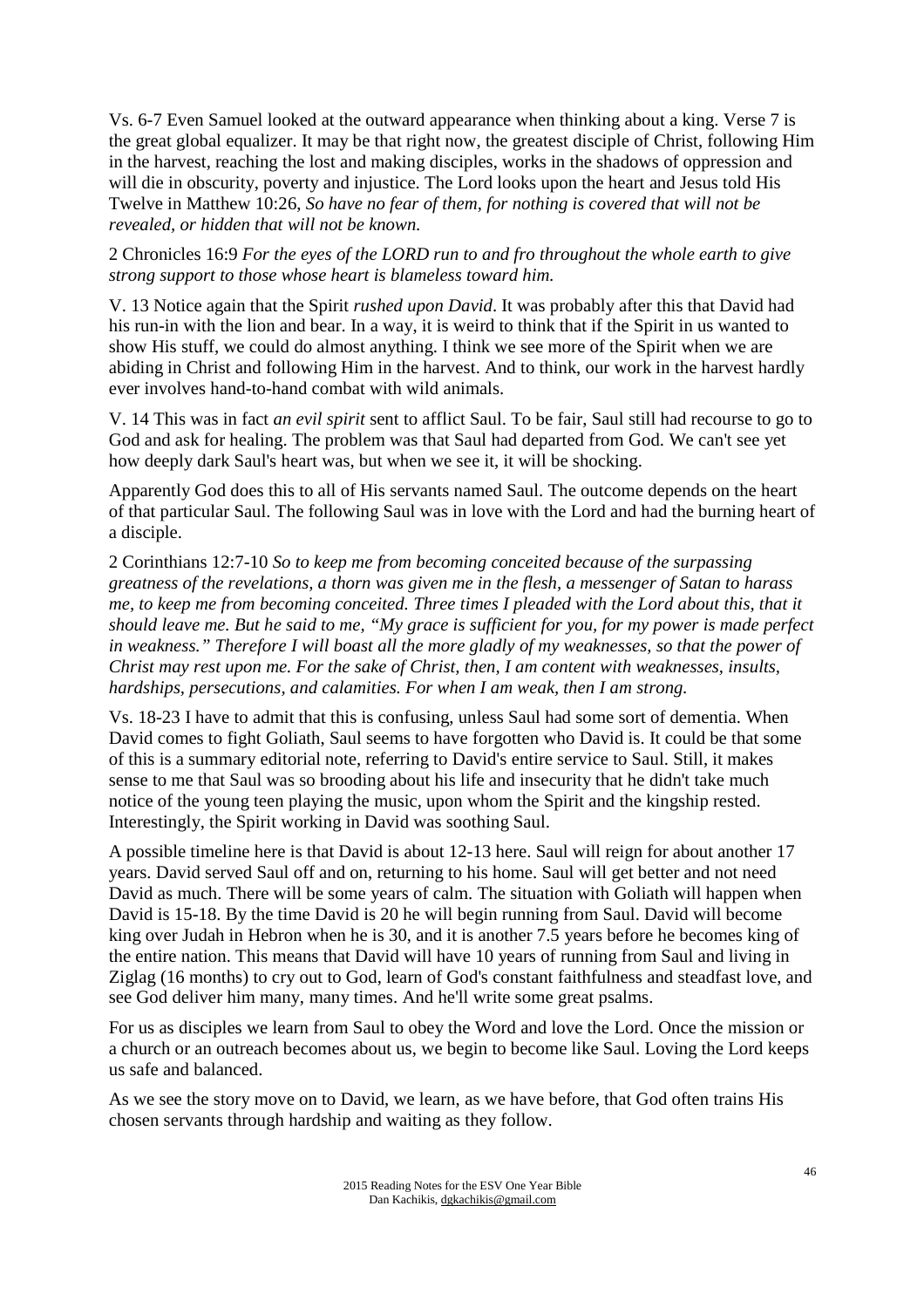### **John 7:53-8:20**

Now you probably see the note in your Bible that this well beloved story of Jesus is not included in the oldest and best manuscripts.

There is a time in seminary when you realize that there is another level of maturity that has to be reached in order not to lose your mind, because you understand, begrudgingly, that knowing the Greek and Hebrew doesn't really answer all the questions. In fact, studying the Bible, sometimes, creates more questions and contradicts some of a person's long held beliefs. This is an example thereof.

According to the Bible Knowledge Commentary-NT, pp. 346-347, and everyone else, these verses (7:53-8:11, the story of the woman caught in adultery) are an interruption in the text from John 7:52 to John 8:12. They differ in the quality of the Greek, meaning John didn't write these verses, and the oldest and most reliable manuscripts don't have this story. Apparently it was a story that John told, but never included in his writing. It means that as this story circulated among churches, some copyist, years later, decided to insert this story here. What does this mean for us?

First, it means that we have very reliable documents. Why? Because we have so many manuscripts and so many parts of the New Testament (many more than any other book from those times) that we can compare and know what the original Bible looked like. It isn't that we have 87% and have to guess what that missing 13% is. Rather, we have 120%, and with that, we can compare manuscripts and figure out not only when, but also where, an error might have come into the lineage of a text family.

Second, forgeries, even by the "well-meaning," were never tolerated because the men of old knew what was at risk in the copying and transmission of the Bible. The guy who wrote 3rd Corinthians was high up the food chain, but when he was discovered, he lost his job and pension. He was run out of town, and rumor has it that he worked at Walmart© as a greeter for the rest of his life.

Third, without getting too wishy-washy, it might be that God did allow the story to be included for a reason. The story is true to Jesus' character and doesn't contradict anything. I wouldn't base the gospel on this story, and knowing there is doubt about the story, I wouldn't base a lot of argument upon it. I would recognize in a mature fashion that godly men, and some of the brightest and best Greek scholars, say that it doesn't fit here. Yet, no one denies that it fits to Jesus and the conflict He was having in Jerusalem. I would still use it, but carefully.

Vs. 1-11 Notice that they brought the woman, but not the man. This suggests it was a trap for the woman so that this situation would become a trap for Jesus. According to the law, in the case of adultery, there were always two deaths. The Jews were forbidden by Rome to put anyone to death.

No one knows what Jesus wrote, but whatever happened here, the older and more mature responded first.

Vs. 12-20 After the morning session of teaching, Jesus came into the Treasury or the Court of Women. Jesus' first outburst had come as a procession brought water for cleansing into the temple. Then, He had screamed out that He was the living water. The outburst that takes place here was during the lighting of the giant lamps that hung in this court. Appropriately, Jesus presents Himself to Israel as *the light of the world*. Jesus was very direct. I'll bet His disciples were very embarrassed.

Vs. 13-18 This argument with the Pharisees sounds like what happened back in John 5. The leaders were still stuck on the same petty arguments. But Jesus' testimony was based on both His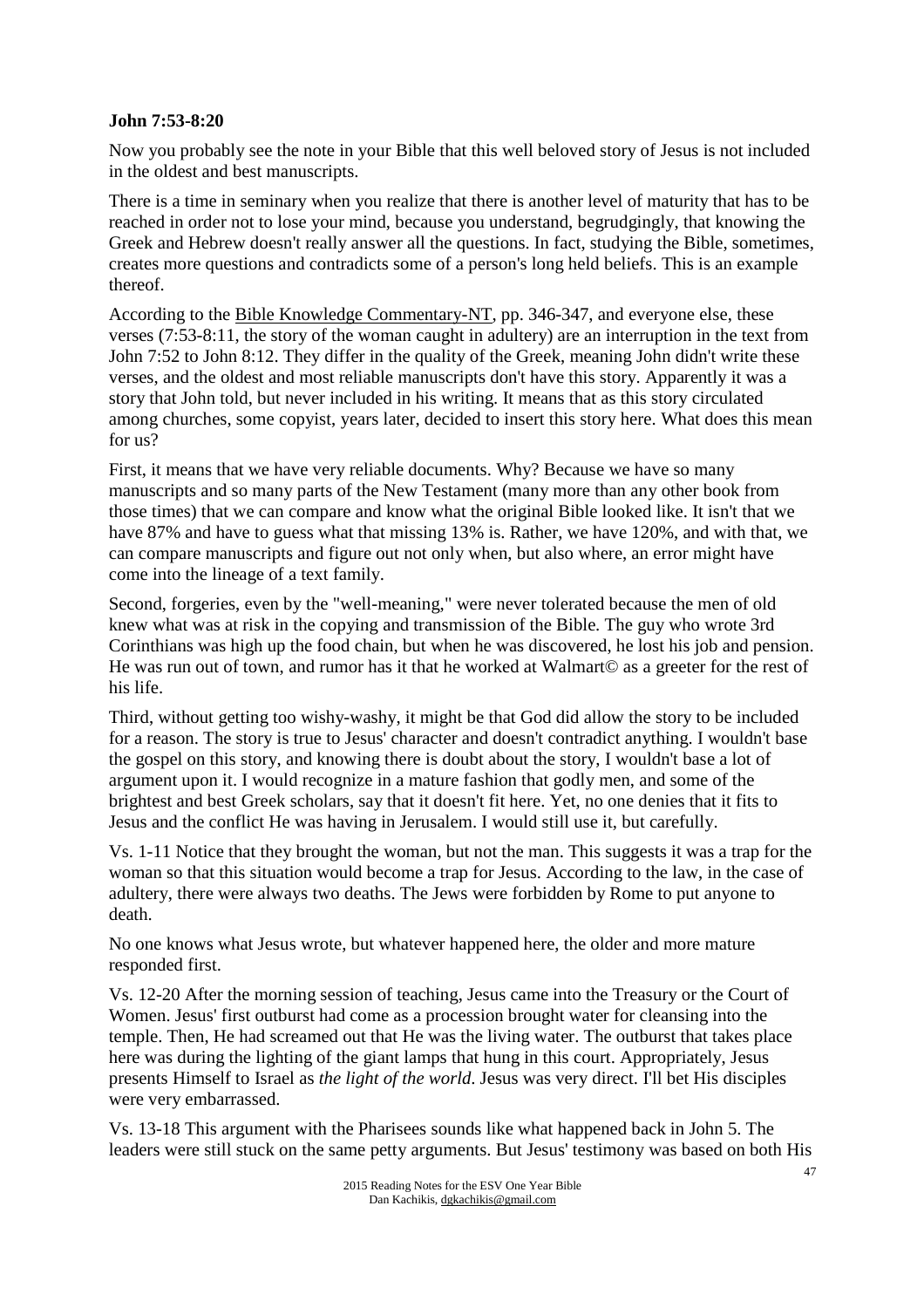words and on the signs the Father had given Him to do. Both His word and His signs were clearly from God.

V. 19 You get the feeling here that the leaders were grasping at any irrational straw that appeared. Jesus' Father could only be God, but they were in denial.

V. 20 Notice, that even though Jesus was in close quarters where even a ninja would have had a hard time escaping, no one laid a hand on Him, *because His hour had not yet come.*

As disciples, we can take courage at Jesus' courage. He risked this to present the truth to save any who would come to Him.

### **Psalm 110**

This is a prophetic psalm pointing to Jesus and it is quoted in Hebrews. Can you see the verses that are quoted by Paul (or whoever wrote Hebrews)? David was very likely the king of the entire nation, having received the promise of his offspring leading Israel. David may have understood that God's promise meant that the Messiah, and therefore, the fulfillment of the promise to Abraham and the promise to Adam and Eve, would come through him. And then, the Holy Spirit rushed upon David and he wrote.

Vs. 1-3 This king will be the King of kings. You see that v. 1 is quoted of Jesus and that all of these verses refer to Him.

Notice here that Jesus was commanded to sit at the right hand of the Father. This had to happen to fulfill prophecy. Jesus, the human king, the Son of Man, was to take this position of victory and authority. I think it was then, and only then, that He could "give gifts to men," that is, send the Holy Spirit.

V. 4 This is the Spirit speaking through David. David had shown enthusiasm and power in leading the people in coming to worship God. When David brought the ark to Jerusalem, it wasn't just smart politics, but David passionately loved God. David knew the nation had to be focused and unified in their worship of God. David had to, and did, lead them to worship, but David couldn't sacrifice. David did foresee that this "Son," would lead Israel in being both a king and a priest. This verse is mentioned in Hebrews.

Vs. 5-7 As both king and priest, the Messiah will execute judgment on the earth.

#### **Proverbs 15:8-10**

This sounds like it was written to King Saul, but it eventually also applied to Solomon. As disciples, we cut to the very core of the matter when we remember that we have been saved and now are alive only in Christ. Now as His servants, we serve Him as we pray and pursue Him, following in this harvest.

Galatians 2:20 *I have been crucified with Christ. It is no longer I who live, but Christ who lives in me. And the life I now live in the flesh I live by faith in the Son of God, who loved me and gave himself for me.* 

#### **MAY 15**

#### **1 Samuel 17:1-18:4**

1 Samuel 17

Vs. 1-11 It is possible that four to five years have passed by since the last chapter. The boy, David, was no longer playing the harp for the king. Saul had serious matters with the Philistines to tend to.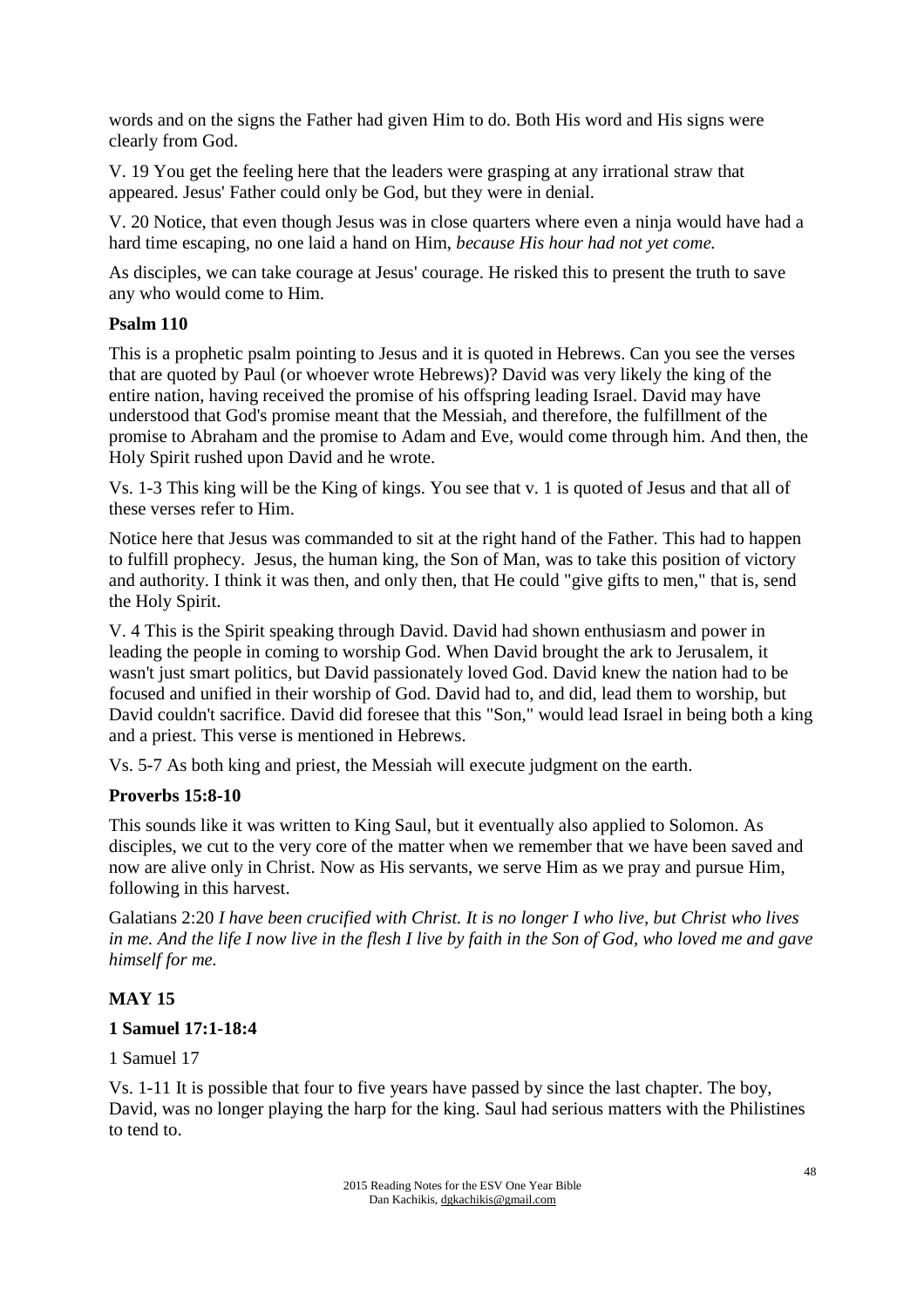V. 4 A cubit is about 18 inches, so a foot and a half. This would have made Goliath about nine and a half feet tall: almost as high as a basketball rim. The reading of four cubits would have made him only six feet tall. It should be remembered that the people back then were short by our standards. Even in Europe when you visit a castle and they show you a bed, your first reaction is that you're in the kid's room and then you find out the king slept in that bed. They obviously didn't have enough junk food back then. The people were usually in the range of four to five feet tall. Saul himself might have been six feet tall, head and shoulders above the others. Still, who'd be afraid of a six-foot-tall man? Would that be a giant? Goliath was clearly in another category. Nine and a half feet tall would stand out even today and he'd be making millions in the NBA.

Vs. 12-16 Remember that Jesse was the grandson of Boaz and Ruth. David would have been their great grandson. There is something interesting in this trivia. Under Moses, you couldn't fight unless you were twenty years old. Let's assume this was the same here. Of the eight sons of Jesse, David was the youngest, and then came four more brothers under twenty and then there were three brothers over twenty. This means that with four other brothers under twenty, David couldn't have been more than fifteen years old. This means that David would have been 10-11 when he was anointed by Samuel and played the harp for Saul. But, when he was anointed at 10, the Spirit rushed upon him and began making him bold, courageous and deadly. Even as a 10- or 11-year-old he was observed being fearless and deadly. And, the faith to follow the Lord was already there.

Vs. 17-23 This is setting the stage for David to be on the battle line. The particulars are interesting, but what catches my attention is the last sentence in this section, *And David heard him.* Remember how the Lord allowed Samson to be provoked and how the Spirit came upon him? That is what is happening here. The Spirit is getting David worked up.

Vs. 24-30 You can already sense the Spirit shaking David up, getting him ready for action. David asks at least three different people to verify what the reward was for killing Goliath. I think this is the adolescent in David coming out. I think it's cute to see his scared older brother go after him. These are very real and humorous family dynamics and David sasses him back.

Vs. 31-37 David may have been an adolescent, but his faith was full grown and energetic. In contrast to Samson, notice how David is jealous for the glory of the God of Israel. David had the Spirit with him, and God Himself had prepared David for this moment. I would imagine that once you got good at fighting quick aggressive animals like lions and bears, fighting this big guy would be like swatting one of those big dopey flies out of the air with a newspaper. For men like Caleb, and now David, giants were just big, slow moving targets.

For us as disciples, it is good to think about God's presence in our lives and how He might be preparing us for the future. He is definitely working in us now. I'm sure David had no clue how God was preparing him for this battle and the ones that would follow. All those years of being the youngest, getting the dirty jobs, having to live out in the fields with the sheep, protecting them against predators, were used to mold David into a fighter and a king.

Vs. 38-40 This is a small section with a huge lesson. The Lord who prepares us gives us the unique tools and weapons we need to do His work in the harvest.

Vs. 41-47 I was reading this morning about Jesus telling His disciples that in the hour we are dragged before councils to give testimony to Him, the Spirit will teach us in that hour what to say. This is David talking but fully inspired by the Spirit. Wow!

V. 42 This is the editor's note. I doubt that Goliath stood there thinking, "what a handsome little boy."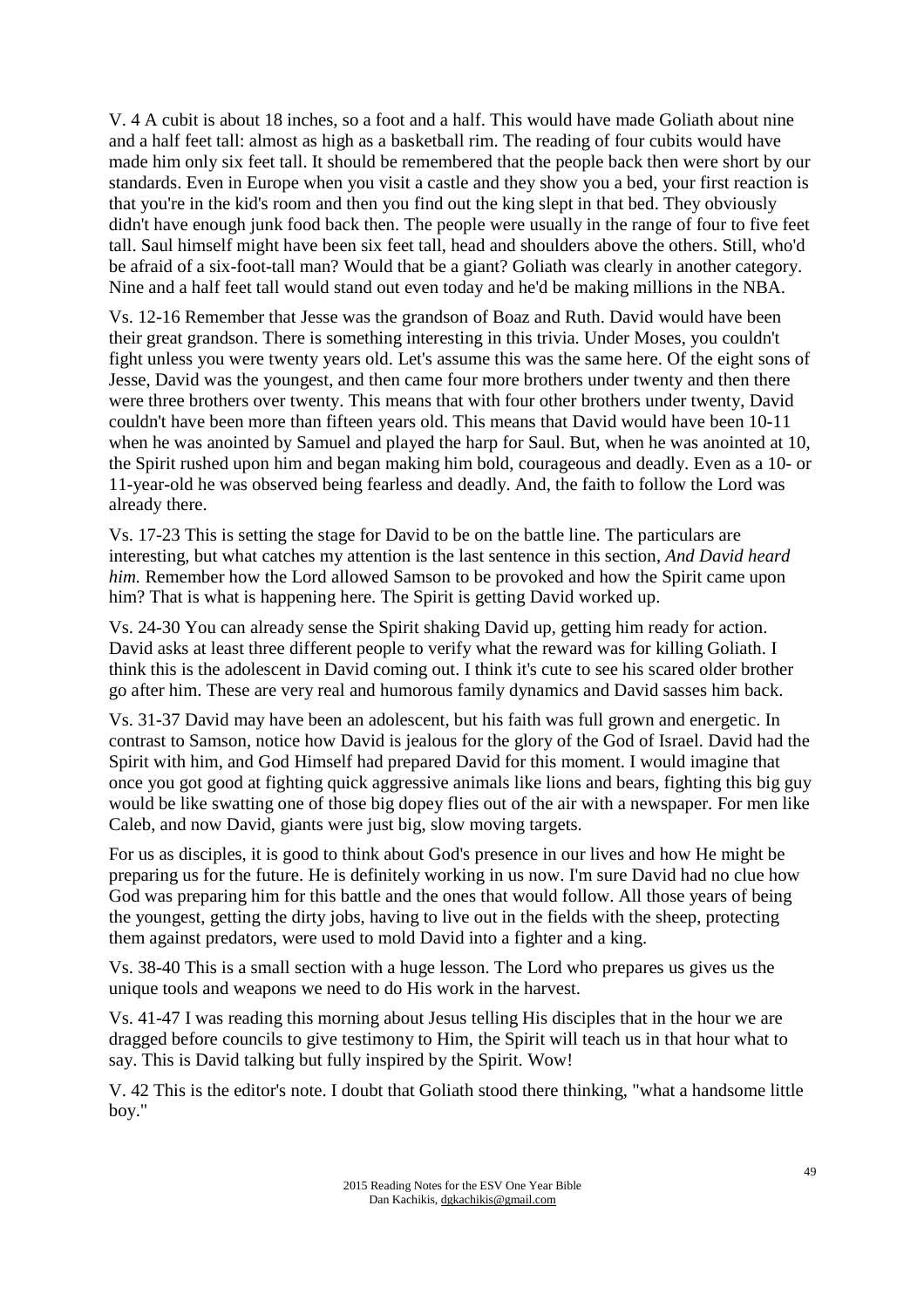Vs. 48-49 Just like we've seen before, if we step out in faith, the working of the Lord is such that it points back to His guidance and grace. This is David's story, but as we follow in the harvest, God gives us our own stories of how He brings down giants and saves the seeking.

Vs. 50-54 As soon as Goliath fell, everything broke loose. David was able to draw Goliath's sword, finish him off and cut off his head; the Philistines ran and Israel pursued. Verse 54 is a summary sentence describing what happened later. First, there was a battle and ongoing fighting. In David taking the head to Jerusalem, it would have fired up the celebration and shown the people God's victory. In a way, that had been Saul's thinking in keeping Agag alive; but in that case, God had said that no one should be spared.

Vs. 55-58 Back to the Battle. After David killed Goliath and as the soldiers were chasing the Philistines, David was brought in to talk to Saul. Now, it could be that if years had passed and David had grown and looked different, you could understand Saul not recognizing David. If Saul had been self-absorbed in his dark mood, he wouldn't have remembered much of David. But notice that David's identity is never the question; it is his family. According to the promise to the killer of Goliath, David's family would be freed from having to fight in the army and this fifteenyear-old could marry Saul's daughter. (Saul's older daughter was in her twenties. I'll bet she was really happy about marrying a fifteen-year-old boy. David might have been excited, but I doubt she was happy. It didn't happen anyway. David eventually married Saul's younger daughter Michal.)

### 1 Samuel 18:1-4

One very significant part of this story is the way Jonathan embraced David. It was almost as if Jonathan recognized the Lord working in David and, in the Spirit, gave David his own claim to the throne. That is certainly how the Lord made it look, and Jonathan was a very spiritually perceptive man.

#### **John 8:21-30**

Vs. 21-22 All of this hinged on them accepting that Jesus had come from the Father, from God. Then, they would have known where He would be going and would have been terrified that they couldn't go there too. It is fair to say that Jesus was being a little cryptic, but it is also true that the leaders asked none of the right questions. They showed that they wanted to fight Jesus, not understand Him.

Vs. 23-24 Verse 23 couldn't be clearer, unless your spirit was bent on not wanting to accept who Jesus said He was. Verse 24 is the only unforgiveable sin, to die in your sins without coming to Christ and receiving forgiveness.

Vs. 25-27 Again, this couldn't be a clearer declaration that Jesus was the Son come from the Father.

V. 28 This was Jesus saying that there would also be an opportunity after His crucifixion for them to know that He was the Son of God and the Messiah. In Acts, it says that many of the Pharisees came to Christ. One note here is that the words, *lifted up*, seem to be slang for crucifixion. Later in John 12 when Jesus says, *lifted up,* the crowd immediately understood that He meant crucifixion. That means here too, the people and Pharisees understood what He was saying when he used this expression.

V. 29 Humanly speaking, what gave Jesus the toughness to thrive in these situations is that He did what the Father wanted Him to do and, abiding in the Father, knew that the Father was always with Him.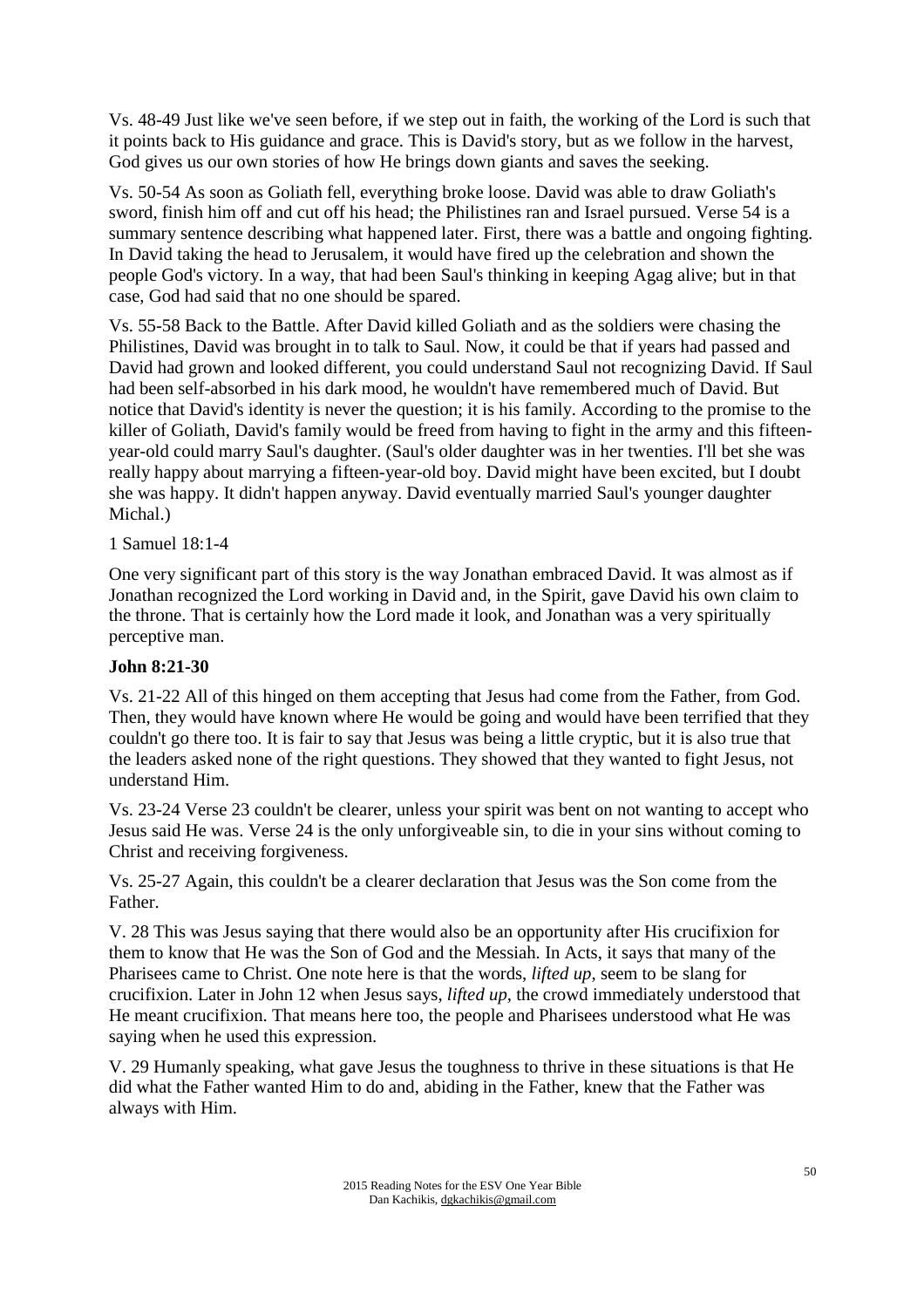V. 30 The truth and rationality of Jesus' Word was cutting through the darkness. This is why Jesus never stopped teaching, so that the last person would have a chance to understand and turn to Him. This is also why Paul told Timothy to preach the Word. It is one of those things we do in the harvest as the night approaches.

## **Psalm 111**

This is one of those anonymous psalms. Still, I hear the voice of David in here.

V. 1 The part of this psalm that speaks to me today is the first sentence, *I will give thanks to the Lord with my whole heart, in the company of the upright, in the congregation.* David felt that his obligation to the Lord for His grace and deliverance was to proclaim to everyone what God had done.

Vs. 2-9 You notice that in almost every verse there is a separate thing for which to praise God. Because we have read so much, we can almost pick out events in Israel's history as the writer names each thing. Notice that vs. 7-8 sound very much like Psalm 119. That is another clue that David might be the writer.

V. 10 This is an encouragement to the worshipers to submit to the Word and to pursue the Lord.

With all the things that press upon us, it seems like everything sinks its claws in us and takes a piece of us. Here it talks about giving thanks to the Lord with our whole hearts. I guess that means being so overwhelmed by His grace and goodness, that nothing gets a piece of us or steals our peace. Abiding in Christ and being His servant means that where He is, there is His servant also. If we are serving Christ and we're in a mess, there is still peace in the mess, because Jesus is there too.

## **Proverbs 15:11**

This is a good warning and a comfort if our hearts are submitted to the Lord.

# **MAY 16**

## **1 Samuel 18:5-19:24**

1 Samuel 18:5-30

Vs. 5-9 This fighting lasted weeks, if not months. During this time Saul promoted David. The kid was a natural and apparently people followed him. When the fighting was over they came back to Gibeah, the birthplace of Saul and now his royal residence. You also know of Gibeah from the last chapters of Judges. Very ironic that this rebellious king, from the tribe of Benjamin, made this the capital, or royal city, of Israel.

On the way back from the battle, they would have gone near Jerusalem, David with Goliath's head in hand, and then up to Gibeah. In this procession, with crowds lining the road along the way, the women broke out in song. The fact that this was their song indicates that there were weeks between Goliath and this victory march. News had circulated; the new hero's name was known and now it had become part of an irritating little song.

V. 9 From this day on Saul began to hate David and the evil spirit began to return. It is possible that 4-5 years pass by from the killing of Goliath to David fleeing for his life from Saul.

This is the grungy history of Israel. It is also the grungy history of redemption. You would think that since the world and its people are going to hell, we Christians could all be friends, be of the same spirit and get the job done. Not so. Growing as a mature disciple means witnessing this kind of "in fighting," but still keeping your passion for Christ and His/our mission burning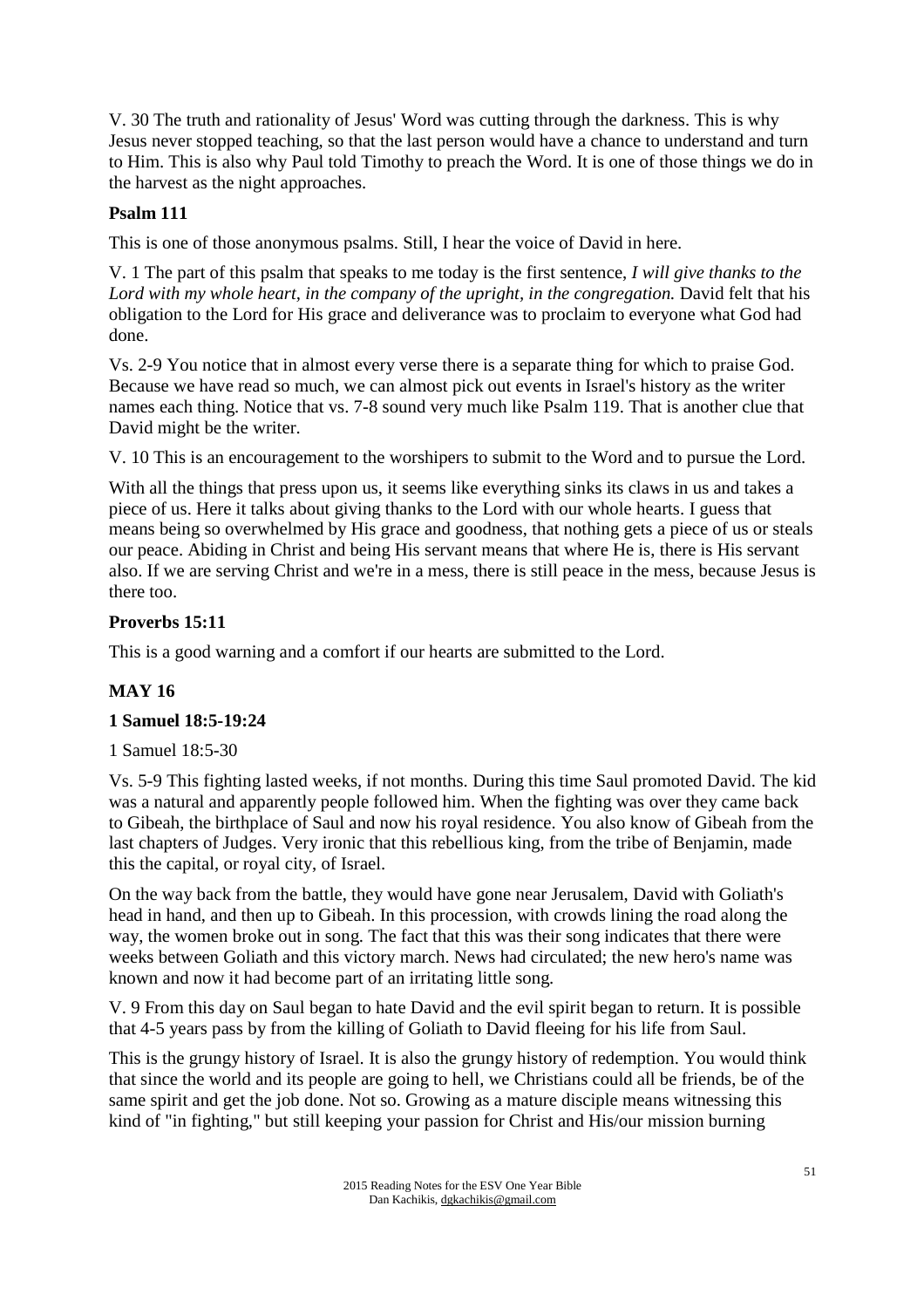brightly. There can be a lot of jealousy and ego in the church and in the harvest. Paul, himself, mentioned the jealousy aimed at him in Philippians 1.

Vs. 10-11 Apparently, during the time of the fighting, Saul and David became reacquainted. When they returned, Saul was having more difficulty with that evil spirit; and David took up his old job of playing the harp as he had done years earlier. I'm not sure if it means that David evaded him twice on this occasion, or if it means that in all of David's dealings with Saul there were two times he tried to kill David. There will be one more narrow escape just around the corner.

Vs. 12-16 It is interesting that Saul got to the place of not being able to stand David's presence. As an ordinary commander, David would fall into obscurity; but unlike Saul, the Spirit was with David and David was bold, taking the initiative. Notice the mention in v. 16 of *Israel and Judah*. This will become more important later.

Vs. 17-19 One of Saul's daughters had been promised to the man who killed Goliath. Saul was making David wait, hoping the Philistines would kill David. When that didn't work, Saul broke his own vow and didn't give Merab to David.

This vow put Saul in a hard situation. Saul knew that God's hand was on David, so he wanted David dead. Plus, if David married one of Saul's daughters, David would be in the family and would have some right to the throne. That would be horrible.

Vs. 20-29 Michal was not a consolation prize. She loved David and was probably closer to David's age. With Merab, it would have been like making your 30-year-old daughter marry a 19 year-old. David would have been her "Boy Toy." In the case with Michal, it would have looked better. But the same problem existed here; David had to die and he couldn't become part of the family.

V. 27 It's good that this story doesn't make it into children's Sunday school lessons. It is interesting to wonder if they took the time to really circumcise the dead soldiers. Some think that David just castrated them, but it says he brought the foreskins. Circumcision would have been less macabre, and it would have added a psychological fear factor to fighting Israel. Of course, death was bad enough, especially the real reality of death - stepping before a judge you're not ready to meet.

Because of Saul's insane jealousy and bitterness, I'm sure this ruined every day of his life. It finally drove him to very violent and insane acts.

V. 30 This is giving us the passage of time. In this verse David goes from a 15-year-old to an 18 or 19-year-old.

## 1 Samuel 19

Vs. 1-7 Apparently Saul resolved to kill David and goodhearted Jonathan tried to help David. There may not have been any big battles, so that David's achievements were a minor but constant irritant. Jonathan wasn't yet aware how deeply his father's ego and insecurity had been roused. It often happens with us. We try to speak peace to someone and it seems to work, only to discover that the issue is much deeper than we realized.

Vs. 8-10 Another battle with the Philistines, another victory for David, and incurable brooding and jealousy for Saul. Oh yeah, David, "Watch out for that spear."

Vs. 11-24 From this point on, David will be running from Saul. It will be about 17 years before David becomes king of the entire nation. During these next ten years, for eight and a half of them he'll be on the run, living in caves, living in the open country, hiding from Saul. Things will settle down, and then David will simply be hiding from Saul. Finally Saul will make another run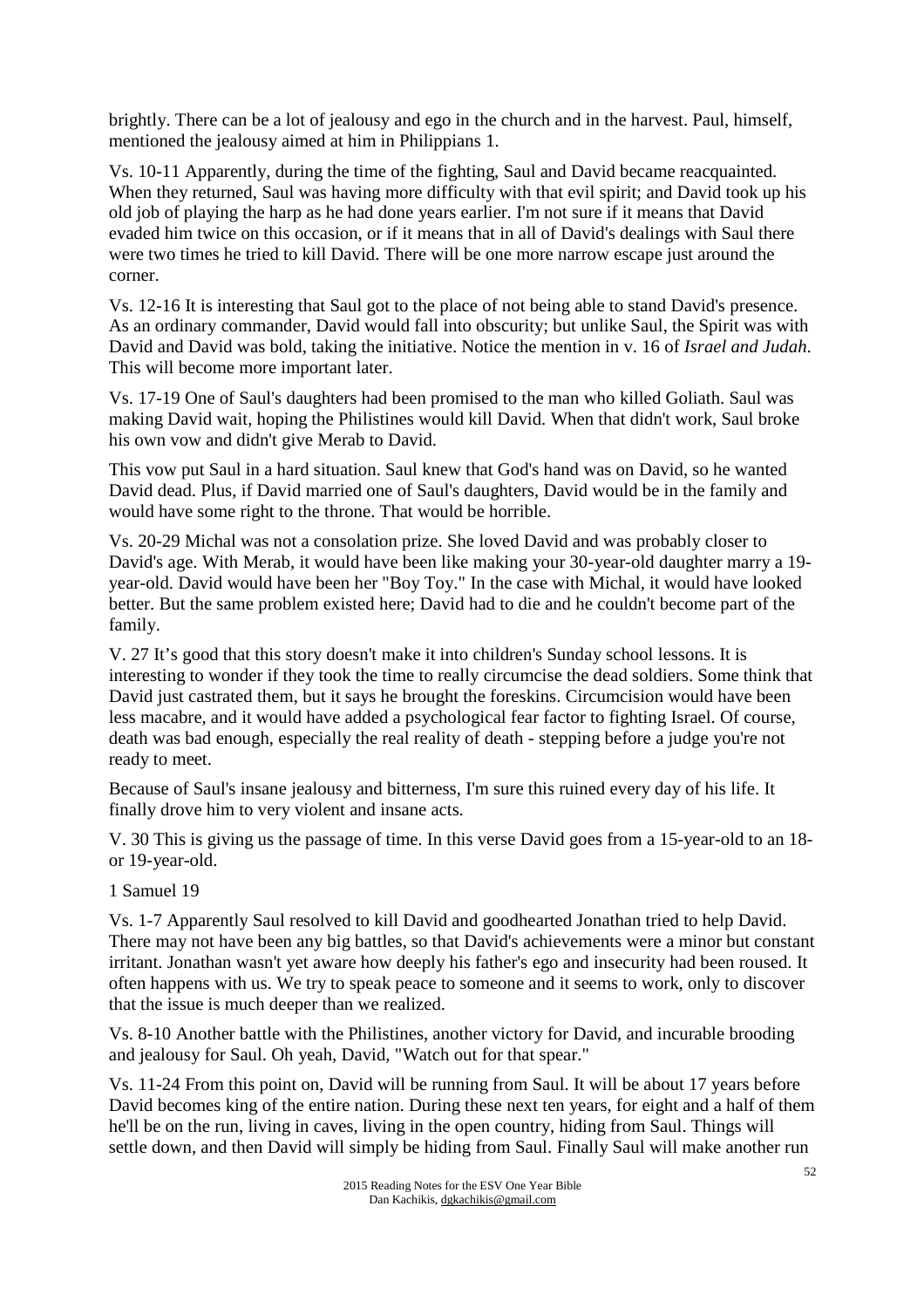at David and David will keep from killing Saul. David will realize that Saul will never change and never give up. Then he'll go to the territory of the Philistines and live in Ziklag for a year and a half. After these ten years Saul will die in battle and David will be made king of Judah in Hebron while a seven-year civil war rages with the followers of Saul. Finally, when David is 37 he will become king of the entire nation. David is now about 20 years old. This will be a very intense time in David's life, and God will develop his heart in this trial. We've seen God do this with Joseph and Moses. David will become great and we'll get some good psalms.

V. 13 Some translations say, "idol," but this was just some decorative statue, like a replica of that statue by Michelangelo, "David." Apparently they had "yard art" back in those days too.

V. 17 This lie was unnecessary and who knows how it was used to spread a false report about David. Eventually, Saul would give Michal to another man. Why didn't she just say she loved David and that her father was wrong?

Vs. 18-24 This was a strange way to stop Saul, but really, it was an attempt to give Saul another chance to repent. It was a sign to show that God would never allow Saul to kill David. The insanity here is that even though Saul knew he was powerless, he persisted even when he knew that God was opposing him.

As disciples, we should realize that we are reading redemptive history. It is sad and tragic, but it is God's working to save and redeem lost people. So, we shouldn't feel too badly if our journey looks something like this. Paul said to Timothy in 2 Timothy 3:12-13*, Indeed, all who desire to live a godly life in Christ Jesus will be persecuted, while evil people and impostors will go on from bad to worse, deceiving and being deceived.* 

Even in Paul's day there was a certain amount of resistance from Jerusalem and there were pharisaical Christians who followed him, disrupted his work, persecuted him, confused those new to faith and who tore churches apart. Paul had to deal with a lot of "friendly fire." Following the Lord in the harvest and making disciples for Him is worth it all.

## **John 8:31-59**

Vs. 31-33 So what does it mean that these Jews (Jewish leaders) believed in Jesus? Satan believes in Jesus, too. Judas Iscariot must have believed in Jesus to have stayed with Him. John 2:23-25 says, *Now when he was in Jerusalem at the Passover Feast, many believed in his name when they saw the signs that he was doing. But Jesus on his part did not entrust himself to them, because he knew all people and needed no one to bear witness about man, for he himself knew what was in man.* 

This is a good question to ask, because it is obvious that belief doesn't mean you are saved. After Jesus reigns 1000 years on earth, people will still reject Him. It's insane, but true. King Saul knew and believed a lot. He believed in God and he knew David would be the next king, but he fought against it and became a madman. Belief doesn't mean saving faith. Submission, following, obeying, and doing are in the true definition of what it means to be saved. "He who hears my word and does it," is the real formula. Jesus said many would come to Him on seeing Him in heaven and claim they belonged to Him, but He will say that HE NEVER knew them. In Matthew 9, Jesus healed two blind men, saying, *Do you believe I am able to do this?* They said, *Yes Lord*. Then He sternly charged them, *See that no one knows about it*. *But they went away and spread His fame through all that district*. They believed, but didn't obey.

In v. 31 Jesus said it, *If you abide in my word, you are truly my disciples, and you will know the truth and the truth will set you free.*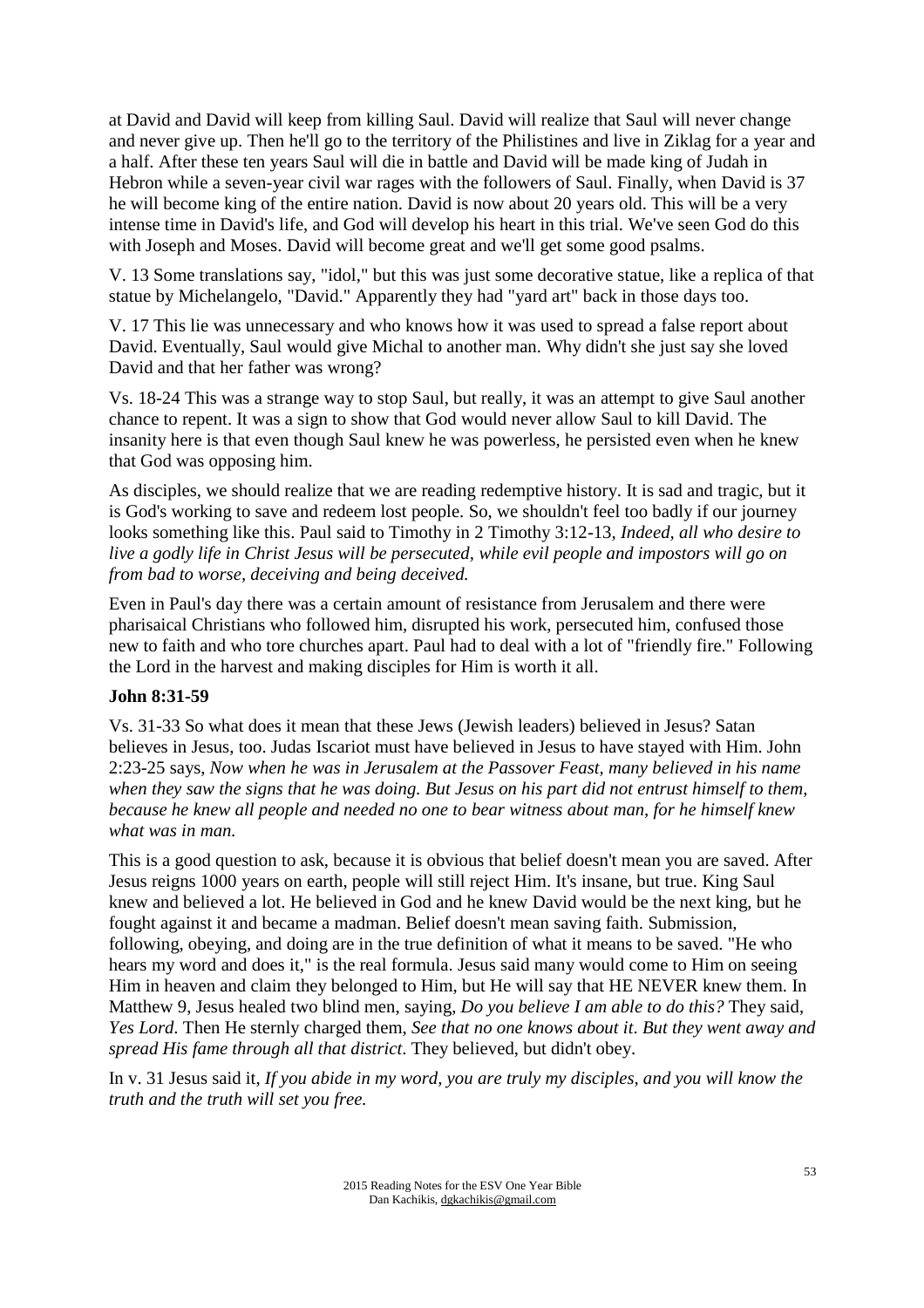V. 33 And they not only argued with Jesus, but they were wrong. In reality, Israel belonged to Rome. But what they didn't grasp was their bondage to sin. The leaders knew of Isaiah 53. If they hadn't had an irrational hatred for Jesus, they might have been able to think this through.

Vs. 34-38 This is a very important passage of Scripture. Like Paul in Romans 7, Jesus is describing sin as a force within us. Only the Son can make a person free. There are no exceptions.

The allusion to the slave and the son in v. 35 could be looking at the difference between Ishmael and Isaac, or between the law and grace. One was the son of the promise and the other was the son of the slave woman. Apparently this symbol must have been a part of Jewish teaching, because Paul will pick up on it in Galatians.

V. 38 But Jesus picks up on the idea of *father* and presses the point home.

Vs. 39-40 If Abraham were their father, they would have received the truth as Abraham had. This is very interesting. Jesus was the angel of the Lord who visited Abraham and told him that he and Sarah would have a child. Abraham received that truth. So here is Jesus, who had talked with Abraham, being treated like a liar for telling the truth. This is a very ironic moment. When Jesus presented Abraham with the truth, Abe listened.

They still hadn't figured out who their father was.

Vs. 41-43 The irony only went deeper. In claiming God was their Father they were sadly wrong. I'll bet Jesus smiled sadly when He said this. If they had loved God, they would have been in love with Jesus.

V. 43 This verse is not only an explanation of the rebellion of man and result of sin, but it makes you wonder if Satan can bear to hear God's Word.

V. 44 This is an amazing description of the leaders who hated Jesus. They never thought that their desire to kill Jesus and lie about Him came from the devil. They proved they were his followers and children by so completely imitating and obeying his desires.

Vs. 45-47 Anyone who does not hear and follow Jesus is not of God, regardless of how moral he acts or how much "god speak" he utters. Jesus is the one and only.

Vs. 48-51 Now *the Jews,* usually meaning the Pharisees and leaders, take the lead in the confrontation. Notice the contrast in what is said here. They accuse Jesus of being demonpossessed and He still offers them eternal life. Verse 51 is discipleship, true belief and saving faith all rolled into one sentence.

Vs. 52-59 Now we are back to Abraham. It really is amazing, that when these leaders wanted to be perceptive, they could do it. They understood the logic of what Jesus just said. They thought they had trapped Him, but they were about to get their hearts challenged.

V. 58 Jesus called Himself "Yahweh," when He said, *I AM.* We miss this because of the language construction, but they got the point. This will be revisited in chapter 10 where they say they wanted to kill Jesus; because, He, being a man, made Himself (declared that He was) God.

## **Psalm 112**

A wonderful psalm.

Vs. 1-4 In keeping with both the OT and NT readings, note that this blessed person *fears the Lord* and *greatly delights in His commandments*. Loving/fearing the Lord and following His Word are connected. This man is known or blessed with what follows in vs. 2-4.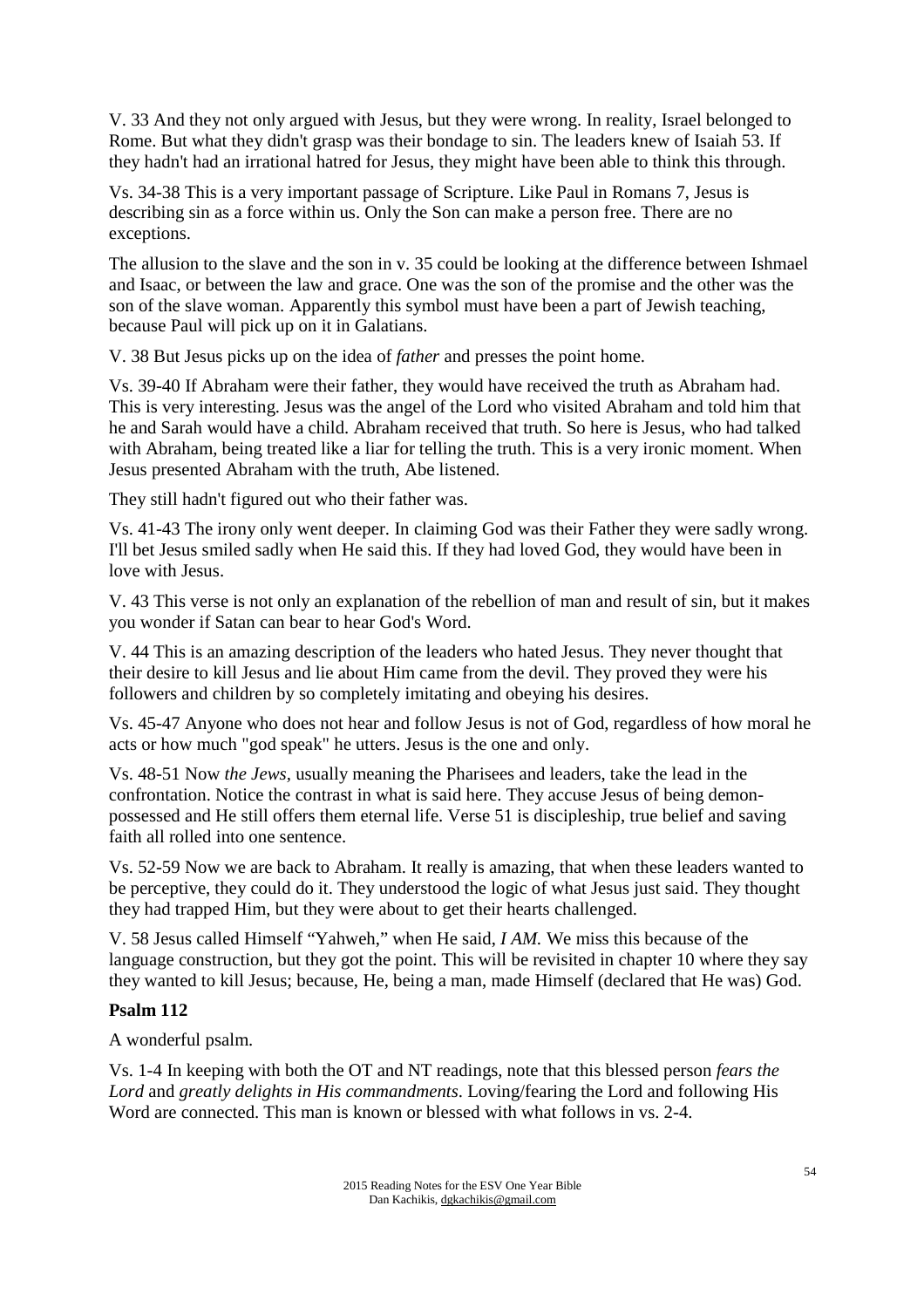Vs. 5-9 Verse 5 describes the outward life of this person who loves the Lord as mentioned in v. 1. It is his relationship with God that allows him to be generous with others. He has stability and a firm foundation in the affairs of life because of his trust in the Lord.

V. 10 Doesn't this remind you of Saul or even the Pharisees? If you are for yourself, then seeing God blessing others and removing His blessing from you makes you mad. It can even ruin your teeth.

# **Proverbs 15:12-14**

So apparently a wise person accepts reproof, takes courage in all things because of God's love which makes him glad, and then he seeks even more to understand God and to follow Him better.

There are many things that the Lord uses to reprove or humble us, but if our hearts belong to Jesus and we are following Him in the harvest, we would call that "pruning." That sorrow doesn't last long since we are living for the Father's glory, to bear much fruit. We know why we're here and what this life is about. The sorrow of life doesn't affect us the same way if we are abiding in our Lord.

# **MAY 17**

# **1 Samuel 20-21**

Tales of woe in the history of redemption.

1 Samuel 20

Vs. 1-11 I think David came back to Jonathan because Jonathan had helped in the past, and also because David hoped, like we all would have, that this broken situation could be fixed. This is something that we all need to learn, and the quicker the better. The kind of objectivity to think clearly only comes from being absolutely secure in the Lord. Also, sometimes the Lord allows broken relationships to stay broken to separate us from harm (Joseph from his brothers and Canaan) and to work in our hearts in hard circumstances and isolation (again, Joseph at Potiphar's and in prison). David's curriculum had already begun, but it would still be years of suffering and running before he would graduate.

Vs. 12-17 The very powerful thing that comes out of this event is the covenant they make. Jonathan initiates this and that is significant. He realized that God was exalting David. It was common in kingdoms to kill all the heirs of the throne from the previous ruler. Jonathan realized that God would make David the king and therefore wanted to hear David say that he would promise to protect his family.

V. 14 This seems to be Jonathan saying that if he is still alive when David becomes king, that David would not harm him.

V. 16 Jonathan blessed David before the Lord. What an awesome spiritual man and model of a disciple.

V. 17 These were two spiritual men who had a deep love and loyalty to one another.

Vs. 18-23 The reason for the boy and the arrows, I think, was that if Saul was really mad enough to kill David, he would have had Jonathan followed, assuming that Jonathan was going to David. Going out for target practice would be close to home and apparently it was something Jonathan did often, so, no need to follow him.

Vs. 24-29 Apparently everything looked good for the first day.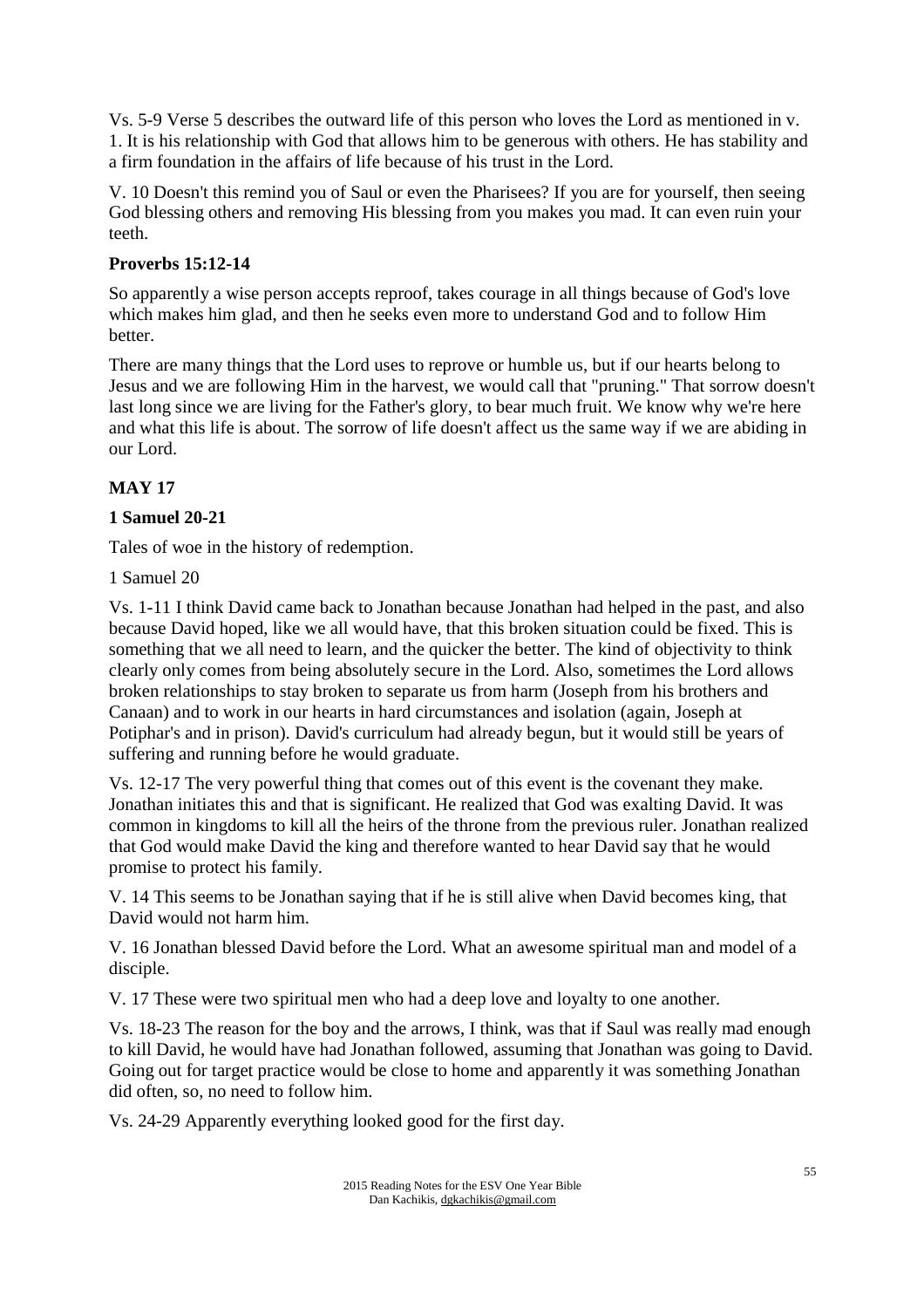Vs. 30-34 Saul lost his mind, and a mind is a terrible thing to lose. He actually tried to kill Jonathan. It is interesting that Saul knew that God wanted to make David king. What an awful way to live, fighting against God.

Vs. 35-42 Jonathan and David renewed their covenant and parted. We'll see Jonathan again, being an encouragement to David. What a contrast between father and son. Saul had the irrational hatred and Jonathan had the supernatural love of God.

1 Samuel 21

Vs. 1-6 This is actually a famous situation in the NT. Jesus uses this story to show that mercy and saving life are allowable reasons to "break" the Sabbath.

V. 2 I see this as a very unfortunate "hole" in David's character. I know he was afraid, but he lied and didn't need to. David will continue to lie like a trooper. Without realizing it (God knew) he was putting Ahimelech's entire family / clan in danger. Remember God's curse on Eli and his branch of the priestly family? That branch is this family and it's about to get broken.

V. 3 This doesn't mean anything, but I find it interesting that when Jesus fed the 5000, he had five loaves.

V. 5 This appears to be another lie. It might have been David's practice to get his men focused for a coming expedition, but this flight from fear was no ordinary or planned mission.

V. 6 These loaves had already been replaced for the day with new loaves. Normally only the priests could eat these. Also, this means that the tabernacle and the Holy Place were at Nob. The ark was still in Kiriath-jearim.

Vs. 7-9 So why does it say that Doeg was there? Never trust a guy named Doeg.

V. 8 Another lie, and one that made no sense.

V. 9 It's interesting that the ephod was there and David didn't think to use the Urim and Thummim. David will learn to seek the Lord.

Vs. 10-15 Apparently David had the right idea, but the wrong timing. Later he would live among the Philistines and this king will be his good buddy, but at this point it was a bad idea. Just think: He had this "killer" reputation and he was carrying the sword of Goliath, who was from Gath; and he was standing before the king of Gath and surrounded by Philistines. What made him think this was a good idea?

Notice in v. 11 that they refer to David as a king, because he was given more honor in the song than Saul. Even the Philistines understood the rebuke to Saul and the exalting of David. Remember, David had been given honor for slaying Philistines.

This was a funny way to get himself out of this jam and Achish lands a great line in v. 15. This not only shows David's desperation, but it shows his lack of closeness to the Lord. He'll need time in the wilderness. We all need time in the wilderness to become the kinds of disciples who seek only God and follow Christ in the harvest through trials and suffering, making disciples who will do the same.

#### **John 9**

Jesus is still in Jerusalem for the week of the Feast of Tabernacles, which followed the week after the Day of Atonement. These symbols are rich in what has happened here. During the feast, as the cleansing water was being brought into the temple, Jesus had stopped the ceremony by crying out that He was the living water. During the lighting of the great lanterns in the treasury / Court of Women, Jesus had disrupted this ceremony saying He was the Light of the world. Six months before His crucifixion, Jesus was making His claim to be Messiah.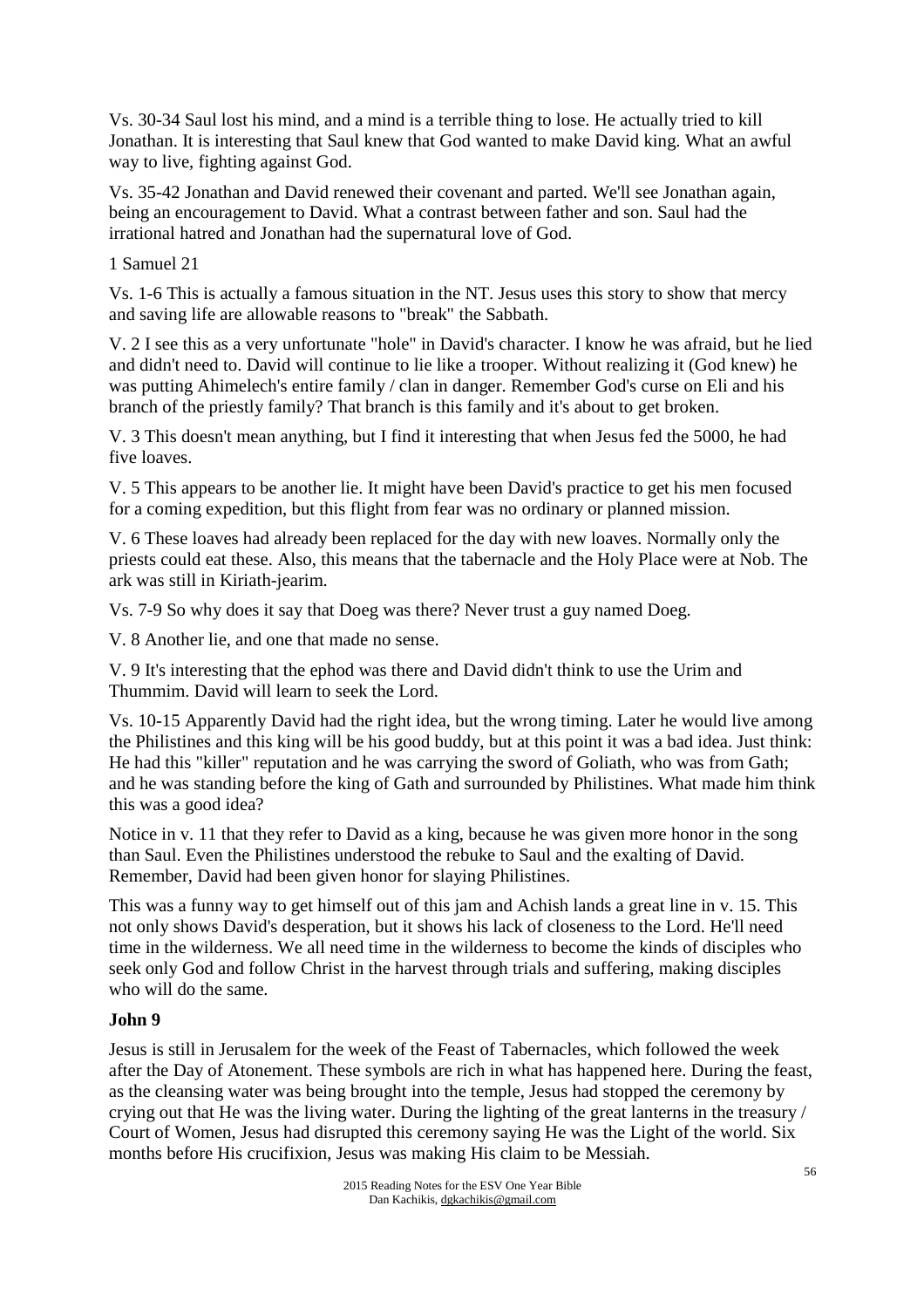Now, to prove that Jesus is the Light of the world, the Father leads Jesus and the disciples to notice a man. The disciples ask a question and Jesus realizes that the Father has put this man there to give proof that Jesus is literally the light that gives light to men. And to boot, it was the Sabbath. What was the Father thinking?

Vs. 1-7 In order for this man to have been punished for his own sin, he would have had to have sinned in the womb since he was born blind. The people were very confused about sin and the Pharisees helped the people feel sinful. Jesus said this disability had been given in order to give God glory. That ought to make us think too.

Notice what Jesus says about works and light. I think this applies to us too. While it is still light in the harvest, we need to make hay.

So, why did Jesus make the clay? I think there were two reasons. First, it was to challenge the leaders. This was a class "A" miracle and an obvious sign that Jesus was the Christ, but making clay was forbidden on the Sabbath and it was probably some violation of something to use spit. Second, it was for the faith of the blind man. Jesus often tested faith in people He met. Going to the pool and washing this off made the blind man have to show that he believed Jesus.

Vs. 8-17 This is the first round of testimony given by the formerly blind man. This all played out so naturally and innocently that it is actually profound. The people didn't want to believe it, but they couldn't argue with the man. I like what he said, "I am the man."

The point of what Jesus did is shown in the conflict among the Pharisees in v. 16. The work that the Father had given Jesus to do was amazing and they knew it. Some of them couldn't deny it.

Vs. 18-23 This is the testimony of the parents. Their fear is understandable, but later John will mention this same threat of being put out of the synagogue and fearing to confess Jesus by saying, "for they loved the praise of men more than the praise of God."

Vs. 24-34 Even the blind man could see the blindness of the Pharisees. What he says here is totally honest and inspired by the Spirit. Could anything be more out of the mouth of God? This is sort of like what Jesus said to His disciples in Matthew 10, when He sent them out, *When they deliver you over, do not be anxious how you are to speak or what you are to say, for what you are to say will be given to you in that hour. For it is not you who speak, but the Spirit of your Father speaking through you.*

Vs. 35-38 Finally, Jesus sought out this man to comfort him; the man, desiring to see Jesus, worshiped Him.

Vs. 39-41 The Pharisees apparently didn't know the old saying, "Never miss a good chance to shut up." Jesus declared judgment and they stepped right into it.

As Jesus said to His disciples, if He was treated like this, and we disciples are no better than He, we should expect the same treatment. Yet when we acknowledge His name before men, He also acknowledges us before the Father and sends the comfort we need. Also, this situation reminds us that we can't neglect the harvest because of Pharisees or others who resist. Somewhere, there is someone waiting in the darkness for the Word of light. And they will respond to the light and follow.

#### **Psalms 113**

I know, you're wondering what to get out of The Psalms, if all The Psalms are beginning to sound the same.

First, you have to gird up the loins of your mind; because believe it or not, you'll finish The Psalms in June and begin again in July.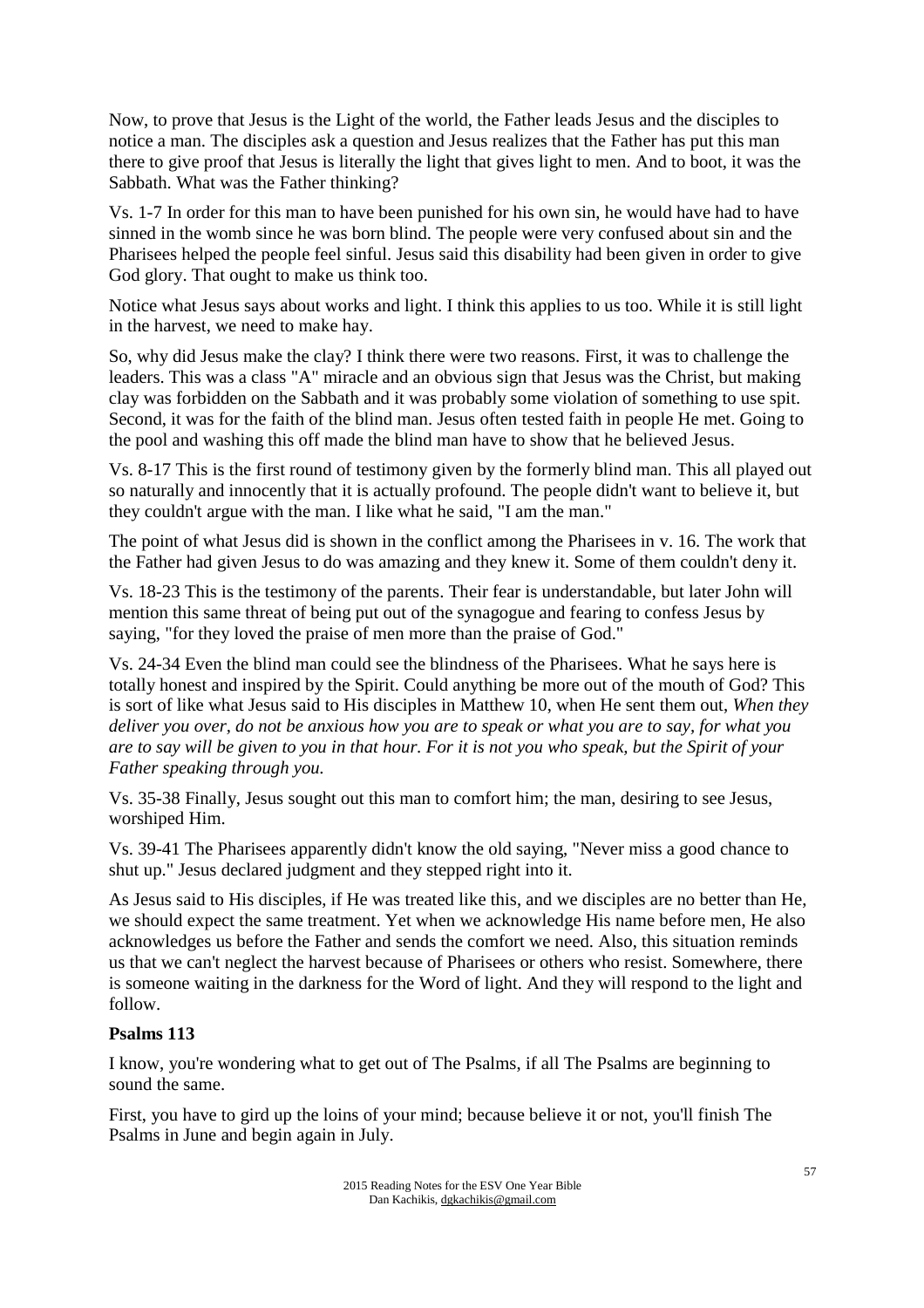Second, just observe repetitions and find the heart of the psalm; the reason for the praise.

V. 1 This is calling the servants of the Lord to praise Him. Every person was to see himself as a servant living for the glory of the Lord on earth. This was the purpose of Israel.

Vs. 2-3 God's praise is for all of time and for all of the earth, all generations and all peoples.

Vs. 4-6 God is over all of the nations and looks over every person.

Vs. 7-8 He has His eye on the poor.

V. 9 He also has His eye on those without hope, symbolized by a barren woman. He cheers their hearts.

Get this stuff under your belt and you'll always have something for a devotional. Not only that, as a disciple making disciples, if this stuff lights a fire in you, you'll light a fire in those you are discipling. Discipleship is more often "caught," than taught. And, you'll praise the Lord.

#### **Psalm 114**

Vs. 1-2 This summarized God's plan in bringing up Israel from Egypt. God ruled over Israel through Judah. Not only did the king come from Judah, but the ark and the temple were in Jerusalem.

Vs. 3-4 This is what happened as God came into the land.

Vs. 5-8 This is the call to the earth to submit to God's power.

If God can control all that and cause all powers to bend to Him, how much more can we depend on God for all the cares and challenges of our lives as we follow Christ in the harvest?

### **Proverbs 15:15-17**

Can you think of three verses that hang together so well, that say so much?

For us as disciples, what I think of when I read these is, "*Blessed are those who hunger and thirst for righteousness, for they shall be satisfied* (Matt. 5:6). *For all the nations of the world seek after these things, and your Father knows that you need them. Instead, seek his kingdom, and these things will be added to you* (Luke 12:30-31).

## **MAY 18**

#### **1 Samuel 22-23**

Here are some dark days in the history of redemption.

1 Samuel 22

Vs. 1-5 First, David escaped from Gath and regrouped in the cave at Adullam. Notice the people who came to David. This cave was between Gath and Jerusalem and is thought to be the place or near the place where David killed Goliath.

In taking his family to Moab for safety, David could claim that his great grandmother, Ruth, was also from Moab.

I don't know if Gad the prophet traveled with David, but this was good advice, and David began to ask the Lord more and more about what he should do.

Vs. 6-19 This is Saul at his worst. Saul had no qualms or conscience about killing the priests, but he had to appeal to a foreigner, Doeg, the Edomite, to kill the priests. Never trust a guy named Doeg.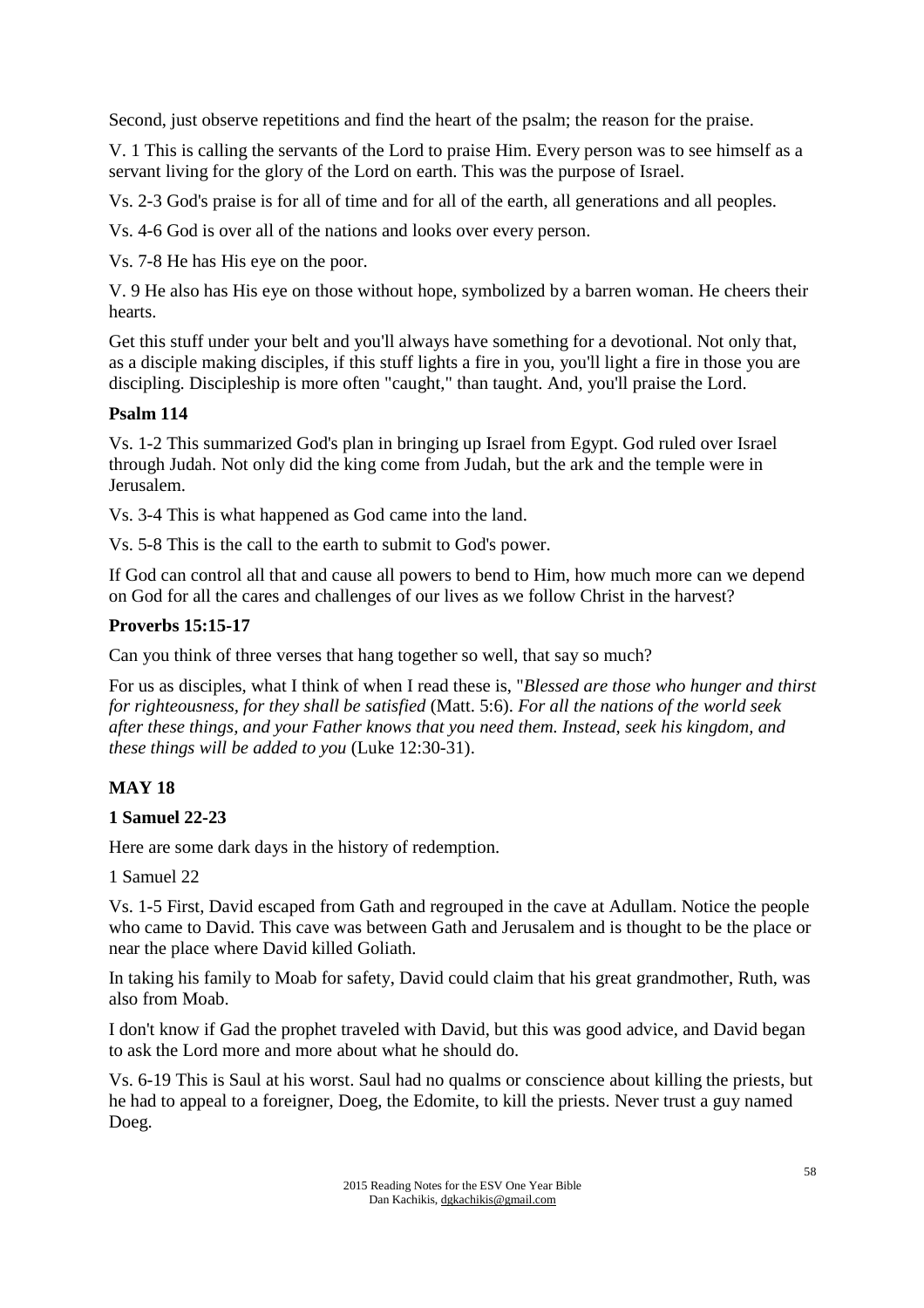Notice that when Saul was commanded to kill everything that belonged to the Amalekites, he didn't do it. Here, regarding the city of Nob, a defenseless city of the priests, He declared "holy war" by killing everyone and everything, using a non-Israelite to do his dirty work.

The reason Saul did this will be clear when you later read that though David helped cities, they turned against him. The cities were afraid of Saul because of this heartless destruction. If Saul would destroy a city of priests and their families, it was clear that he had no respect for God or anyone else. He was totally ruthless.

It is interesting that later Saul will seek the Lord, and God will not answer. Go figure.

It should be noted that this was in fulfillment of the curse that God put on the priestly lineage of Eli (from Aaron's son Ithamar). After this, two priests would emerge, Abiathar, the last priest who would ever serve God from Eli's lineage, and Zadok, from the other priestly family originating in Aaron's son Eleazar. Abiathar will be retired (with his life spared because of his rebellion), when Solomon becomes king. From that point on, the only priests come from the family and lineage of Zadok. God is often very patient, even in His judgments.

Vs. 20-23 It seems that David understood that his lying had played a part in the slaughtering of Abiathar's family. Saul would have killed them anyway because they helped David, but at least they would have known what was going on and could have protected their families. One good thing David got out of this deal was that Abiathar brought the ephod with the Urim and Thummim (U&T).

1 Samuel 23

Vs. 1-5 David had been a shepherd and was anointed as a boy to be the future king. Although David would run for the next 10 years, God had a plan for him. God would use David to protect Israel and to know not to put his trust in people, but rather wholly in the Lord. Notice that David's men were afraid because they would be going closer to Saul if they saved Keilah.

This is the first mention of David inquiring of the Lord. Very cool. Verse 6 explains what made this "inquiring" possible. When you see the ephod, you think of the U&T, right? These things were the best kept secret in Israel and seldom used, but David was wearing them out now.

Vs. 6-14 What I find interesting in all of these adventures in Keilah is that as David was seeking the Lord, asking Him the questions that were on everyone's mind, David was also teaching his motley crew to seek the Lord and depend on Him. This is how David really became their leader, and it was under pressure and in dangerous times.

Notice that in v. 13, David's little army had grown since 1 Samuel 22:2, from 400 to 600.

V. 14 It is hard to know how much time is passing, but the danger was present every day for a while. Yet it was through this danger and stress that David could see daily how the Lord was protecting him.

Vs. 15-18 Did you know this was here? It touches my heart to read this. So little is said about Jonathan, but what a heroic man of God he was. Supposedly the name means "Yahweh has given." Well Jonathan submitted to both God and David in giving up his right to rule. And in Jonathan, God gave David a friend that he really didn't deserve. More about this when we see how David treats Jonathan's son.

Notice that Jonathan strengthened David's hand *in the Lord*. This was no ordinary pep talk. The German says that Jonathan strengthened David's trust in God. What a model of Barnabas and a selfless disciple maker.

Vs. 19-29 I'm sure this treachery hurt David but the Lord kept David safe.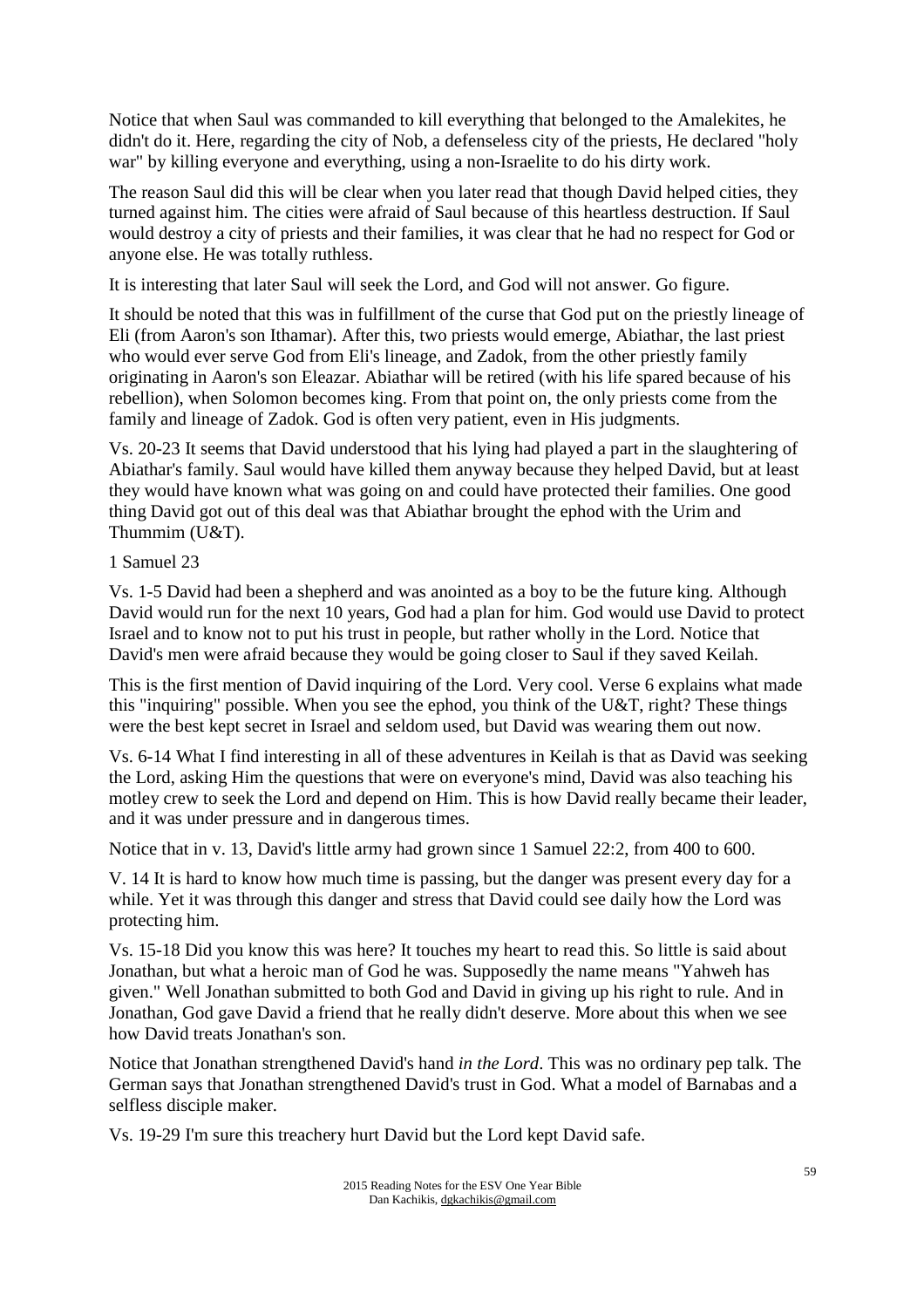V. 21 These are incredible, contradictory words.

Vs. 25-29 This is David's closest call. They were separated only by the space of a few minutes. David not only had 600 men, but the men also had families, and families have babies, highchairs, strollers (all-terrain) and potty chairs and tents and plasmas and computers and cappuccino makers, and, and, and…. That's all to say that this was not easy. The text here doesn't talk about their families, but when David lands at Ziklag and the town is overrun, it says that everyone lost someone to the kidnappers. Again, reading year after year, letting the Spirit make slow, natural connections pays off and adds human feel to the details.

V. 27 Then, in the nick of time, a messenger arrived telling Saul that the Philistines had raided a city and without knowing how close he was to finding David, Saul broke off the search and went away. David wasn't saved permanently, but this small deliverance probably had a psalm written for it.

Because we weren't there, we see these events very one dimensionally and objectively. We don't feel the heat or sense the urgency, but it was all there. Ironically, in the middle of this desperate escape, God was so present that Saul could have been a million miles away, because God wasn't going to let David get caught. It is good to remember God's sovereignty even when we are acting with God's urgency, going nuts and sweating like crazy in the harvest. We can work hard but still be calm, knowing that our Father is working.

# **John 10:1-21**

This is such a great portion of Scripture that what it says to us as disciples is deeper than any of us could ever go. Note that this reading concludes at v. 21. All of this is happening in October. Verse 22 picks up at Hanukkah in December.

As you read, look for stuff to underline, especially about doors and shepherds. Take a little time to figure out what all that means.

Vs. 1-6 What Jesus says here is immediately after what He just said to these Pharisees. As shepherds, they had just cast this sheep out of the synagogue. This is why Jesus launches into this talk. They showed by their action against this man who had been blind, that they were robbers and thieves and had not entered the sheepfold by the right way. And then to boot, they didn't get what Jesus was saying.

Vs. 7-10 So to explain what He meant, Jesus further confused the Pharisees by telling them who He was. Here Jesus says that the only way to come into the fold as a sheep or a shepherd is through Him. He is the door to serve the sheep and He is the door for the sheep. Those who come to Him are saved and find pasture and life.

Vs. 11-13 Now Jesus says He is the Good Shepherd who dies for the sheep. Notice that dying for the sheep is how He will protect them.

Vs. 14-16 As the *Good Shepherd,* Jesus calls His sheep; they know His voice, and they follow Him. I wonder if the Pharisees understood that they couldn't hear His voice. Notice that Jesus is saying that He also had Gentile sheep and that there would eventually be one flock.

Vs. 17-18 This is the *authority* that Jesus spoke of back in John 5. The Father has granted Him to have life in Himself. Although no one could take it from Him, as the Good Shepherd, Jesus willingly laid down His life for the sheep. Hallelujah!

Vs. 19-21 This is a very interesting look into the minds of the leaders of the people. Most of them simply rebelled, but some of the priests, scribes and Pharisees were being honest and were challenged by the spiritual truth in Jesus' words. Later it will say that many, even among the authorities, believed in Jesus. They were just afraid to admit it.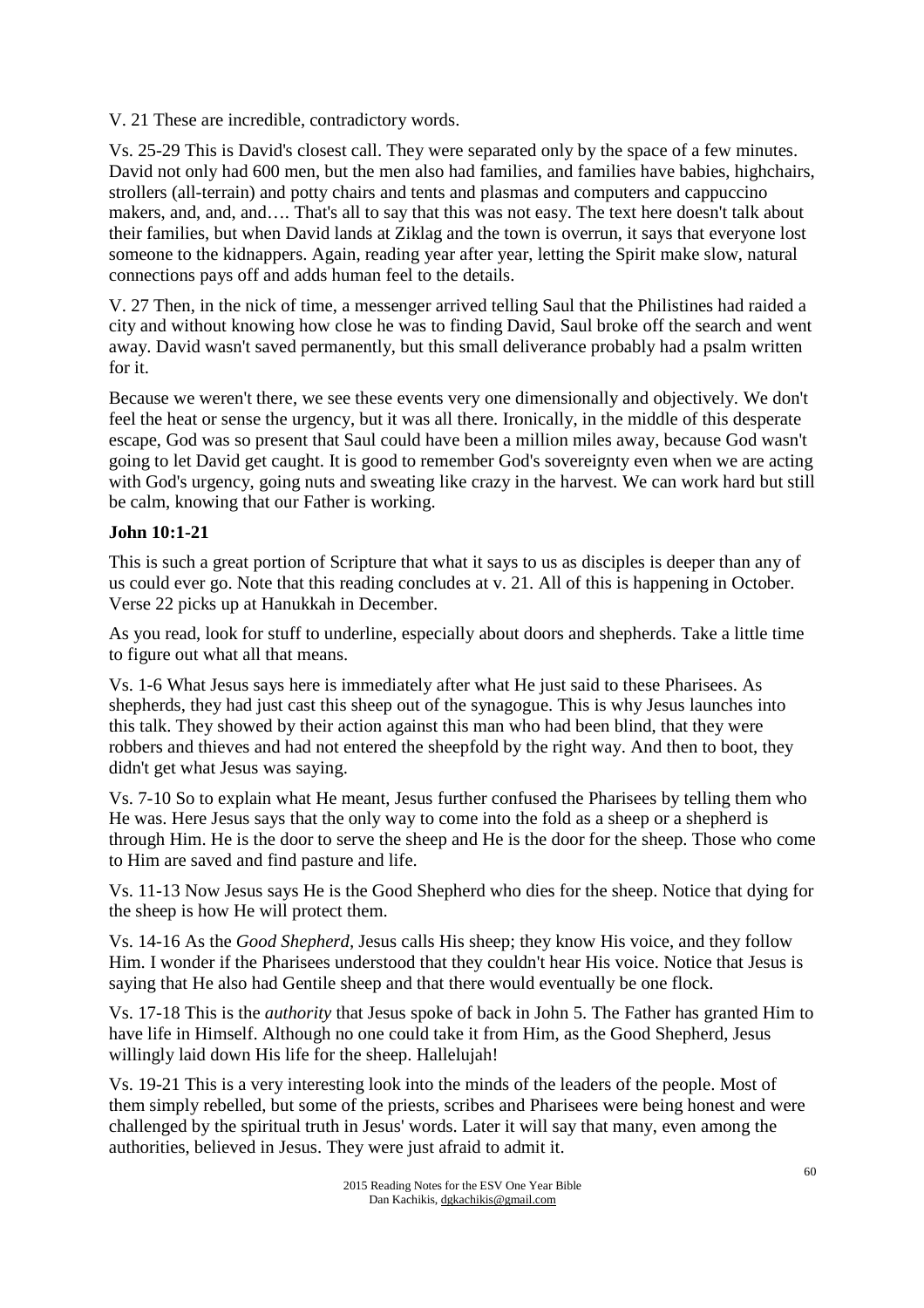Jesus will pick up this same line of teaching in the next verse, which will occur two months later.

As disciples following our Lord, we are also under the authority of the Father. We are not our own; we've been bought with a price, and there are sheep who need to hear the message of Christ. We are called according to His purpose and given the Spirit to be His witnesses in His harvest.

And as disciples we need to remember that we are His sheep and need to follow His voice.

## **Psalm 115**

This psalm seems to echo how alive, close and dependable the Lord is to His people. This was probably written during the reign of David or some other king who promoted the worship of Yahweh.

V. 1 The declaration of worship here is to give glory to the living God who is known by His *steadfast love* and *faithfulness.*

Vs. 2-3 Notice the contrast. The nations that have idols wonder where Israel's idols are. Israel, according to the psalmist and God, didn't need idols. They had a living God in heaven.

Vs. 4-8 These verses are full of the contradictions of serving *idols*. The nations, but also Israel, followed idols. The irony in v. 8 is interesting. Not only do people who trust in idols become dumb like the idol, but they also actually trust in themselves.

Vs. 9-13 This is the call for Israel to throw away their idols and trust in God. Notice the repetition of words like *help, trust,* and *bless.* This is what only the living God can do and He promised to do just that in the law. Notice the mention of Aaron. This is referring to the priesthood and worship at the tabernacle. That was where Israel was supposed to gather for worship and be blessed. Instead they worshiped and sacrificed on every high hill. This writer, possibly David, wanted the people to return to God.

Vs. 14-16 The Lord is the one who blesses, because He is the creator of everything.

Vs. 17-18 Most religions have some sort of rite for the dead. Israel didn't have that. Israel was to worship and praise the living God who saved them. The *forevermore* suggests that those the Lord has saved will, in fact, praise Him *forevermore*, because they will be alive in Him.

As disciples, all of this talk about idols shouldn't be taken lightly. I know we all laugh at the thought of idols, but when we're in need, it is easier to go to the plastic (charge card) than to sit before the Lord in silence, waiting until He answers as only He can.

## **Proverbs 15:18-19**

In contrast to yesterday when the three verses fit together, we have these very different verses.

So, I figure it like this: A hot-tempered man is like a sluggard in the sharp contrasts, edges, and unevenness in his life. The upright controls his temper and is balanced in dealing with his life before the Lord.

## **MAY 19**

## **1 Samuel 24-25**

As we read about David on the run, we get very little sense of the difficulty this presented for David or his followers. Over the 10 years he lived on the run in virtual exile in Israel, and then in Ziklag, it had to have taken a toll on all of them, with their emotions and tempers running the gamut. I'm sure he had people "encouraging" him saying, "Don't worry, this will only last a few months. The people know what's going on. Maybe they'll do something. Maybe God will do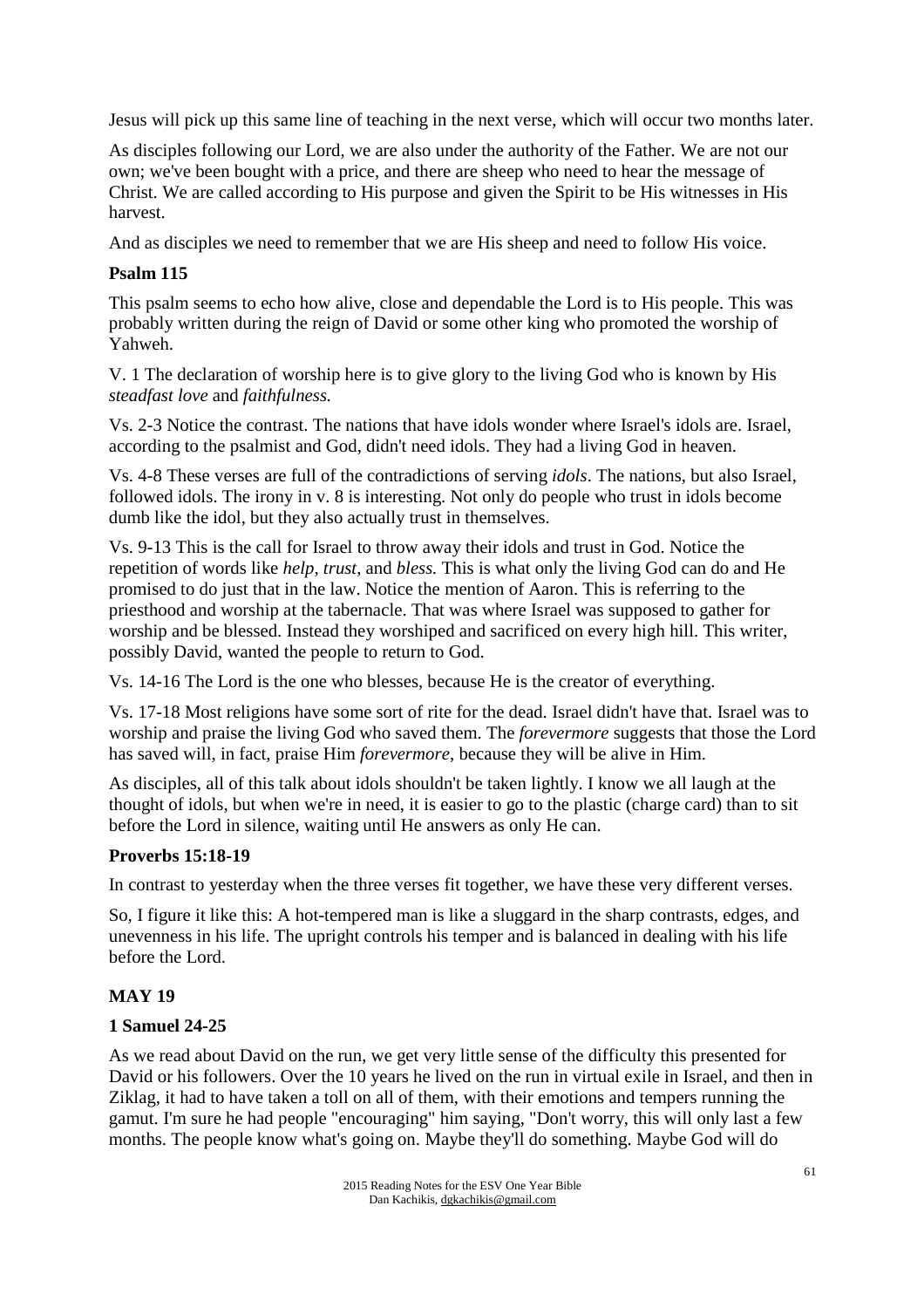something." Don't you hate it when people do that? God doesn't always pay on Friday, or this year, for that matter. In the meantime, this "chase" was becoming something of a cultural phenomenon. Everybody, even the Philistines, knew about it. The Lord will encourage David at the most unexpected times and by the most unexpected means. This will be a good lesson for us, too, to simply follow in the harvest and let God give us recognition and encouragement as He sees fit.

This map might be a help. "David's Flights From Saul," Bible Knowledge Commentary-OT, p. 452. It's located at the end of this document.

### 1 Samuel 24

Vs. 1-7 This was not only unexpected, but David's reaction was also unexpected. I'm sure David loved or respected Saul, but more than that, David respected the Lord's sovereign choice of anointing Saul. It looks like David himself was surprised at how the Spirit stung his conscience. David's men also got a good lesson in godliness and following the Lord.

V. 3 I have never heard a good explanation for the expression "covering your feet," (you should have a note saying what the literal words are), so here is my theory. When a guy stands and empties his bladder, depending on the target surface and wind direction, he usually gets his feet wet, but only notices it if he's barefooted or wearing sandals. They wore sandals in those days. Apparently someone came up with the idea of covering their feet and the phrase caught on and became an expression like "going to the john" or "going to the place where even the Kaiser has to go on foot" (i.e., without his horse…it's German…oh, forget it). You get the idea.

I can't imagine that David had all 600 men in the cave, but certainly a scouting party.

Vs. 4-7 You can imagine the pressure on David. All the discomfort and stress of running, and here, with one good slice and the battle is over. I don't know what good influences there might have been on David to develop his heart, but the Spirit was with David and, in this instance, He smote David's heart. Remember too, that David was also anointed. He could have done a lot of rationalizing. But here, the Spirit led him. The respect David shows here to God and Saul, and his willingness to stand against the voice of the people (unlike Saul) is what made him a leader and model to his men. In the German it says that David used hard words to steer his men away from this plan of action. And I wonder if Saul was deaf. I can't imagine David arguing with his men in a cave making no noise unless they were doing pantomime.

Vs. 8-22 To me, the most significant thing that comes out of this is Saul's sad confession that he knew David would become king. In other words, Saul knew he was fighting God. In v. 21, as he makes David swear not to kill his family, he all but admits that he knows God will prevail.

Notice that this was very public. In v. 2 we are told that Saul brought 3000 of his best men. They all heard him confess his guilt and declare that David would become king. What a funny thing for God to arrange. Yet, in spite of this public declaration, Saul will still irrationally pursue David, and so will the leaders and men who heard what had just been said.

Sin, this same kind of sin, is in us. Rationality and education can only go so far and these will always give way to the vicious sickness in our souls. Our problem is spiritual, so the cure must be spiritual. We have been given a new spiritual life, but still we need our meds, the Word, daily. Until the Lord takes us and frees us completely from this body of death, we desperately need the Word, the Spirit, and following Christ in the harvest.

#### 1 Samuel 25

This chapter is given entirely to the story of David and Abigail. So, what is this chapter really about? Is this a romance? If you ask me, and I know I'm hopeless, every year when I read this, I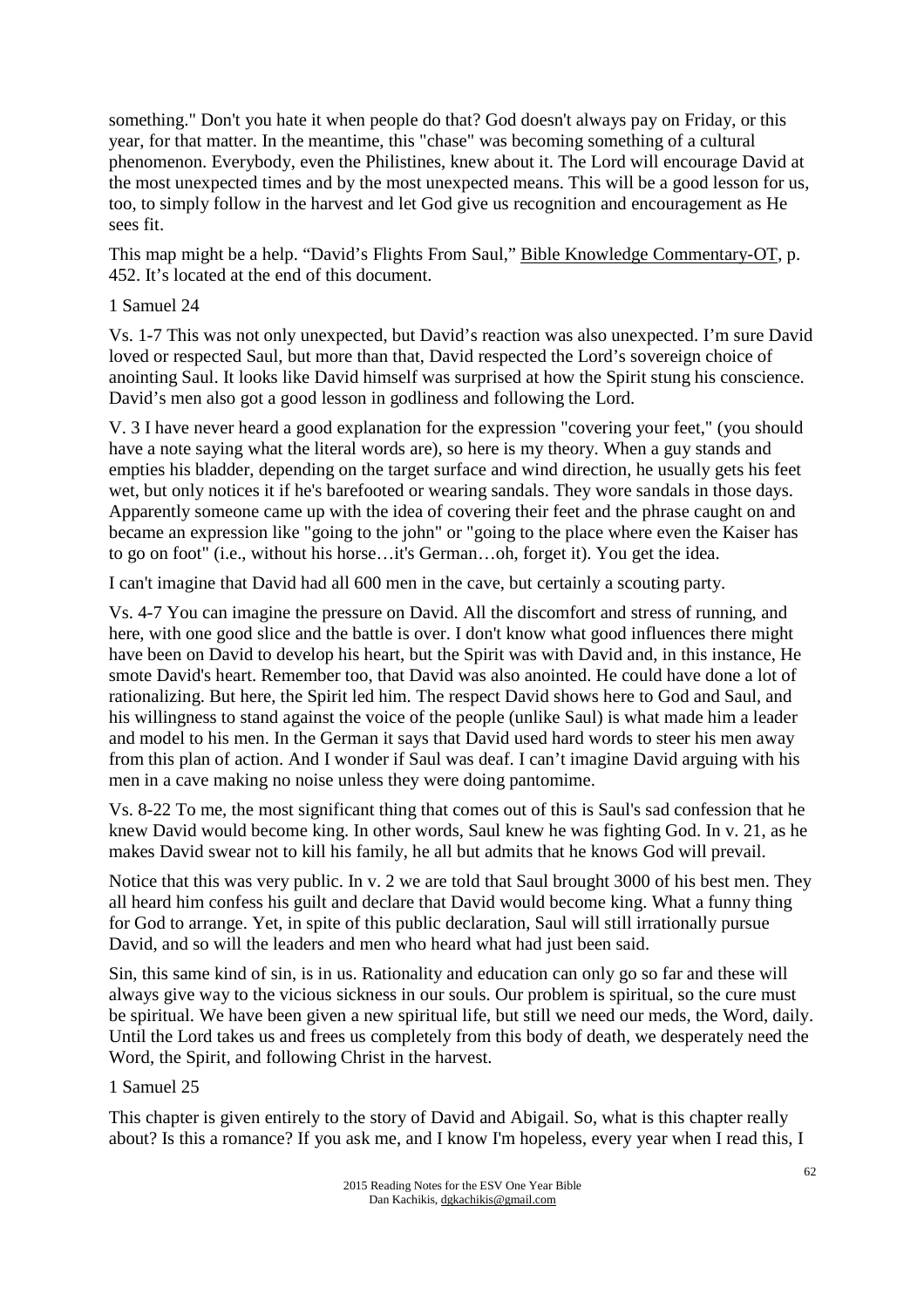wish David would have just hung with Abigail. I know God is sovereign, so Solomon had to come, which meant Bathsheba would have been David's wife eventually (without David killing Uriah). So then, if this isn't a romance, what is the point of the story?

Vs. 1-8 We have no clue here as to the passage of time. It could have been days or years. David apparently attended Samuel's funeral. David must have been living a very public life, as we'll see in a few verses. If you use the map of David's Flight From Saul, follow line 14 up to Ramah. That would have been the funeral. Then follow line 15 down to Maon. As only a shepherd could, David guarded Nabal's (Nabal means fool) flocks and his shepherds. Wrongly, David felt that Nabal owed him something. Since the man was rich and David had rendered a service, he could have been generous. I think it is a little irrational that David demanded a payday and was willing to kill.

Vs. 9-13 I guess you could call this a tale of two hot-heads.

Vs. 14-17 This guy was the unsung hero of this story. I've never noticed him before. Notice his advice to Abigail. I had to smile when he called Nabal a worthless man.

Vs. 18-22 Abigail and Nabal apparently complemented each other. He was a fool and she was very wise. She was not only bringing a lot of stuff, but she sent servants on ahead so they could temper David's anger. David on the other hand was ready for war. His words show that he wasn't depending on God. He "served" Nabal to get something from Nabal.

Vs. 23-31 Besides all that may have been going on here culturally, God gave David a very unexpected encouragement. Notice what Abigail says in vs. 28-31. She is saying that everyone knows David is God's choice to be king and she has faith that God will exalt David. Wow. She even asks David to remember her when God brings him to the throne. Now, if Abigail and everyone knew this about David, so did Nabal.

Notice that she tells him twice that he shouldn't help himself by his own hand. It's hard not to fight.

Vs. 32-35 I think this is the point of the entire story. David would have been completely unjust in doing this. He would have been a murderer. God saved him. Abigail said what was obvious, that God was going to make David the king over Israel. In the bitterness of waiting, David had lost perspective.

Remember Balaam, no one could convince God to curse Israel, but they could bring a curse on themselves through sin. Then both justice and Satan would be storming God's throne to bring wrath and judgment. Later, in the case of Uriah the Hittite, David will become a murderer. God will judge him, and he and his entire family (not to mention the nation) will suffer as a result. Here, David is spared.

Do you ever wonder why God blocks you or why that slow driver pulls out in front of you to make you drive slower? In this way, and in a thousand other ways in all sorts of situations, the Spirit guiding us often blocks us, protecting us to keep us safe before God, so that we will remain focused and qualified to bear witness to our Lord in the harvest, and to make disciples.

Vs. 36-42 Almost a happy ending. God struck Nabal, and David learned the mercy of God in being blocked and the importance of waiting on God. And David married Abigail.

Vs. 43-44 This is what takes the edge off of the happy ending for me. There is no example of a man with multiple wives where there wasn't trouble. Abigail might have been that one woman of spiritual wisdom that David needed. Having multiple wives meant that his attention would never be fixed, and he would never be fulfilled and "one" with anyone. This abundance of women and lack of oneness will get both him and Solomon in a lot of trouble.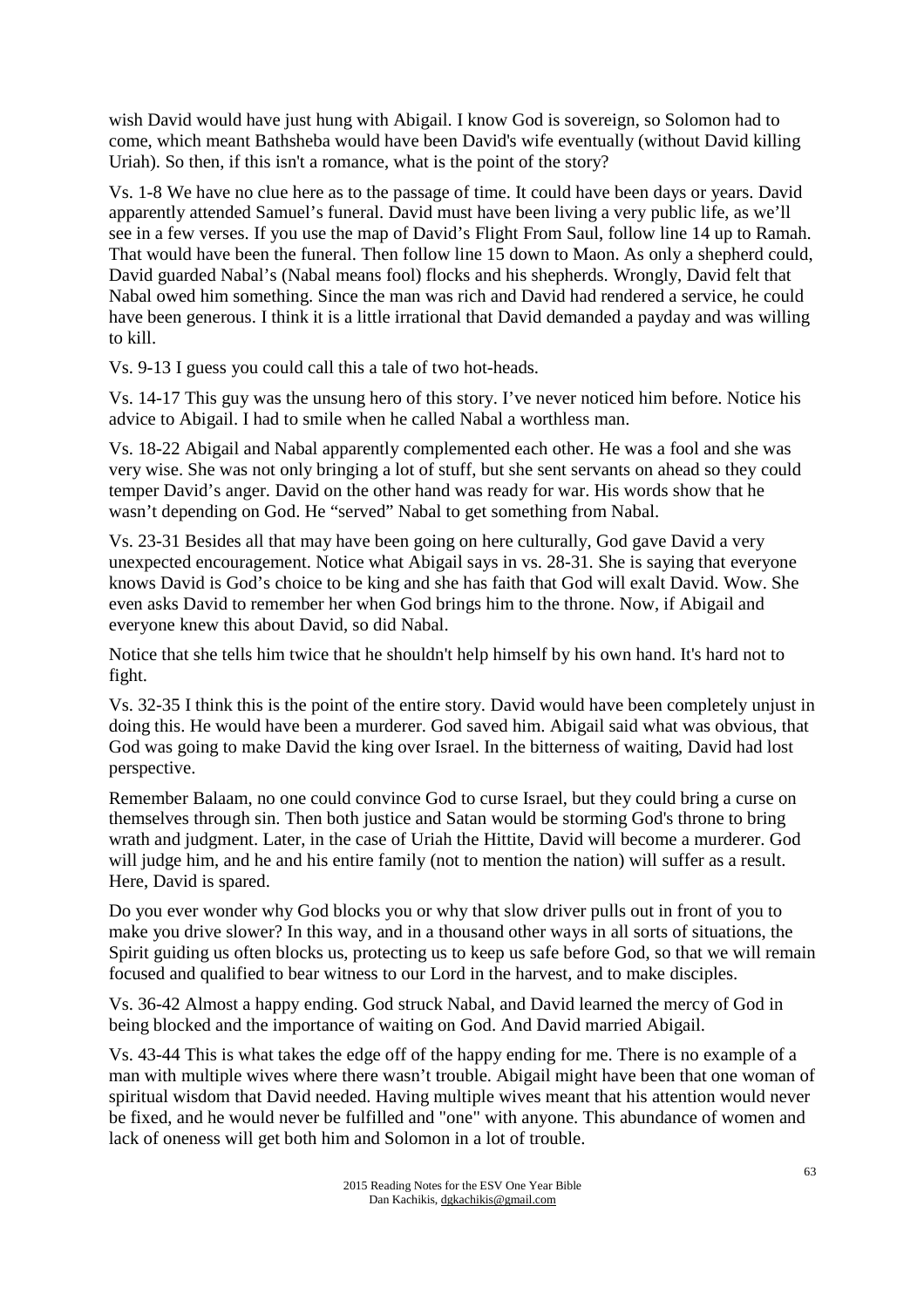## **John 10:22-42**

Today, "The Feast of Dedication is called Hanukkah or the Feast of Lights. It commemorates the re-consecration of the temple by Judas Maccabeus in 165 B.C. after its desecration in 168 B.C. by Antiochus IV (Epiphanes), who was the foreshadowing of the antichrist. The time for the eight-day feast was in December." (Bible Knowledge Commentary-NT, p. 311) This then is just four months before Jesus' death.

The link between what happened earlier in this chapter and now is the continued conflict with the leaders, the question of Jesus' identity, and the analogy of the sheep.

Vs. 22-24 *The Jews* means the Pharisees and leaders. Their request seems reasonable except that Jesus had already told them who He was. They wanted to argue with Him to satisfy their unbelief and catch Him saying something they could say was wrong.

Vs. 26-30 This is a great portion of Scripture and worth memorizing.

V. 27 If you break this verse down into parts, you get a good description of saving faith and discipleship. And you get a good devotional for a group.

V. 28 is a good text for eternal security.

V. 30 This started a fight. They asked Jesus and He told them.

Vs. 31-33 They understood exactly what Jesus was saying.

Vs. 34-42 In Psalm 82:6 the men God sent to judge and lead Israel were called *gods* or mighty ones simply because they had the Word of God. Jesus says here that if those guys were called gods and sons of God, how much more should He be called the Son of God since He was sent from the Father and was doing the Father's works? Jesus wasn't saying He wasn't God's Son, He was confirming He was the Son of God.

Vs. 37-38 Even with this level of anger and resistance, Jesus still appealed to them to believe by looking at the miracles instead of looking at Him.

Vs. 39-42 Jesus escaped again and went to Bethany beyond the Jordan, where John first bore witness to Jesus (John 1:28). The leaders of the people hated Jesus and would not believe, but the people believed. Notice that although the people were attracted by the signs, they believed in the person of Jesus as the Messiah. The Pharisees couldn't get beyond the person of Jesus.

In about four months, the Jewish leaders would get what they wanted.

For us as disciples, we have Jesus as our model and our Lord. His compassion in dealing with the Jewish leaders, putting Himself in harm's way to give them a chance to respond, is mercy and grace, and is an example to us. Also, He is the model of what it means to abide. Jesus saw each situation as staged by His Father and was alert and followed as the Spirit led. That is how we abide in our Lord in the harvest.

#### **Psalm 116**

What a great psalm. As you read it think of two things. First, the power of our love for the Lord is always connected to how we understand what He rescued us from. As Jesus said, *he who is forgiven little, loves little.* Second, in our ongoing journey following Christ, He teaches us to rest in Him, by leading us into situations where we can depend on only Him. Think of this psalm as being written by David after living through the two chapters we just read today.

Vs. 1-4 God's love was known from His deliverance and therefore the writer loves the Lord. But there was calling out and crying to the Lord before the deliverance came. David and his guys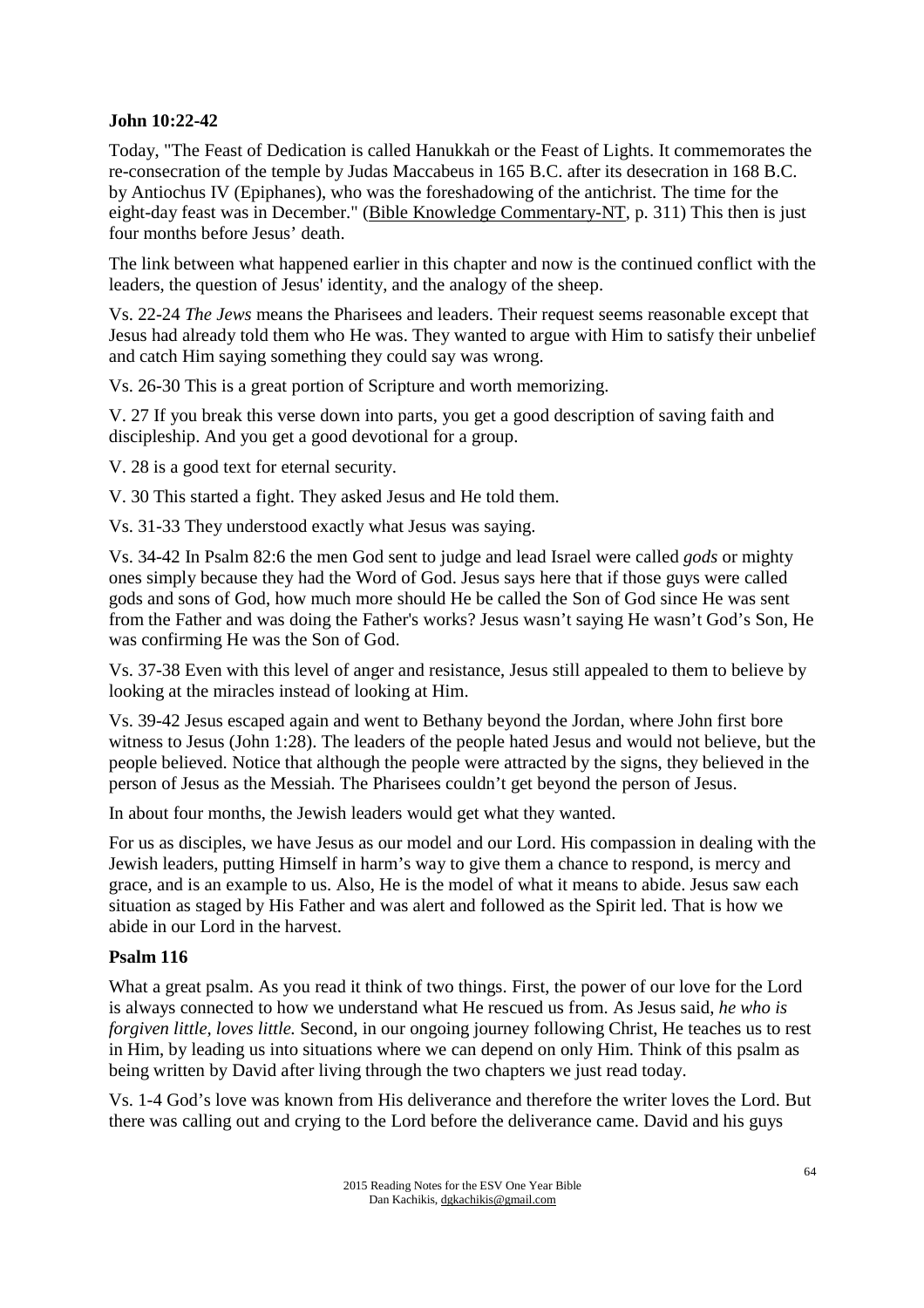were hiding in a cave, praying, while 3000 men waited outside for Saul to return, and suddenly God delivered David and his men.

Vs. 5-11 In what David was suffering, there was not just the danger from Saul, but the shame of hearing lies and being treated with scorn by people like Nabal. Yet God saved and vindicated David. In fact, God protected David from himself. That is mercy.

Vs. 12-19 If this is David, he is saying that he will repay the Lord by public praise and testimony to God's deliverance. Notice that he calls himself God's servant and keeps repeating that he will praise God before the people. This is what David says often and what he did when God made him king.

The psalm begins with *I love the Lord,* and ends with *Praise the Lord.*

### **Proverbs 15:20-21**

Apparently v. 21 is dependent on v. 20. Isn't it interesting that the foolish man despises his mother? Assuming this is a godly woman, women tend to think holistically, seeing many things connected that maybe no one else sees. Moms might see love for Jesus and eating peas as practically the same thing. Rejecting their motherly wisdom and living a life that despises their values by its contrasting values and actions (you don't have to eat peas), is what God calls being a fool for foolishness' sake. A wise man walks a straight path understanding all of this, respecting his mother's viewpoint, though he may not eat peas ever again once he leaves the house.

### **MAY 20**

### **1 Samuel 26-28**

We are only getting a few stories from this time in David's life. I guess you could call The Psalms, David's journal. In Chapter 27 we come to a point where we know some dates and how much time is passing. David will live in Ziklag 16 months, and he became king in Hebron when he was 30. This means that in chapter 27, David is 28 and eight months or so. David has been running for years, probably since he was 20.

#### 1 Samuel 26

Vs. 1-12 I think this is the first time we hear of Joab the son of Zeruiah and any of his brothers. During this time of running, David acquired his mighty men, amazing warriors who could really kick donkey (I think they said that back then). There were the "three," and then there were the "thirty." While the "three" refers to three actual guys, "the thirty" probably refers to a group whose members changed. Abishai was part of the thirty.

Apparently, as they observed how everyone was sleeping, David knew that it was a God-induced sleep.

Notice in v. 8 that Abishai was willing to do the job that he knew David didn't have the conscience for. Abishai might have been with David in the cave when David spared Saul. David spared Saul again and told Abishai the reasons why this shouldn't be done, even appealing to God's own judgment. Here, knowing what Joab's character is like, I find it interesting that the Lord lets us know it was Abishai who suggested this murder.

Vs. 13-25 Notice how David went after Abner; and then in v. 19 said if the Lord was doing this, good, but if it was men who were inciting the king, then they should be cursed. It seems to me that with the length of time David had been running, and with the length of time David will be in a civil war with the house of Saul after Saul is dead, that there were other players and people working to keep Saul on the throne and to kill David. I'll bet Abner played a major role in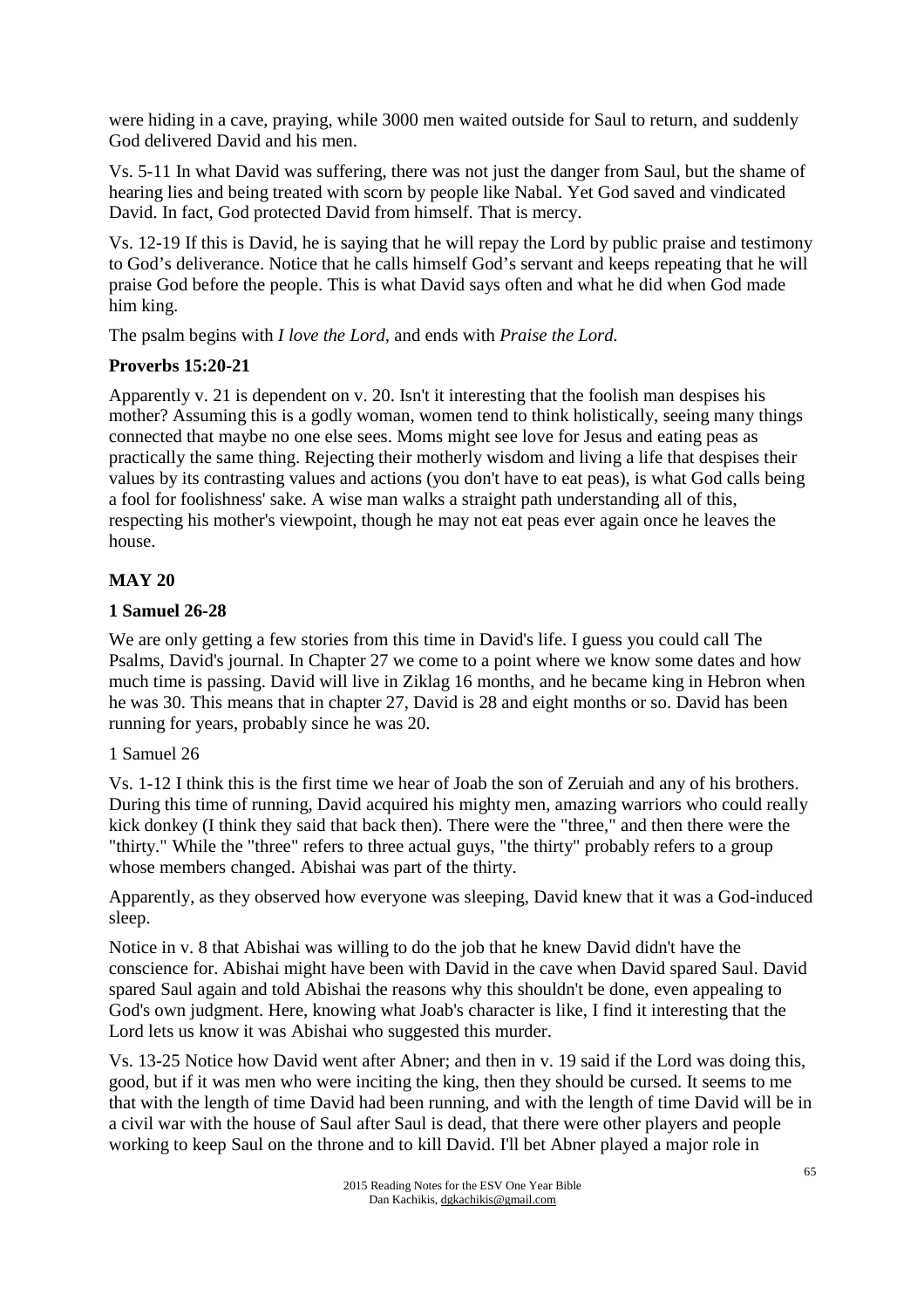keeping the political intrigue and misinformation alive. In many of his psalms, David talks about lying and treachery. Saul had powerful men around him who knew that if David came to power, they would lose their jobs and their income.

V. 21 There is nothing more uncertain and unstable than someone who says he's wrong and keeps on doing the same wrong thing. I'm sure this is what led to David's actions in chapter 27. David finally saw there would be no human solution.

Vs. 23-24 David seems to be saying that he expected the Lord to keep him safe and understood this was a kind of test that the Lord had given him. The opposite would be true of Saul, who was neither righteous nor faithful.

1 Samuel 27

Vs. 1-4 This is the same Achish, king of Gath, that David did the drool thing with back in 1 Samuel 21:13. Now, possibly seven or eight years later, the madness of Saul and the plight of David were a kind of legend. Achish had proof that David was hated by Saul and alienated from his people.

For some undisclosed period of time, David lived at Gath with his small army and their families. This must have been crowded, but it did achieve a purpose. In v. 4 it shows that Saul was still actively pursuing and trying to kill David, but there was no way Saul would go to the gates of Gath to do it. Saul stopped.

Vs. 5-7 This is ironic. In return for David's loyalty, Achish gave David Ziklag. According to Joshua 15:31, Ziklag belonged to the tribe of Judah. This would be David's home, with his 600 men and their families, for the next 16 months.

Vs. 8-12 What do you do if your only skill is killing and looting? Somehow when I read this, I don't think David's lying is noble or honoring to the Lord. I don't know what David should have done, but his lying and deception will come back to haunt him, I think.

On a positive note, in v. 8 I finally noticed that the people David preyed upon were the "old" inhabitants of Canaan, who Israel, in disobedience, did not drive out. Some of these people were preying upon Israel. In effect, David was acting as a judge in Israel and fulfilling some of what God had told Joshua and Israel to do.

Apparently the times were so lawless that you almost expected some nomadic group to swoop in and destroy a town. That must have added to David's deception and have kept him safe.

V. 12 Achish definitely got the wrong idea. David was a thoroughly true-blue Jew and follower of Yahweh.

1 Samuel 28

Vs. 1-2 I think this put David into a hard situation, but he played along. The words, *you shall know what your servant can do,* would have been an amazement to Achish, if David had gone into battle with him. David would have fought to defend Israel, and Achish would have been toast.

Vs. 3-7 In the years of David's hiding, Saul did some "god things" to show he was religious and was a "good" follower of Yahweh. One of those is that he had all those who communicated with the dead put out of the land or put to death. Apparently Saul did this out of some emotional response to Samuel's death. Later in 2 Samuel 22:1, we'll find out that during this time, Saul also almost exterminated the Gibeonites from Israel. These are the people who tricked Joshua and with whom Joshua made a covenant. Saul apparently thought killing these people would make God happy. This act of Saul's will come back to haunt his family. Whereas David promised not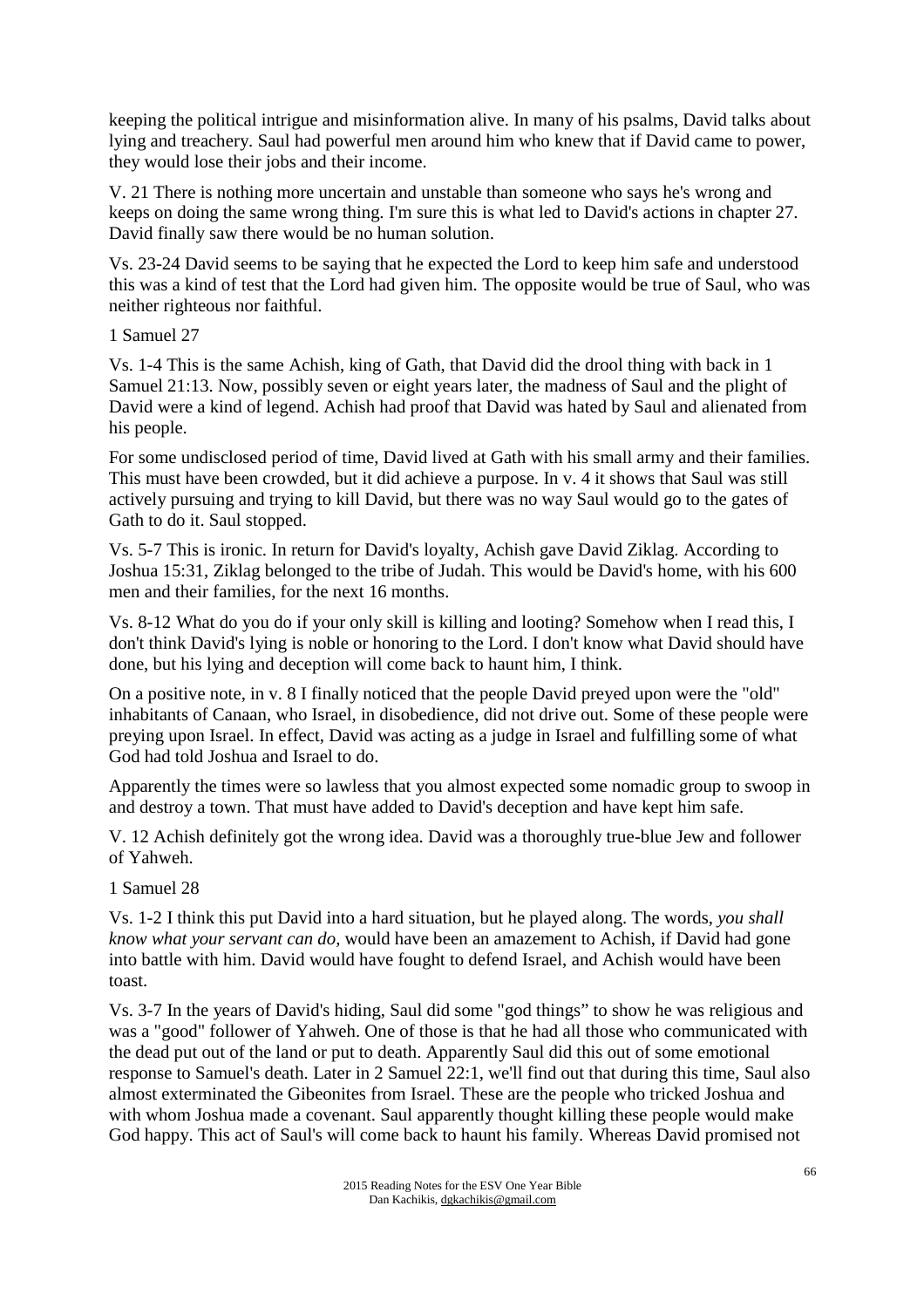to kill Saul's family, because of God's judgment on what Saul did to the Gibeonites, most of Saul's male heirs will die. Anyway, during this time Saul was busy doing "god things" to get back into God's good graces. He just never changed his heart. God never rejects true repentance.

Vs. 8-14 I heard a Walter Martin tape on this one time and it made sense to me. The woman had a "familiar spirit," a demon she worked with that could impersonate the dead person who was "called." What freaked her out was that this wasn't her lying spirit, it was actually Samuel whom she saw. Therefore she freaked and knew that she had been tricked and was in danger.

Notice that Samuel appeared in bodily form, as do Moses and Elijah later with Jesus. Texts like these help give us the "doctrine" or teaching of the intermediate body. That is, before we receive a resurrection body, we will still have a body. For the church, the resurrection body comes at the coming of Christ for the church (1 Cor. 15:51-58 …the dead in Christ shall rise and we [those of the church living at that time] will be changed), and then for all other believers (pre- and postchurch age) they will be given a resurrection body at the second coming of Christ at the end of the Tribulation. Finally, for those who have rejected God from every age, they will receive a resurrection body, albeit, without a sinless nature, at the end of the Millennium (Rev. 20:12-13) and thrown into eternal judgment.

I'm sure you wondered where we get all this theology and teaching from. It's from the Bible and all of this stuff you're reading. Pretty cool, huh?

Anyway, Samuel had a body.

V. 19 almost sounds like that "good news/bad news" joke, where the good news is that there's baseball in heaven, and the bad news is that the guy getting this report will be pitching tomorrow. But Saul didn't think this news was funny.

Vs. 20-25 At the end of the story there is a little more going on than meets the eye. Saul refused to eat…almost made a vow; but in typical fashion, Saul was talked out of it and gave in to those urging him. He was a man of no resolve, except to resist God and kill David.

But, on the part of the woman, if they received her hospitality, they couldn't kill her. That is why she did the elaborate *fattened calf* thing. I mean, how long did that take? They didn't have microwave *fattened calf.* This had to have taken hours. A couple of sandwiches would have worked too. Saul must have rested during this time and talked with his men. Anyway, they couldn't receive her kindness and then kill her. It looks too, that she wanted Saul healthy enough to get up and get out of there.

What a messed-up deal, but really, on this earth, all of us are messed-up, walking encyclopedias of contradictions. That's what sin does to us.

#### **John 11:1-53**

This is another great chapter in John with great disclosures about Jesus' identity, and it shows us how Jesus abided in the Father.

Vs. 1-4 When Jesus heard this, He understood from the Spirit that this situation was for the glory of God, and would be a testimony to His identity. I think that in abiding in Christ, this is how we also are to understand the situations the Lord brings into our lives. We are here to serve Him in the harvest and He designs every intersection. Our job is to remain alert and ready for what He has for us.

V. 2 is an editorial note. Apparently this event was known throughout the church. Mary anointed Jesus' feet weeks after this event.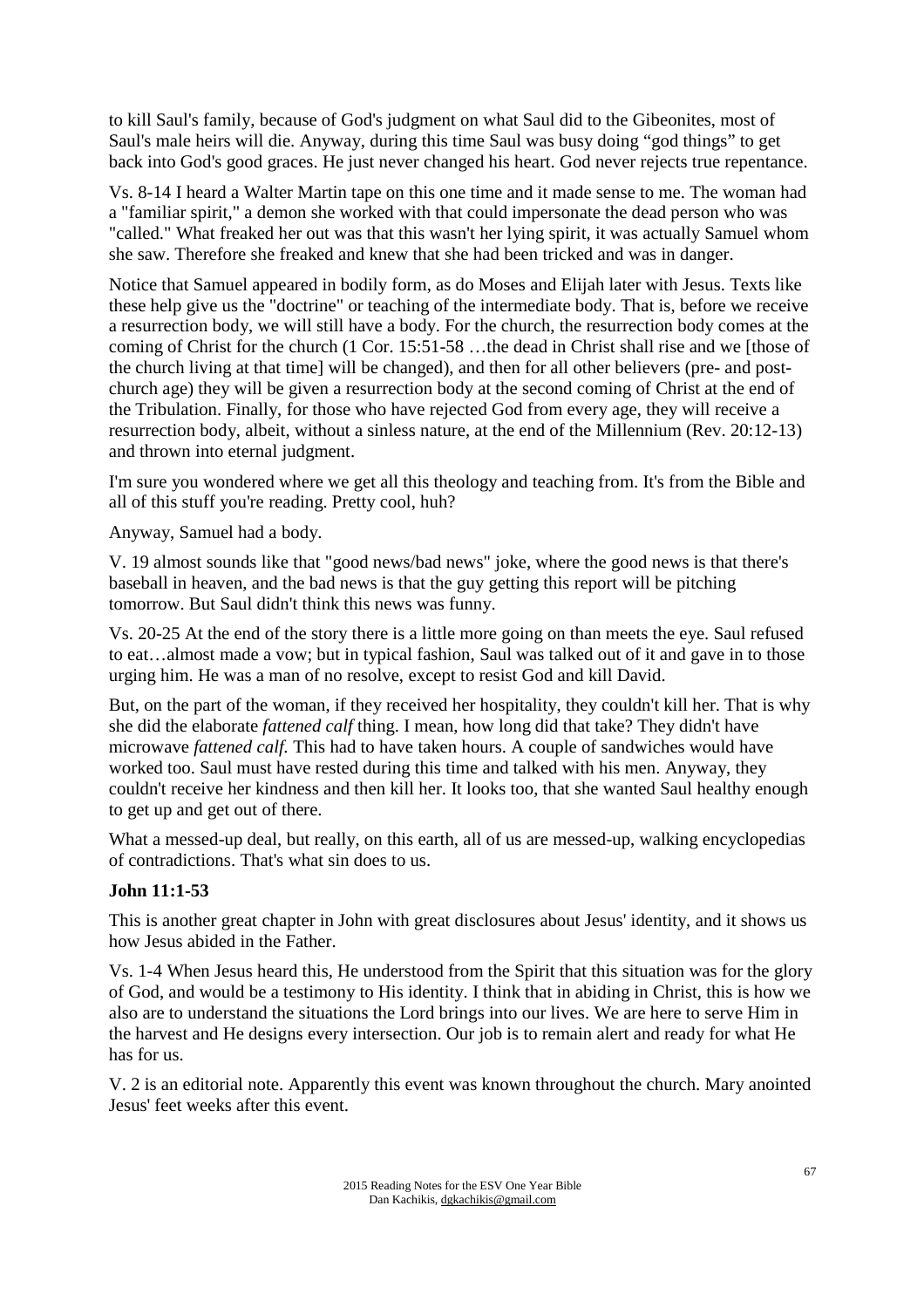Vs. 5-6 Under the Spirit's direction Jesus knew what was happening, and therefore stayed until Lazarus was not just dead, but good and dead.

Vs. 7-16 It is interesting to see that the disciples were very concerned with their lives. They knew the danger of going anywhere near Jerusalem, and Bethany was only two miles away from Jerusalem. Jesus' comment for them to walk in the day either meant to follow Him while He was still there, or to follow when God's will is clearly laid out before us. In any case, following the Lord, we can have absolute confidence that nothing can happen to us that is not allowed by the Father.

I don't know that they understood Jesus would raise Lazarus, but Thomas spoke for all of the disciples by his willingness to follow to the death. He wasn't being funny. He meant that.

Vs. 17-19 This is all very interesting information. That Lazarus had already been in the tomb for four days is important. The Jews thought that the spirit hovered over a dead person for three days. So, it is significant that Jesus waited until the fourth day to arrive. Also, it says that many Jews, leading people from Jerusalem, were present with Martha and Mary.

Vs. 20-27 When Martha heard that Jesus was coming, she went into action and met Him. Apparently as a result of Jesus' teaching, she had a good idea of the coming judgment and resurrection. Her remark that Jesus could ask anything of the Father and receive it could have been her hoping against hope that Jesus might raise Lazarus, but when she raised a stink at the tomb, it appears that she didn't believe Jesus would raise her brother. She must have only understood that Lazarus would be raised on the last day.

V. 25 Jesus told her that the resurrection wasn't focused on a time, but on a person, Him.

V. 27 This is a great confession of faith.

Vs. 28-37 It is interesting to see how the Father set up this situation. The Jewish leaders all followed Mary, and when Jesus was faced with all this sorrow, He too was overcome. Verse 35 is the shortest verse in the Bible.

When it says Jesus was *deeply moved,* that can be translated as "angry." I've heard a lot of spiritual explanations of why Jesus was angry, but I think Jesus looked angry because He was simply fighting back tears. I think His face was contorting, because he was trying to keep from crying, and this is what John expressed.

Vs. 36-37 Now the Jewish leaders were also caught in the emotion, wishing Jesus had been there.

Vs. 38-44 There isn't a lot of build up here. Martha objected to the stone being removed, but Jesus told her that faith was necessary in order for *the glory of God* to be seen. Jesus prayed very briefly, shouted, and out popped Lazarus. The expression in Greek is, "Loose him and let him go." I like that.

So, was this resurrection or recreation? If the spirit had returned to that body, it would have been a mess. After four days the body was just rotting flesh and dead blood, yuck! In order for the body to have been made ready for the spirit of Lazarus to return, the body had to have been fully recreated: every cell and every function. Who says God needs billions of years to create? Jesus did it there. It took no time, and there was no pause, or grunt of exertion.

Vs. 45-53 Many Jews believed but some were snitches. The entire discussion of the leaders was a profound lesson in irrationality. Jesus did mighty signs. Everyone might *believe in Him*. The Romans would come and destroy Jerusalem. But if Jesus was the Christ, the signs were from the Father, and believing in Him was right. If the nation had turned to Him, the Romans would not have been a problem.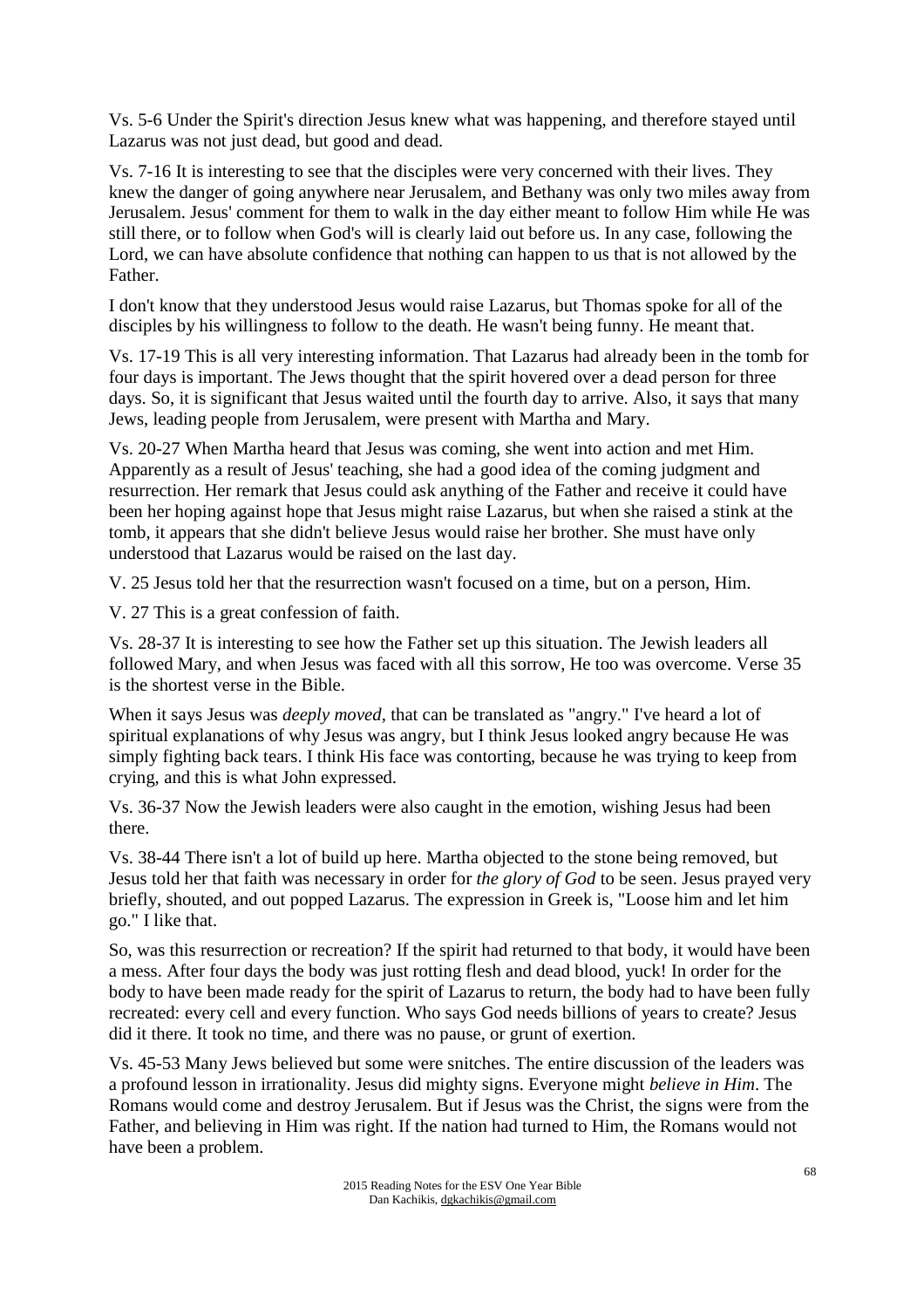V. 51 God can even use the mouths of evil men.

V. 52 This is John showing that this was for the plan of redemption.

## **Psalm 117**

V. 1 Paul quotes this in Romans 15 when talking about Jesus coming to save the Gentiles. *Nations* and *Gentiles* are the same word.

Romans 15:8-12 *For I tell you that Christ became a servant to the circumcised to show God's truthfulness, in order to confirm the promises given to the patriarchs, <sup>9</sup> and in order that the Gentiles might glorify God for his mercy. As it is written, "Therefore I will praise you among the Gentiles, and sing to your name." <sup>10</sup>And again it is said, "Rejoice, O Gentiles, with his people." <sup>11</sup>And again, "Praise the Lord, all you Gentiles, and let all the peoples extol him." <sup>12</sup>And again Isaiah says, "The root of Jesse will come, even he who arises to rule the Gentiles; in him will the Gentiles hope."* 

V. 2 God's *faithfulness* is to fulfill His promise of redemption, to save and rescue those lost in sin and darkness. We, the rescued, work with Him as His disciples, following Christ in the harvest. In so doing, He continues to show His *steadfast love* and *faithfulness* to those who need Him.

#### **Proverbs 15:22-23**

Amen.

### **MAY 21**

This is one of those days to celebrate. With today's reading, you have read the first nine books of the Old Testament.

#### **1 Samuel 29-31**

1 Samuel 29

Vs. 1-5 God saved David at the last minute. You know that David would not have fought against Saul and Israel. David must have discussed with his men what they would do if it came to a fight. The way that God was with David, in a fight, David would have torn the Philistines apart.

Notice that the other kings of the Philistines were well aware of David's reputation.

Vs. 6-11 David was sent home and threw a fake fit for Achish. This is all ironic, and David's lack of honesty, even in this situation, seems wrong to me.

I guess this is all to say for us as disciples, if God gets us in a jam, He will get us out, or show us what to do.

1 Samuel 30

Vs. 1-6 This looks like things going from bad to worse. It took three days to get back to Ziklag. They had been away for six days. Everyone had lost their wife and sons and daughters. The note says they were all taken alive, so there were no bodies lying around; and again, God engineered this so no one died. David thought he had known bad, but now the men were so bitter they wanted to kill him too.

*But David strengthened himself in the Lord his God.* Psalm 27 is a psalm of David, written sometime during all of his running. The last line is very instructive and deep, and there might be a slight qualifying phrase in it. It says, *Wait on the Lord: be of good courage, and he shall strengthen thine heart: wait, I say, on the Lord.* (Ps. 27:14, KJV) That line, *be of good courage*, is important.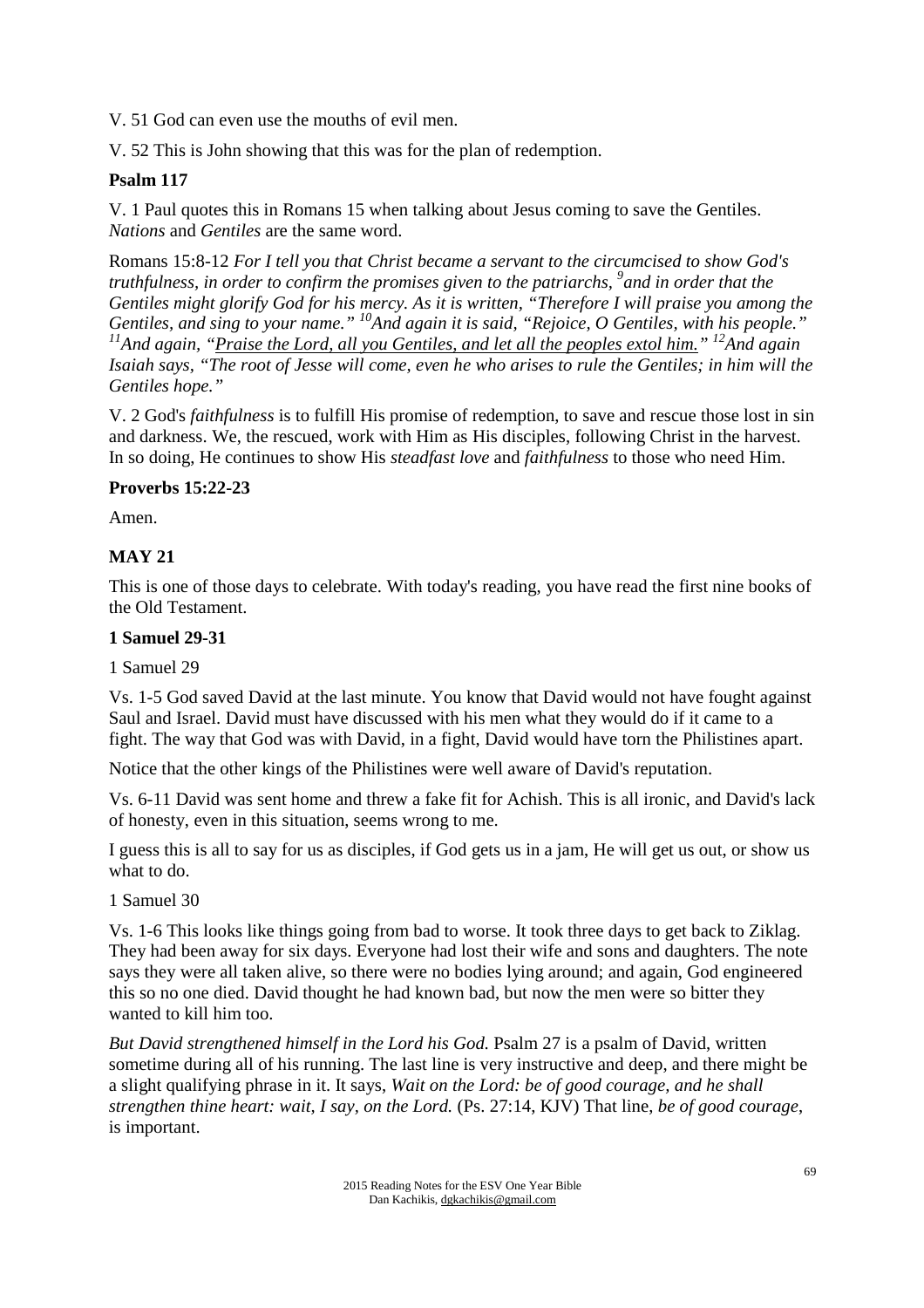If we really believe God loves us and is sovereign, it gives us what we need to strengthen ourselves in the Lord. Being of good courage shows that our hope is set on God, that our treasure is in heaven and that Jesus is the one we are following in this life. Sometimes it takes suffering in the wilderness to strip away the things that we've acquired to support us and define us. The wilderness and suffering are used by the Lord to bring us back to reality. The reality is that we have been saved from judgment and hell by the blood and sacrifice of our Lord. The reality is that this world will end and that lost people desperately need to be presented with the gospel. We have been saved to be complete in Him and work in His harvest. Our strength is in Him.

Vs. 7-10 I wonder if David had also asked the Lord about going to the fight with the Philistines. Somehow I don't think he did. But here, pushed by personal tragedy, and at his wits' end, he went to the Lord. When will we ever learn? Disciples need to learn to pray desperately before they get pushed to desperation by circumstances.

Vs. 11-20 This was a miracle, complete with God leaving bread crumbs (Ok, *an Egyptian*) for David to follow. They not only regained all their families alive, but they won the lottery. They were suddenly rich. Imagine the happy reunions. Imagine 400 Jewish men singing, "If I were a rich man." Well, maybe not that last one.

Vs. 21-25 Notice how David dealt with these *worthless fellows.* Every group/church gets some of these complainers. Saul didn't have the gumption for dealing with them. David does a great job. David actually made it a *statute* - those who guarded the fort should get the same amount as those who fought.

Vs. 26-31 David apparently was protecting these Judean towns the same way he had been protecting Nabal's sheep. David had so much, that he sent gifts to these towns. More importantly, David understood that the Lord had blessed them and given them the victory.

With everything that happened here, there was a happy ending. Now, why did God allow this to happen? I think it was to keep David and his men occupied with a personal emergency so they wouldn't be wondering how the battle was going and if they should go rescue Saul. By the time David and his men returned with their families to Ziklag and then rebuilt the city enough to live in it, the fight was over. God had taken care of the situation without David. Having begun the rebuilding of Ziklag, unknown to them, they would soon be leaving.

## 1 Samuel 31

Vs. 1-7 This was a very sad day for Israel. If David had been there, no doubt, the battle would have been won, but the problem would have gone on too. The Lord took care of things.

I would feel bad for Jonathan, but then, what is to feel bad about? After those few minutes of pain, he was welcomed by God (I'll bet he got a bro-hug), given a new body, a place to sit and rest with something nice and cool to drink. Obviously God knew that if Jonathan had lived, there would be problems in establishing David's kingdom. I think Jonathan was OK with how this turned out.

V. 4 Notice that Saul's own *armor bearer* was afraid, even in these circumstances, to put his hand against God's anointed. Note this, because David will soon get news from someone who didn't have this same respect.

V. 5 Take note of what is said here. It clearly says in the text that Saul was dead. Remember that.

Vs. 8-13 The Philistines dishonored the bodies, but the men from Jabesh-gilead slipped in and brought the bodies to be buried. Do you remember what Jabesh-gilead has to do with Saul?

The running was finally over. God protected David and judged Saul and did things His way. David had no guilt for sinning to avenge himself. For ten years David lived the words that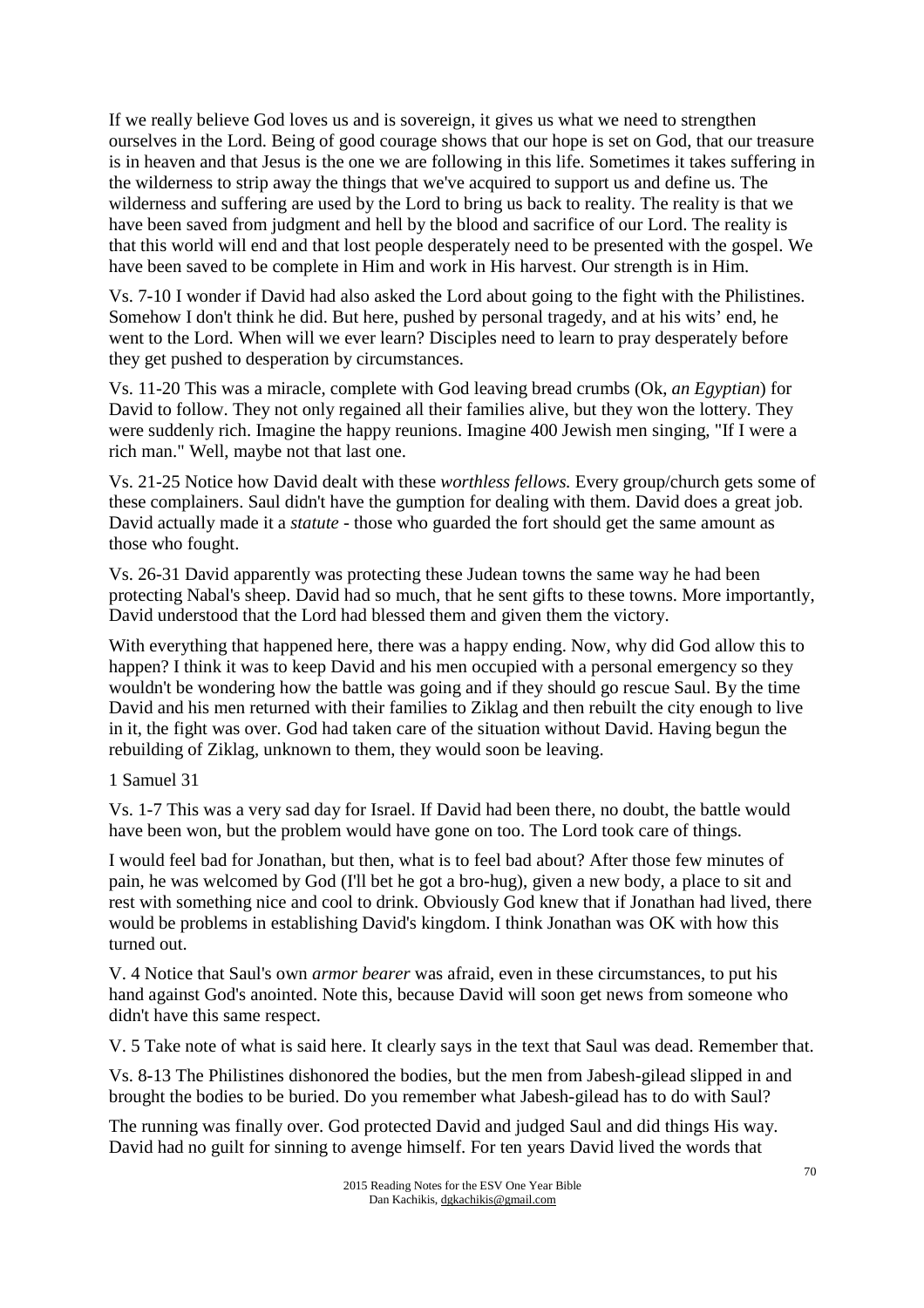Paul/Spirit would write in Romans 12:19-21, *Beloved, never avenge yourselves, but leave it to the wrath of God, for it is written, "Vengeance is mine, I will repay, says the Lord." To the contrary, "if your enemy is hungry, feed him; if he is thirsty, give him something to drink; for by so doing you will heap burning coals on his head." Do not be overcome by evil, but overcome evil with good.* 

With God's help, David was able to do this. These words, however, are for us, Christ's disciples, as we follow Him in the harvest, reaching out to the sinning, and making disciples, who make disciples. As we work in the harvest we get battered and have lots to forgive, but the love of our Lord refreshes our hearts and we rest in Him, knowing He is in control.

# **John 11:54-12:19**

John 11:54-57

After Jesus raised/recreated Lazarus, He and His disciples went about 15 miles north of Bethany and Jerusalem to stay away from the Jewish leaders. Being on the edge of the wilderness, it would have been easy for them to escape, if need be.

Since the Passover was a major event, people got there early and began looking for Jesus. He usually taught on the temple grounds.

John 12:1-19

This is the week that Jesus will die.

Vs. 1-8 There is a little difference of opinion regarding when Mary anointed Jesus. It could have been here, on Saturday when He arrived, or it could have been Wednesday evening. At this point, it isn't important when it happened, only that it happened.

V. 3 This Mary is not the woman who did this earlier in the house of Simon the Pharisee in Luke 7; but this Mary, a rich woman with a good reputation, humbled herself to imitate that woman, a sinner, and anoint Jesus' feet.

V. 4 We know that all of the disciples objected to Mary "wasting" this ointment, but Judas must have been the most vocal. In v. 6 John tells us why. It was probably as a result of this that Judas became enraged, allowed Satan into his heart, and went to betray Jesus. Judas probably went to the chief priests to betray Jesus on Wednesday evening or on Thursday.

Vs. 9-11 How irrational can you get? Sure, go and kill the guy raised from the dead and hide the evidence, for God's glory.

Vs. 12-19 One interesting addition here is that as Jesus entered Jerusalem, the people who had seen Lazarus raised were in the crowd bearing witness to Jesus. You don't get that from the other Gospels. Nor do you understand from the other Gospels that the reason that many of these people were there to greet Jesus is that they heard that Jesus had raised Lazarus.

Although the people were saying the right things, there was still no real recognition of who Jesus was. Even the disciples didn't understand this event until after Jesus was glorified. So, what were they really celebrating here? I think they thought that the kingdom would appear immediately.

## **Psalm 118:1-18**

Doesn't this read like something David would have sung when the 10 years of running were over? It seems like he remembered all of the desperation and emotion; but what saved him was what he mentions four times at the beginning, *His steadfast love endures forever.*

We get the second part of this psalm tomorrow. In the second half, there are allusions to Jesus' entrance into Jerusalem and His rejection. Knowing that, read this portion today with the idea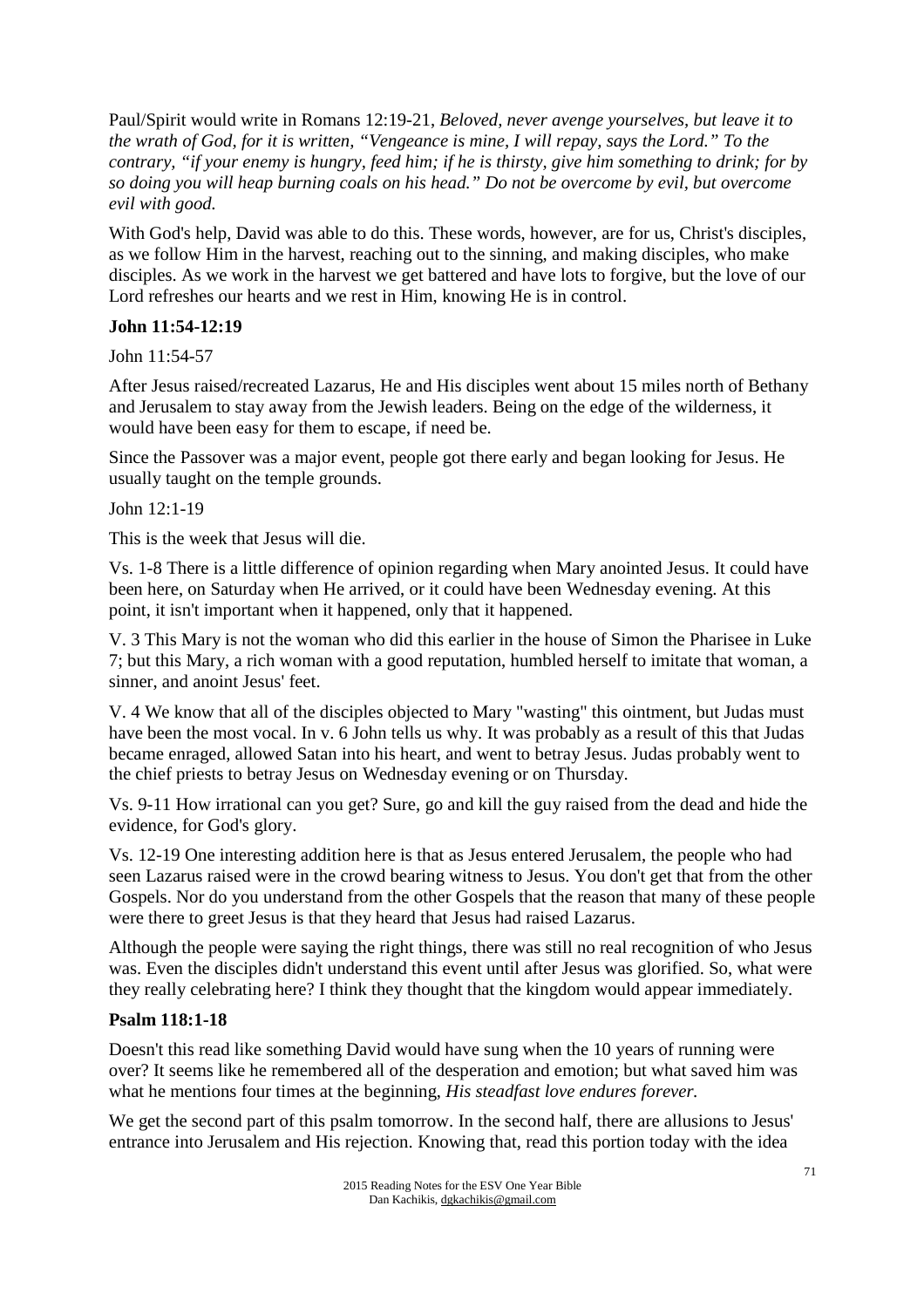that some of what is written here could be a prophetic expression of how Jesus would feel, and as a man, how He would find strength in His Father.

Vs. 1-4 This is what David learned in the wilderness. Each day had its ups and downs, but the *steadfast love* of the Lord never failed him.

Vs. 5-9 David didn't even trust his own men. They would have killed Saul. But David was vindicated by the special deliverances God gave him.

Vs. 10-13 After David became king in Hebron, civil war raged for seven and a half more years. Then when he became the king of the entire nation, other nations came against him. He cried out to the Lord; God gave David victory and suddenly distant countries were paying tribute to David.

Vs. 14-16 In all of this, the Lord was David's salvation.

Vs. 17-18 There was discipline and "pruning" by the Lord to make David ready to be king.

### **Proverbs 15:24-26**

Amen, amen, and amen! I would think that David was being taught all of this in the wilderness and while he was running. I know that hard times have been the only way I have learned some of these things on my journey as a disciple.

# **MAY 22**

With this reading you are beginning the 10th book of the Old Testament. Celebrate with a *Frappuccino*<sup>®</sup> or whatever else sounds good. When was the last time you read all of these books? And for one more landmark to look forward to, tomorrow you begin Psalm 119, where more than any other place, you see what it means when it says that David was a man after God's own heart.

## **2 Samuel 1:1-2:11**

## 2 Samuel 1

Vs. 1-16 Notice that this guy tells David of both Saul and Jonathan. He knew the mention of Jonathan would catch David's interest.

Since this account of Saul's death is different than the one found in 1 Samuel 31, it appears that this is a lie. It would have been ironic that the guy who finally killed Saul was an Amalekite since Saul had disobeyed God regarding the Amalekites. The fact that he came to David in Ziklag with Saul's crown indicates that he expected this to be good news to David and expected to be rewarded. What would make him even more of a hero, he thought, was that he had ended Saul's life.

Vs. 11-12 are a summary of the effect of this news on David and his men, but actually vs. 13-16 were carried out right away.

Can you imagine? This guy was probably expecting some reward from David. Saul's own armor bearer wouldn't lift his hand against Saul, but this guy said he did. David didn't think too highly of that.

Vs. 17-27 I don't doubt that David actually loved Saul, but he certainly loved Jonathan. I think in all of this there is also some grieving for the entire tragedy of the past 10 years. Notice the repetition of *how the mighty have fallen.*

Vs. 20 and 21 are a curse of sorts. David will finally defeat the Philistines.

Vs. 25-26 This is David's tribute to Jonathan. It was a true bond as brothers and something David was blessed with, but something that few men will ever experience.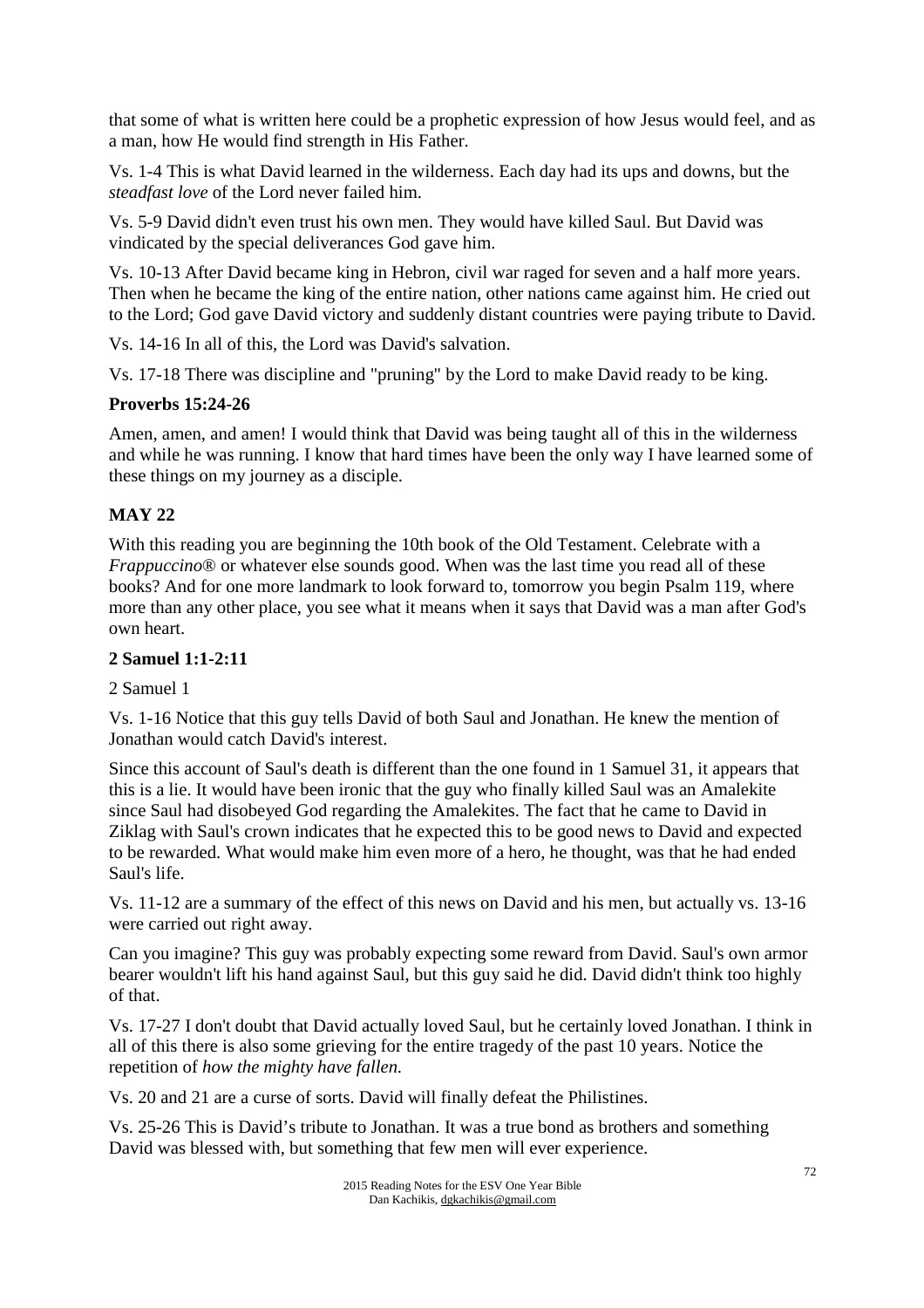2 Samuel 2:1-11

Vs. 1-4 I'm impressed that *David inquired of the Lord*. The fact that he did this and it was recorded makes you wonder about times when David did stuff and it wasn't mentioned, like going with the Philistines to fight against Israel, even if that was a ploy. I think David was like us in this regard. Normally he didn't ask God, but when he was in a hard situation, he asked, and then remembered to ask for a while after that until everything was normal again. However, when he was in control, like us, he didn't think he needed to ask.

David was made king in Hebron over the tribe of Judah. Verse 4 should have been cut in half. The second half of the verse actually belongs to the conflict story.

Vs. 5-11 David blessed the men of Jabesh-gilead. As a point of interest, the rescue of Jabeshgilead in 1 Samuel 11:1 was Saul's first battle as king of Israel. The people there never forgot that. When they learned of the humiliating way the bodies of Saul and his sons were displayed on the wall at Beth-shan, they returned the kindness of Saul's rescue of their city. See the Bible Knowledge Commentary-OT, p. 455.

When David blessed the men of Jabesh-gilead, he also invited them to accept his kingship…BUT, v. 8. Abner intervened. It appears that Abner drove the civil war which ensued, perhaps wanting to be king himself. I say this because it is interesting that all the dates and times mentioned in vs. 8-11 paint a very funny picture. Abner must have finally made Ish-bosheth (man of shame?, BKC, p. 458) the king after five and a half years of civil war. We know the war lasted seven years and six months and ended *at* the assassination of Ish-bosheth. Abner was the real guy in power. This is another reason why Joab, David's military commander, hated Abner. The big reason he hated Abner comes tomorrow.

As disciples following Jesus, there is always the sense of living in tension. I don't know when life ever gets easy, especially following Jesus in the harvest and working to reach people and make disciples. There is always a point of conflict somewhere, a relationship that isn't working out. So what do you do?

In David's life this was the same. You would have thought that the entire nation would have been ready to unite around David and get redemptive history cleaned up and looking respectable. But the sin of Saul had a long reach and was rooted in the heart of his followers, particularly Abner. Abner had his own ambitions too.

When a disciple becomes proven in service, it means having gone through many times of upheaval and disappointment. Especially after being hit by "friendly fire," drawing ever closer in that pain and suffering to Christ is a must or you just become bitter. He is the only one who makes sense of all this baloney, and He alone is the one who keeps our passion alive and healthy, and our vision clear. This is how you learn to abide in Christ.

Somewhere in all of this, probably in Hebron during those seven years, David wrote his own copy of the law. It was also probably during this time that he wrote Psalm 119. We'll begin reading that psalm tomorrow, and it will show why David was able to survive this continued time of trial.

# **John 12:20-50**

This is Tuesday. Jesus had just cursed the fig tree on the way to the temple. Upon arriving He cleansed the temple for the second time and made the leaders deadly mad; but they couldn't get to Jesus for fear of the crowds, because the people hung on Jesus' every word. Sometime in this day, probably earlier than later, the Greeks show up. It is significant that they came after Jesus cleansed the court of the Gentiles and taught saying that the temple was to be a house of prayer for the nations.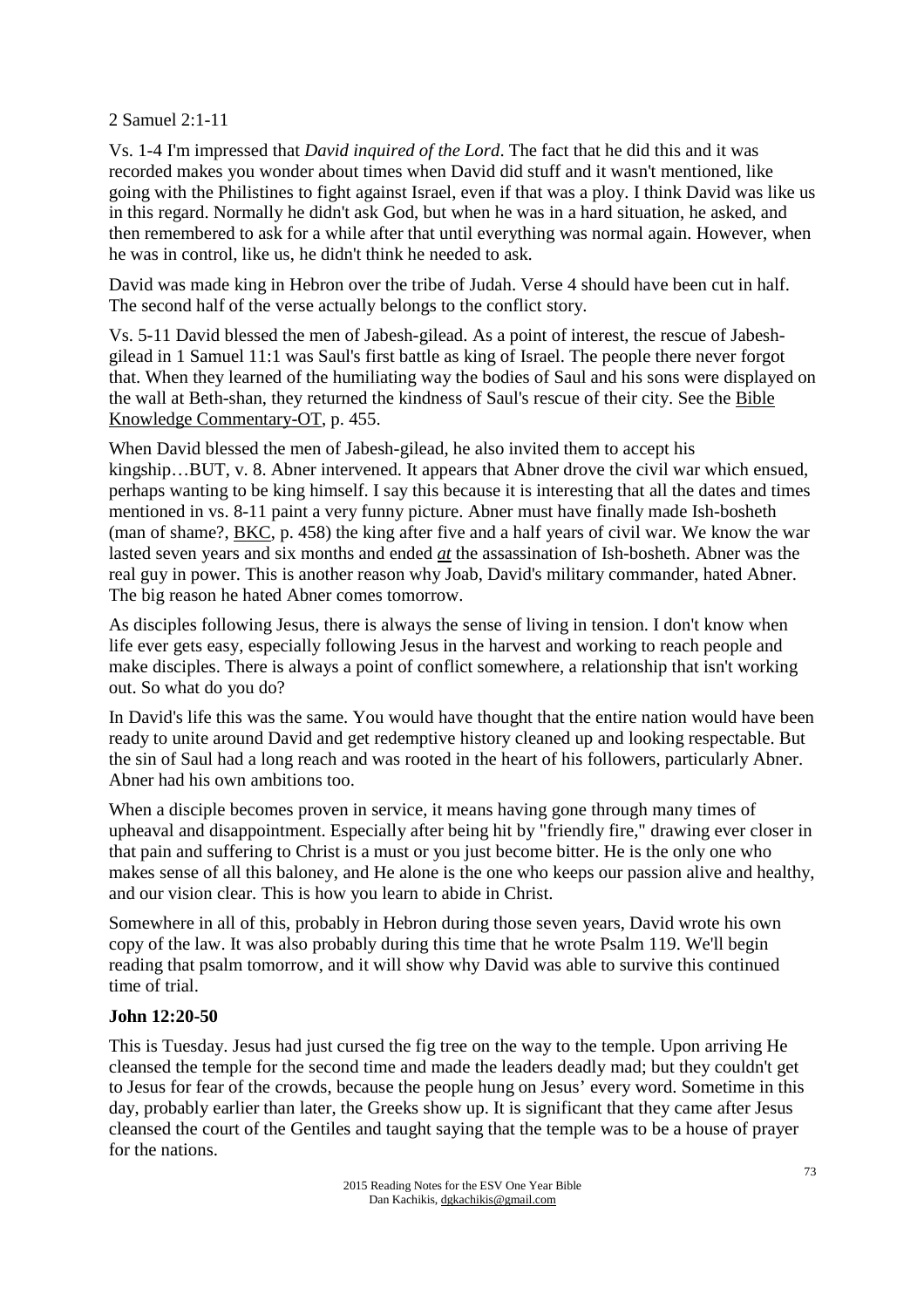Vs. 20-23 Who knows why they came to Phillip. Phillip had a Greek name and Bethsaida was on the edge of the more Gentile area of Galilee. But really, who knows other than that God directed them to Philip.

As Jesus was told of this request and maybe seeing the men at the back of the court where He was teaching, the Spirit must have nudged Him. Jesus now understood that the Father had done something, and Jesus officially knew that His hour had come. These Greeks were "God-fearers" and were close to Judaism, the same as the centurion whose slave Jesus had healed, and later Cornelius, also an Italian and a centurion and an important person in the gospel going to the Gentiles. I would think that the request of these Gentiles was a signal from the Father, almost like the Gentile world saying, "even if the Jews have rejected your offer for now, we're ready to receive it."

V. 24 This parable is very important. Not only is it used by Paul later in 1 Corinthians 15, but also in John 15, Jesus uses it to define glorifying the Father and proving to be His disciple. You always hear people wondering what kind of fruit Jesus is talking about in John 15. Here, and therefore in chapter 15, the meaning of the fruit is obvious: Jesus must give His life so that many more will experience life. The *fruit* is people who will come to faith and obtain eternal life through the giving of His life.

Vs. 25-26 Notice how Jesus immediately repeats here, what He has said previously in the context of discipleship to His disciples. Notice that Jesus intensified the 'losing' one's life to 'hating' one's life in this world. To serve Jesus, you must follow Him. This comes with two promises. First, you have the promise of His presence; and second, you have the promise of being honored by the Father.

Knowing Christ means following. Discipleship is not an option, yet, we have made it that way. This is why the Great Commission says to make disciples, not "lead them to belief, and then later, try to persuade them to follow if it's not too much trouble for them." If Jesus is presented as who He is, God who became man and gave His life for us, that He is God inherently means He is worthy of worship/service. Following is a natural part of the message of turning way from sin and turning to Him for forgiveness and life. We make it hard on ourselves when we think knowing Jesus means salvation, but not necessarily following. Jesus didn't think that.

Vs. 27-36a His hour having arrived, the reality of what He would have to endure also hit Him. Jesus the man, the Son of God, and Son of Man, knew what He was going to have to suffer. His humiliation and physical beating, vividly shown in the movie, "Passion of the Christ," was *simply* the path that brought Him to His real work, hanging on a tree, being cursed and punished by His Father. Only what He endured on the cross, the spiritual judgment and rejection, made forgiveness possible. *Cursed is everyone who is hanged on a tree (Gal. 3:13).* We are impressed, and rightfully so, with His suffering before He got to the cross; but it was what happened on the cross that purchased our pardon. Jesus willingly endured that, to get to the cross for us. Figuratively, we are healed by His stripes, but it was His death on the cross which bought forgiveness. It was when the animal was on the altar that it became a sacrificial offering. What Jesus is visualizing here is the spiritual aspect of what He will have to endure for mankind.

V. 28 Jesus lived to glorify the Father. The Father said He would do it again too. If you look at Jesus' life, the arrival of angels and the voice of His Father came at very crucial times. This was a critical time.

V. 31 Wow! "Now" was the judgment that would be complete with His crucifixion and resurrection, but we are still waiting until that judgment is fully executed.

V. 32 It is the cross where it all goes down. When Jesus said this, *lifted up* must have meant "crucifixion" to the people, therefore, the response of the people in v. 34.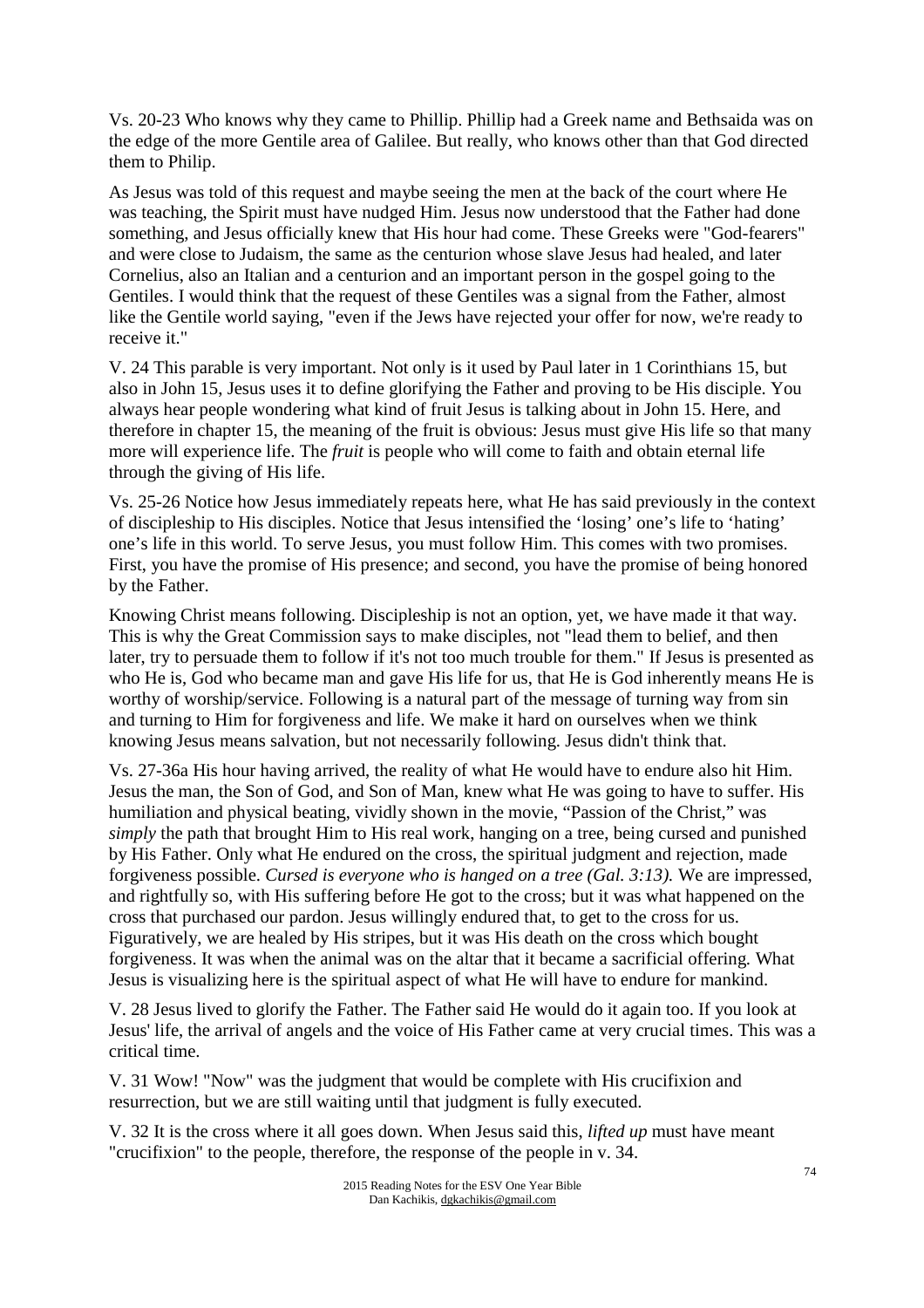V. 34 To be fair, the disciples didn't get it either. It wasn't until after the resurrection that they understood why the Christ had to suffer. The disciples didn't get it, but they still believed He was the Christ. That's the difference.

Vs. 35-36a This was a warning for the people to force themselves to think spiritually while He was still there to be seen. Jesus was the message. Regardless of what they had heard, they needed to see Him and believe in Him. Jesus will refer to this in a few verses.

Vs. 36b-50 is a kind of summary from John, regarding Jesus' public ministry to this point. Notice that at this point Jesus hid Himself. He needed time to chill.

Vs. 37-43 These verses explain why the people didn't understand. Part of this prophecy is Isaiah 53, and part is Isaiah 6:10. In both places, the rejection of the Messiah and rejection of the truth are the result of sin and not being desperate to understand the truth. This isn't God blinding their eyes as much as it is not making them desperate to seek Him. This falls in line with Jesus' use of parables. If people were desperate and tired, they understood. It also falls in line with what Isaiah said of the Messiah in Isaiah 53, *and like a root out of dry ground; he had no form or majesty that we should look at him, and no beauty that we should desire him.*

He wasn't what they were looking for because they were not desperate for the truth. They wanted what they wanted. God's work in Israel at the close of this age will be that Israel will be so desperate and needy in seeking the Lord that they will cry out, *Blessed is He who comes in the name of the Lord.* And this Jesus that they are rejecting here will return for them, and in the Tribulation they will want Him.

V. 41 is interesting if you link it to v. 42. Isaiah said this about Israel because He saw God's (Christ's) glory and spoke of Him. It made Isaiah jealous for God. He saw and he spoke. Now notice that many of the people and the leaders saw Jesus' glory, but they didn't speak of Him. I find that interesting.

Vs. 44-50 Sometime toward the close of the day Jesus again appeared in the temple. Whatever crowd was there heard this amazing declaration. Jesus just never gave up.

Vs. 44-46 couldn't be clearer. Jesus was God in the flesh and the light of men. This sounds like the first verses of John.

V. 47 is a transition verse. Jesus came to save, not to judge the world; but you can tell by what He says, there will be judgment. He came to save the world, not a country or language group or western cultural mindset. He came to save every person. There is no other way. There is no other Savior.

Vs. 47-50 are an incredible warning. To understate the case, Jesus' words are not to be taken lightly. Everyone will be judged by them. And to think, all of this came into motion, as the hour struck when a couple of Greeks came to see Jesus.

For us in the harvest, it is an encouragement to us to get the word out. Many will respond to the Lord and become disciples. Most will reject His Word. Our job in the harvest is to follow Him, reaching the lost and making disciples, who make disciples. And as we abide in Christ, we watch Him work and we follow.

# **Psalm 118:19-29**

It's interesting that in this last part of the psalm, there are two references to Jesus and one reference to a song. This is the danger of hacking up The Psalms like this. Now that we can see that some reference is made to Jesus, we can read back over the first part and see that the suffering it refers to might also have some connection to His suffering. It must have been strange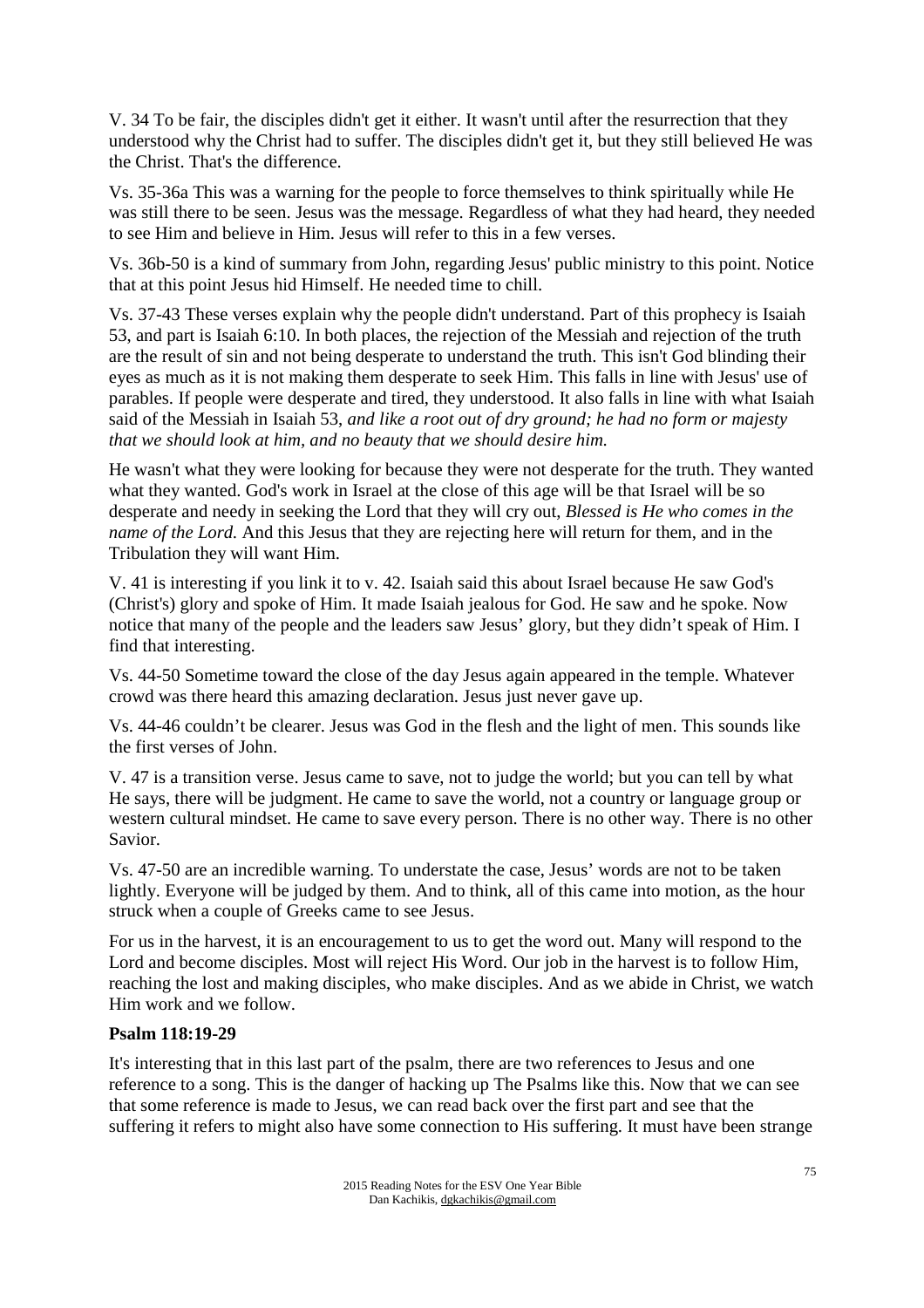for the Jewish leaders who rejected Jesus, because this psalm is quoted by Jesus during those final conflicts in Jerusalem before His death and resurrection.

Vs. 19-21 The writer (David?) asks the Lord to open the gates to him to enter into His presence. Because God had saved him, he knew that the Lord had opened up to him.

Vs. 22-24 Here is that salvation, the rejected stone. Not only was the Father's working in this marvelous, but it became the day of salvation.

V. 25 This is the plea of David and Israel and mankind.

Vs. 26-27 The Lord came to the city and to the house. He is the *light* and He is the *sacrifice.*

Vs. 28-29 Notice how the declaration, *You are my God,* is repeated. He is not only our Savior; He is our God. And at the end of the day, we give thanks because of His *steadfast love* and how it *endures forever*.

You probably saw vs. 22 and 23. So where did Jesus say v. 26?

What a great psalm foreshadowing Jesus.

#### **Proverbs 15:27-28**

It is interesting that v. 27 says that the result of this pursuit of stuff is that the entire family is troubled. Most people have more gifts from God than they realize, that can give them a solid, healthy family. Wanting more often kills a family, even if you don't want to obtain it unjustly.

That sense of pondering, going to God and really seeking answers, builds a solid foundation in life.

# **MAY 23**

#### **2 Samuel 2:12-3:39**

2 Samuel 2:12-32

Vs. 12-17 We have no real description of the fighting that went on between David's forces and Abner's forces. It went on for over seven years. What we have here is a small battle that might have happened fairly early in the civil war, after David had established himself in Hebron and organized his army. It is a small battle, but it is huge in understanding some of the events that followed. Also, it gives us tiny character sketches of the two main players, Joab and Abner.

Joab is never mentioned as one of David's mighty men, but he does later become the captain of his army. Joab and his brother were David's half-nephews and were probably the same age as David. It is probably a good guess that Joab had been with David from the early days of David's service for Saul. Apparently he was a confident and commanding leader.

Abner would have been the older man, and it is likely that Joab had been in the army under Abner just as David had been. They all knew each other.

V. 16 This wasn't a sword fight, it was a dagger fight. The intent, I guess, was to decide the war with the outcome of this fight; but BOOM, a miracle - they all killed each other.

Vs. 18-23 Notice that Abner knew Asahel. Apparently Asahel's pride was his death. Abner was too good a prize to pass up; unfortunately, Abner was also the experienced fighter. The most important part of this story is Abner killing Joab's brother.

Vs. 24-28 Fueled by their need for vengeance, Joab and Abishai (who wanted to kill Saul for David) drove the army of David. Abner tried to speak peace to the situation and Joab listened. In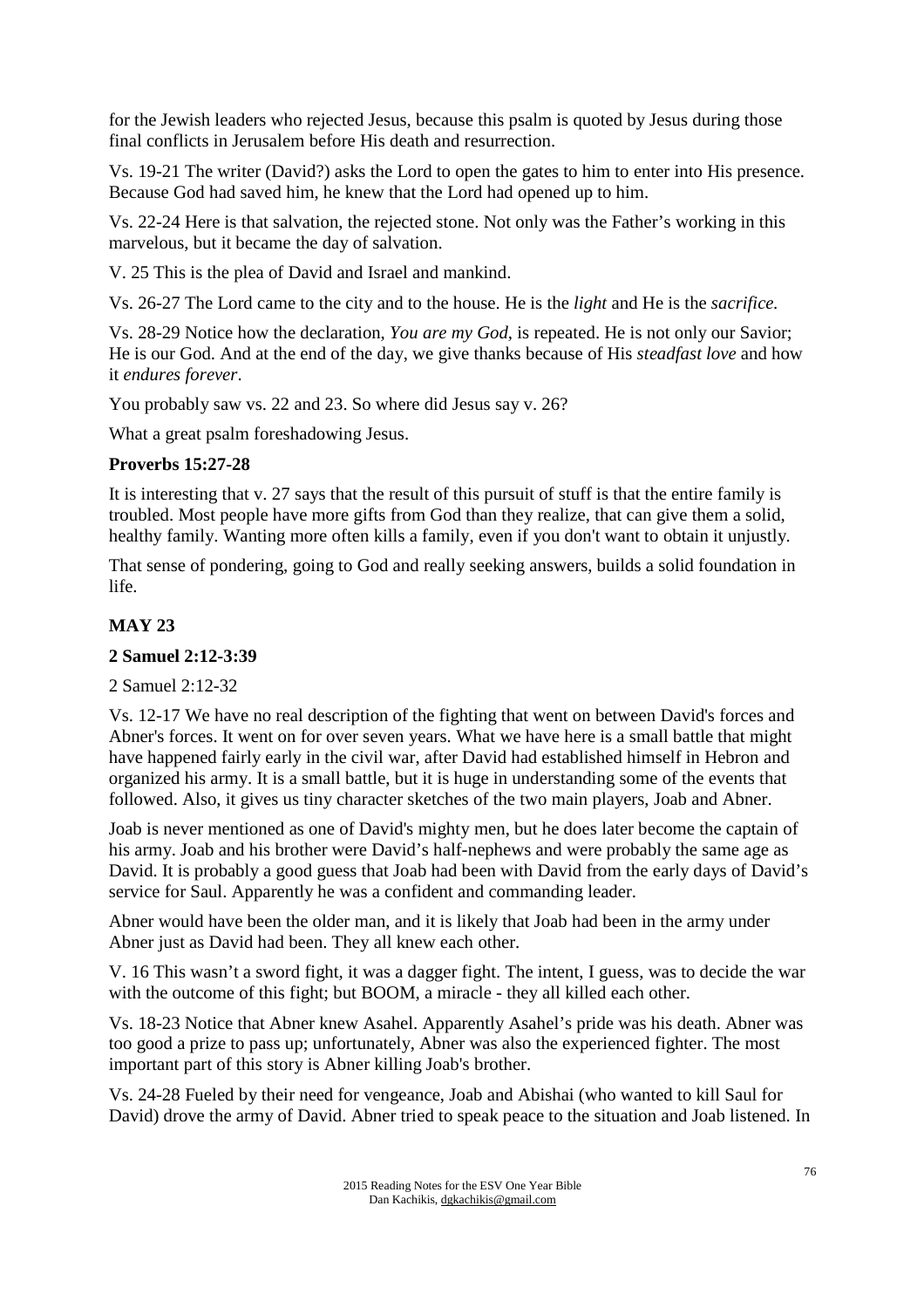a sense, Joab was blaming Abner for the fighting, suggesting that if Abner had spoken sooner, they would have stopped fighting sooner.

Vs. 29-32 The interesting thing here is the headquarters of Abner and Ish-bosheth. It was in Mahanaim, way across the Jordan in the middle of Gad. It was miles away from Hebron and the main life of Israel.

2 Samuel 3:1-39

V. 1 During this story, years are passing. What we actually read about here will happen fairly close to the end of the civil war. We know this war lasted seven years and six months.

Vs. 2-5 According to the law, the king was not supposed to have a lot of wives. This would be a good place to look at what God said:

Deuteronomy 17:14-20 "*When you come to the land that the Lord your God is giving you, and you possess it and dwell in it and then say, 'I will set a king over me, like all the nations that are around me,' <sup>15</sup>you may indeed set a king over you whom the Lord your God will choose. One from among your brothers you shall set as king over you. You may not put a foreigner over you, who is not your brother. <sup>16</sup>Only he must not acquire many horses for himself or cause the people to return to Egypt in order to acquire many horses, since the Lord has said to you, 'You shall never return that way again.' <sup>17</sup>And he shall not acquire many wives for himself, lest his heart turn away, nor shall he acquire for himself excessive silver and gold. <sup>18</sup>"And when he sits on the throne of his kingdom, he shall write for himself in a book a copy of this law, approved by the Levitical priests. <sup>1</sup>And it shall be with him, and he shall read in it all the days of his life, that he may learn to fear the Lord his God by keeping all the words of this law and these statutes, and doing them, <sup>20</sup>that his heart may not be lifted up above his brothers, and that he may not turn aside from the commandment, either to the right hand or to the left, so that he may continue long in his kingdom, he and his children, in Israel.*

Now, how many wives are too many? We guys ask ourselves that all the time, and some days "one" is too many; but usually we would say, "Who'd want more than one?" By v. 5, David has six wives and he'll acquire some others along the way. This will quietly set up David for a fall, one from which he will never fully recover. If the point of marriage is completion and becoming "one" with one person, then the effect of all of these women was that David remained incomplete and "one" with no one. David would remain unsatisfied emotionally and sexually and he would keep looking, in all the wrong places.

Vs. 7-8 This was a very serious thing that Abner did. To claim one of Saul's wives as his own, even having sex with her, would have been a step to the throne. When Solomon's brother tried to marry David's last concubine (which would have been illegal under the law), Solomon had him killed, knowing it was a ploy (instigated by Joab and Abiathar) so he could claim the right to the throne over Solomon. It was a murky business and what Abner did here was possibly preparation for becoming king himself. In Abner's defense, although he never denies the charge, he seems offended by the insinuation. He still did what he did and shouldn't have. I wonder if Abner was getting tired of fighting against God. They all knew Samuel had anointed David king.

Vs. 9-11 Abner, as a political animal, would have to find a way to come into David's favor. Ishbosheth seems like a tragic figure here. If Abner hadn't fueled the civil war, I think Ish-bosheth, who was probably a friend of David's and was legally David's brother-in-law, probably would have been happy with making peace with David and endorsing David's throne.

Vs. 13-16 This is all very interesting. David wanted Michal back. She had been his wife, but also, she was the daughter of Saul and he was Saul's son-in-law. It was justice, it was political and it could heal some things.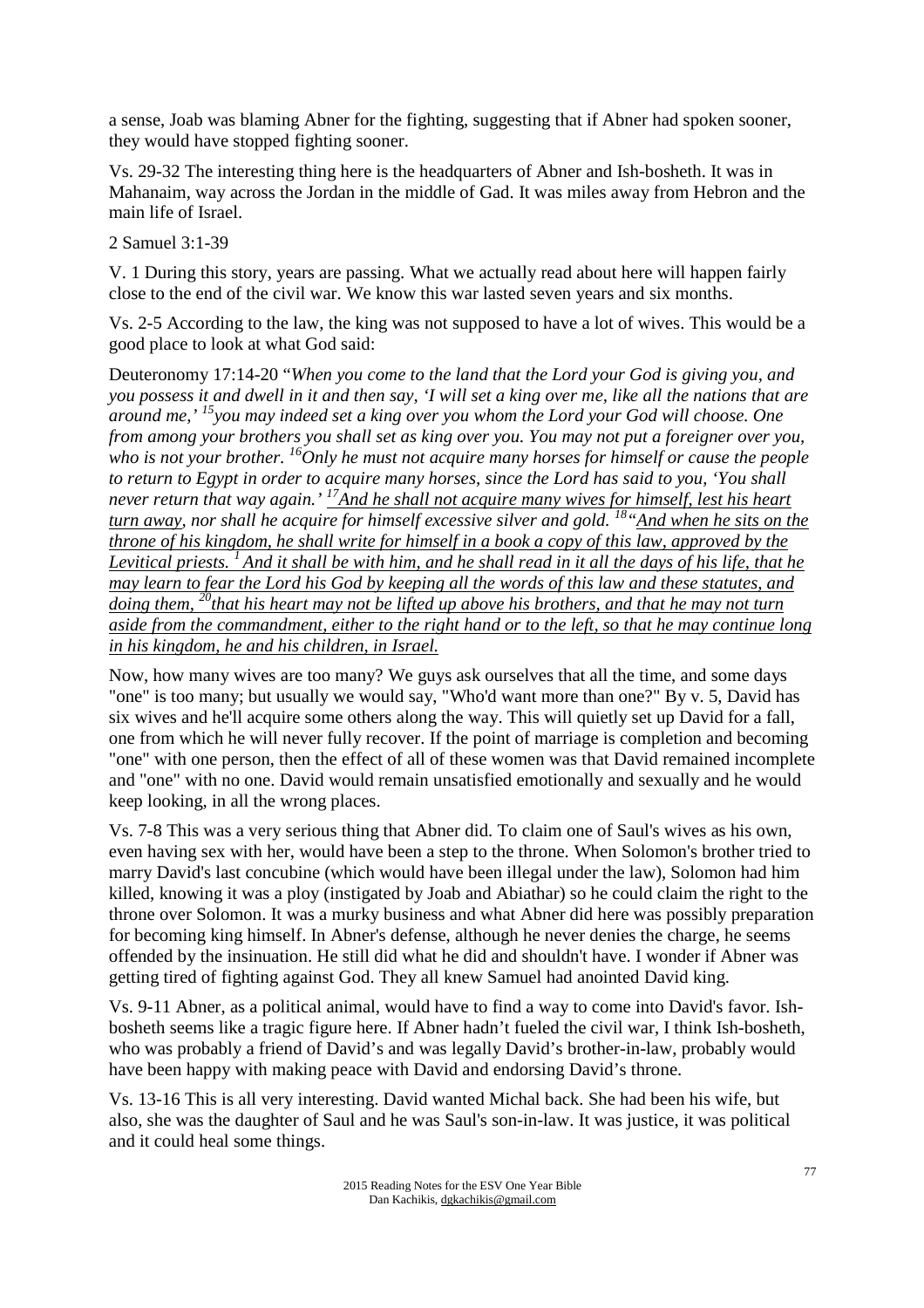Notice that Ish-bosheth had her taken and separated from her husband. Ish-bosheth doesn't seem like a bad guy, and the fact that David didn't kill him during these seven years shows some respect. Before this whole fiasco, I'll bet they had been friends.

Somehow I feel bad for this poor schmuck Paltiel. His name sounds like a sandwich from Panera and he is really moved and hurt by this thing. What a mess. People were still paying for Saul's ungodliness.

Vs. 17-19 Abner, a natural leader and very influential person, was laying the framework for bringing all the tribes to David.

Vs. 20-21 There might be more to this than meets the eye. Abner had been one of those former "friends" of David who had kept Saul's fears of and hate for David alive. This covenant was not only for peace with Abner, but it might have been for Abner to have a position in David's government.

Vs. 22-39 This story eventually brings the civil war to an end, and it seems tragic to me for more than one reason.

V. 26 Joab not only acted without any obedience to David, but he showed that he was very deceitful and ambitious.

V. 27 This verse explains God's view of why Joab did this.

V. 35 Unlike Saul, David's resolve was firm.

Vs. 36-37 God used this situation to bring the people to David. Politically speaking, removing Abner was a good thing, but the means by which it happened would poison David's reign. Although David rightfully said he didn't know about this, and then cursed Joab's family, and cried and made a poem, the just thing would have been to have put Joab to death. David saved this job for Solomon. In the future, David will command Solomon to kill Joab for this act.

I can only think that David was so fixed on getting things secure and stable that he didn't want to lose a man like Joab, who was important to the forming of Israel. You will get your own ideas as you read this, but year after year I'm saddened by these stories.

I know we are all riddled by sin and weakness, and none of us is any better than David; but these stories are here for us to learn. I guess I would say that if we begin with faith and dependence on God, we have to end that way. There have been ministries that have protected key players when they have sinned, because if those sins had been exposed or that person treated justly in accordance with their failure, it would have "hurt" the ministry. No one is so important that their sin can be overlooked if it disqualifies them from leadership. No ministry is so important that it can tolerate sin for the greater good. All of us are prone to this, but in different areas and different ways.

Here, at the beginning of David's reign, he is allowing poison to enter the stream, and it will get worse. It might be that David's own tolerance for his own lying also made him weak to dealing justly with those who were like him. Again, we'll see the tragic result of that too.

#### **John 13:1-30**

The Gospel of John is very unique, and particularly after reading the first three Gospels, there is a different kind of richness in the stories John includes. If the other portions of John shine, this part is absolutely brilliant. This Upper Room Discourse, beginning in chapter 13 and ending in chapter 17, is amazing. It is uncut discipleship teaching. Jesus is preparing His disciples to hold on to their faith, which will be severely tested at His death. He is also preparing them for the ministry they will have after His resurrection as they are guided by the Spirit. Understanding this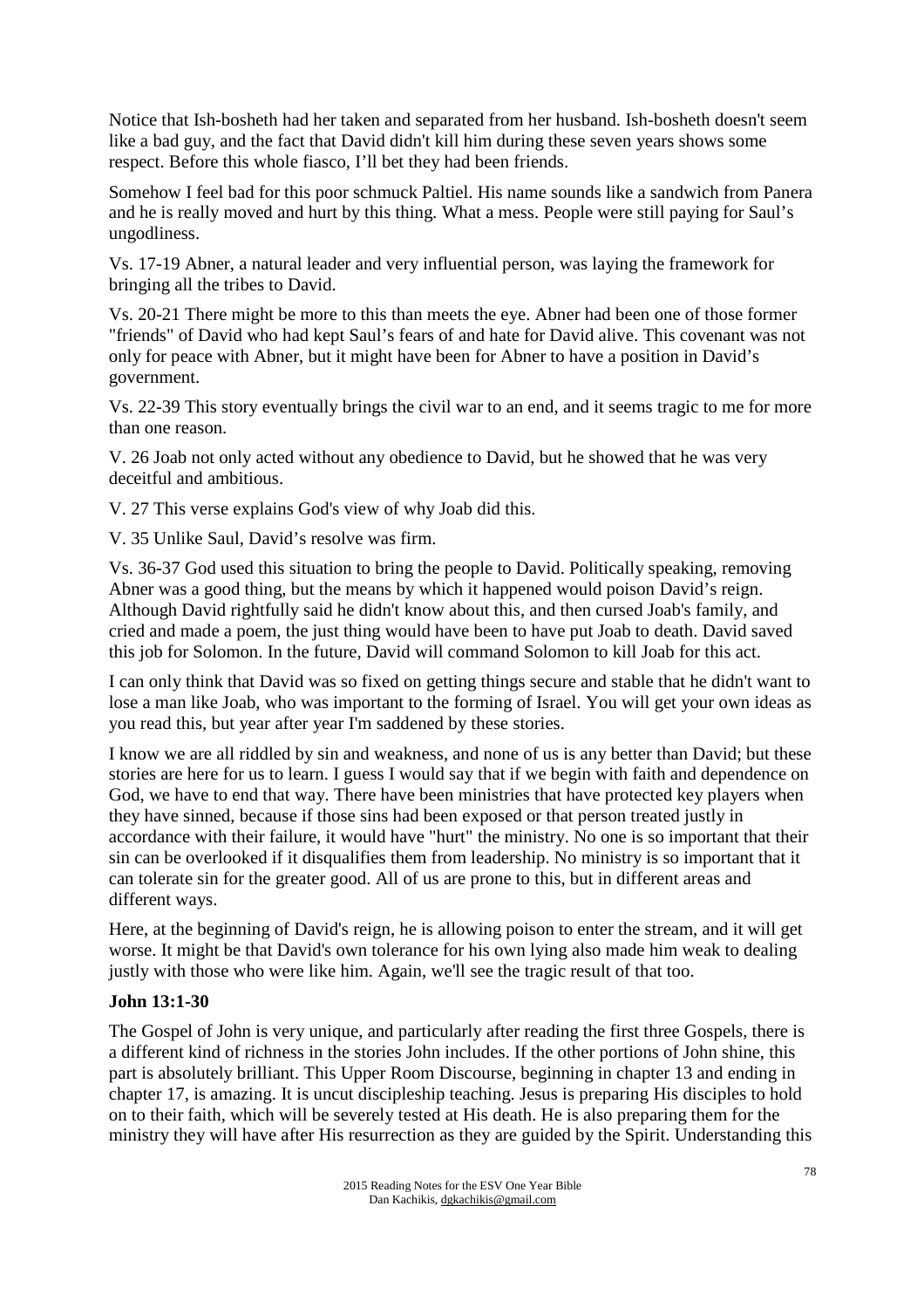portion of Jesus' teaching is dependent on understanding the stress they all felt and the fact that they were entering a very dark tunnel. This teaching would stay with them the rest of their lives and mark their ministries, but here, it was meant to give them hope following Him as His disciples on this mission.

We actually get the setting for chapter 13 from the other Gospels, where they tell us that a fight broke out among the disciples as to who was the greatest. They all knew that something was going to happen during this visit to Jerusalem. Thomas had already said those sage words, *Let us also go that we may die with Him* (John 11:16). They all knew there were threats against Jesus. And Jesus kept talking about His death and resurrection. There was some expectation that something would happen, and they must have been hopeful that Jesus would win and there would be a kingdom.

Vs. 1-11 Notice that Jesus served from a position of strength and He had a goal and a message. We tend to think that those who "can," "do," and those who "can't," "serve." Not so. Servant leadership always has a deep strength, a goal and a message. Notice, too, that this was outside of Jesus' "job description" as a rabbi, but not outside His job as a savior and maker of disciples.

V. 8 Jesus seeks to wash. How sad to resist.

Vs. 12-20 Jesus gave the explanation of what He had done. This was not only teaching on leadership and servanthood, but there was something here about preparing the disciples for the night ahead.

Vs. 21-30 Jesus was *troubled in His spirit* again, but this time, because one of His own would betray Him.

V. 23 The disciple Jesus loved is the writer of this Gospel, John the son of Zebedee, Jesus' cousin.

V. 27 This was Satan himself taking possession of Judas. Satan saved the big job for himself.

Again, although Jesus knew what Judas would do, His love and actions toward Judas never wavered. The disciples had no clue by Jesus' actions or moods or words to Judas that Judas was a traitor. Judas always had the option of saying, "No." Jesus never treated Judas unfairly. Judas' problem was within himself.

V. 30 is very poetic and ominous in its ending, *And it was night.*

#### **Psalm 119:1-16**

I believe that David wrote this during his seven years in Hebron. I think the view you have here of David's heart describes him as a man after God's own heart in a way the stories about him do not. As much as I understand that David was a contradiction in his life and actions, this psalm expresses his heart. I know I'm a contradiction. All of us are. So what do we do? We follow David's/the Spirit's advice in this psalm, if possible, and do it better than David did. This psalm ought to be the cry of every disciple's heart.

Notice how often words like *law, testimonies, commandments, word*, and other variants are used. Verse 11 is one of the famous verses out of this section. How can we as disciples afford to live one day without reading His Word and allowing it to flow through our hearts, cleansing us? Reading the Word daily is a must. Memorizing is what truly leads to meditation. On this earth, I think that is vital for us too.

In this psalm, each paragraph of eight verses begins with a successive letter of the Hebrew alphabet. It's kind of artsy.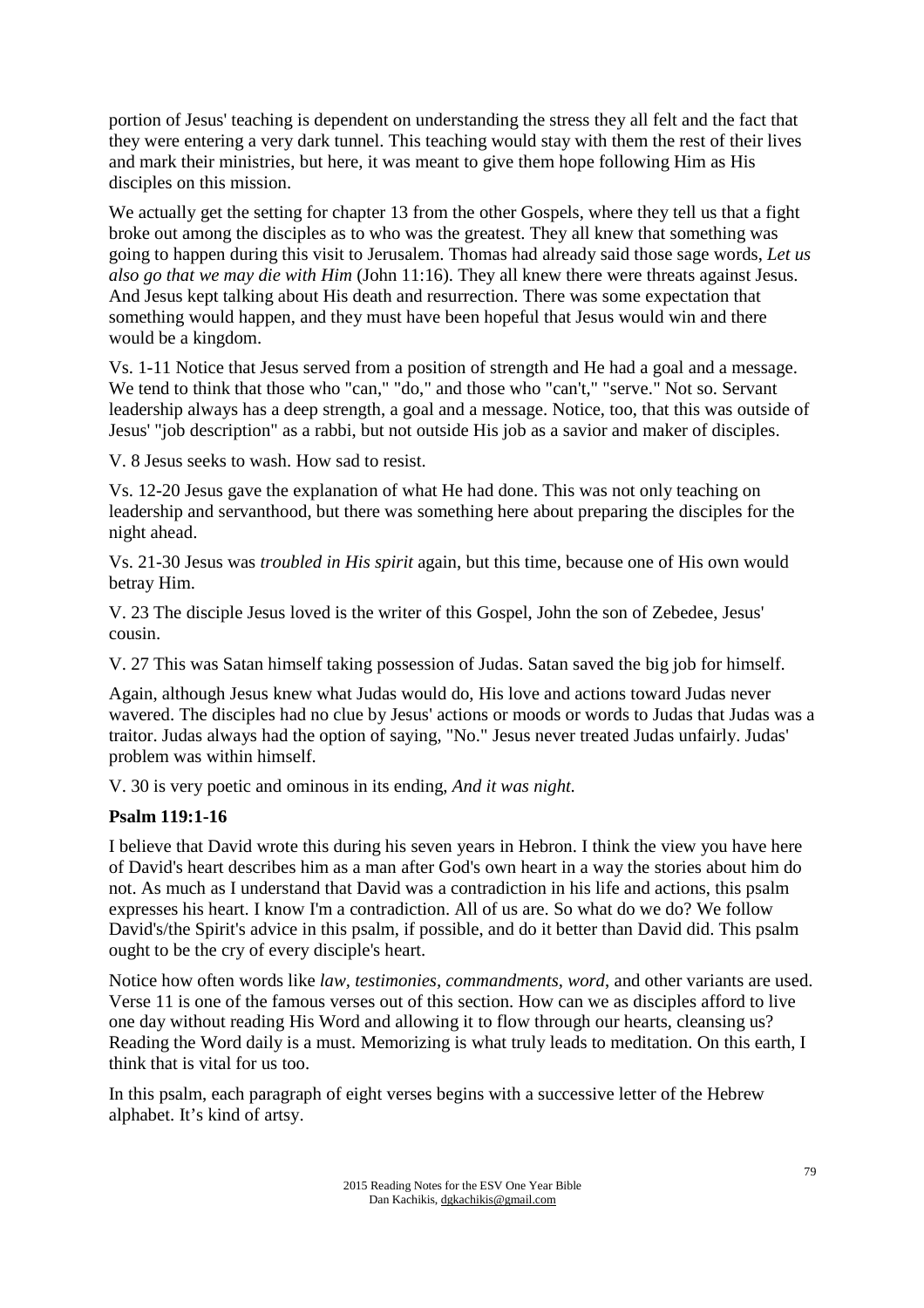Vs. 1-8 This paragraph begins with the letter "A." Since it is the introduction of the psalm, David uses it to describe blessing. The key to blessing is not just keeping God's Word, but fixing our eyes on it.

Vs. 9-16 The question asked in v. 9 is answered in this section. What a great section of Scripture and v. 11 is definitely worth memorizing if you haven't done it already.

Our longevity and fruitfulness in the harvest is held in all that David is saying here. Jesus said, *If you abide in Me and My words abide in you….* His words have to dwell in us and we are all leaky vessels. We need to be pouring in the Word every day.

# **Proverbs 15:29-30**

If our hope is set on the Lord, our good news each day comes from His Word. And with His hope and His Word, we bring strength to His disciples and His light to those who are lost in the dark fields of this world.

# **MAY 24**

# **2 Samuel 4-6**

Just a parenthetical note here. After the books of Samuel, come the books of Kings and Chronicles. Some of the history we are reading will be recounted in those books. So, as you read, try to remember or notice if a story is being repeated and then go back and look at the first rendition. Often in the other recounting, there will be new details, sometimes even a spiritual commentary on the event.

#### 2 Samuel 4

Vs. 1-3 Note that the assassination of Abner didn't bring the civil war to an end. I'm sure that Joab thought that killing Abner was a good idea, especially if it brought an end to the war. God is never glorified by that kind of stuff. It is too bad that David allowed someone poisonous like Joab to get close to him.

Not only was Ish-bosheth frightened by the news of Abner's murder, but all Israel, that is, the other 11 tribes, lost heart.

V. 4 This is an important note. The reason that Mephibosheth ("from the mouth of shamefulness" - what awful names) is mentioned here is that with Ish-bosheth dead, Mephibosheth would have been a contender to the throne. But since he was a cripple, he apparently wasn't dangerous. Soon, we'll hear more about M, and his condition plays a role in understanding some of what is coming up.

Vs. 5-12 Apparently this was a horrible assassination. Stabbing him in the stomach was not only a slow death, but it was the same murderous death inflicted by Joab on Abner. Remember again that David was the son-in-law of Saul. It is likely that he and Ish-bosheth had been friends. What were these guys thinking? Whatever it was, they didn't realize that David was spiritually minded, and deadly.

V. 12 The way David displayed the bodies showed his disdain. Cursed is everyone who is hung from a tree.

#### 2 Samuel 5

Vs. 1-5 As you note the age of David here, remember that he had been anointed by Samuel sometime around the age of twelve. Twenty-five years was how long Abraham had to wait from God's promise to the birth of Isaac. Waiting is the norm in following God, not the exception.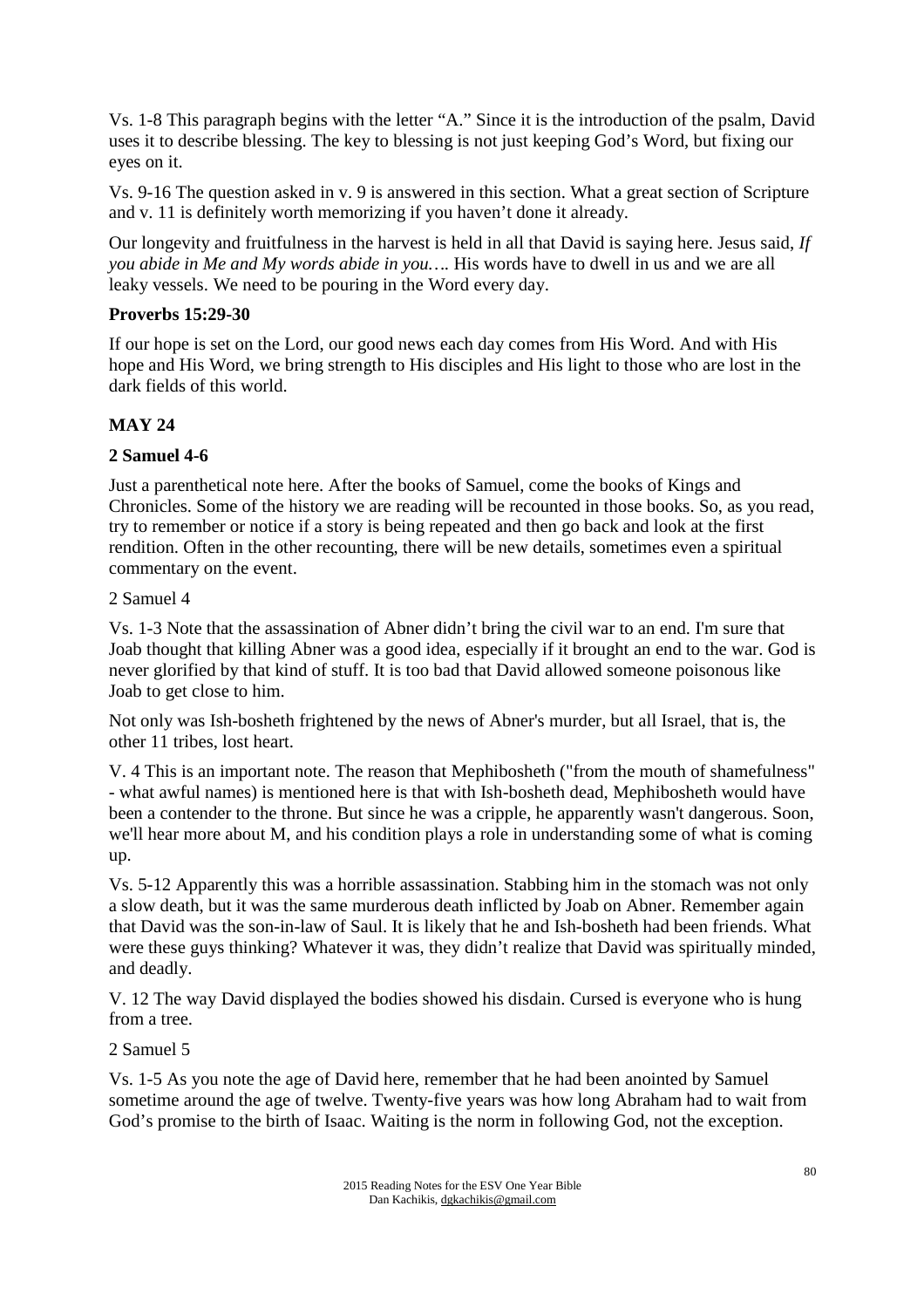I find it interesting that the heads of the tribes already knew this about God's choice of David. So why did they fight such a long war? Notice in v. 5 that the difference between Judah and Israel is firmly established. David would make them one unified nation, but even during David's life, it didn't take much to break that unity.

Vs. 6-10 This is David taking Jerusalem, once and for all. We've been reading about Jerusalem and the Jebusites for a long time, but now the case is settled. For another look at this battle and for what became official as a result of it, look at 1 Chronicles 11:6. The Luther, KJV and NKJV seem to insert a part of 1 Chronicles 11:6 into v. 8. It was another one of those things that made Joab hard to get rid of. According to the Bible Knowledge Commentary-OT, p. 461, Jerusalem was a good choice for a capital city because in all the years Israel was in the land it was always under the control of the Jebusites, and therefore neutral. Another reason it was a good choice is that the city was given to both Judah and Benjamin by Joshua. And then, I think the main reason Jerusalem became the capital is that David apparently thought it was a cool place. I'll bet God gave him that thought.

Vs. 11-12 This was encouragement from the Lord that He was blessing David and Israel. It is significant that David, who had lived in tents for years, now had a house. That will be important in a few verses.

Vs. 13-15 I guess this is given to show evidence of God's blessing. I'm too much in the one man/one woman frame of mind to see this as a blessing. That's 11 more kids and maybe as many new wives. I wonder if David did much consulting of God in this area of his life. I think this ruined David, just as it will ruin Solomon.

Vs. 17-25 Having taken Jerusalem and making it the national capital was unprecedented in Israel. It was like, "whoa, they mean business." Not only that, Jerusalem had a reputation for being like a fortress. For the Philistines, it was time to move against David. Notice that David did do some "consulting" here. To me it is interesting to see that this wasn't just the U&T, but there had to have been a prophet involved because of the detailed instructions in the second battle. We'll meet that prophet tomorrow.

#### 2 Samuel 6

I think bringing the ark to Jerusalem was more a desire of David's heart, than a political move; but as a political move, it was smart too. Even in Samuel's day, Samuel had to make a circuit of teaching and leading people in worship in different places. Israel hadn't been unified in worship, as God intended it to be, since the days of Joshua.

The ark at this point had been separated from the tabernacle for about 100 years.

Because of David's love for the Lord, and perhaps because he had made his own copy of the law, David sought to bring the ark of the covenant and the tabernacle together at Jerusalem. With this done, Israel would be united as God had intended.

Vs. 1-11 Just one problem, if you are going to honor God, it is best to do it His way and not simply think that if we have good intentions, everything will be ok and He'll look the other way. There was an instruction book, but you know how guys are when it comes to reading instructions. For the last little while, everything David had done had turned to gold. Suddenly, something went wrong. Oddly enough, Uzzah and Ahio were Levites and should have known better. What a disappointment for all involved. Notice that David had 30,000 people gathered for this event. David needed to check himself and respect God.

For another look at this, look at 1 Chronicles 13 and 15.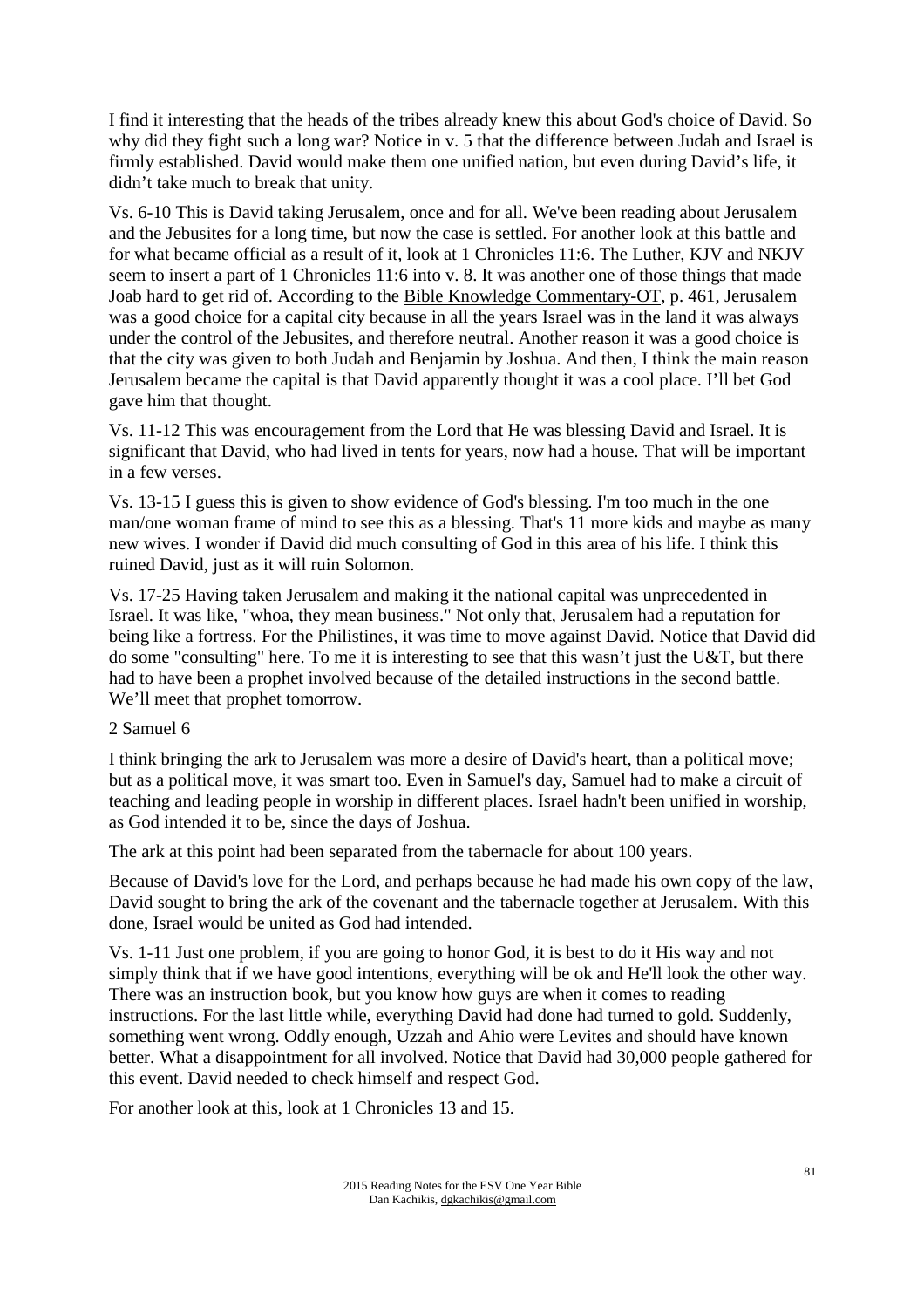Vs. 12-23 You have to read 1 Chronicles 15 to understand what David was told or had read, that the ark had to be moved by the Levites, with the carrying poles. In other words, this time, he did it God's way.

David dancing before the ark must have been a sight. Apparently, and I have to make myself imagine this because I'm not that kind of guy, this was heartfelt joy and emotion and leaping and dancing, with all his might.

V. 14 should be understood that David was *only* wearing a linen ephod. Apparently in all the leaping and joy, from time to time, people saw a bit more of David than they needed to.

V. 16 This is an important comment in the story.

Vs. 17-19 Apparently, David had brought the tabernacle to Jerusalem. If David did this right, he brought the animals for offering and the priests and the Levites did the actual sacrificing. David, like Saul, would have been forbidden to sacrifice. I think David had read the instruction book by now. This was probably the first united worship event the nation had had in years.

Vs. 20-23 Every guy fears coming home and having his wife mad at him. David's honest sincerity and joy is what wins the day here. He was fully absorbed in the love and joy of the Lord.

That Michal has no children is not only God's judgment on her, but politically speaking, if she had had a son, it could have made problems in the future. The people could have thought of putting that son on the throne and reestablishing the family of Saul. As it is, God took care of this potential problem.

I have to wonder too, among all of her other hang-ups, if Michal was put off by being taken from her "husband" and landing in this ever growing harem, where she essentially had no husband and no one who really loved her.

#### **John 13:31-14:14**

V. 31 Judas' leaving would make the betrayal and vengeance of the Jewish and "spiritual" authorities complete.

What was that like, watching Judas leave, seeing and hearing the door shut? Jesus might have lowered His head for a moment, and then looked up at the disciples and said, *Now is the Son of Man glorified.*

V. 32 And that glory was now going to multiply exponentially, as the secret plans of God would burst into fulfillment, resulting in the forgiveness of sin, the redemption of man and the birth of the church.

V. 33 It seems like Jesus is revealing Himself more and more in this discourse, and here, calling them His *little children*. I wonder if any of them realized how surreal this talk was.

Vs. 34-35 Notice that the commandment to *love one another* is prefaced by v. 33. They were about to be left without Christ. For the mission before them, He would not be there to guide them as He had in the past, especially in terms of encouragement and support. Therefore, for the sense of providing in His absence what He had given in His presence, they were *to love one another* as He had loved them. This is not a theoretical love or general context. They were to love each other as in binding together in the mission. The mission provides the context. They were to be a "Band of Brothers." Without the context of supporting and encouraging one another in carrying forth the message of Christ, loving one another becomes some flowery, nice, but vague, command. Over the past three years, in and out of controversy, in tiredness, in stress, in busyness, Jesus' love and encouragement had been the glue that kept them following in the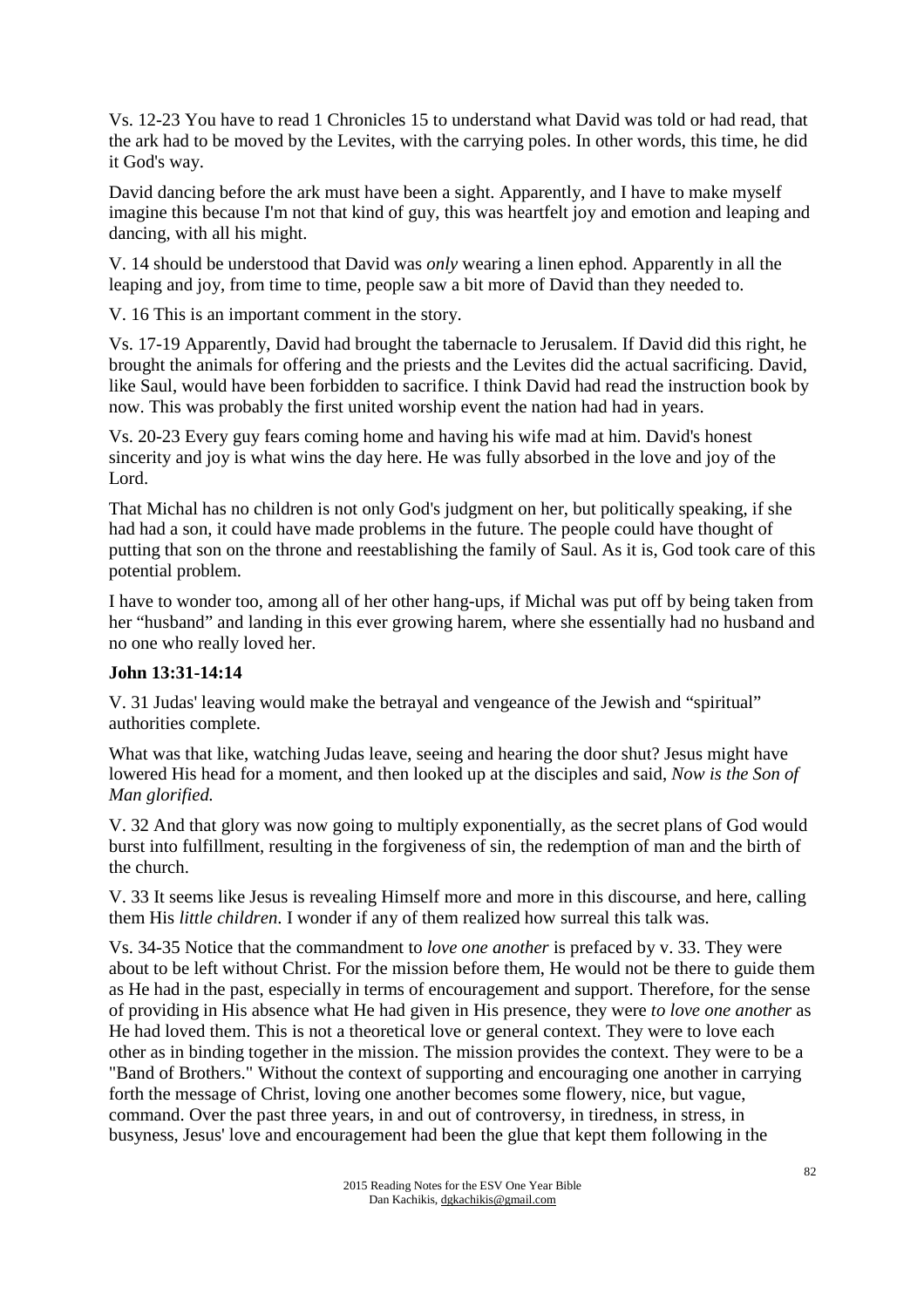harvest. Now they were to do that for one another. The disciples were about to be tested. Jesus commands them to be there for each other, as the darkness was closing in.

This testing and the mission following His resurrection is the context for what He is about to share with them.

Vs. 36-38 This morning I was reading about Peter walking on water. Everyone was terrified seeing Jesus coming toward them on the water. He told them to take heart and not to be afraid, so Peter said, *Lord, if it is you, command me to come to you on the water*. And Peter walked on water. This guy had a hero's heart, but he was very human. He had no idea of the forces at work that night or how small his strength was, just like all of us.

John 14:1-14

V. 1 Notice that this is the context. They were troubled and Jesus would be leaving. How would they hold on, much less continue His work? They were confused and didn't see the redemptive plan of God coming together. They didn't understand that the plan for Israel would be put off for years. They had no clue of the church. They certainly didn't know that they would be the guys leading the church and bringing the gospel of Christ to the world. They were just troubled.

Vs. 2-3 So what is the point of the rooms? Why is Jesus telling them this? The context is everything.

Vs. 4-7 Verse 4 is the lead-in to one of the greatest verses in all of Scripture. In the context of their troubled hearts, Jesus is saying that the guarantee of their safety, being with Him where He is going, is that they know the way, the truth and the life.

V. 6 summarizes the truth and reason why Christianity can never "coexist" with any other religion. God is revealed through Jesus and Jesus is the only way to Him. Just as gravity operates the same in all nations and all cultures, the same God created them all and is only reached in one way.

V. 7 is a kind of rebuke to their slowness of heart, but Jesus promises that the result of the next few days will change them forever.

Vs. 8-11 Now it's Philip's turn. This answers the question, "If God ever walked on earth as a man, what would He look like and how would He act?" The events that follow this night answer another question, "If we could ever get our hands on God, what would we do?"

Our challenge as disciples is very real and comes from this passage, but is repeated all over the NT. If Jesus was the representation of the Father, we are to be the representation of Jesus. We are commanded to be imitators of Christ, ambassadors of Christ. Somewhere in all of this is the answer of what it means to abide in Christ.

Vs. 12-14 Again, this is to be understood in the context of the mission for which He is preparing them. They would stand on the earth without Him. Positionally in heaven, they were eternally secure and a place was prepared for them. On earth, on mission, they were to bind together to provide the love for one another that Christ had provided for them. I don't know how much comfort that spoke to them. It still kind of sounds like they'll be alone….or will they? In what Jesus says in this entire discourse is the understanding of being one with Him and abiding in Him. The reality of abiding in Christ is something we as disciples need to grow into.

# **Psalm 119:17-32**

As you read this, imagine David trying to deal with stress. He had the stress of running from Saul, followed by seven years of civil war in Israel. How do you respond when you're eaten up with thoughts that bother you, or when you hear evil things about you or your motives? David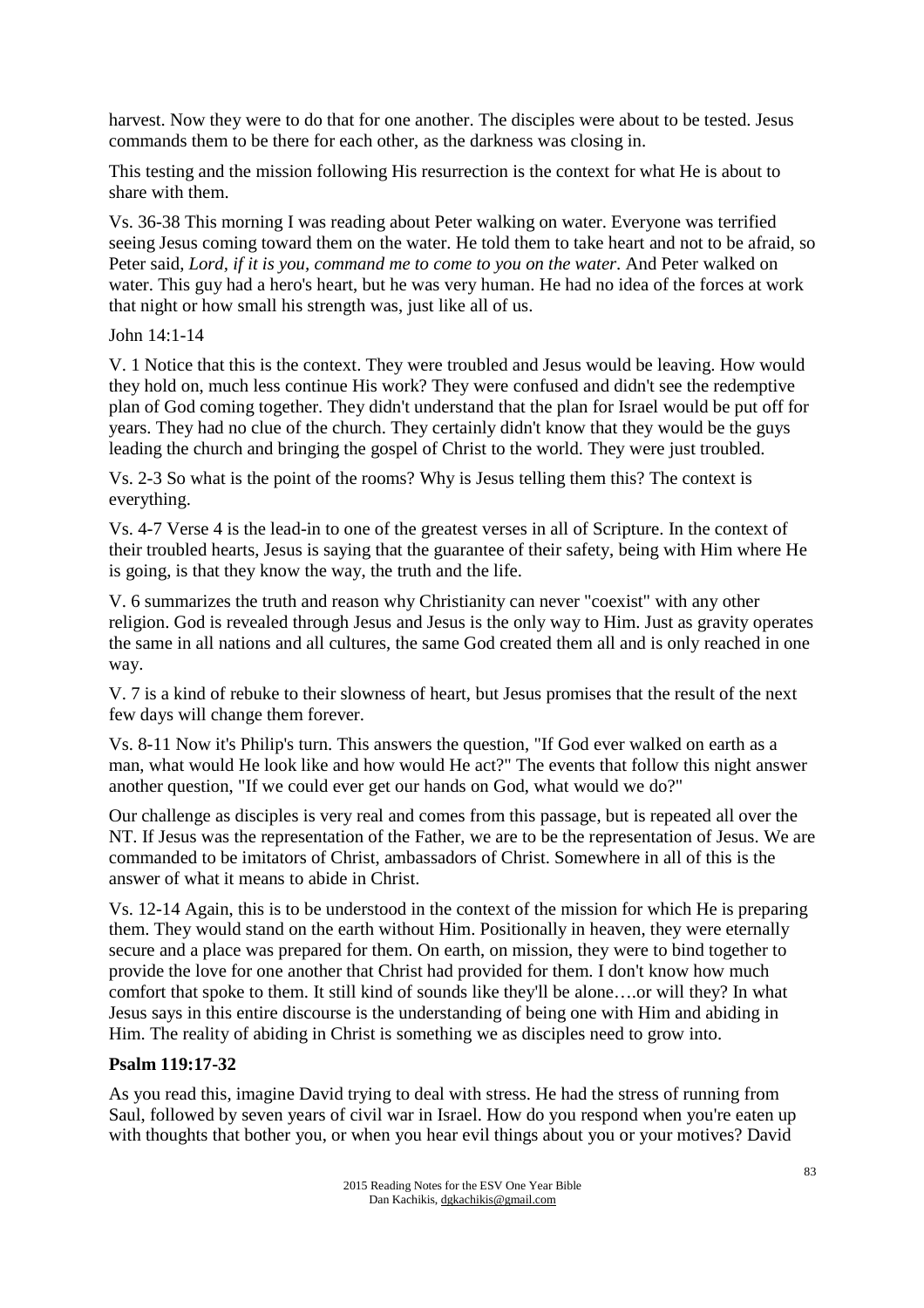had all of that, plus trying to put a government in place with war always threatening on the horizon. That makes it hard to keep your thoughts straight.

This is what David did. Probably as he was writing out his copy of the law, either all of the first five books or just Deuteronomy, David might also have been writing Psalm 119. Notice how harassed his thoughts are. Underline all the negatives in one color. Then, underline in another color David's remedy. This is food for the disciple's soul, and good therapy.

Vs. 17-24 It seems that the first thought in each of these sections guides the concerns David had. Here it looks like he felt threatened by the brevity of life on the earth. In a way, time was slipping away from David, waiting to be king. But the Word gave David perspective on life that was centered in God's care.

Vs. 25-32 This sounds like David dealing with his emotions. Emotions change, but the Word is what guided David through the sorting out of his feelings. It also helped tune himself to reality. Our emotions and fears often only exist in our heads. When the Word is our meditation, God enlarges our hearts and gives us faith.

This morning I was reading in Philippians 4:8-9, *Finally, brothers, whatever is true, whatever is honorable, whatever is just, whatever is pure, whatever is lovely, whatever is commendable, if there is any excellence, if there is anything worthy of praise, think about these things. What you have learned and received and heard and seen in me—practice these things, and the God of peace will be with you.* 

#### **Proverbs 15:31-32**

V. 31 More valuable than advice or knowledge is reproof. Not only does it give intense correction in practical situations, but it shows a person's heart. Is a person able to take it, and learn from it?

V. 32 Reading that word *intelligence,* I think more of the military usage than thinking about IQ. In a war, knowing the lay of the land, the alliances, the plan of the enemy, all of that stuff, is what they call intelligence; and to the wise person, it would show you what to do and what not to do.

The Lord gives lots of information in the Word and through others. Some of this comes in the form of correction and reproof. Being disciples means we're not here for ourselves, but living to please Christ and to be useful for Him in reaching out to others and making disciples. And to think, He only corrects us because He is deeply in love with us.

# **MAY 25**

# **2 Samuel 7-8**

# 2 Samuel 7

This is a big chapter in the Bible because of the Davidic Covenant. Basically, in this covenant God promises that someone from David's lineage will rule over Israel forever. This will be fulfilled in Jesus. Something interesting to note is that when Paul talked about the gospel he preached, it went like this: *Remember Jesus Christ, risen from the dead, the offspring of David, as preached in my gospel*. (2 Timothy 2:8) This covenant is suddenly a very clear revelation of the next step forward in God's plan of redemption.

Vs. 1-2 David had a house built for him by Hiram. His days of living in tents and in caves were over. In thanking God for this, it must have made David think about the ark being in a tent. The tent represented God's presence and I doubt the tabernacle looked as good as the one Moses made in the wilderness.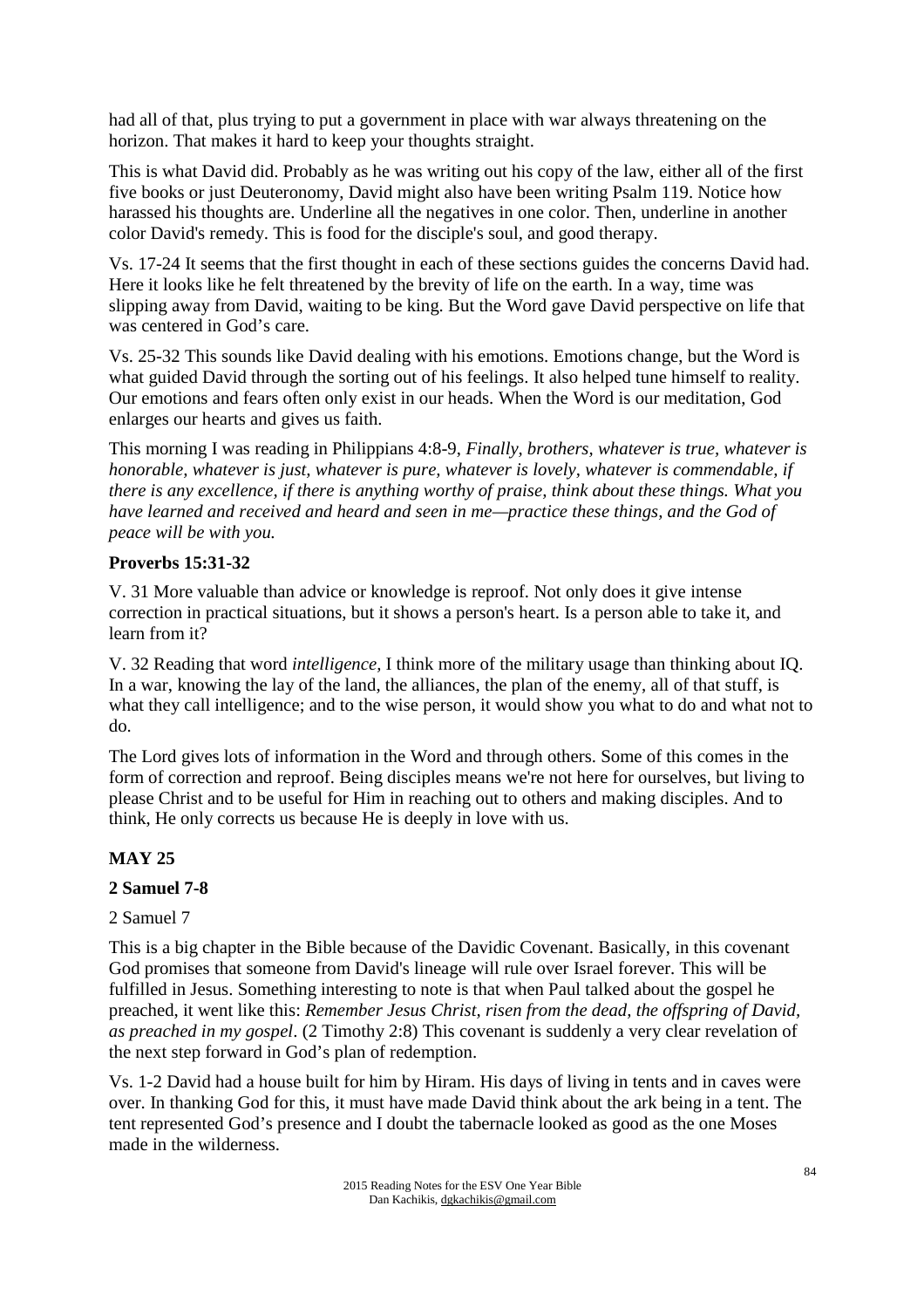V. 3 I find it kind of funny that Nathan thought that God would approve everything David did since He was blessing David in everything else. It was a good time, and I guess they were beginning to take God for granted.

Vs. 4-17 These are the words of the covenant God was making with David. Nathan was the prophet. Note in vs. 1-7 that God acknowledged David's heartfelt concern for God and His glory.

Vs. 8-12 This is what God had done with David and will still do with David. It is interesting that God took David from *following the sheep* to making him the shepherd of Israel. God said that He was responsible for protecting David and bringing blessing though him.

Vs. 13-17 In what God is saying to David here, there would be a near literal fulfillment. There would be a temple built by Solomon, and there would be a lineage of David. But there is also a future fulfillment that will be when Jesus sits on the throne in the Millennial Kingdom. The Davidic line would not rule unbroken, as obviously it hasn't. But that rule, when reestablished, will be resumed by a descendant of David, Jesus; and He will build God a house. (1 Peter 2:5)

Vs. 18-29 So what is faith? David talked to a man named Nathan. He said, "You know, I think I'll build a temple to the glory of God, to house the ark of the covenant." The guy, Nathan, said, "Go for it." A few hours later, Nathan came back and said, "By the way, God said not to do it, but instead He is going to establish your lineage into an eternal dynasty." So David, having heard this from this guy, went into the forecourt of the tabernacle, before the Lord, and prayed this. The faith really blows me away. Nathan could have made that up. David heard from a human, but understood the words were from God and poured out his heart in gratitude. Jesus said to Thomas in John 20:29, *"Have you believed because you have seen me? Blessed are those who have not seen and yet have believed."* 

This is a very impressive prayer and act of faith.

V. 29 What David understood and what awed him was *forever.* This is what awed Paul, and this is why everyone in the Gospels who cried out to the Son of David usually had saving faith.

#### 2 Samuel 8

Vs. 1-8 All of this was the blessing of the Lord and fulfilling what God had said He would do for Israel and David. David would be established and have peace. What God was doing here not only involved victories, but He was giving David and his men the wisdom to organize and keep the nations in submission to him. At the same time, God was blessing the nation of Israel.

Vs. 9-12 God not only took care of David's enemies, but He gave David allies. We'll see in Chronicles that although David couldn't build the temple, he had all the materials stockpiled and he gave a set of blueprints to Solomon before he died.

Vs. 13-14 This might be mentioned because the Edomites lived in the rock and may have been thought to be invincible. David defeated them.

Vs. 15-18 So David and Israel got organized. David's sons were officials. We'll see later that this was a way kings began to train their sons. One son in particular will take his role as an official very seriously. That would be Absalom.

We'll be reading a lot more about David in Kings and Chronicles, and it is amazing how much David organized. It seems that as God expands His work and blesses what we do for Him, He also organizes us. I think some of the organizing David did came out of passions that God gave him. We can trust God to do this for us too in the harvest. If He blesses, He will help us get organized.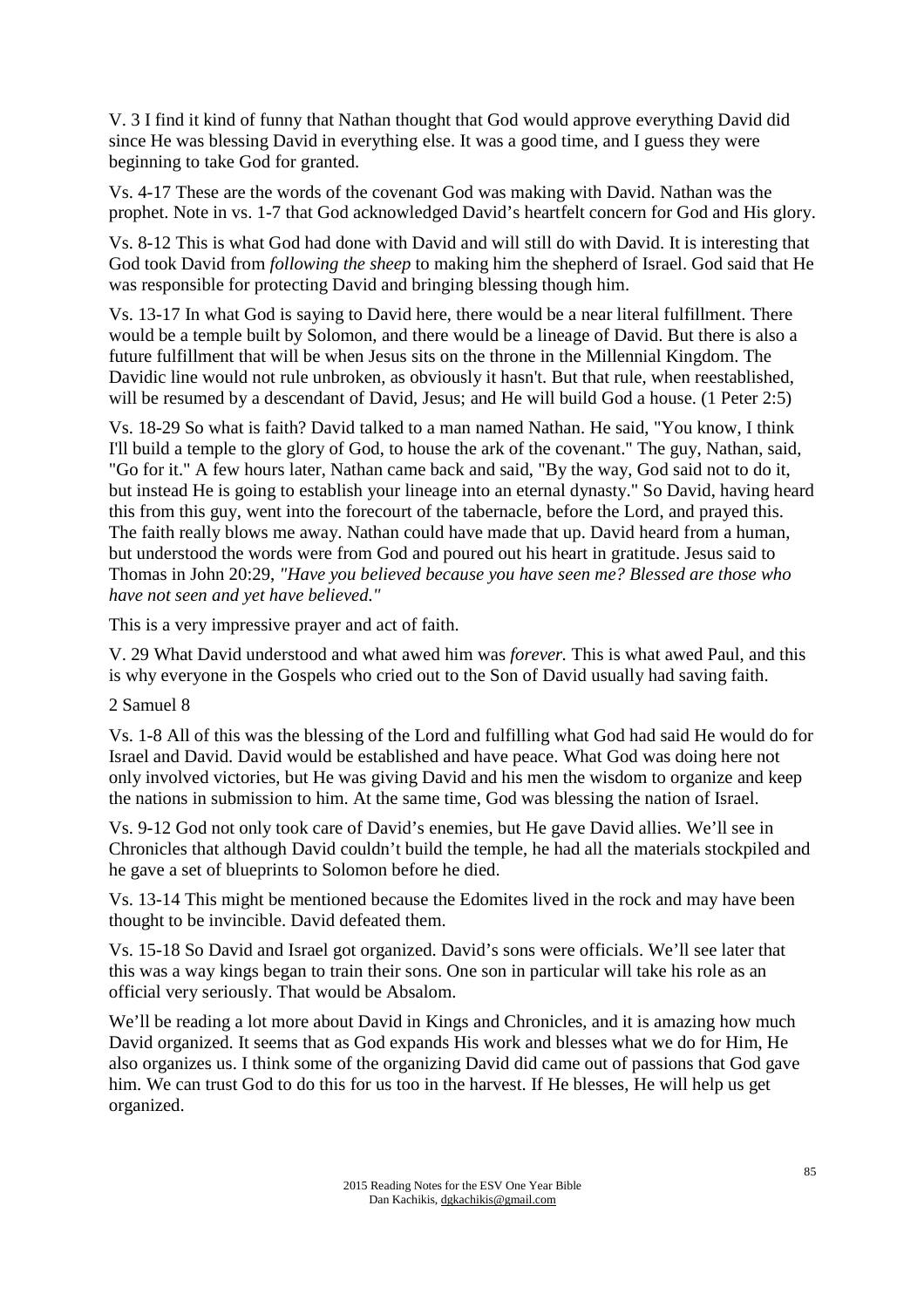#### **John 14:15-31**

Remember from John 14:1 that being troubled of heart and afraid is the context here. This worry is because Jesus will be leaving them, now and in the future. This is mentioned several times.

Vs. 15-17 The Holy Spirit then will take Jesus' place both leading and comforting them in the mission. The Holy Spirit is not given primarily to comfort us when the car breaks or we're lonely. There is a purpose for us being left here on earth as witnesses of Christ, and the Holy Spirit comforts and enables us for that.

Vs. 18-24 Jesus speaks lots of comfort and encouragement here. Notice that the way for them, and us, to commune and connect with the Lord will be through His Word. The Holy Spirit enables this, but we respond in love to knowing and obeying the Word. Not only do the Father and Son dwell with us, but the Father confirms His love to us. And all of this is when we are following in the harvest. Verse 22 shows that this is all enabled by the Spirit.

Also, notice how often love is mentioned in these verses. Circle the word *love.* Loving Christ and obeying Him, following Him in the harvest, will result in the Son and the Father manifesting themselves to us and making their abode with us, all this via the Holy Spirit. So what is it that we are obedient to? This obeying is not general moral living or going to church or singing in worship and living harmless lives. This obedience is following Christ in the mission. We'll see this emphasis of mission in the next chapter, and it is important to grasp this to understand how the Holy Spirit will help us. If you think about what Jesus commanded His disciples, you'll see that much of it had to do with being fearless, anxiety-free followers in the harvest who were not ashamed to testify to His name. His commandments are summed up in the Great Commission.

Vs. 25-31 As Jesus introduced the ministry of the Spirit, He applied the Spirit's coming to their immediate need for comfort. They would also need the Spirit's comfort in their future ministry, as they stood for Jesus. There is the element of joy that Jesus was going to the Father. But they didn't understand what that would mean for the plan of redemption or the incredible message they would be taking into the world. They also didn't understand the power of the spiritual authorities that would be directed to them this night or in the future. In that too, the Spirit of God would be their Helper.

As disciples we need to see that the power and ministry of the Spirit is to aid and comfort and empower us as we are laboring in the harvest, reaching the lost and making disciples, who make disciples. Jesus told His disciples, *If anyone serves me, he must follow me; and where I am, there will my servant be also.* Jesus is still seeking to save the lost and we need to be with Him in the harvest. Then we will know the power and wonder of the Spirit.

# **Psalm 119:33-48**

Notice how many ways God's Word is referred to. Notice the pleas, petitions and cries for help. Isn't this amazing stuff with which to fill your heart? This is how we are to cry out and what we are to do, when we are being pressed by the stuff of this life. Our hope is only in God and His Word.

Vs. 33-40 This is David crying out to hold true to the Word. Notice the mention of *selfish gain*, *worthless things* and the reproach of others. Those are things that take us from the Word. David, here and elsewhere, expresses his delight and longing for the Word. When he had those, David was safe and thriving. That's the same with us.

Vs. 41-48 Here, the *steadfast love* of the Lord and remembrance of God saving David secured his heart in the Word, even when he was taunted. Notice the importance of meditation to David. Again, when David did this, he was a mighty man for God.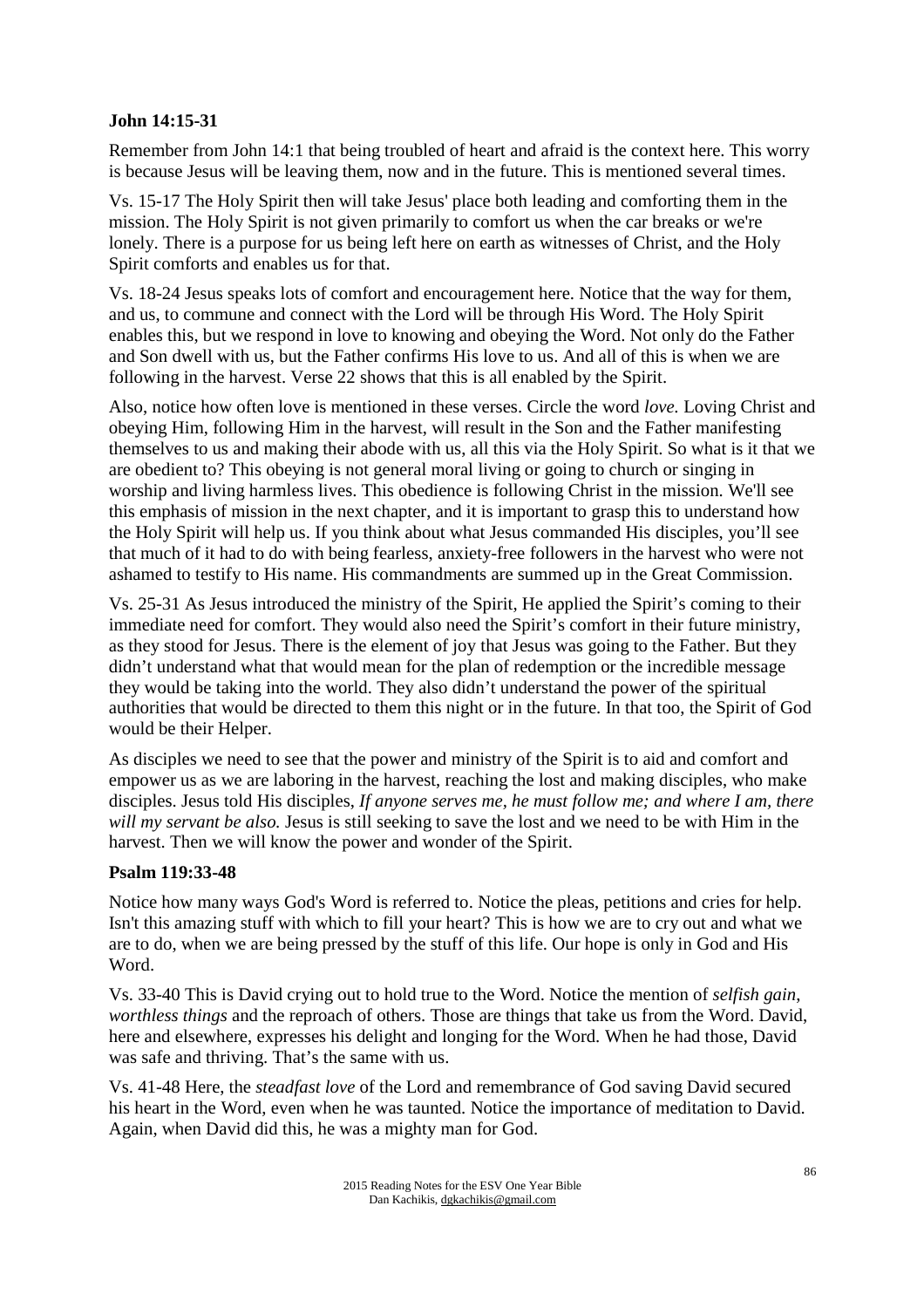# **Proverbs 15:33**

Amen. I wish I had really, really, really learned this in my 20's.

# **MAY 26**

#### **2 Samuel 9-11**

It feels too soon in the record of David's life to begin looking at his ruin, but actually we've been reading about David for about 23 chapters. And we're not through by a long shot. This is more "history" than Noah or Abraham received. In reading the Bible and observing what is there, the "law of proportion" is important. The question to ask is "Why is so much written about David?" Apparently David is very, very important. Yesterday I quoted a verse from Paul to Timothy, in which he mentions that Jesus being descended from David was a part of the gospel he preached. In Romans 1:3 (RSV), Paul says, *the gospel concerning his Son, who was descended from David according to the flesh*. Knowing what Paul says in Romans, and the close attention Jesus' connection to David receives in other parts of the Bible, it seems safe to say that God's promise to David is huge. The promise is not only pointing to the redemption of man, but also to the redemption of Israel and the fulfillment of their purpose before God to be a witness to the nations. Jesus is the Son of David who fulfills everything.

It is good to keep in mind, that David was a true man of faith and graciously blessed by God. Remember that, because what you are about to read about David is shocking, tragic and sad. But then again, there's a lesson here. Many disciples begin well, but lose their focus on the love and mission of Christ.

#### 2 Samuel 9

Remember the mention of Jonathan's son, Mephibosheth (M)? I will only make a few comments on this story, but some of the small details here will be important later. I'm drawing your attention to this now, because you won't hear from Ziba again until chapter 16, and you won't know the full story until chapter 19. You'll get all of this, as you read your Bible year after year and take good mental notes, so treasure all these little details in your heart.

Vs. 1-8 Notice that the story is about M, but look at all the detail you have here about Ziba. That detail is very important. Ziba was a steward but was actually a rich man, living large off of Saul's estate, because there was no heir. He became a rich man, living under the radar until now.

M is very humble, and probably somewhat fearful of David, too. Being a cripple in any culture is hard, but being a survivor of the family of the last king, the king who tried to kill David, would make life harder.

V. 7 Mephibosheth would eat at David's table always. When the king ate, he usually had his closest friends and advisors with him. We'll see this spelled out more, looking at who ate regularly with Solomon. Probably, David's mighty men ate with him as well. This might play a role in the upcoming story. In any event, M was now a part of this group.

Vs. 9-13 Ziba and his family and his servants became the servants of a cripple. Not only that, Ziba was now accountable to David. The proceeds of the land had to be accounted for and given to M. This would change his lifestyle. Do you see what is happening here?

Vs. 10-11 The phrase, *Now Ziba,* is important. This footnote is being given to us for a reason, but you'll have to figure it out later. You seldom read about anyone with this many sons, much less daughters and wives. He had the means to afford this size of family. And I'll bet they rode on fifteen donkeys. David didn't have this many sons.

Notice v. 12.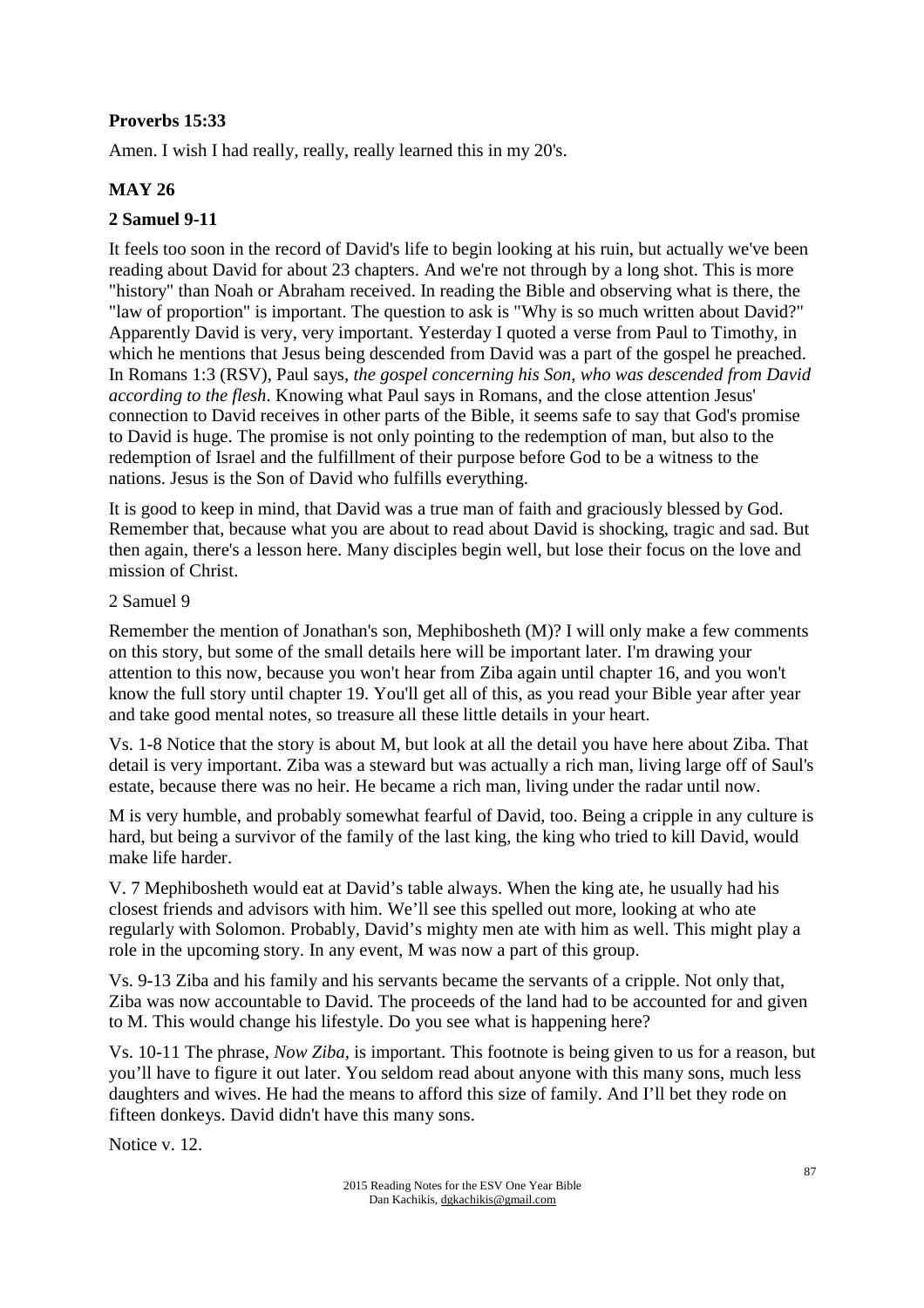V. 13 To make matters worse, M lived in the capitol city and ate at David's table in honor. Just imagine what this change meant for Ziba, now serving an absentee master.

Back to M, he seems like a nice guy and very humble, married with a little son that makes you think of Mickey Mouse.

So why are we told *Now* in v. 13? Again, this is introducing an important editorial note. In the NT you never hear of a cripple being anything but a beggar, much less a great man or a king. Back then, you reigned because you could defeat those who stood against you. When this all plays out, it will be sad.

#### 2 Samuel 10

This story sets up chapter 11. It tells you why chapter 11 begins with Joab fighting against the main city of the Ammonites. Chapter 10 is also important in that Israel not only broke the strength of Syria, but they defeated armies beyond the Euphrates into Assyria. The nations knew to respect David. Israel was now secure in the world.

Vs. 1-5 This began innocently enough. The Lord was actually going to use this event to bring peace and security to Israel. I'll bet David even wrote a psalm about these battles.

Vs. 6-8 This was God's way of flushing out those enemies of Israel and David who could have slowly made life miserable for Israel. Here, for no reason, 33,000 men take to the field against David's army.

Vs. 9-14 This is one of the few times Joab looks like a godly man. At the end of this action it looked like the battle was over.

Vs. 15-19 But now the Syrians were mad. They had been hired as mercenaries. The original fight had nothing to do with them. So the Syrians gather a mega army. We don't know how many men were there, but we have some numbers of chariots and horsemen. The foot soldiers were probably double these numbers.

As disciples we need to remember, and I still forget, that when God allows conflict and opposition to rise, it is because He is trying to do something. It isn't our fault necessarily. He might be trying to flush out the problems all at once so that He can bless our work in the harvest. When you see Jesus in conflict in with the Jews, you understand that God was using them to get Jesus to clarify some teaching or something about Himself that brought someone closer to trusting Jesus. As Jesus abided in the Father, He expected the Father to work. And the Father did work and brought conflict to the feet of the Son. When we abide in Christ, sometimes the Lord does this for us too. We are His servants and it is His harvest, so we just need to be alert, relax and let Him do His work through us.

#### 2 Samuel 11

V. 1 Sermons have been preached on all of this. David obviously should have been out fighting.

Vs. 2-5 This "sighting" might not have been an accident. This was a common time for women to bathe for ceremonial cleansing. David, in his palace, had a high vantage point.

Now, David had 11 wives and many concubines at this time. So, if he saw a naked woman, why not make a date with one of them? Actually, I think having so many wives meant that he was not "one" with any of them.

V. 3 If David didn't already know who she was, this information should have frozen him. It should have made him afraid. It should have made him rebuke himself. Unfortunately, once lust is on a roll, it is really hard to stop and submit to rational thought. As we'll see later, or you can find out on your own, David definitely knew who she was. I think that he knew who she was,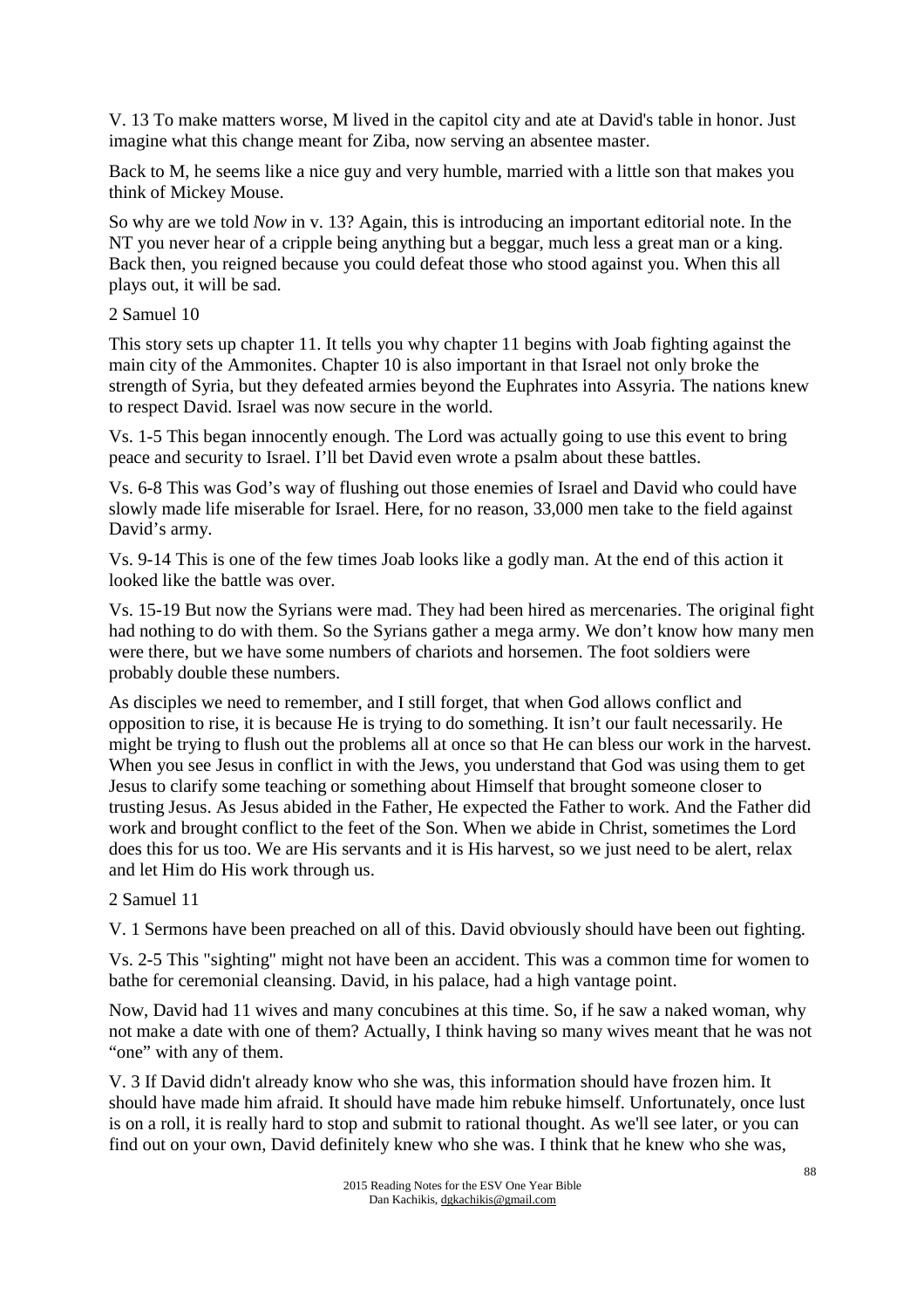and the fact that her husband wasn't home is the reason David didn't call in any of his wives or concubines.

These names are important. Not only will they explain some things that happen later, but these show how very tragic this was. These names also *could* mean that David stayed behind in Jerusalem for this very reason. He knew that none of these men would be in Jerusalem and that Bathsheba would be alone. This might have been like a wife asking her husband if he wants to go with her and the kids to the store, but he prefers to stay home because he's tired. Then, as soon as the car pulls out of the driveway, he fires up the computer.

Also, just think of this: David crossed a line here from fantasy to action. This must have taken time. The names above (v. 3) will let you know that David knew who Bathsheba was and thought that, maybe, he deserved her more than her husband did. More on this later.

Vs. 4-5 How did David think he could keep this quiet? This had to have taken some planning.

That she had just cleansed herself meant she had just had her period (v. 4). It would be another month before she would know she had missed a period and was pregnant.

So here is the question: Was this mutual consent or was it rape? If it was mutual consent, both of them needed to be put to death for adultery. It is hard to imagine this any other way, but those were different times.

Now, what follows is my understanding of the situation:

In Leviticus 19:20 there is a case where a master rapes a slave woman who is engaged. She is not killed and he is not killed, although he has to pay for his crime. The reason the slave woman is not charged with any sin is because she is under the power of her owner. I think this was kind of the same case with David and Bathsheba. Her husband, Uriah, was a foreigner, and a close servant/friend of David. David was the ruler of Israel. Socially and culturally, if David made a demand of her, she could not deny David. This was more than statutory rape. In that culture, Bathsheba would have been required to consent, because of David's standing as king and her husband's position under David.

There is one more thing that points to rape in this situation. Later, when God judges David, He will tell David that though David did this secretly, God will do the same thing to David that David did here, and He will do it publicly. God will judge David by bringing David's own sin back upon him. As a result of what David did to Bathsheba and to Uriah, David's family will experience two cases of rape and a murder. His oldest son Amnon will rape his half-sister Tamar. Then Absalom will murder Amnon, and during the civil war that Absalom incites against David, Absalom will rape 10 of David's concubines (wives) openly, on the roof of the palace for all Israel to see. (I wonder if it is the same roof where David saw Bathsheba.) To further underscore this last event, look at 2 Samuel 16:21 and see who it was who suggested this. If you track that name down, this entire act becomes so sad and sick that you want to wring David's neck.

Now, I'm being a little sketchy here so that if you are interested, you can track down all the names and figure this out by yourself. When we get to 2 Samuel 16, I'll put all the details together for you. But right now, it is important to have an idea of what David did here. It was arrogant and ugly. Many, many people will suffer and the collateral damage will be widespread. And, David will never be the same. That should inspire us with the fear of God.

And by the way, nothing negative is said about Bathsheba, thereby suggesting that she was innocent.

V. 6 I wonder if Joab's sneaky mind got a hint of anything here.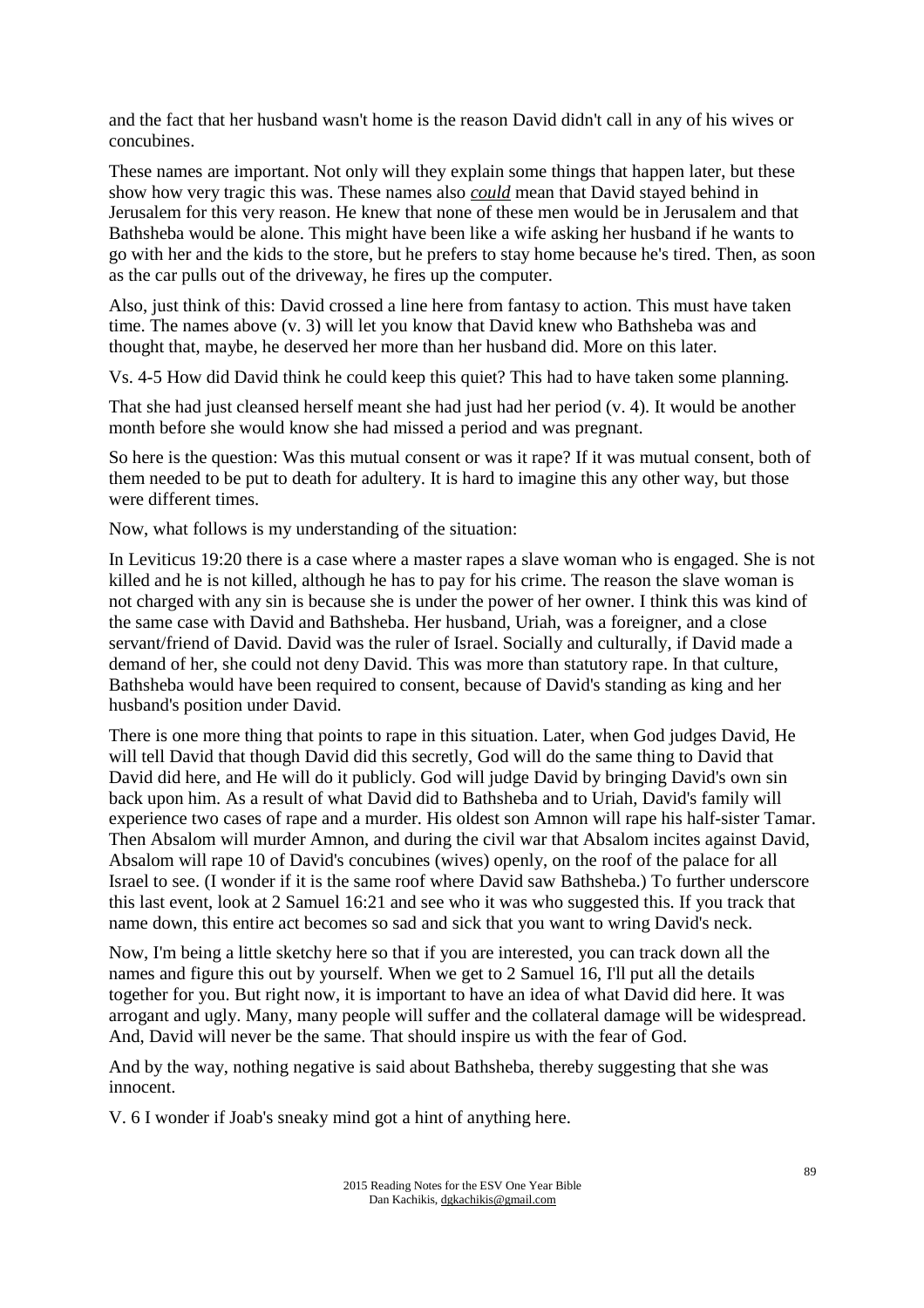Vs. 7-13 God Himself was thwarting David's scheming with a humble, simple man who was better than himself. What did David think when he saw this happening? I'm sure he knew it was God, but he kept on sinning. Sin makes fools of us all.

As bad as sin is, coming clean and admitting what you've done, yourself, is more honoring to God than having to be backed into a corner or trapped and forced into an admission. When we sin and create a tangled "Gordian Knot" of lies and involvements, it is simple to get out of it. The next thing you do, after you come to your right mind, is to honor God. Obey Him and follow, regardless of the consequences, and the knot is sliced down the middle and God helps you sort out the mess. Keep lying, and you're imprisoned in the world of your lies.

Vs. 14-25 Can you imagine that David put a letter in Uriah's hand that was actually the order to have Uriah killed? Here David gave Joab power over himself. Joab could figure this out. They all knew Uriah (have you figured out why yet?) and knew this lowly, foreign guy had a "knock-out" for a wife. David would never be free of Joab now, because he had become a murderer just like Joab. David's conscience would be a mess forever.

V. 17 Notice that in order to get Uriah killed, Joab had to send a party of men to the wall and some of them were killed too. So actually, many men died to cover this sin. Now, just like in the situation with Achan, there is collateral damage and innocent people dying. How sad.

V. 25 Utterly sad. From this point on, David's ability to think clearly and judge others rightly is destroyed.

Vs. 26-27 There is a reason to fear the silence of God. There is a reason to be afraid when the intent of our heart is evil and God doesn't allow anything to stand in our way. David, the man after God's own heart, had sinned in a way that is absolutely mind numbing. The spiritual powers and the surrounding nations would mock the God of Israel for this. God would forgive David, but David will never be the same man. This sin will devastate his own heart, his judgment, and his family. And as we learned in Exodus through Deuteronomy, if one man sins, the entire nation will suffer. Israel will suffer, and many, many more will lose their lives because of one man's sin.

As we look at what happens here, obviously this is all written for our instruction and warning. Does God forgive? Absolutely. Should we play with God's grace and forgiveness, presuming upon His kindness and mocking His love? Absolutely not. Galatians 6:7 says, *Do not be*  deceived: God is not mocked, for whatever one sows, that will he also reap. Notice that Paul/the Spirit was saying this to believers.

God loved David, but He will cut David very little slack in terms of consequences. As disciples, we also need to fear God. As we follow Christ in the harvest, in deep humility, we need to tune our hearts daily to God in the Word and in the Lord's Prayer. Thinking about those last lines of the prayer, *and lead us not into temptation, but deliver us from evil*, we need to remember the danger we face on this earth, that we are very vulnerable and weak. But for the grace of God, this would happen to us too.

#### **John 15**

So, in this dangerous world, following Christ in the harvest, God the Father uses the very troubling circumstances, like what the disciples will be going through, to prune and equip them/us for effectiveness.

There are a few passages in this section that are murky, where someone could think that a believer could lose their salvation. Not so. The best way to view this passage is to think of a couple of examples as you walk through it.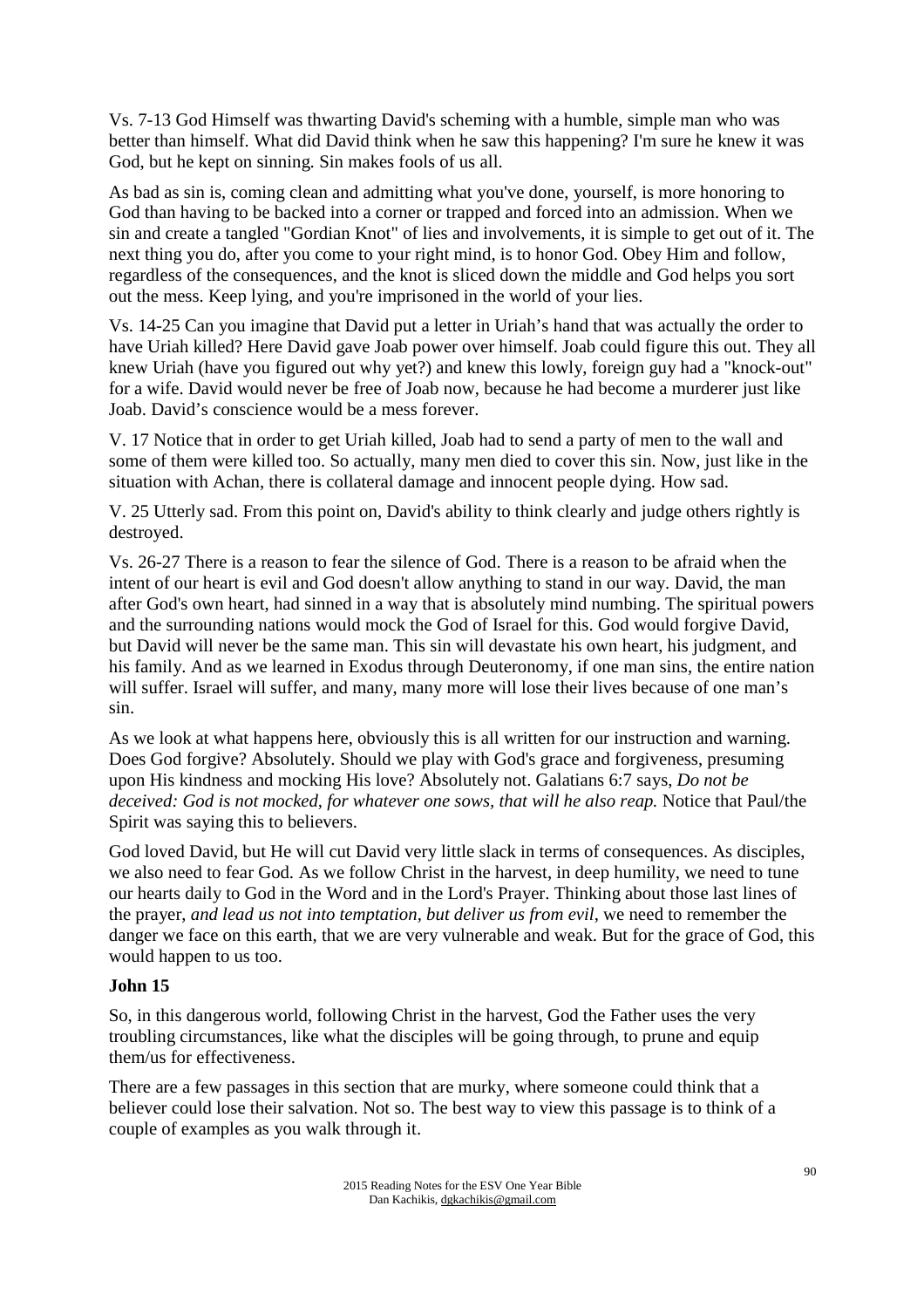First, think of the apostle Paul. He was shaped by the love of Christ, shaped by the suffering of Christ and shaped by the joy of seeing the power of the gospel transform lives. Paul lived no easy life, but there is no greater example, after Jesus, of what this chapter means.

Second, think of someone like David, who was fully saved, yet still suffered damage and "withering" on earth; because he chose not to walk close to God. Many believers have injured themselves, and have shipwrecked their faith and witness for Christ. It doesn't mean they are lost, but they are damaged and unfruitful.

Vs. 1-11 In the testing the disciples would face, Jesus tells them to remain or abide in Him. This is not just to "believe" in Jesus or go to church, it is to remain in His love, His mission and in the reality of the purpose of His life and death. In trial or persecution, they would be tempted to "forget" reality, to give up and retreat. If you think of all the discipleship teaching and warnings Jesus had given them, everything He taught them fits here. Those who heed His words build a house that stands in trials; those who hear and don't follow, well, their house gets ruined.

Notice how often Jesus uses the words, *abide, bear fruit,* and *love*.

V. 2 Pruning is normal and necessary to our lives following Christ in the harvest, in this darkness.

V. 4 Bearing fruit is to be looked at as normal and necessary.

V. 5 Abiding in Jesus (responding to Jesus' presence and actions like Jesus responded to the Father's presence and actions) insures bearing *much fruit. Apart from me you can do nothing* refers to bearing much fruit. To be fruitless means not to be abiding in Christ, whether we think we are or not.

V. 6 To me this is the same thing that happens to the salt that loses its saltiness or to a man who builds on the foundation of Christ with wood, hay or stubble. There is waste and loss during this lifetime, loss of reward and humiliation before Christ. Of course there is salvation and entrance into heaven, but *as through fire*.

V. 7 Notice the conditional nature of this promise. If a person abides in Christ (His love and mission and the reality of the purpose of His life and death) he will ask according to this reality in order to bear fruit for Christ. That prayer will be answered. Why?

V. 8 The Father will grant this prayer, because He is glorified when we *bear much fruit* and so prove to be disciples of our Lord.

Just in case we get lost here; what is bearing fruit? It is our lives being involved in and focused on being witnesses for Christ so that others may find salvation through Him. It is duplication. Whether we are doing this alone or doing it with the church, it is living as a witness to Christ. It might mean serving so that the church can reach out and make disciples, but it is living to follow Christ so that fruit can be borne for Him. Jesus said that the sower and the reaper are both responsible for the harvest, and both are blessed. Our service in the harvest is part of the harvest. The fruit is people coming to Christ. Jesus defines fruit in John 12 when He says that if He, Himself, died He would bear much fruit. This fruit is the outgrowth of His death and sacrifice. It is people; it is us; it is those who are still lost and need to hear the message. Saved people are the fruit of the travail of His soul. I know for some people, the bluntness of hearing that we are only here on earth to be witnesses to Christ seems oppressive, but it is the reality of living as disciples on this dying planet. Sharing His love is a privilege.

Vs. 9-11 It is all about joy and love in the context of following Christ in the harvest and not giving up or hiding. If we "hide" anywhere, it is in the love of the Father and the Son.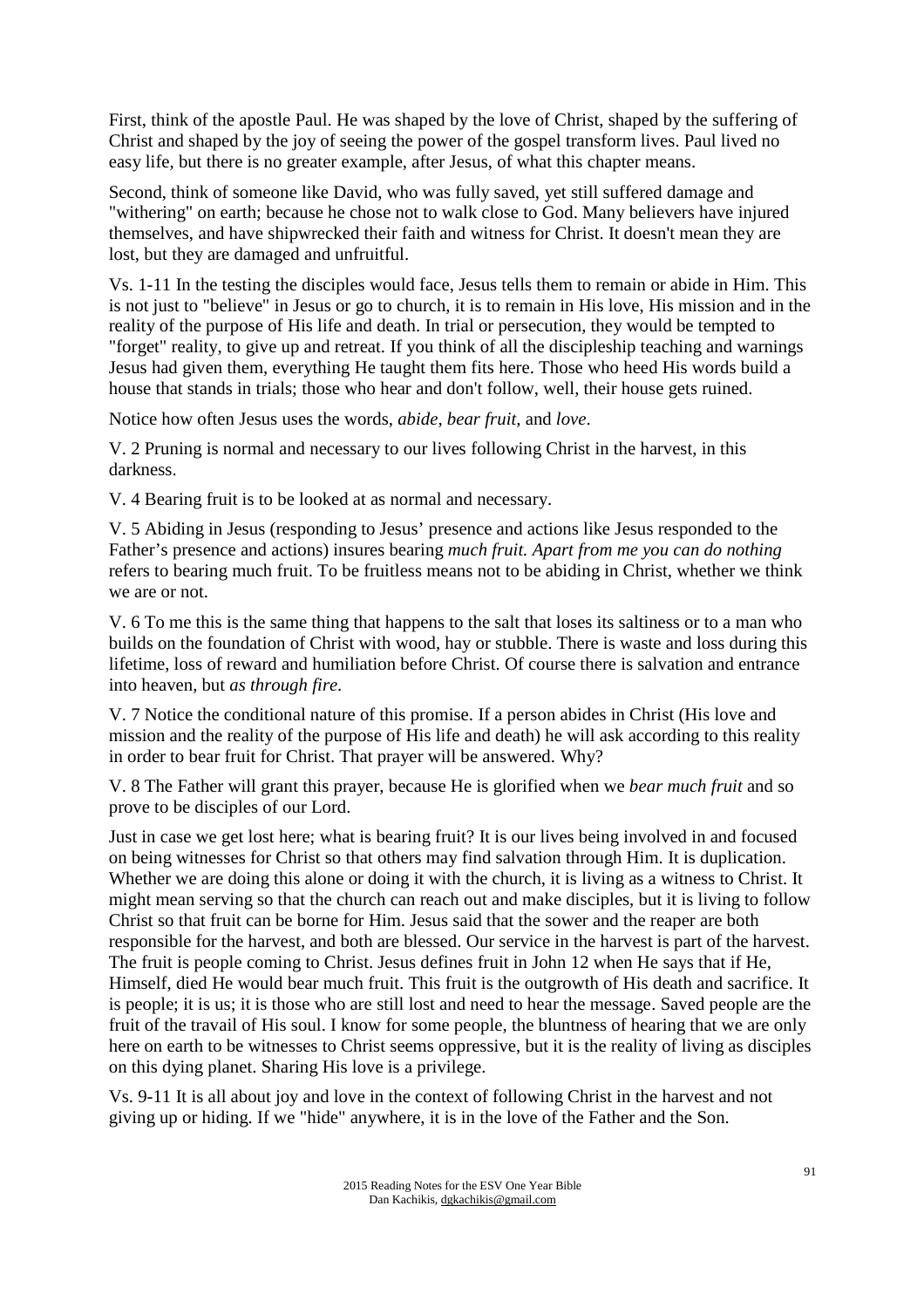Vs. 12-17 Notice that the call to *love one another* is in the context of the mission, abiding in Christ, bearing fruit. Jesus invites us as friends into the very mission and plan for which He gave His life.

Notice that the commandments are in the context of, and defined by, the harvest, abiding and bearing fruit.

V. 16 The promise of answered prayer here is for that person bearing fruit in the harvest whose heart and desires are locked into following his Savior and bearing fruit.

V. 17 It is a precious thing to be united together by Christ and His mission. In Christ, it is the church, groups of people somewhere on this earth in their own small portion of the harvest field, whom God is using to bring the gospel to the lost. We need to love and care for one another, to encourage and guard each other, to "have each other's backs." Our love is sort of like "Band of Brothers," and forged in His death and sacrifice for us. In the military, you have to be willing to protect your fellow soldier with your life. *Greater love has no one than this, that someone lay down his life for his friends* (John 15:13). When you read Paul, you notice the strong bond he had with those who labored with him "side by side" in the gospel. Paul often called them *fellow soldiers*.

Vs. 18-25 Notice that Jesus immediately brings them back to the reality of their situation.

Vs. 26-27 Therefore, the giving of the Spirit is to equip, empower, comfort and encourage them and us as we all follow Christ in the harvest.

#### **Psalm 119:49-64**

Back to the David we love, who was still afflicted and hadn't been ruined by success. This ought to tell us something too. Our hearts are closer to God when we are being pruned and when we feel we can't survive without being in the Word every day. So we need to make sure we are pursuing Christ in the harvest, sweating and straining for Him. God made sure Paul had a thorn in the flesh to humble him, but Paul himself knew of no other way to live. Paul said, *that I may know Him and the power of His resurrection, and may share His sufferings, becoming like Him in His death* (Phil. 3:10). Notice how close to God David was when He really, really, really needed the Lord. Remember too, that the same guy who wrote this, when he became comfortable and successful, also did what we have just read in 2 Samuel. That frightens me.

Vs. 49-56 God's Word gave David hope in his afflictions. Our problem isn't finding afflictions. Our problem is finding hope in afflictions, and notice where David found this hope. It was in God's Word and promises and rules and law and statutes and precepts.

There is no shame in admitting we are wrecked by the sin within us and are spiritually "bipolar," if we will take our "meds" daily, living in the Word of God. Paul said that he would gladly boast of his weakness, because when he was weak, he was strong in Christ.

Vs. 57-64 Knowing God's promises kept David from giving in to the despair of having so many enemies. The Word revealed God's *steadfast love* to him and led his heart in praise.

#### **Proverbs 16:1-3**

I guess another way to say this is, "if we deeply abide in Christ, our plans and work, our spirits and vision, our hearts and our tongues will be pleasing to the Lord." That's what I want, and the way to be like this is to abide in the love of Jesus my Savior.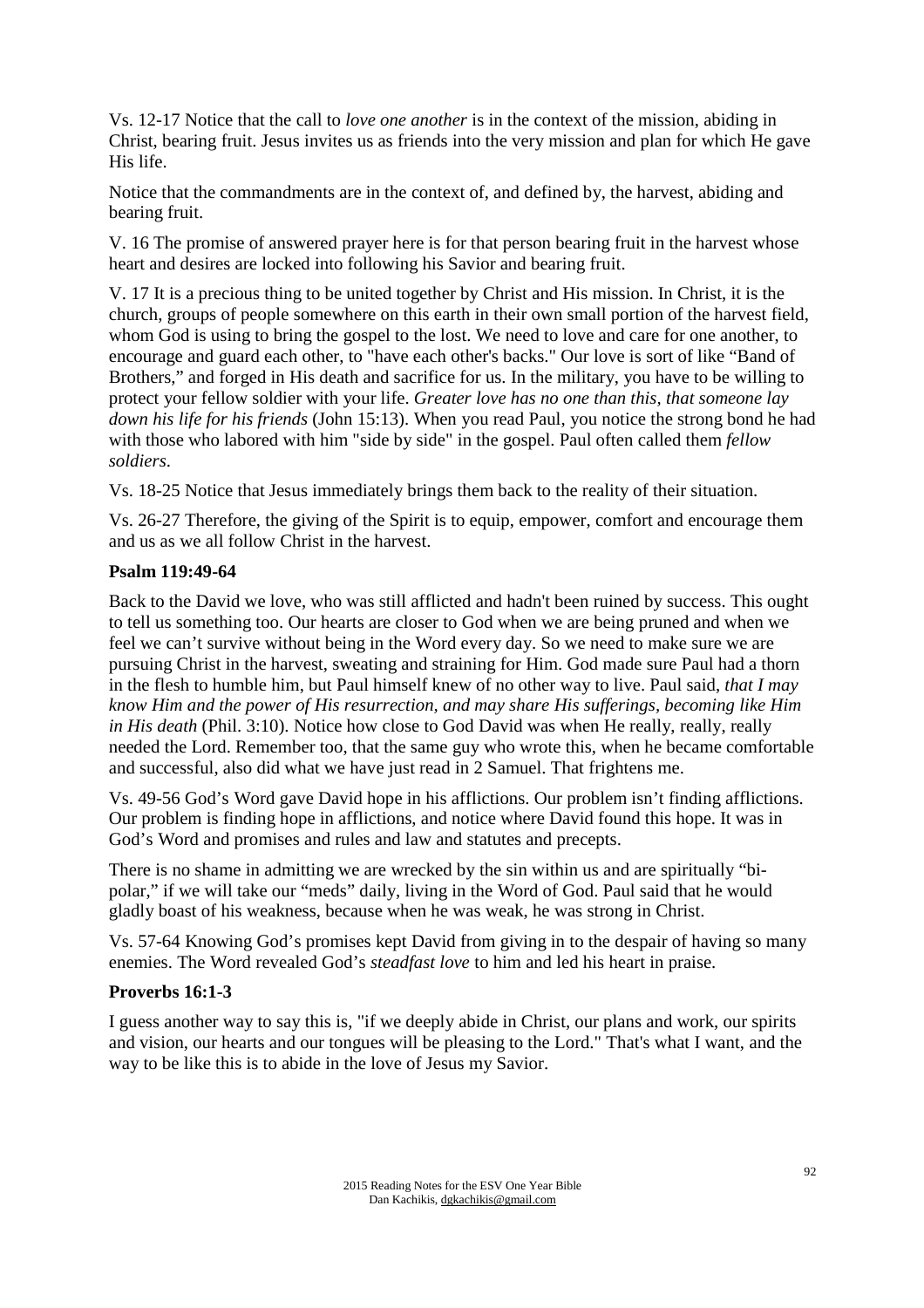# **MAY 27**

# **2 Samuel 12**

It seems from the narrative, that once Bathsheba found out she was pregnant and sent word to David, it wasn't long after that, that Uriah died. Now, it looks like the baby has been born. I wonder why God waited so long before He confronted David. Obviously, David had more than enough time to confess his sin and come clean. What would have made him resist God for so long? I think we know the answer and I think this length of time ignoring God had a lasting effect on David's heart.

Vs. 1-6 I wonder how many of the details of the man's affection for the lamb described the relationship of Uriah and Bathsheba before David destroyed things. If you read a lot into this, Uriah deeply loved Bathsheba and David had no respect for Uriah. Have you figured out yet how David knew Uriah?

Vs. 7-14 It stands out to me here, that if David had sought the Lord and waited for Him, God would have "added" to him and given him more (v. 8). In fact, it might have been that David would have gotten Bathsheba anyway, but more on that later.

V. 9 Notice that God sees David as having despised His Word. And keep in mind that this is the guy who wrote Psalm 119.

Vs. 10-12 All of what God "promises" David will come true and will become a real tragedy.

Vs. 15-23 In all of this it is good that David went in and worshiped God, but I don't sense a lot of spiritual wisdom in this entire situation. Maybe I'm just being be too negative.

Vs. 24-25 Now here is an interesting thought. God loved Solomon and He told Nathan, and so, Solomon had another name that meant that God loved him. Why does God love this person born out of such a foul history? Since God is sovereign, I would have to think that God knew that Solomon would be born of David and Bathsheba and that Solomon was a part of His plan. I think that if David hadn't sinned, God would have brought these two people together without sin. Probably Uriah would have died in battle or some other way, and since David knew Uriah, he would have taken Bathsheba legally as a wife. We've seen something like this before with Rebekah and Jacob stealing the blessing from Esau. If it is God's will for something to happen, we need to wait and be patient. Taking "God's will" by our own hand only adds grief and sorrow to it.

Imagine what this sin would have done to David's entire "family." Would any of the other wives have felt good about being with David after he had done this?

This part about Solomon is probably a summary of the future birth. We know from 1 Chronicles 3:5 that Bathsheba had four boys and Solomon was the youngest of them. Incidentally, while Solomon is not in the direct bloodline to Jesus (through Mary), Solomon's brother, Nathan, is in the line to Jesus. I think Solomon was excluded because of his idolatry.

Vs. 26-31 The long fought battle (over a year) finally ended in victory. I can't help but see this "victory" as a very ironic defeat for David and all of Israel.

# **John 16**

Vs. 1-4 I've tried to underscore the fact that the context of this Upper Room Discourse is the immediate and ongoing threat there would be to the disciples as they followed Jesus now, and then later after Pentecost. This same atmosphere of threat is true for any of us who are following Christ in the harvest. Many of the truths in this discourse are great. The problem is that if what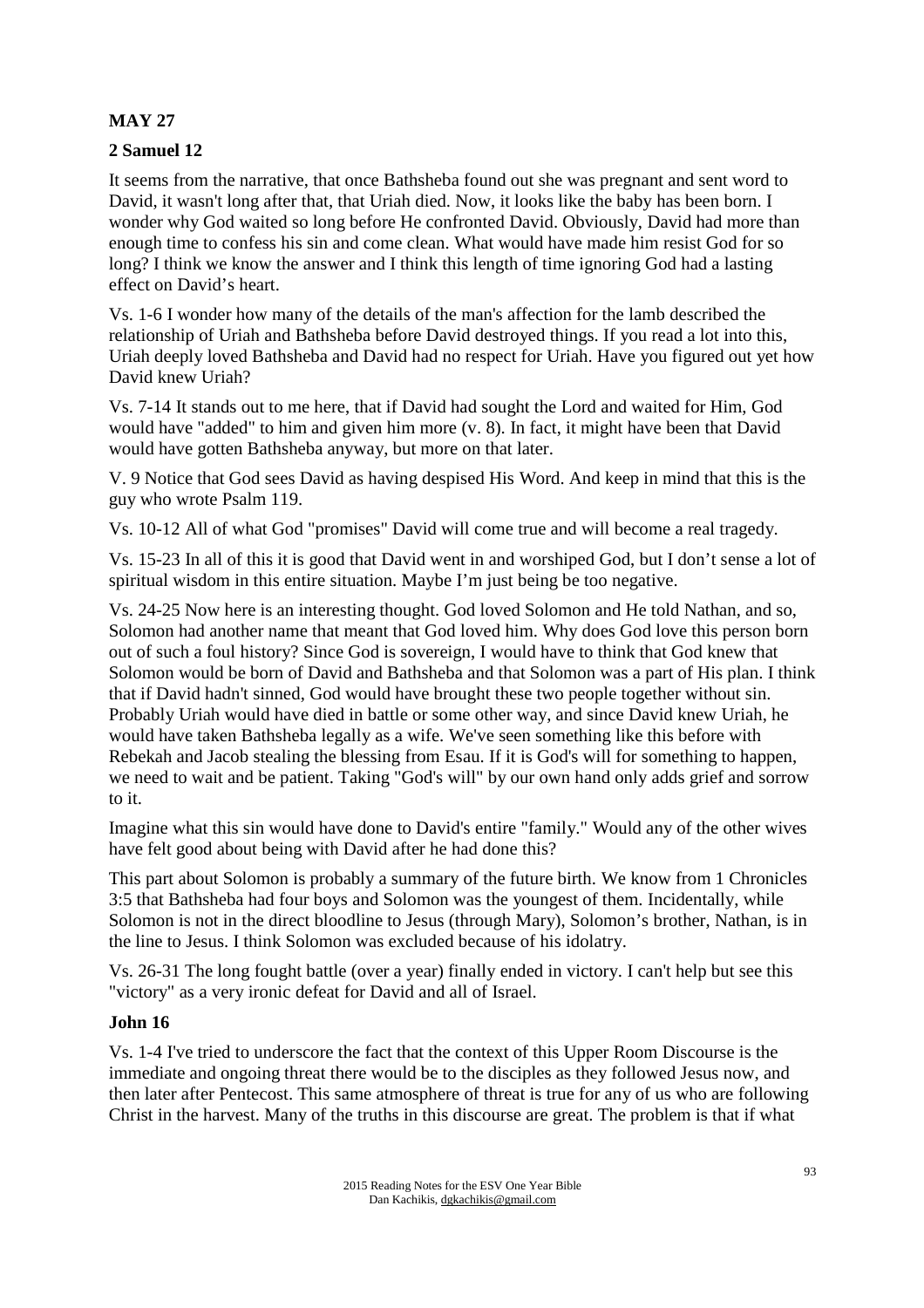Jesus says here is removed from this context and taught in isolation, the truths can be misleading. The context for this truth is following Christ on His mission under pressure.

If you take a piston from an engine and use it at Christmas to crack nuts, it will work for that. But imagine if you eventually forgot that it was anything other than a nutcracker. This is exactly what happens with teaching about the Holy Spirit. We use Him for all sorts of things, especially for our comfort. We just forget the context in which He is introduced, the mission, and therefore, the context in which we will find His power and comfort.

Vs. 5-15 Notice that Jesus is speaking again about His leaving them.

V. 7 Jesus will send the Spirit into the disciples. Whereas Jesus could only be in one place at one time, the Holy Spirit can indwell an infinite number of disciples. Notice what this Helper will do in v. 8. How does that help us? It only helps us if we are in the harvest.

Vs. 8-11 The idea of convicting the world concerning sin is focused on the person of Jesus. When Jesus sat down at the right hand of God, it was a declaration of His righteousness as a man to declare judgment on all mankind. Now Jesus is the King of mankind and the "fake" ruler has been dethroned. All of this "reality" has taken place and now just waits for the completion. Now would be the time to confess Christ as Savior.

Vs. 12-14 Jesus was their constant teacher and taught them before and after events, before and after conflicts. Now He was leaving them. The Spirit of Truth would now take His place, doing what Jesus had done.

Vs. 16-24 Somehow, I don't think the disciples understood the impact it would have on them when He died. He is bracing them to experience intense disappointment, fear and sorrow; and He's promising them that the joy they experience afterward will wipe that all away. Notice the references to joy and the encouragement for them to pray. Jesus is helping them to protect them, and I don't think they had a clue.

Vs. 25-28 It is interesting that Jesus is already telling them He will teach them after the resurrection. Jesus will say more about the Father and His love for them in chapter 17, but here it is said to assure them so that they will survive the dark night that will come upon them.

Vs. 29-33 Here, it is like the disciples say, "Oh, so that's what you're saying. Null Problemo." And then Jesus says, "Oh yeah. You've got it down? You guys are about to be scattered in fear."

V. 33 Although we haven't seen the word "abide" since the last chapter, notice the condition of the promise here. Jesus said, *in me you may have peace.* This is contrasted with the next words, *In the world*…. Abiding in Jesus is where we find that peace, but abiding is a choice. If our lives are oriented around and defined by the world, we are in trouble. If everything about us is defined by Jesus, we stand in His Spirit with His view of the reality around us, with His purpose in our heart. Notice that the context for this peace is peace in persecution for being a follower of Christ in the harvest. Jesus is saying this to strengthen them. But, will they remember He said this as He is hanging on the cross?

There is a spiritual understanding of Jesus and life in Him behind all of what Jesus is saying here. It might seem hard even for us to understand what He is saying, but Paul promised Timothy that if he kept thinking over what Paul told him, God would give him understanding. The same is true for us now in the harvest. I think God teases us with these sayings to see if we will invest the time to understand Him. We have the Spirit, but it takes time, reading and re-reading and praying and asking and seeking and knocking. Those last three things are things Jesus encouraged or commanded the disciples always to do. Those who ask, receive. Those who seek, find. Those who knock, have the door swing open to them.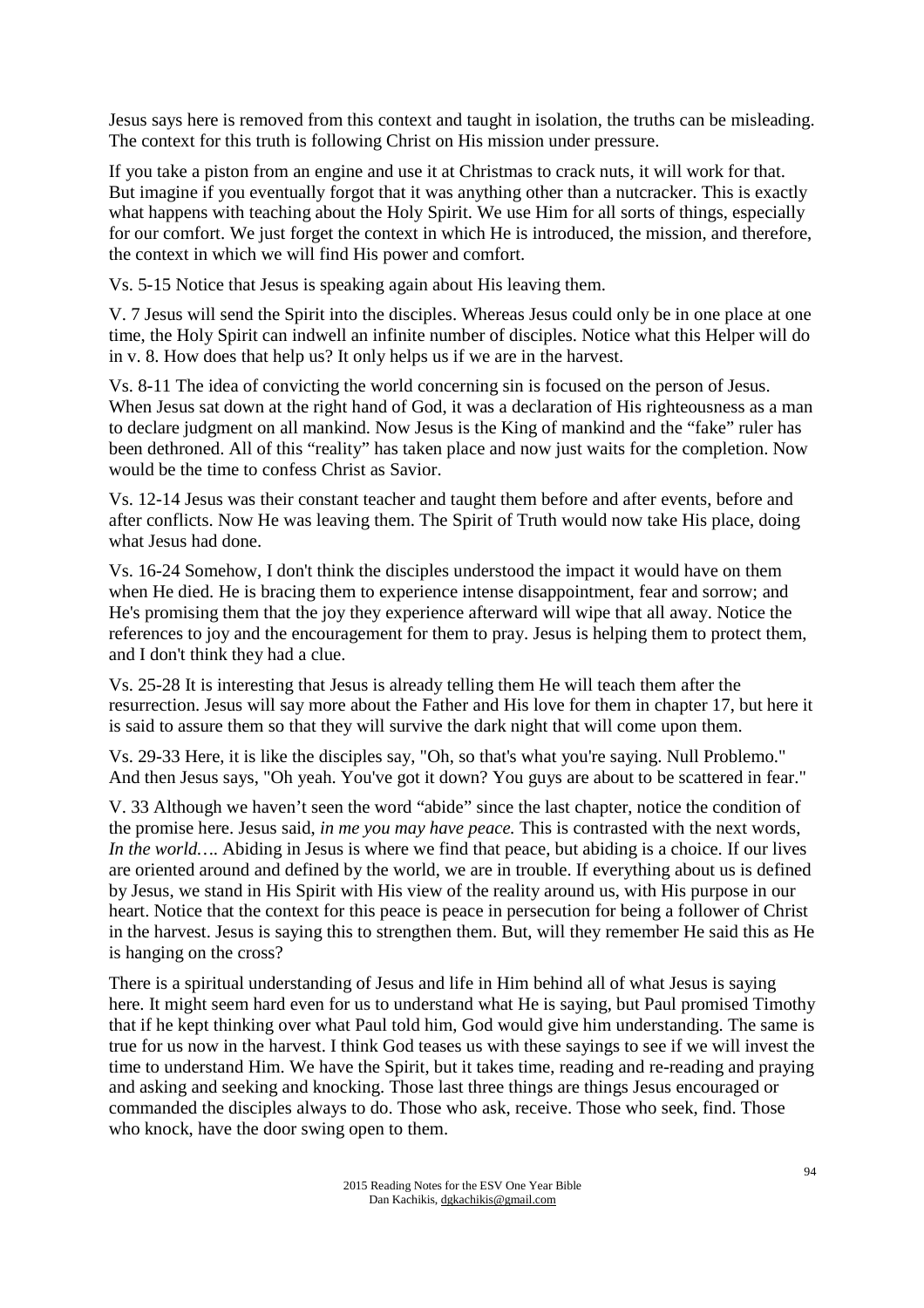#### **Psalm 119:65-80**

I noticed again today the references to being *afflicted* and how affliction worked to drive David to the Word. Seeing what is happening with David in 2 Samuel, I understand that it is better to be *afflicted* and in the Word, than to have everything going well and feel you can survive without His Word.

Vs. 65-72 David seems to be saying that everything God did to him bore out the truth of the Word. This is like Paul saying to prove what is the will of God, what is good and acceptable and perfect. It is worth being *afflicted* to see the truth of the Word. We discover that God is always true and that waiting on Him is always right. David says it was more valuable to him than gold or silver.

Vs. 73-80 Just as God formed David in the womb, God was forming David though his afflictions as David clung to God's Word. Verse 79 says that David's life became a testimony to others. God says the same thing in Isaiah 55, *I made him a witness to the peoples, a leader and commander for the peoples*. That came through afflictions and being forged in the Word. Afflictions do not help us. God helps us through His Word. If God is present, afflictions are just a means to show us how to abide in Him.

#### **Proverbs 16:4-5**

In the OT stories, we have seen how the Lord used the evil and failings of men to further His plan of redemption. We've also seen, and will see, that v. 5 is true, even among God's own children.

# **MAY 28**

#### **2 Samuel 13**

It is hard to tell how much time had passed. David had written Psalm 51 and shown true repentance (sort of). It might be that David hoped that what the Lord had said would happen, would not happen, or maybe he thought the threat would come from outside of Israel. I'm sure he didn't see this coming. This is not only a sad day in the history of redemption, but days like this would keep on rolling.

Vs. 1-6 Here we are introduced to the old "come and bake bread in my presence" ploy. With so many wives and children, these people, though related, didn't have the same, normal "I'd gag if I kissed my sister" repulsion. They were almost like strangers to each other in this respect. Although we don't see the name "Satan" anywhere in this context, we know from the New Testament, that he was involved somewhere.

Isn't it interesting that we hear so little about Satan in all of this history? I think it is because the real "enemy" is the sickness within us.

Vs. 7-14 Apparently this was an accepted custom in that culture for a sick person. That's why David fell for this. I can imagine that if you were rich, the food was prepared by servants somewhere removed from the main living quarters, possibly in another house. Now, you have to admit, that when the right stuff is being made, it makes the house smell great. Actually, I think I have even gained weight just smelling bread being baked. That sense of warmth and wholeness and smell, and, in general, the wonderfulness of it all was probably thought to help make a sick person well. Anyway, as silly and as transparent as this sounds to us, it probably was rational in that culture.

When Amnon sent everyone out of the room, didn't anyone think it looked fishy?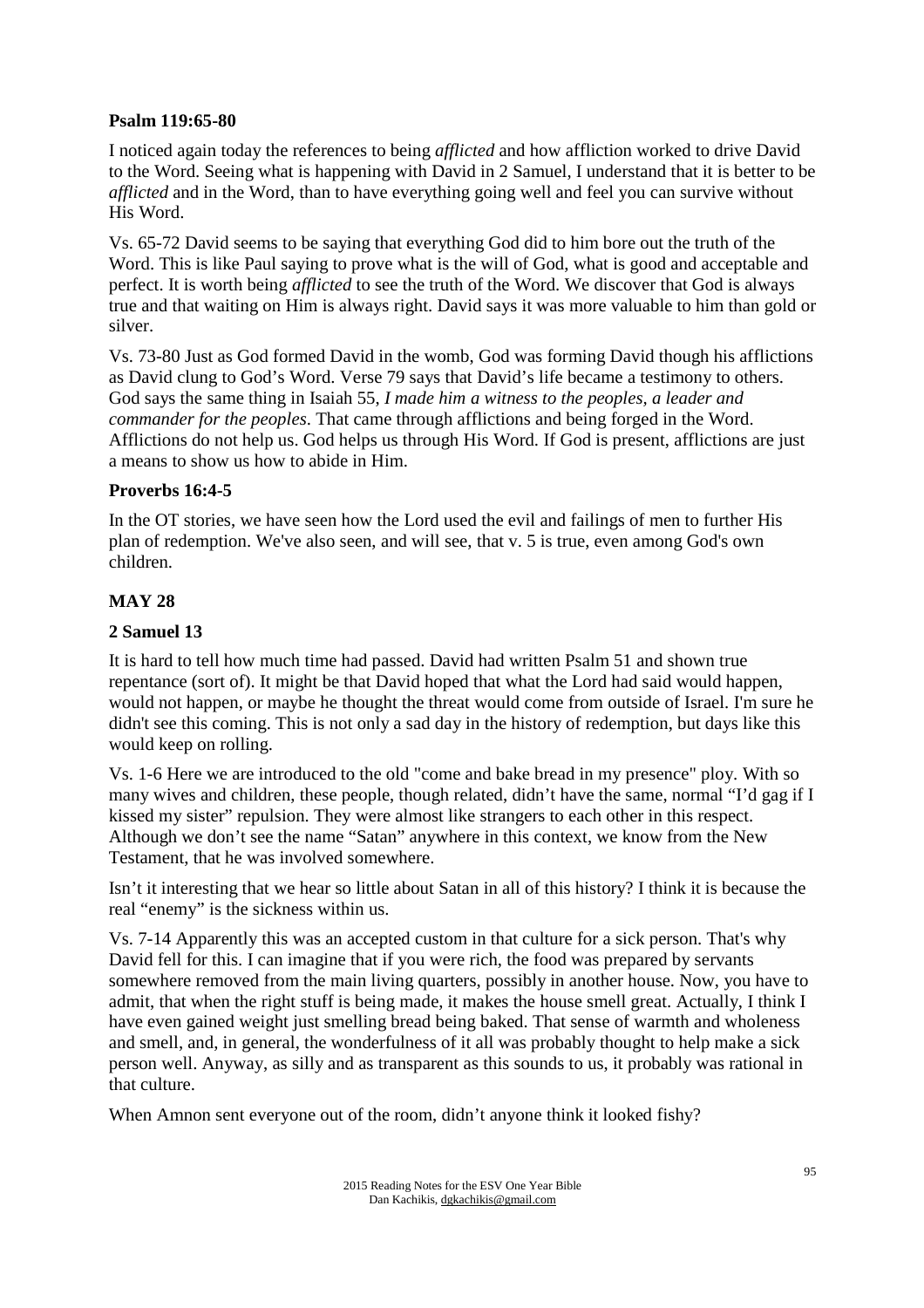V. 13 This marriage would have been forbidden in Israel, meaning they would have had to leave Israel, and Amnon could not have been king. Under the guidelines of the law, this kind of incest was forbidden, but it would have been no different than Abraham and Sarah, who both had a common father but different mothers. It is just to say that if Amnon had really been honest, he could have had her by abdicating from the throne and living in Moab or Egypt. With David's connections, it would still have been a good life and a realistic option.

V. 14 This is God's punishment on David. The sickness released in the family was ironically bearing fruit. I wonder how much this act mirrored David's interaction with Bathsheba. I wonder if he used the "come and bake bread for me" ploy too?

Vs. 15-19 Violating Tamar like this would make her "unmarryable" in the proper circles. Tamar was not at fault, but it would have been Amnon's responsibility to do the right thing and marry her.

Vs. 20-22 This will be like the spreading of a cancer. Obviously Absalom will be responsible for his own actions, but this, humanly speaking, destroyed him. And this is where David failed as a father, as a leader and as a follower of God. He failed too because of his own failure. How could David judge his son for doing what he, himself, had done? And now we also see another sickness in David that will be very transparent when he has to deal with Absalom. David was consumed with worry about which son would take the throne after him.

You might have a note that the Dead Sea Scroll and Septuagint (and Luther) add, "But he would not punish his son Amnon because he loved him, since he was his firstborn." David couldn't judge him; and at the same time, he hoped that Amnon would take the throne when he died. This lack of justice created an intense hatred and bitterness in Absalom that would engulf the nation in war. As we'll see, there was at least one other man who was deeply affected by this. I'm sure that many, many people lost confidence in David.

V. 22 You can see that hatred was festering in the heart of Absalom.

Vs. 23-33 Two years went by. That is not only hatred; it is commitment to have revenge.

V. 26 How did David fall for this? I'm assuming that as the heir apparent, Amnon represented the king at some events and this is what Absalom was asking for. He certainly didn't want David there. He must have known that David would refuse; and so, as a compromise, he pleaded with David to show the favor of his presence by sending Amnon to represent him.

This is just a speculative point here, but I don't think David was a good relational communicator. He wrote wonderful songs and psalms, but as a father and as a verbal minister to his family, he seems to have been a disaster. We'll see more of that tomorrow and in the days to come.

Vs. 37-39 Three years and no communication, just brooding and sulking on David's part. And what was going through Absalom's mind? And here we see a very confused David, so compromised in his own heart and so anxious to have his own son sit on the throne, that he can no longer judge rightly. And this all began one evening as he watched a loyal friend's wife bathe. How tragic.

For us as disciples, I think the lesson to learn here is to be very serious and intentional to keep our passions fulfilled God's way. I've heard of people who have fallen into adultery or pornography and disqualified themselves from ministry, if by no other way than by the distrust and bitterness they have brought into their close relationships. God is showing us something in David's life that is meant to be a warning to us. With everything God is showing us here, it would be doubly tragic to make the same mistakes. Imagine getting to heaven and having David walk up to a fallen disciple and say, "What? God exposed my sin and wrote it on the pages of His Word to help you and you ignored it?"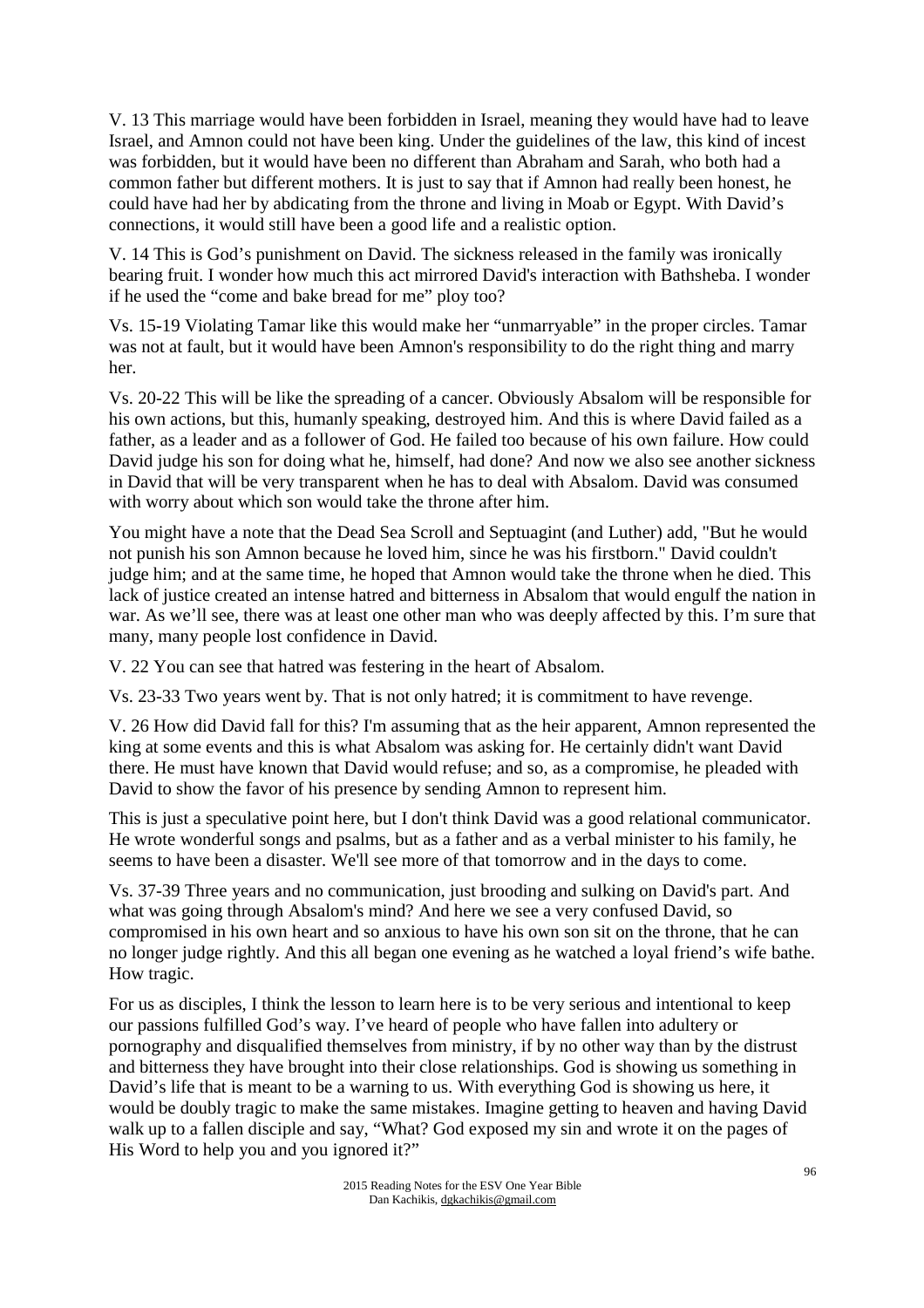# **John 17**

Vs. 1-5 It is instructive that as Jesus begins this prayer for His disciples, it is all about glory, that is, revealing who the Son is and who the Father is. As followers of our Lord, living for and giving glory to the Father should be just as important to us as it was to our Lord.

V. 3 This is a great definition of what eternal life is.

Vs. 4-5 This seems like a very intimate talk between the Son and His Father.

Vs. 6-8 I guess you could say that it wasn't Jesus' job to make them believe, but to manifest the Father before them. The final word on their progress was that they had kept the Father's Word, which was the Word that Jesus had spoken.

Vs. 9-12 It appears that Jesus was praying for their growth and unity in Him. Judas was lost and these 11 would be tested. Jesus was glorified in them in that they had saving faith and were still following Him. Jesus didn't just want the Father to protect them, but to give them the oneness with Him that Jesus had with the Father. I guess that unity is a supernatural enablement too. I think this oneness grows out of the mission.

Vs. 13-19 Notice that it was the Word that made them hated by the world, and it was the Word that sanctified them in the truth. Verse 18 is the pre-resurrection giving of the Great Commission. Jesus is not only announcing that they will complete what He has begun, but Jesus is saying He will continue His work with them by consecrating Himself, now and during the church age as He sits at the right hand of God. (See Mark 16:20.)

Vs. 20-23 Jesus prayed that the Father would grant that all who believed in Jesus would have spiritual unity.

Vs. 24-26 Jesus also prayed that they/we would be with Him and would see His glory and would be filled with the love that the Father had for the Son.

There is a lot of love and unity being spoken of here. And it makes sense to me that it is not only in Jesus and in His Word, but we need to be following Him in the harvest to really understand what He is talking about.

# **Psalm 119:81-96**

Vs. 81-88 What stands out to me is the longing in these verses. Do you notice here, and through this entire psalm, the interchange between David's distress and going to the Word?

Vs. 89-96 I think David understood that as the promises were made in the past, there was also waiting and suffering as those promises moved to fulfillment. Abraham waited; Joseph waited; Israel waited and Moses waited. David was now a part of this waiting, but also he had become a part of the story of God's faithfulness.

V. 92 I'm sure this was true for David in those long years of running from Saul. I'll bet it became true for David again as his family was falling apart.

V. 93 If only that had been true of David. It needs to be true of me.

# **Proverbs 16:6-7**

David was still a man after God's own heart and I'm sure these two verses came into play as God forgave David and as David refocused his life on following God. We need the fear of the Lord, and we need to live to please our Lord and honor our Father, as we follow in the harvest.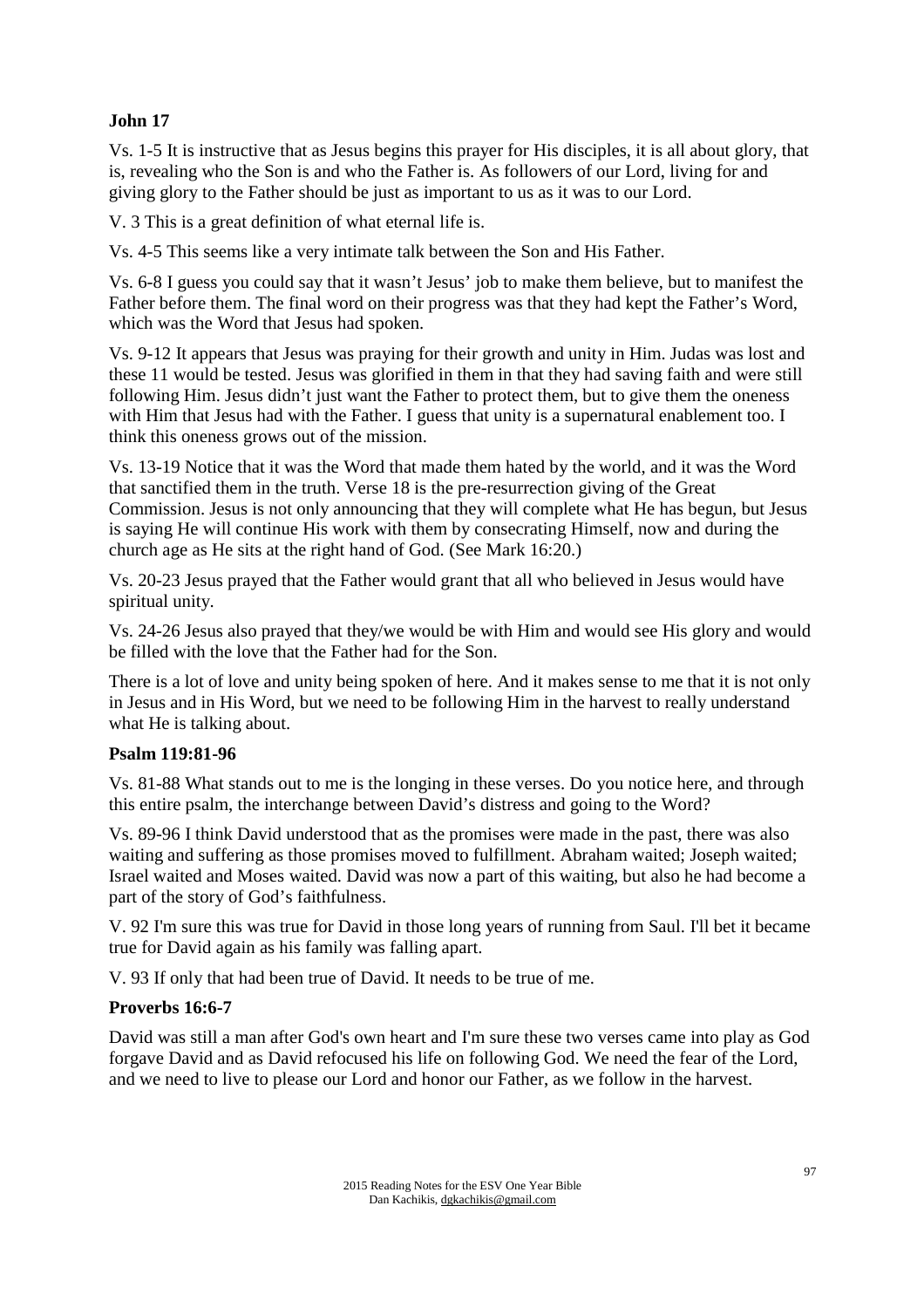# **MAY 29**

# **2 Samuel 14:1-15:22**

In what happens in the next chapters, you see, little by little, what effect David's own sins and his lengthy refusal to confess his crimes had upon his ability to discern and make good judgments.

#### 2 Samuel 14

David was very conflicted morally and emotionally. Absalom should have died for what he did, but David should have died also. David had been promised that one of his sons would be on the throne, but rather than trust God to be true to His Word, David, after losing the hope he had for Amnon, now put his hope in big, tall, handsome Absalom. David wanted to forgive his son and bring him back, but his sense of justice and anger (guilt too, knowing he had brought this on his family) held him back.

Vs. 1-3 Joab was a deceitful and crafty man, and was by no means to be confused with a godly man. It was probably the force of David's devotion to God that influenced Joab for good. Now, with David confused. Joab went into action. This woman was probably the equivalent of an actress.

Vs. 4-20 Apparently David was a sucker for a good story. Nathan had moved David to repentance with a story. Notice that in none of this did David seek God. It doesn't say he sought God beforehand, and it doesn't say he sought God afterward. David was on auto-pilot. This was about to turn into a horrendous disaster. David had the prophet Nathan and he had the priests and the U&T, but in his guilt and confusion, he just sat there.

As disciples we know we have to live daily in God's Word. Sin is so strong in us that it is only kept in check by the Word and the Spirit. We need our meds every day and we should always be alert to our reactions. Living by the flesh or gut or good intentions is all the same thing. We have the Word and the Spirit. We should use them.

Vs. 21-24 This shows how emotionally/judgmentally hamstrung David was. What sense did this make?

Vs. 25-27 Absalom was a dude's dude, and the kind of guy you'd want as king. He was also a mess emotionally. In mourning for what happened to his sister Tamar, he named a daughter Tamar. Though it mentions here that he had three sons, later we'll find out that he had no one to carry on his name. Did they die? I don't know.

Vs. 28-33 This was completely dysfunctional and David was party to it. Talk about awful parenting and horrible communication skills. Emotionally, there was something wrong with David. Old Jerusalem was not that big a city not to know what was going on and not to talk with someone.

#### 2 Samuel 15

Vs. 1-6 So now that Absalom was completely bitter and had no regard for his father, he plotted to steal the hearts of Israel away from David (whose credibility was probably low). Obviously, there was much more planning going on here to put together this coup. Remember that Absalom plotted for two years to kill his brother Amnon. He knew how to patiently hatch a plan.

This went on for four years. Don't you think someone would have noticed how weird this looked? I suspect that David noticed and didn't stop him, thinking it might prepare Absalom to be king, and that maybe God was in it. Since Absalom was providing counsel to the people, it might be that because of what David had done, that David had become something of a recluse.

Vs. 7-12 Hebron would be important, because that is where David was crowned king.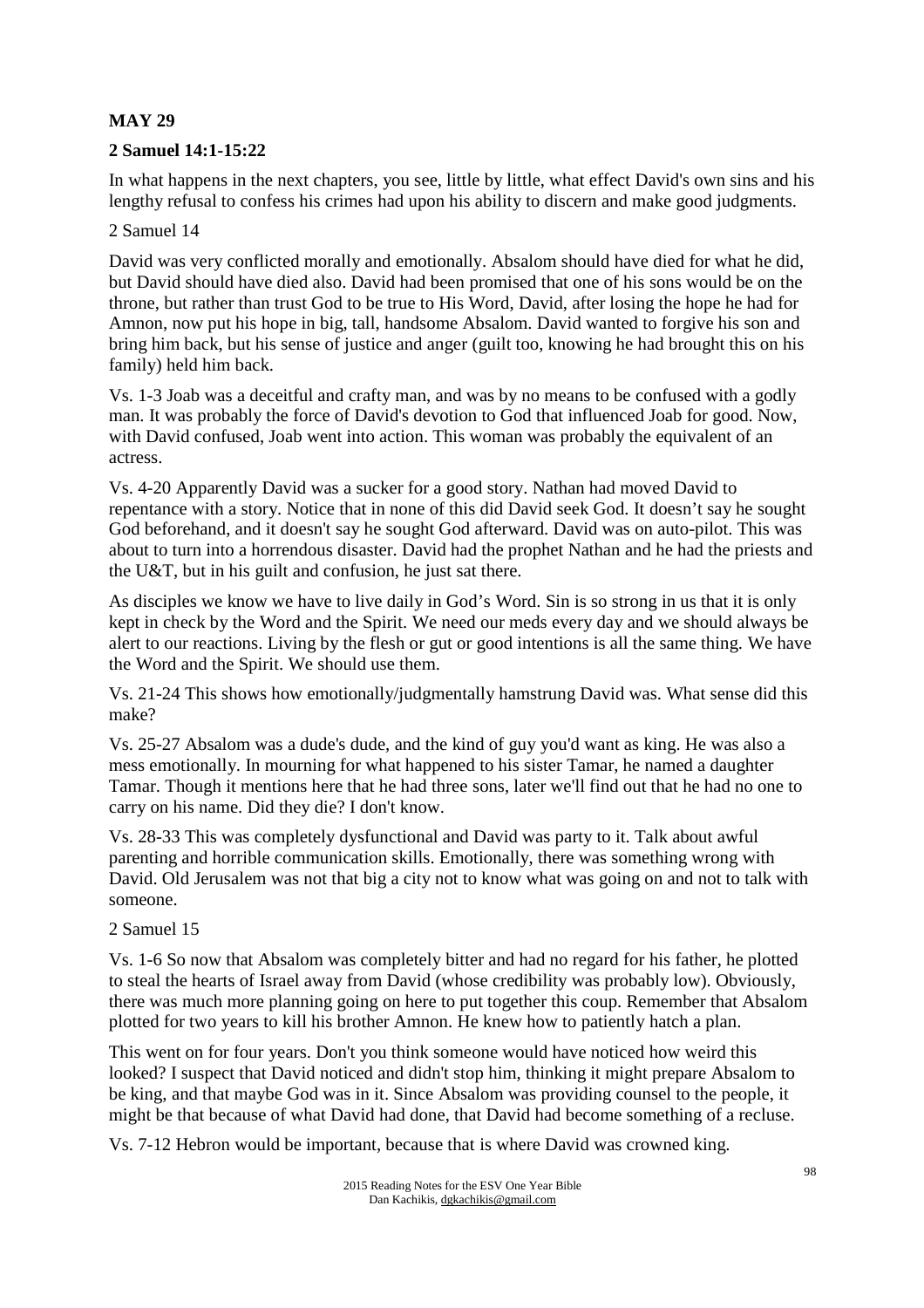V. 12 This is the last chance to figure out on your own who Ahithophel was. Tomorrow I'll tell you. Regardless of what you read about how bad and traitorous Ahithophel was, when you find out who he was, you will totally understand and want to cry and kick David.

Vs. 13-22 Since the people were won over to Absalom, David would be trapped in Jerusalem. His only chance was to run into the wilderness and fight.

V. 16 David shouldn't have left those 10 wives/concubines in Jerusalem, but how could he have known?

The men who had been with David when he ran from Saul were still loyal to him. The leader of these guys showed that despite his age and the discomfort, he would remain with David. I'm sure David's "mighty men" were with him. What is significant when you think of loyalty is that David had men who were still extremely loyal to him, but he might not have been that loyal to them. You'll see that tomorrow.

# **John 18:1-24**

Vs. 1-11 John doesn't mention that Jesus prayed in the garden after He and the disciples had crossed over to the Mount of Olives. John makes up for this by giving us a lot of other insider information.

V. 4 Jesus confronted the mob primarily to save the disciples. In v. 6 you can see that there was tension in the crowd. They must have expected Jesus to turn them into frogs or something.

Vs. 8-11 This shows Jesus trying to let His disciples escape. Peter tried to intervene, but Jesus told him to cool it.

Vs. 12-14 John is the only one who tells us that Jesus went to Annas first and then was sent to Caiaphas. Annas was the unofficial high priest while his son-in-law Caiaphas was the official high priest. Apparently Annas and Caiaphas lived close together in some priestly compound. What John shows us here is that Annas interviewed Jesus first, during which time Peter denied Jesus the first time. Then, after Caiaphas was dressed and had the Sanhedrin up and running, illegally, Jesus was sent, maybe across the courtyard to Caiaphas.

Vs. 15-24 That unknown disciple, again, was John, the writer of this Gospel. Apparently John had some family connections to the high priest (that's why he knew the name of the servant that Peter "Van Goghed") and was able to get Peter into the courtyard.

Vs. 19-24 Apparently Annas was also concerned about the disciples, that is, if this was some sort of secret society. Jesus told him that everything He taught had been taught publicly. It was a rebuke to the insistent unbelief of these men for Jesus not to answer the question, but to refer them back to what they already knew. This is the only time we see Jesus speaking to defend Himself. Oddly enough, almost the exact same thing happens to Paul years later.

# **Psalm 119:97-112**

Keep looking at the words that are used for the Word, the alternating cries for help and then the refuge taken in the Word of God.

Vs. 97-104 David's love for God's law was because it gave him wisdom and he could see that. He didn't need to be taught in theology. All he needed was the Word flowing through him, and it gave him an insight that neither his *enemies* nor his *teachers* had.

V. 103 I thank the Lord for every moment like this.

Vs. 105-112 Notice that when David talks about the Word being a lamp unto his feet, he mentions his afflictions in vs. 107 and 109-110. When Jesus tells us in the Lord's Prayer to pray every day, He mentions to pray regarding temptation and the influence of the enemy. The Word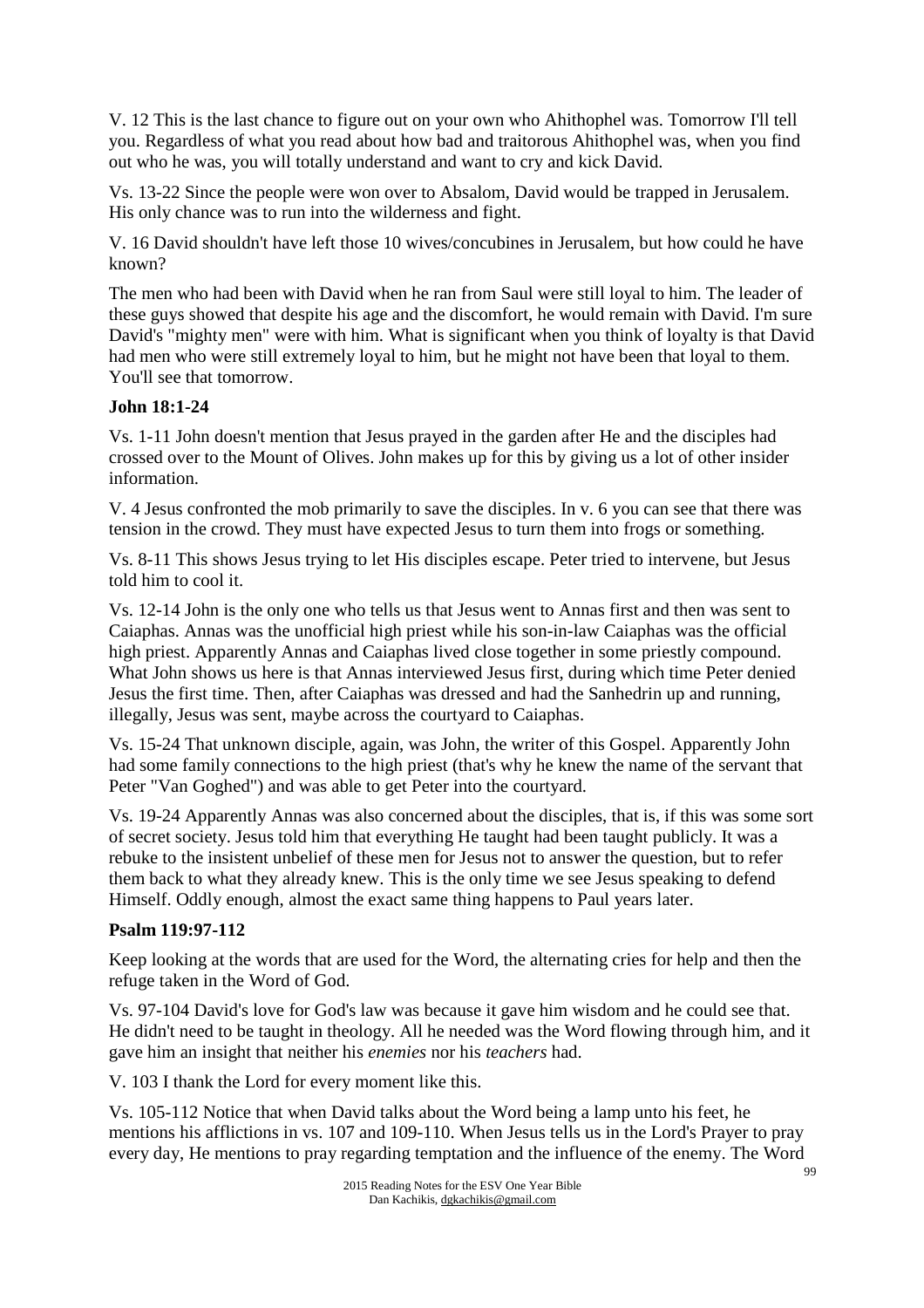is to lead us and especially lead us through adversity. It does this by filling us with trust in God and the strength to abide in Him. If we just go to the Word for a one-verse cure, we might be disappointed. It is the Spirit and the Word in us constantly filling and keeping us that gives us what we need.

#### **Proverbs 16:8-9**

Amen and Amen!

# **MAY 30**

#### **2 Samuel 15:23-16:23**

#### 2 Samuel 15:23-37

Vs. 23-29 It had been a moment of great personal joy when David brought the ark into the city. Now, it must have broken his heart to see these well meaning priests taking it out of the city with him. David's heart is rightly humbled. David knew he had brought this situation on himself and was willing to submit himself to God's will and judgment. He sent the ark back into the city, hoping that the Lord would bring him back.

What comes from this is that both priests had sons who could bring him information.

Vs. 30-37 Jesus would one day weep on the Mount of Olives, but for a very different reason. He would be entering Jerusalem to die for sin. These people, with David, were leaving Jerusalem because of sin. I wonder why they were weeping. I wonder if anyone was thinking in the back of their mind that this was the result of what David did to Bathsheba and Uriah.

David's heart falls when he learns that Ahithophel was in league with Absalom. At that moment, it seems God sent David the answer to his prayer. Hushai would become the secret weapon against Ahithophel. Isn't it interesting that up until now, we've never heard the name of Ahithophel. Now we're afraid of him. If this guy was such a great counselor and such a wise guy, why did he turn against David and side with a foolish man like Absalom? What would cause a wise man like Ahithophel to oppose David and God and do something so irrational? Did you figure it out?

#### 2 Samuel 16

Vs. 1-4 So here is Ziba, bearing gifts. I know he wasn't Greek, but the old adage applied to him too. Maybe this was just "old world" kindness. Maybe he knew the story of how Abigail's gift had touched David's heart. Of course, hindsight is always 20/20, but no one sees this yet as we will understand it in chapter 19.

Look at v. 3. All I want to say here is this, both in the law and in dealing with elders in the NT, God says, *Do not admit a charge against an elder except on the evidence of two or three witnesses.* I know I'm jading you, slanting your thinking a certain way, but I have not read one commentary that catches what is happening here. This is where reading year after year allows the Spirit to give you insight deeper than studying a passage for only a few hours will give you.

So here you have the word of Ziba, that the crippled son of David's best friend, a godly friend, has said, "Good, now I'll become king." Especially knowing that all Israel was following after that handsome, fully functional, "dude's dude," Absalom. Really? A cripple was going to put himself forward as king?

V. 4 To me this ranks as a very sad verse in the Bible. David just broke the law of God by accepting the testimony of one man against another. And look what he did. He gave Ziba everything, and he never even asked Mephibosheth if this was true. I mean, seriously. Obviously, I know what's coming in chapter 19, but suffice it to say that David's judgment was damaged by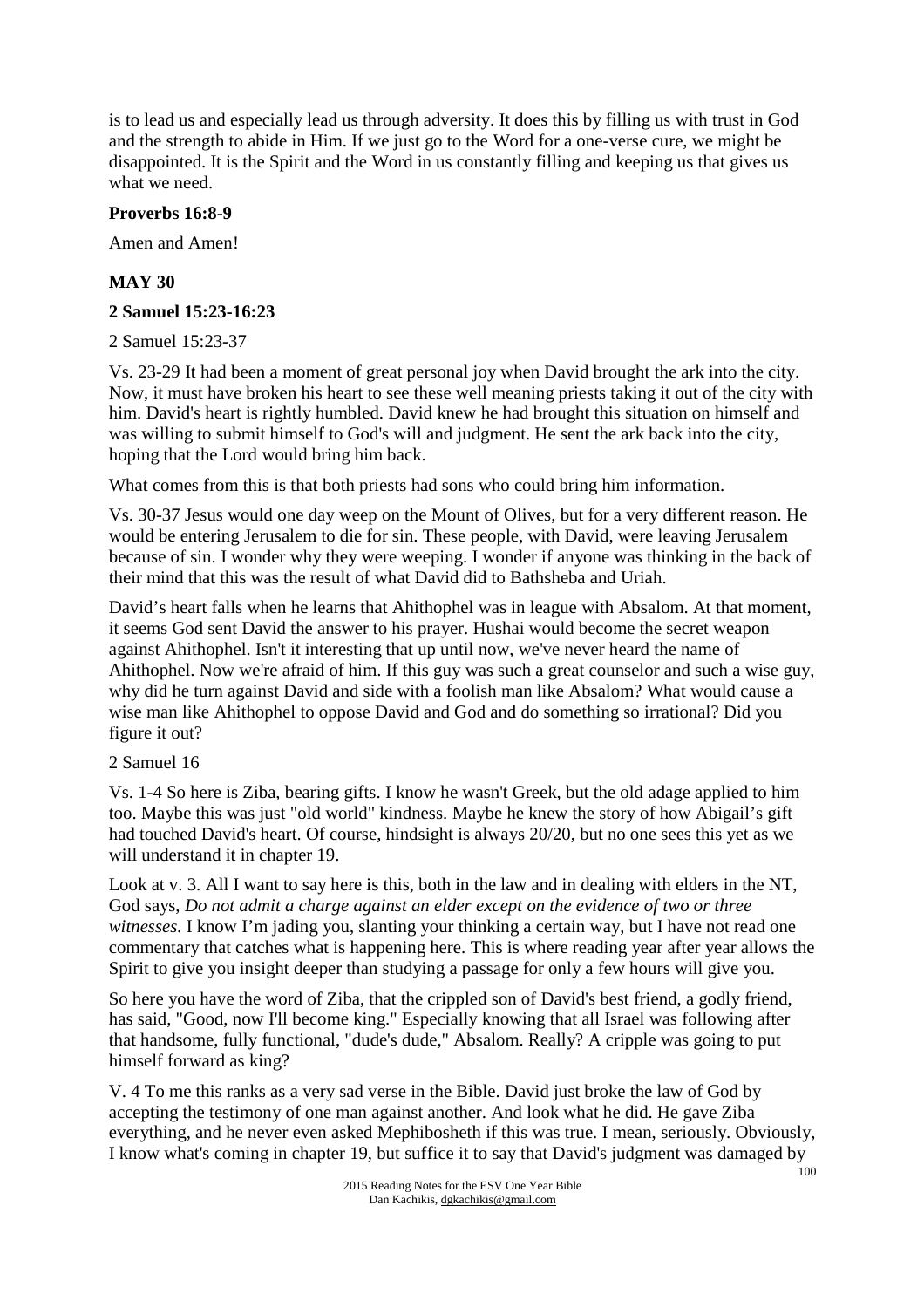his sin and his guilt. There is one other little point to observe. According to "old world" custom and cleverness, if you accepted the gift of a man, you were indebted to him.

Vs. 5-14 This guy was wrong and ranted at David for all the wrong reasons. Now, if he had said something about killing Uriah and taking Bathsheba, that would have been true and instructive, especially because, as you will see, God's judgment on David for his actions against Uriah and Bathsheba is being fulfilled here. Back to Shimei. God will judge him for this, but God used him to provide some "mood music" for David's march to the Jordan. David's words give us the idea that he understood that God was motivating Shimei. Interestingly enough, as David dies, he will give Solomon two assignments: one is to kill Joab and the other is to kill this guy, but of course, to do it legally. Sounds like a mafia movie.

Vs. 15-23 So now we look at the other side of this civil war. Hushai is in place to try to save David, but Absalom looks to Ahithophel for counsel. Ahithophel's first word to Absalom is that he should rape David's ten concubines (servant wives). Verses 20-23 are a summary that he actually did this, probably the next day. Presently however, the meeting isn't over.

Now, who was Ahithophel?

When we first heard about Bathsheba in 2 Samuel 11:3, we learned "Is not this Bathsheba, the daughter of Eliam, the wife of Uriah the Hittite?" This should have made David stop immediately. Why?

If you do a search on the name "Eliam," you'll find it coming up later in 2 Samuel 23. The name is found in the list of David's mighty men. David's mighty men were a select group of outstanding warriors and fighters, who were deeply loyal to David, probably having joined David when he was still serving Saul. David would have been very close to these men. These men were with him through all the ten years of running from Saul. Now as king, some of them would have been David's personal bodyguards. They would have been the men who ate daily with David at his table (as we see Mephibosheth doing). He would have known them and been close to these guys and their families. In putting together a government back then, you went to your family and your friends and their families. You chose men whom you knew and could trust. The world was small, and so you surrounded yourself with your trusted, proven friends and their families.

So, in 2 Samuel 23:34 you'll see that Eliam, one of David's mighty men, was the son of Ahithophel. So if Bathsheba was the daughter of Eliam, she would be the granddaughter of Ahithophel. She was Ahithophel's granddaughter! Look at the end of the list of David's mighty men. The last hero listed is Uriah the Hittite. Uriah was in this select group and known by David. Both Eliam and Uriah were members of an elite group of soldiers, friends and loyalists of David, known as David's "mighty men." Ahithophel was David's most trusted counselor. These men sat at the table with David.

Did David really not know who Bathsheba was? He knew she was the granddaughter of his most trusted counselor, the daughter of one of his closest and most loyal men, and the wife of one of his closest and most loyal men. He also knew they were away from Jerusalem fighting a battle. David wasn't stupid, but what he did was.

What would cause a wise man like Ahithophel to join Absalom to oppose David and God and do something so foolish? Ahithophel saw how David had sexually forced his granddaughter, killed his "grandson-in-law," destroyed his family and violated the trust and loyalty Eliam and Uriah had shown him when he was running from Saul. How sad. Then notice that Ahithophel tells Absalom to rape his father's concubines. I don't think Ahithophel was an evil man. He just wanted justice in kind. David had raped his granddaughter, now David's son raped his wives.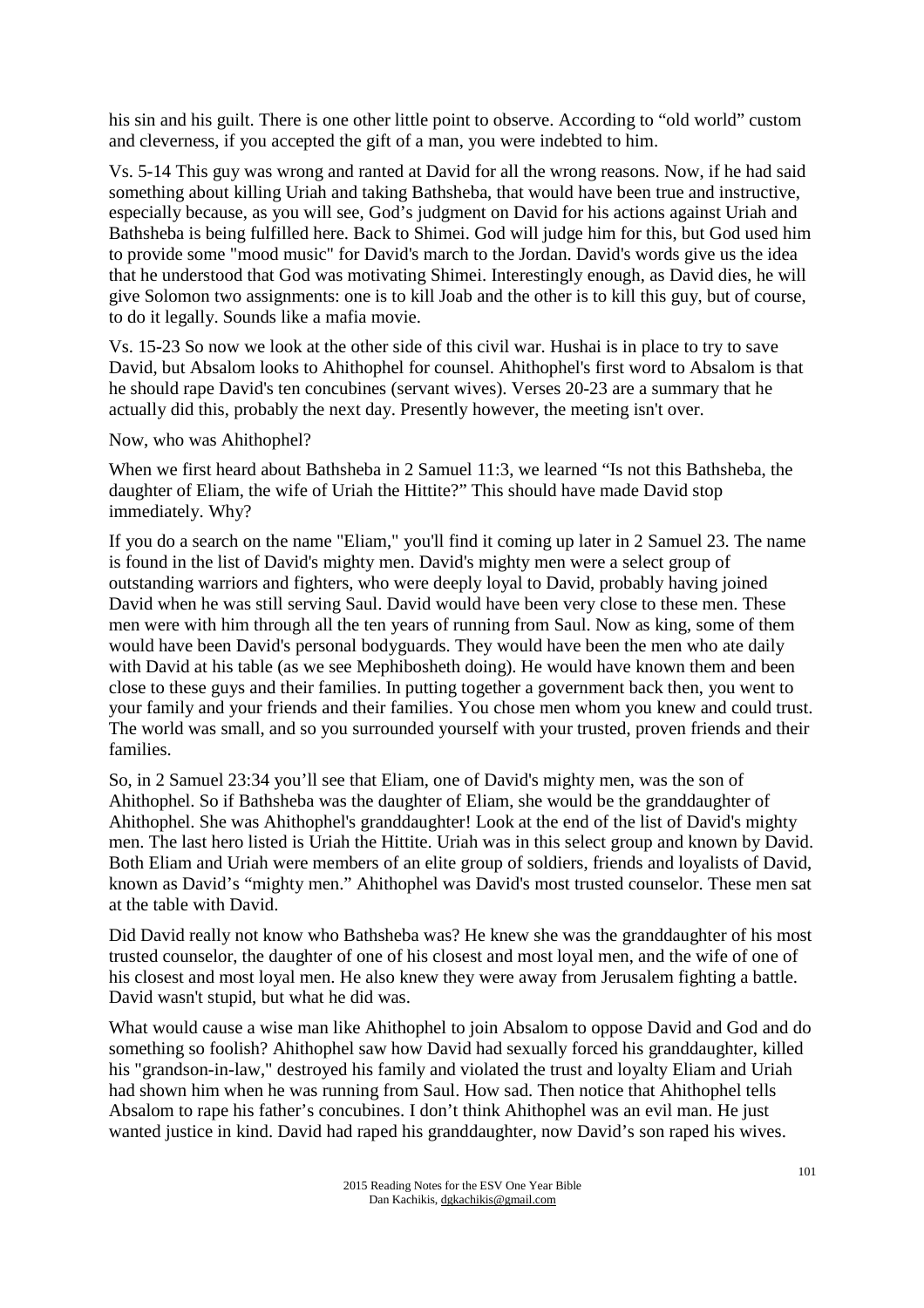Poetic justice, just as God had promised to judge David. And since David had killed Ahithophel's grandson-in-law, now Ahithophel hoped to kill David.

When David says in Psalm 51:4, *Against You, You only, have I sinned…,* I have to respectfully disagree. David should have had long talks with Ahithophel and Eliam and their families and apologized until his voice was hoarse and he couldn't cry another tear. I don't think David did this. Look at how David communicated with his own sons. David wrote songs, but he was a basket case when it came to discussion for restoration.

Ahithophel became a bitter man and will rightfully pay for his bitterness. His new great grandson, Solomon, will become king; but where hearts are bitter, where there is no justice, and where there is no repentance and honest communication, there is seldom forgiveness or peace. David should have begged for their forgiveness. When that didn't come, Ahithophel needed to have left Jerusalem and his service for the king and gone to God and found solace in Him alone. I don't think he did that.

So, Ahithophel's first word of counsel to Absalom is to go and do publicly to 10 of David's wives, what David had done secretly to Bathsheba. Remember too, that this "just" punishment is exactly what God promised as judgment for what David had done in secret. (2 Samuel 12:11-12) And as if that weren't enough, Absalom did this on the roof top where David had been watching Bathsheba.

David is still a great man of God, but this should be a caution for us to take God's Word seriously. This is a divine testimony to the corrupting power of sin in the soul of a godly man and in the group that was around him. As disciples, not only do we need to be in the Word daily, but we need to live in the fear of the Lord. As a man sows, so shall he reap. And there is no partiality with God.

#### **John 18:25-19:22**

John 18:25-40

Vs. 25-27 It is interesting that all four Gospels record that Peter, who was a leader in the church when these accounts were written, had failed Jesus. Isn't it ironic that a relative of the guy whom Peter "van Goghed" was present? God's record of redemption includes a lot of failed men saved by grace. That men like Peter and Paul ended well should be an encouragement to us all. It's odd that we are reading this about Peter, as we are dealing with the fallout of David's hormonal rampage.

Vs. 28-32 Pilate wanted to set Jesus free. He really didn't like the Jewish leaders. In the process of Pilate's journey he will say some immortal words. Almost everything Pilate says is noteworthy.

V. 28 During this time in Israel's history, the Passover meal could be celebrated on two days. Some say it was because of some technicality in the calendar. It might have been because of the large number of people and the large number of lambs that needed to be sacrificed. It might also have been because of the scarcity of rooms in which to celebrate. Jesus and the disciples celebrated on the early day. The Pharisees celebrated on the later day.

Vs. 33-40 Pilate was working to try to let Jesus go. It seems from Pilate's attitude that he didn't take this very seriously, yet.

V. 38 This famous quote comes from an arrogant ruler speaking to a Jewish peasant. Pilate was an embattled, bitter, unpopular ruler. The Jewish lobby in Rome had made his life miserable. *What is truth?* is both the expression of Pilate's bitterness and his mocking of this unfortunate, uneducated Jew. Everything Jesus says to Pilate here will come back on Pilate as the eerie events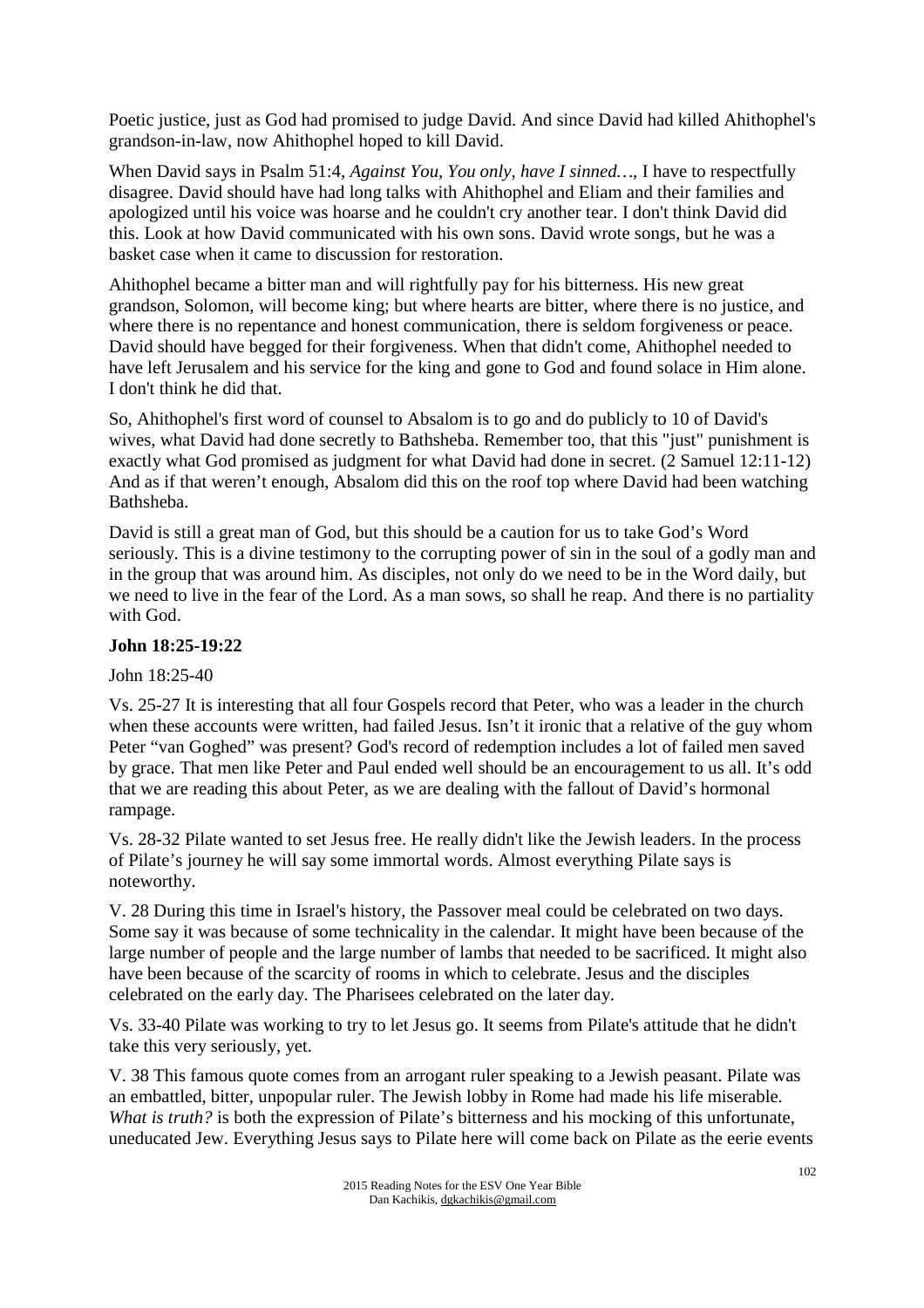of this morning unfold. Apparently Pilate hadn't drunk enough coffee yet and gotten his other brain cell going.

John 19

Vs. 1-5 This beating was actually for show and was meant to make Jesus look broken and humiliated. It was not the pre-crucifixion beating. Pilate still wanted to release Jesus and make the Jews feel sorry for Him. Jesus would have been maimed for life by this. *Behold the man* is another one of Pilate's memorable quotes.

Vs. 6-11 Pilate is not very arrogant now. This event is shaping up to be very "spooky" for him. According to the other Gospels, his wife has even told him to distance himself from this. While he wasn't a believer in Jesus, he was a believer in divine forces.

V. 11 Notice that Pilate isn't laughing at Jesus any more.

Vs. 12-16 *Caesar's friend* was a political designation of being in good standing. The Caesar in Rome was mentally imbalanced and Pilate already had several strikes against him. When the Jews threw this statement at Pilate, he knew he had lost. This event would go straight back to Rome. Pilate still could have let Jesus go.

The irony here is bitter. "*Behold your King!"* "*We have no king but Caesar."* What infamous statements.

V. 16 At this point, Pilate hands Jesus over to his soldiers for the normal pre-crucifixion beating. The effect of both of these beatings, humanly, explains why Jesus couldn't carry His cross and why He died so quickly.

Vs. 19-22 God uses even the evil of men for His purpose. Pilate put the sign above Jesus out of his hate for the Jewish leaders. He wanted to be ironic and irritating. Yet, what was written, regardless of his motive, was exactly true and a statement of judgment.

V. 22 When I was in seminary with a full load and a family and a job, having way too many papers to write, this was my key verse and biblical justification for never writing a second draft of a paper. The first draft had to do the trick.

# **Psalm 119:113-128**

These verses, written by David and the Holy Spirit, are absolutely true, and absolutely sobering. I hope they are as sobering for you as they are for me, knowing that when David was close to God because of adversity and in the Word daily, this is what his heart looked like. This should be a lesson for us all. David's success and busyness as an executive ruined him, because it took him from the Word and from needing the Lord every day.

Vs. 113-120 If this were written during the time of the civil war with the house of Saul, you could understand David's frustration with the double-minded. This was like Saul and others who swore to the Lord and promised something and then reneged. God's Word and God's promise were sure and steady. David learned to put his hope in God and His Word rather than in the word of men.

Vs. 121-128 David's oppressors were still on his mind. I identify with vs. 123-125. In all of the troubles the Lord leads us through, we all come to the same place. We learn to find hope and comfort in His Word, which is actually the sure and certain expression of His heart and character. I can falsely imagine a lot of stuff about God because of my fear or emotions, but His Word is the expression of the reality that is true about Him.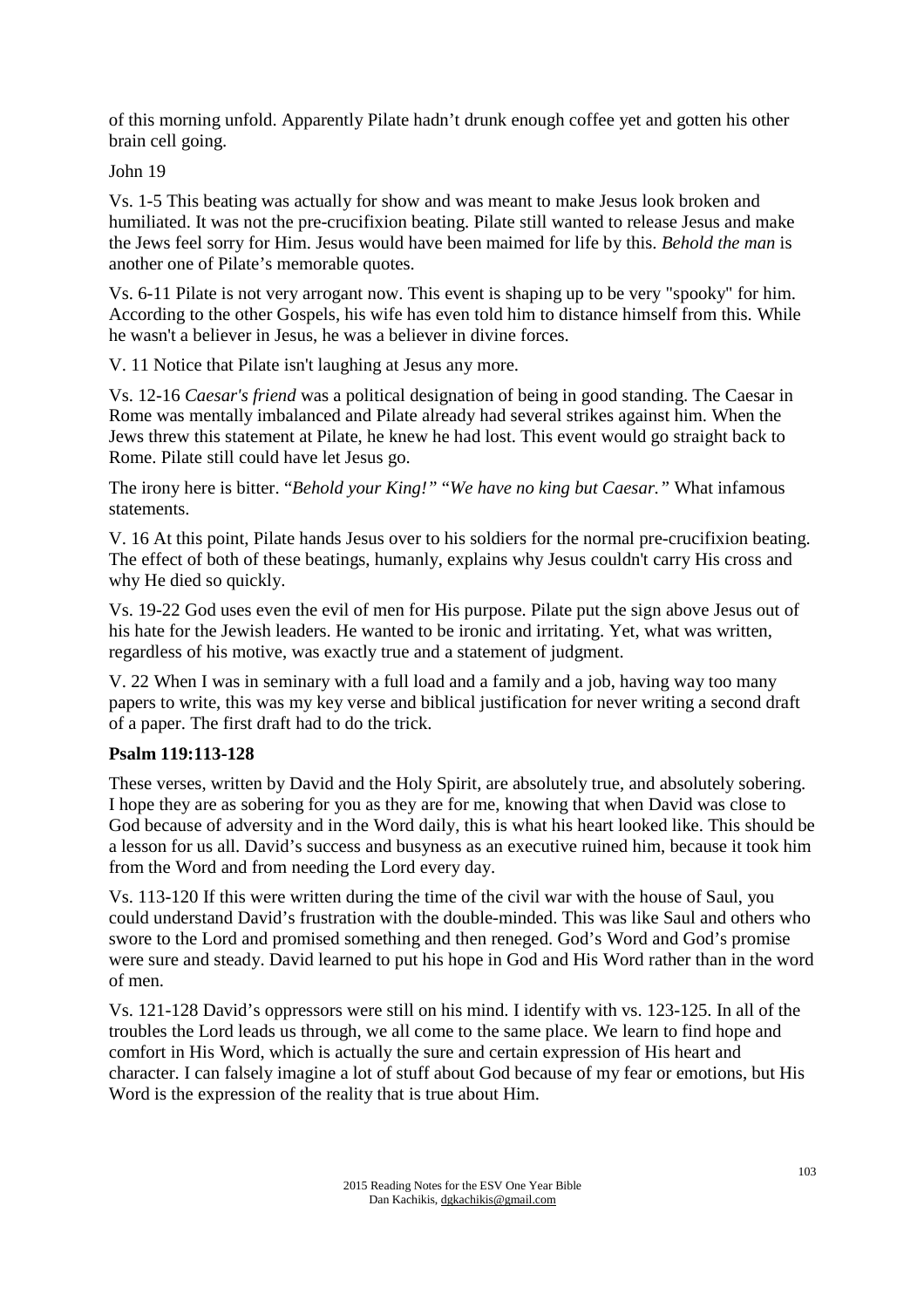# **Proverbs 16:10-11**

Before David fell, his judgments, it is said, were like the words of an angel, meaning He had keen insight. These verses would have been true of him at that point. Sin, guilt, and the consequences of murder changed all that in David. As disciples, we would be wise to learn from what the Lord is showing us from David's life.

# **MAY 31**

# **2 Samuel 17**

Vs. 1-4 Ahithophel had a good plan and he would have taken David.

Vs. 5-14 This tells you why God allowed Hushai to win the day both to save David and to bring Absalom to ruin. It seems to me that Ahithophel was not a deeply vocal and persuasive man. He seems like more of a good, wise and gentle man. Hushai and Ahithophel knew that the "big" battle plan played into God's hands and would be the ruin of Absalom.

Vs. 15-22 This is really a funny section of people running around. Actually, after Hushai's plan was adopted, David was perfectly safe on whichever side of the Jordan he had slept. But actually, there were friends waiting for David on the other side. Maybe the Lord made sure he moved to find this help.

V. 23 How sad. Ahithophel knew God had thwarted him and that David would win. It's interesting that he went home and put all of his affairs in order. I don't think he killed himself for fear of David. Had he been an evil man, he probably would have been happy to have spit in David's face before he died. I think he committed suicide out of personal bitterness, knowing that God would spare David. I wonder if Ahithophel and the Lord had a good long conversation after this. I hope so.

It's interesting here that Eliam lost his father, Bathsheba lost her grandfather and Solomon lost his great-grandfather. And remember, up until all this took place, Ahithophel was a revered man in the palace. Sad.

Vs. 24-26 If you remember this name, Mahanaim, it is where Ish-bosheth set up his headquarters in fighting against David in the civil war. Apparently, it was a fortress. Notice that Amasa was put over the army of Absalom. He is Joab's cousin and a nephew-in-law to David. This will be interesting in a few chapters.

Vs. 27-29 Apparently this is the reason why God made sure David went over the Jordan so quickly. Notice that beds, food, bathtubs, microwaves, bratwurst, chips, cheese whiz, etc., were brought from surrounding nations including, ironically, the city that Joab had had under siege when the events took place that led to all this baloney.

# **John 19:23-42**

Vs. 23-24 It is interesting that John mentions this fulfillment of Scripture.

Vs. 25-27 John is the only one who mentions that Jesus' mother was at the cross. The other Gospels mention the other three women standing at a distance. What happened here is that at some point Mary neared the cross. She was escorted by her sister, Salome and by Salome's son John (the son of Zebedee, who was also the disciple whom Jesus loved), by her sister-in-law, Mary the wife of Clopas (Clopas is thought to be Joseph's [remember Joseph, Mary's husband] brother), and by Mary Magdalene. So, when Jesus saw His mother and His cousin John, who is also the apostle John, Jesus gave John the care of His mother.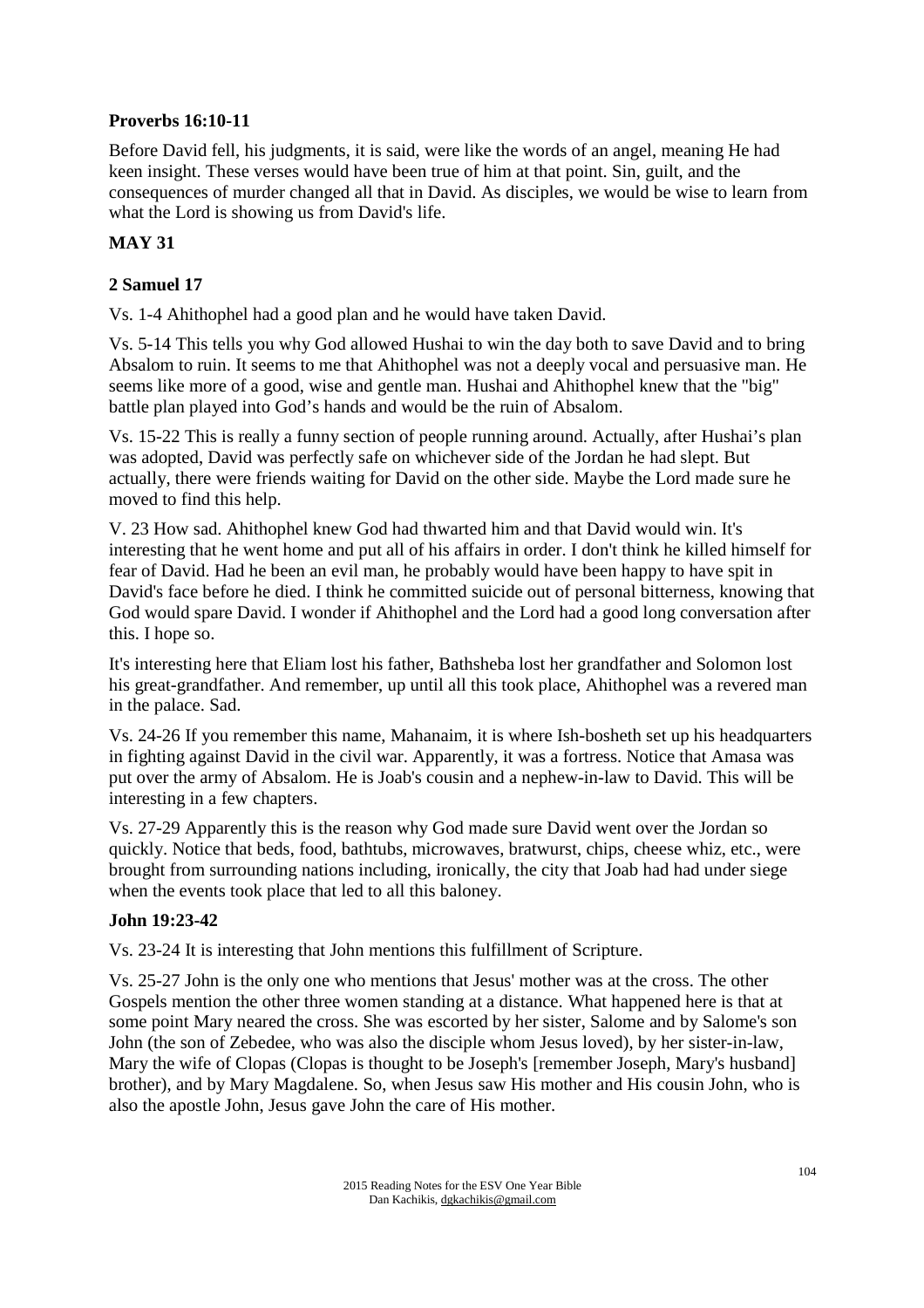Vs. 28-30 It is interesting that with all the other things Jesus said on the cross, it seems that it was after taking care of His mother that Jesus knew all was now finished. Now with all the loose ends tied, the sacrifice for mankind completed and the Father's justice satisfied, Jesus said, *It is finished*, and He died.

Vs. 31-37 This Friday would have fallen on the normal day to kill the lamb, and that Sabbath evening would have been the time to eat the Passover. So it was doubly holy, being both the Passover and the Sabbath. John was apparently standing there, with the other women watching all of this. He saw the water and the blood. Since Jesus was already dead, there was no need to break his legs. Notice again that John cites two examples of the Scripture being fulfilled even after Jesus was dead and still hanging on the cross. The Father was still working.

Vs. 38-42 Joe and Nick came out of hiding. Because they had to do this quickly, they used Joe's own tomb, which was close at hand, and Nick brought the necessary things, 75 pounds worth of spices and the necessary sheets, to prepare the body quickly before the Sabbath. The three women helped. Afterward, Sunday morning, they would come back and do a more thorough job. To be continued!

#### **Psalm 119:129-152**

Vs. 129-136 This is what good preaching and teaching does, it unfolds the Word. It shows people how to understand the Word for themselves and every time they go back to that passage, they can develop the thoughts and find that light again. Notice again the oppression and adversity that is still in the shadows, driving him to the Lord.

Notice v. 135. I understand that desire more and more.

Vs. 137-144 If only David would have kept on feeling small and despised. When I read v. 143, I think I appreciate more why God allows this. It is the only thing that keeps us on our knees before Him in His Word.

Vs. 145-152 Look at all the crying out in these verses. I'll bet at some point David longed for those old days, when life wasn't complicated by the demands of ruling and by the sin of his actions. Even though there was affliction, there was this vital and pulsing freshness.

So, what could he have done? If my theory is right and David wrote this during the same time he was writing his copy of the law, I would say he should have kept reading that copy daily as Moses said. David, like everyone of us, was spiritually "bi-polar," meaning he needed to acknowledge his condition daily and take his meds every day, without exception. David got busy, comfortable, and lazy, just like we do. Paul, out of God's love and mercy, was given a thorn in the flesh, a messenger of Satan, to keep him humble and needy. The secret revealed through Paul is this, *For when I am weak, then I am strong* (2 Cor. 12:10). If you are a disciple, serious about bearing fruit in the harvest and staying close to Christ, you need the Word daily and you need to pursue Him and work under a certain amount of affliction. You don't have to "lash yourself;" because, if you are in the harvest, the Father will prune you and that will make you both effective and needy.

# **Proverbs 16:12-13**

Since we really don't identify with *kings,* I find it helpful to substitute the title, "spiritual person." The king of Israel was supposed to lead the nation before God, modeling what it meant to be under God's control. That didn't happen often in Israel. Also, and we're seeing this now, kings often followed God when they were young and afflicted, but once they became strong, rich, secure, proud, etc., these men of faith did silly, unspiritual stuff. We can, and should, learn from their stories. This proverb, probably written by Solomon, is still true and spoken by God; even if Solomon, like his father before him, denied, by his life, the very words he was writing.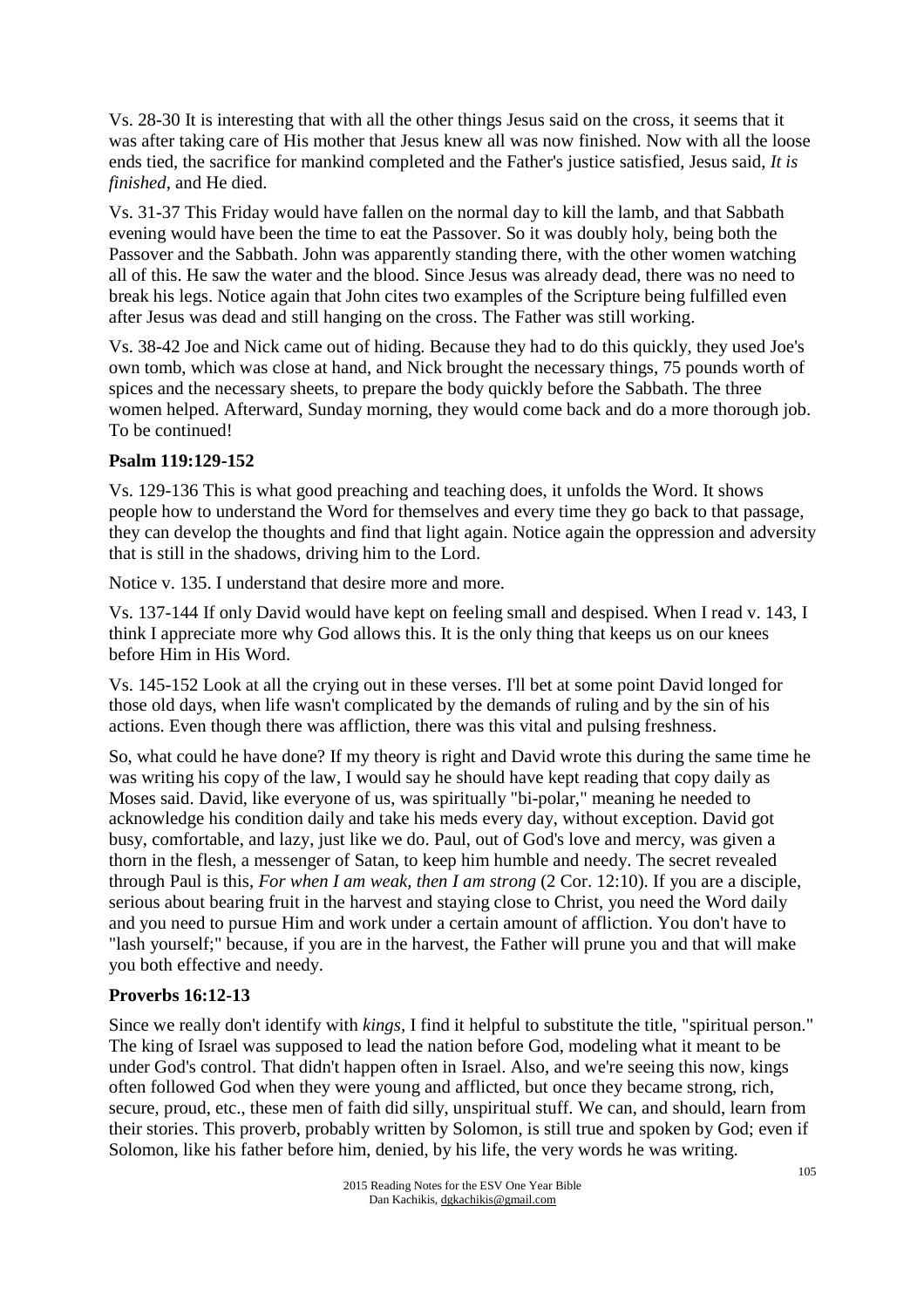



THE JUDGES AND THE OPPRESSORS

# The Judges of Israel

| Oppressors  | Years of<br>Oppression | Judges      | Years of<br>Judging | References       |
|-------------|------------------------|-------------|---------------------|------------------|
| Arameans    | 8                      | 1. Othniel  | 40                  | Judges 3:7-11    |
| Moabites    | 18                     | 2. Ehud     | 80                  | Judges 3:12-30   |
| Philistines |                        | 3. Shamgar  |                     | Judges 3:31      |
| Canaanites  | 20                     | 4. Deborah  | 40                  | Judges 4-5       |
| Midianites  |                        | 5. Gideon*  | 40                  | Judges 6-8       |
| 7           |                        | 6. Tola     | 23                  | Judges 10:1-2    |
|             | ?                      | 7. Jair     | 22                  | Judges 10:3-5    |
| Ammonites   | 18                     | 8. Jephthah | 6                   | Judges 10:6-12:7 |
| 7           |                        | 9. Ibzan    | 7                   | Judges 12:8-10   |
|             |                        | 10. Elon    | 10                  | Judges 12:11-12  |
|             |                        | 11. Abdon   | 8                   | Judges 12:13-15  |
| Philistines | 40                     | 12. Samson  | 20                  | Judges 13-16     |

2015 Reading Notes for the ESV One Year Bible Assembly the Estate Property of the ESV One Year Bibles of the ESV One Year Bibles of the ESV One Year Bibles of the ESV One Year Bibles of the ESV One Year Bibles of the ESV O